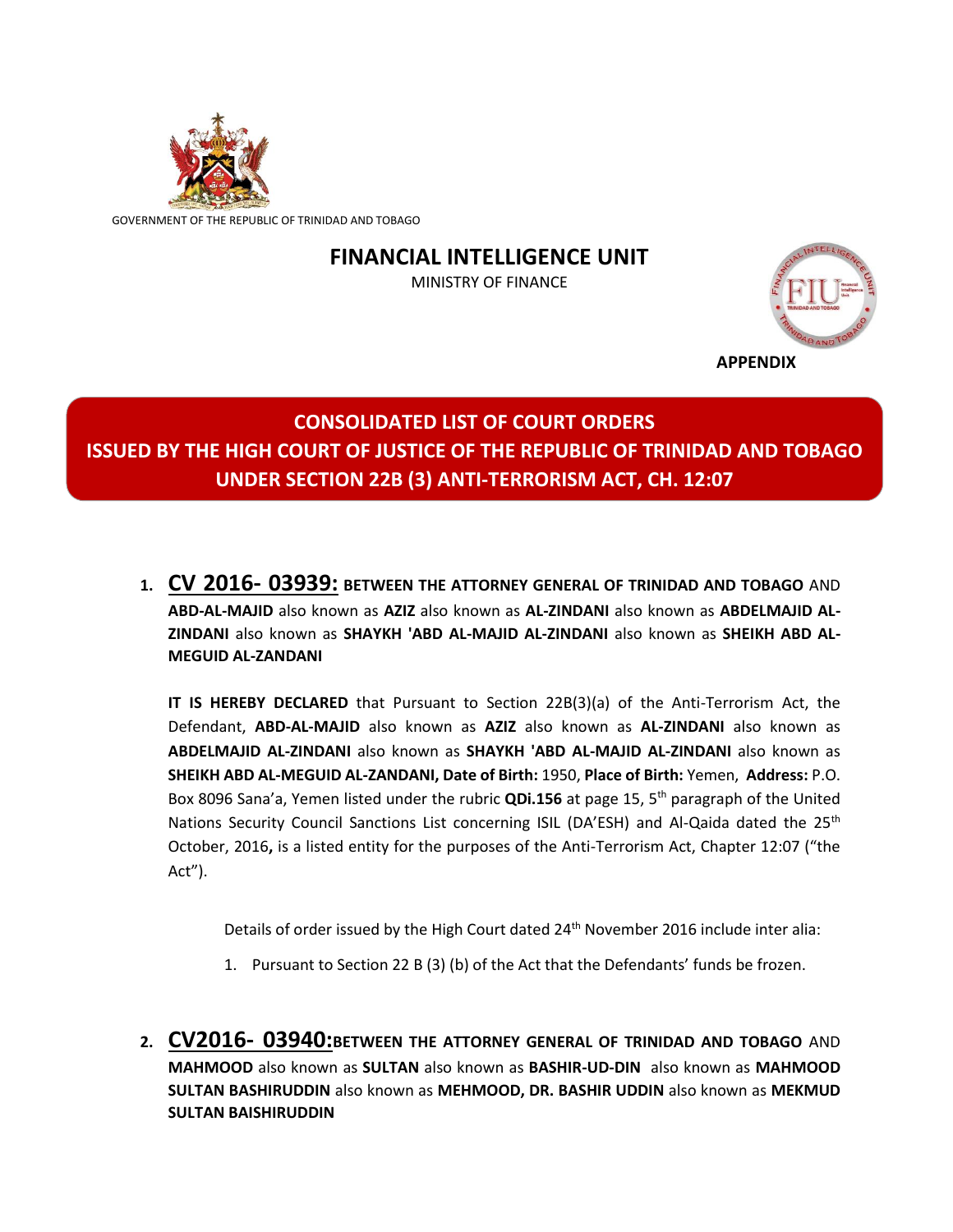**IT IS HEREBY DECLARED** that Pursuant to Section 22B(3)(a) of the Anti-Terrorism Act, the Defendant, **MAHMOOD** also known as **SULTAN** also known as **BASHIR-UD-DIN** also known as **MAHMOOD SULTAN BASHIRUDDIN** also known as **MEHMOOD, DR. BASHIR UDDIN** also known as **MEKMUD SULTAN BAISHIRUDDIN,** exact **Date of Birth:** between the years 1937 and 1945, **Address:** Street 13, Wazir Akbar Khan, Kabul, Afghanistan, listed under the rubric **QDi.055** at page 4, 5<sup>th</sup> paragraph of the United Nations Security Council Sanctions List concerning ISIL (DA'ESH) and Al-Qaida dated the 25th October, 2016 is a listed entity for the purposes of the Anti-Terrorism Act, Chapter 12:07 ("the Act").

Details of order issued by the High Court dated 24<sup>th</sup> November 2016 include inter alia:

- 1. Pursuant to Section 22 B (3) (b) of the Act that the Defendants' funds be frozen.
- **3. CV 2016- 03941 : BETWEEN THE ATTORNEY GENERAL OF TRINIDAD AND TOBAGO** AND **NAJMUDDIN** also known as **FARAJ** also known as **AHMAD** also known as **MULLAH KRAKER** also known as **FFATEH NAJM EDDINE FARRAJ** also known as **FARAJ AHMAD NAJMUDDIN**

**IT IS HEREBY DECLARED** that Pursuant to Section 22B(3)(a) of the Anti-Terrorism Act, the Defendant, **Najmuddin** also known as **Faraj** also known as **Ahmad** also known as **Mullah Krekar** also known as **Fateh Najm Farraj** also known as Faraj Ahmad **Najmuddin**, with **Date of Birth**: July 7th 1956 and June 17th 1963; **Place of Birth**: Olaqloo Shahbajer, Al- Sulaymaniyah govemorate, Iraq; **Address**: Heimdalsgate 36-V, Oslo, 0578, Norway, listed under the rubric **QDi.226** at page 21, 4<sup>th</sup> paragraph of the United Nations Security Council Sanctions List concerning ISIL (DA'ESH) and Al-Qaida dated the 25<sup>th</sup> October, 2016 is a listed entity for the purposes of the Anti-Terrorism Act, Chapter 12:07 ("the Act").

Details of order issued by the High Court dated 24<sup>th</sup> November 2016 include inter alia:

- 1. Pursuant to Section 22 B (3) (b) of the Act that the Defendants' funds be frozen.
- **4. CV 2016- 03942: BETWEEN THE ATTORNEY GENERAL OF TRINIDAD AND TOBAGO** AND **MOURAD** also known as **BEN ALI** also known as **BEN AL-BASHEER** also known as **AL-TRABELSI** also known as **ABOUE CHIBA BRAHIM** also known as **AROURI TAOUFIK** also known as **BEN SALAH ADNAN** also known as **SASSI ADEL** also known as **SALAM KAMEL** also known as **SALAH ADNAN** also known as **AROURI FAISEL** also known as **BENTAIB AMOUR** also known as **ADNAN SALAH** also known as **HASNAOUI MELLIT** also known as **AROURI TAOUFIK BEN TAIEB** also known as **ABOUECHIBA BRAHIM** also known as **FARID AROURI** also known as **BEN MAGID** also known as **MACI SSASSI** also known as **SALAH BEN ANAN** also known as **HASNAUI MELLIT** also known as **ABOU DJARRAH**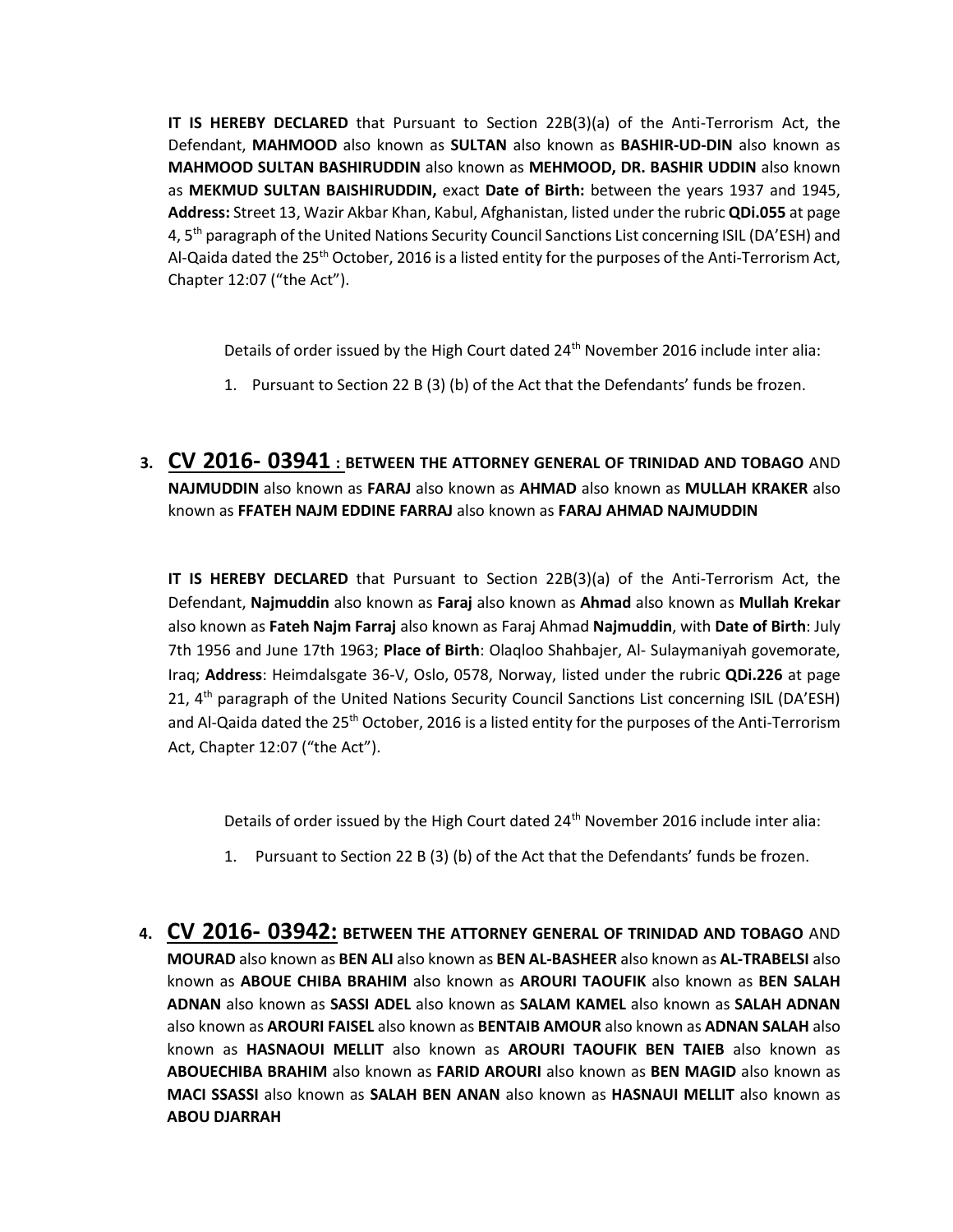**IT IS HEREBY DECLARED** that Pursuant to Section 22B(3)(a) of the Anti-Terrorism Act, the Defendant, **MOURAD** also known as **BEN ALI** also known as **BEN AL-BASHEER** also known as **AL-TRABELSI Date of Birth:** 20 May 1969 **Place of Birth:** Manzil Tmim, Tunisia, also known as **ABOUE CHIBA BRAHIM** born 2 September, 1966 in Libya, **AROURI TAOUFIK** born 2 September 1964 in Tunisia, **BEN SALAH ADNAN** born 2 April, 1966 in Tunisia, **SASSI ADEL** born 2 September, 1966 in Tunisia, **SALAM KAMEL** born 2 February, 1963 in Tunisia, **SALAH ADNAN** born 4 February 1965 in Algeria, **AROURI FAISEL** born 2 March, 1965 in Tunisia, **BENTAIB AMOUR** born 9 February, 1965 in Morocco, **ADNAN SALAH** born 1 April, 1966 in Tunisia **HASNAOUI MELLIT** born in 1972 in Morocco, **AROURI TAOUFIK BEN TAIEB** born 9 February, 1964 in Tunisia, **ABOUECHIBA BRAHIM** born 2 September, 1966 in Lebanon, **FARID AROURI** born 2 June 1964 in Tunisia, **BEN MAGID** born 2 June 1966 in Lebanon, **MACI SSASSI** born 2 June 1972 in Libya, **SALAH BEN ANAN** born 2 April, 1966 in Tunisia **HASNAUI MELLIT** born in 1972 in Morocco and also known as **ABOU DJARRAH,** Address: Libya Street Number 9, Manzil Tmim, Nabeul, Tunisia, listed under the rubric **QDi.151** at page 15, 1<sup>st</sup> paragraph of the United Nations Security Council Sanctions List concerning ISIL (DA'ESH) and Al-Qaida dated the  $25<sup>th</sup>$  October, 2016, is a listed entity for the purposes of the Anti-Terrorism Act, Chapter 12:07 ("the Act").

Details of order issued by the High Court dated  $24<sup>th</sup>$  November 2016 include inter alia:

1. Pursuant to Section 22 B (3) (b) of the Act that the Defendants' funds be frozen.

#### **5. CV2016-03943: BETWEEN THE ATTORNEY GENERAL OF TRINIDAD AND TOBAGO**

AND

- **1. ABU BAKR** also known as **AL-JAZIRI**;
- **2. MOHAMED** also known as **LAKHAL** also known as **Lased Ben Heni born 5 Feb. 1969 in Tripoli, Libya** also known as **Al-As'ad Ben Hani born 5 Feb. 1969 in Tripoli, Libya** also known as **Mohamed Ben Belgacem Awani** also known as **Mohamed Aouani born 5 Feb. 1970 in Tunis, Tunisia** also known as **Mohamed Abu Abda** also known as **Abu Obeida;**
- **3. ABD EL KADER** also known as **MAHMOUD** also known as **MOHAMED** also known as **EL SAYED** also known as **Es Sayed, Kader** also known as **Abdel Khader Mahmoud Mohamed el Sayed;**
- **4. ISAM** also known as **ALI** also known as **MOHAMED** also known as **ALOUCHE** also known as **Mansour Thaer born 21 Mar. 1974 in Baghdad, Iraq;**
- **5. SAID** also known as **BAHAJI** also known as **Zouheir Al Maghribi** also known as **Mohamed Abbattay** also known as **Abderrahmane Al Maghribi;**
- **6. RAMZI** also known as **MOHAMED** also known as **ABDULLAH** also known as **BINALSHIBH** also known as **Binalsheidah, Ramzi Mohamed Abdullah** also known as **Bin Al Shibh, Ramzi** also known as **Omar, Ramzi Mohamed Abdellah** also known as**) Mohamed Ali Abdullah Bawazir**  also known as **Binalshibh Ramzi Mohammed Abdullah** also known as **Ramzi Binalshib** also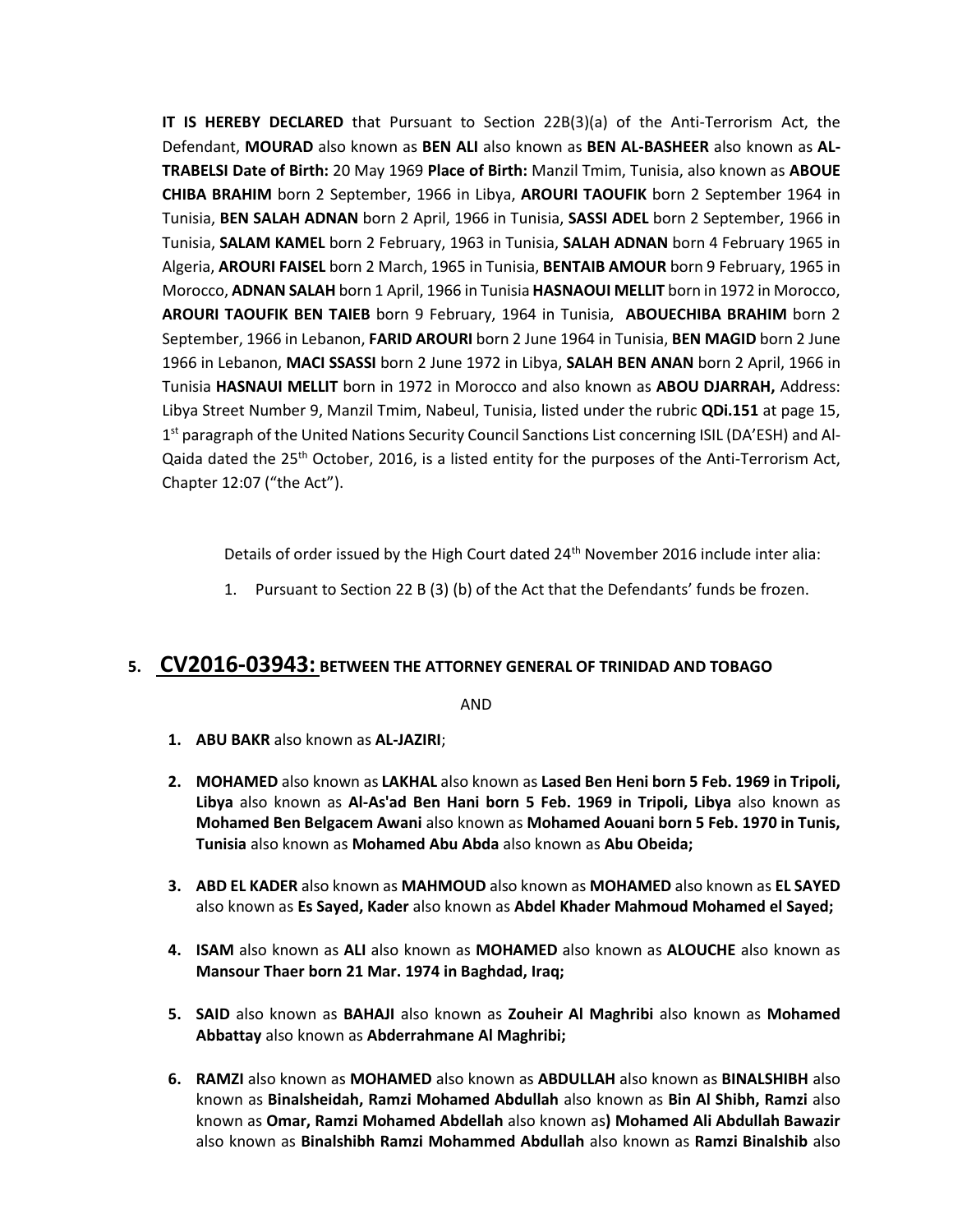known as **Ramzi Mohamed Abdellah Omar Hassan Alassiri** also known as **Binalshibh Ramsi Mohamed Abdullah** also known as **Abu Ubaydah** also known as**'Umar Muhammad 'Abdallah Ba' Amar** also known as **Ramzi Omar;**

- **7. ZAKARYA** also known as **ESSABAR** also known as **Zakariya Essabar;**
- **8. NURJAMAN** also known as **RIDUAN** also known as **ISAMUDDIN** also known as **Hambali** also known as **Nurjaman** also known as **Isomuddin, Nurjaman Riduan** also known as **Hambali Bin Ending** also known as **Encep Nurjaman (birth name)** also known as **Hambali Ending Hambali**  also known as **Isamuddin Riduan** also known as **Isamudin Ridwan;**
- **9. GULBUDDIN** also known as **HEKMATYAR** also known as **Gulabudin Hekmatyar** also known as **Golboddin Hikmetyar** also known as **Gulbuddin Khekmatiyar** also known as **Gulbuddin Hekmatiar** also known as **Gulbuddin Hekhmartyar** also known as **Gulbudin Hekmetyar;**
- **10. SALIM Y SALAMUDDIN** also known as **JULKIPLI** also known as **Kipli Sali** also known as **Julkipli Salim;**
- **11. ARIS also known as MUNANDAR;**
- **12. ABDUL HAKIM** also known as **MURAD** also known as **Murad, Abdul Hakim Hasim** also known as **Murad, Abdul Hakim Ali Hashim** also known as **Murad, Abdul Hakim al Hashim** also known as **Saeed Akman** also known as **Saeed Ahmed** also known as **Abdul Hakim Ali al-Hashem Murad;**
- **13. PARLINDUNGAN** also known as **SIREGAR** also known as **Siregar, Parlin** also known as **Siregar, Saleh Parlindungan;**
- **14. YASSIN** also known as **SYAWAL** also known as **Salim Yasin** also known as **Yasin Mahmud Mochtar** also known as **Abdul Hadi Yasin** also known as **Muhamad Mubarok** also known as **Muhammad Syawal** also known as **Yassin Sywal** also known as **Abu Seta** also known as **Mahmud** also known as **Abu Muamar** also known as **Mubarok;**
- **15. MOKHTAR** also known as **BELMOKHTAR** also known as **Abou Abbes Khaled** also known as **Belaouar Khaled Abou El Abass** also known as **Belaouer Khaled Abou El Abass** also known as **Belmokhtar Khaled Abou El Abes** also known as **Khaled Abou El Abass** also known as **Khaled Abou El Abbes** also known as **Khaled Abou El Abes** also known as **Khaled Abulabbas Na Oor**  also known as **Mukhtar Belmukhtar** also known as **Belaoua** also known as **Belaour.**

**IT IS HEREBY DECLARED** that Pursuant to Section 22B(3)(a) of the Anti-Terrorism Act, the Defendants,

- i. **ABU BAKR** also known as **AL-JAZIRI**; listed under the rubric **QDi.058** at page 5, 2<sup>nd</sup> paragraph of the United Nations Security Council Sanctions List concerning ISIL (DA'ESH) and Al-Qaida dated the 25th October, 2016**;**
- ii. **MOHAMED** also known as **LAKHAL** also known as **Lased Ben Heni born 5 Feb. 1969 in Tripoli, Libya** also known as **Al-As'ad Ben Hani born 5 Feb. 1969 in Tripoli, Libya** also known as **Mohamed Ben Belgacem Awani** also known as **Mohamed Aouani born 5 Feb. 1970 in Tunis, Tunisia** also known as **Mohamed Abu Abda** also known as **Abu Obeida**, **Date of Birth**: 5 Feb.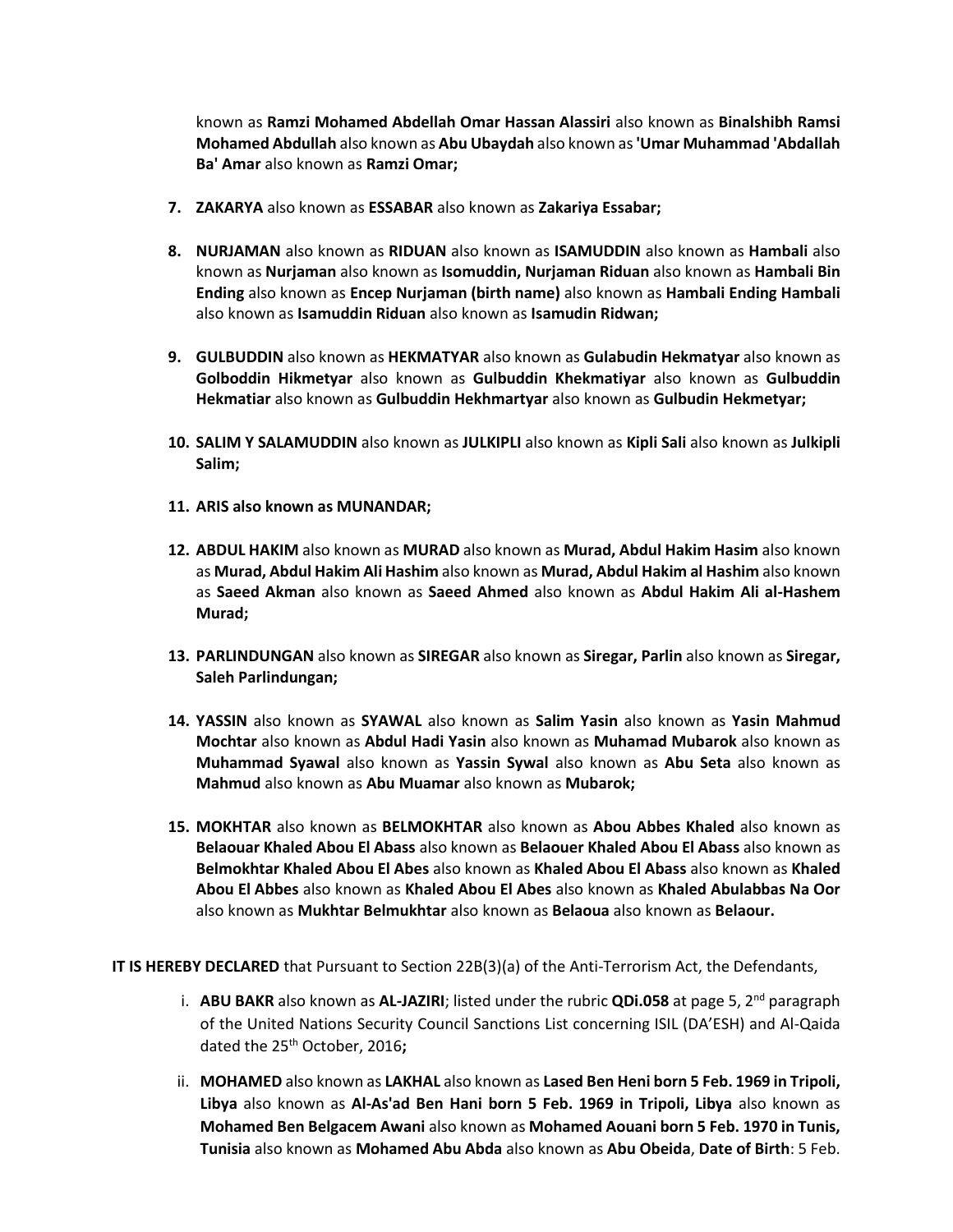1970 **Place of Birth**: Tunis, Tunisia; listed under the rubric **QDi.062** at page 5, 5th paragraph of United Nations Security Council Sanctions List concerning ISIL (DA'ESH) and Al-Qaida dated the 25th October, 2016**;** 

- iii. **ABD EL KADER** also known as **MAHMOUD** also known as **MOHAMED** also known as **EL SAYED**  also known as **Es Sayed, Kader** also known as **Abdel Khader Mahmoud Mohamed el Sayed**, **Date of Birth**: 26 Dec. 1962 **Place of Birth**: Egypt; listed under the rubric **QDi.065** at page 6, 3<sup>rd</sup> paragraph of the United Nations Security Council Sanctions List concerning ISIL (DA'ESH) and Al-Qaida dated the 25<sup>th</sup> October, 2016;
- iv. **ISAM** also known as **ALI** also known as **MOHAMED** also known as **ALOUCHE** also known as **Mansour Thaer born 21 Mar. 1974 in Baghdad, Iraq**, **Date of Birth**: **a)** 1972 **b)** 21 Mar. 1974 Place of Birth: Baghdad, Iraq; listed under the rubric QDi.076 at page 7, 5<sup>th</sup> paragraph of the United Nations Security Council Sanctions List concerning ISIL (DA'ESH) and Al-Qaida dated the 25th October, 2016**;**
- v. **SAID** also known as **BAHAJI** also known as **Zouheir Al Maghribi** also known as **Mohamed Abbattay** also known as **Abderrahmane Al Maghribi**, **Date of Birth**: 15 Jul. 1975 **Place of**  Birth: Haselünne, Lower Saxony, Germany; listed under the rubric QDi.080 at page 7, 6<sup>th</sup> paragraph of the United Nations Security Council Sanctions List concerning ISIL (DA'ESH) and Al-Qaida dated the 25th October, 2016**;**
- vi. **RAMZI** also known as **MOHAMED** also known as **ABDULLAH** also known as **BINALSHIBH** also known as **Binalsheidah, Ramzi Mohamed Abdullah** also known as **Bin Al Shibh, Ramzi** also known as **Omar, Ramzi Mohamed Abdellah** also known as**) Mohamed Ali Abdullah Bawazir**  also known as **Binalshibh Ramzi Mohammed Abdullah** also known as **Ramzi Binalshib** also known as **Ramzi Mohamed Abdellah Omar Hassan Alassiri** also known as **Binalshibh Ramsi Mohamed Abdullah** also known as **Abu Ubaydah** also known as **'Umar Muhammad 'Abdallah Ba' Amar** also known as **Ramzi Omar**, **Date of Birth**: **a)** 1 May 1972 **b)** 16 Sep. 1973**, Place of Birth: a)** Gheil Bawazir, Hadramawt, Yemen **b)** Khartoum, Sudan; listed under the rubric **QDi.081** at page 8, 1<sup>st</sup> paragraph of the United Nations Security Council Sanctions List concerning ISIL (DA'ESH) and Al-Qaida dated the 25th October, 2016**;**
- vii. **ZAKARYA** also known as **ESSABAR** also known as **Zakariya Essabar**, **Date of Birth**: 3 April 1977, **Place of Birth:** Essaouria, Morocco; listed under the rubric **QDi.083** at page 8, 3rd paragraph of the United Nations Security Council Sanctions List concerning ISIL (DA'ESH) and Al-Qaida dated the 25th October, 2016**;**
- viii. **NURJAMAN also known as RIDUAN also known as ISAMUDDIN also known as Hambali also known as Nurjaman also known as Isomuddin, Nurjaman Riduan also known as Hambali Bin Ending also known as Encep Nurjaman (birth name) also known as Hambali Ending Hambali also known as Isamuddin Riduan also known as Isamudin Ridwan**, **Date of Birth**: 4 April 1964, **Place of Birth:** Cianjur, West Java, Indonesia; listed under the rubric **QDi.087** at page 8, 5<sup>th</sup> paragraph of the United Nations Security Council Sanctions List concerning ISIL (DA'ESH) and Al-Qaida dated the 25th October, 2016**;**
- ix. **GULBUDDIN** also known as **HEKMATYAR** also known as **Gulabudin Hekmatyar** also known as **Golboddin Hikmetyar** also known as **Gulbuddin Khekmatiyar** also known as **Gulbuddin Hekmatiar** also known as **Gulbuddin Hekhmartyar** also known as **Gulbudin Hekmetyar**, **Date**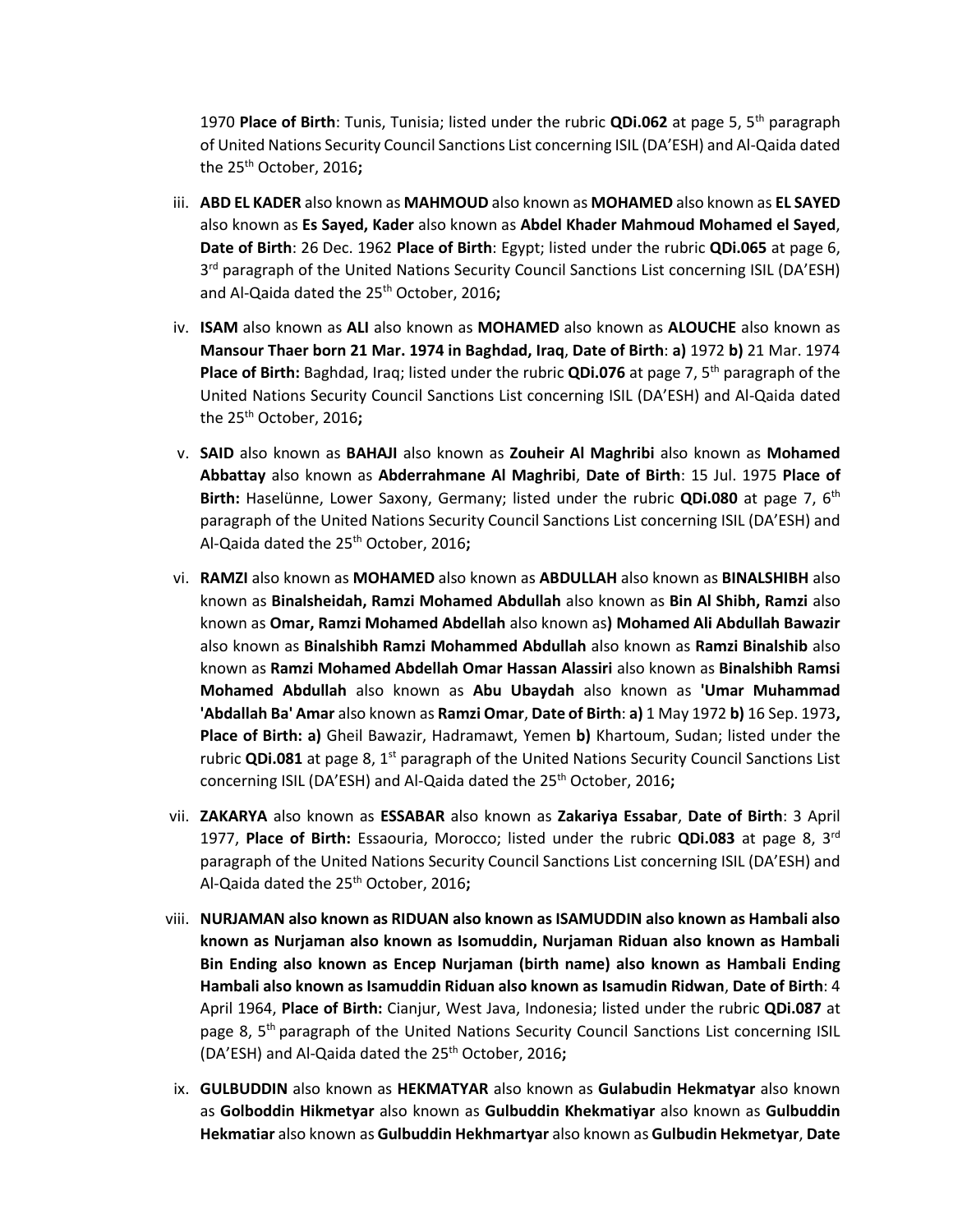**of Birth**: 41Aug. 1949, **Place of Birth:** Kunduz Province, Afghanistan; listed under the rubric **QDi.088** at page 9, 1<sup>st</sup> paragraph of the United Nations Security Council Sanctions List concerning ISIL (DA'ESH) and Al-Qaida dated the 25<sup>th</sup> October, 2016;

- x. **SALIM Y SALAMUDDIN** also known as **JULKIPLI** also known as **Kipli Sali** also known as **Julkipli Salim**, **Date of Birth**: 20 Jun. 1967, **Place of Birth:** Tulay, Jolo Sulu, Philippines; listed under the rubric QDi.114 at page 10, 3<sup>rd</sup> paragraph of the United Nations Security Council Sanctions List concerning ISIL (DA'ESH) and Al-Qaida dated the 25<sup>th</sup> October, 2016;
- xi. **ARIS also known as MUNANDAR**, **Date of Birth**: **a)** 1 Jan. 1971 **b)** Between 1962 and 1968, **Place of Birth:** Sambi, Boyolali, Java, Indonesia; listed under the rubric **QDi.119** at page 10, 4<sup>th</sup> paragraph of the United Nations Security Council Sanctions List concerning ISIL (DA'ESH) and Al-Qaida dated the 25th October, 2016**;**
- xii. **ABDUL HAKIM** also known as **MURAD** also known as **Murad, Abdul Hakim Hasim** also known as **Murad, Abdul Hakim Ali Hashim** also known as **Murad, Abdul Hakim al Hashim** also known as **Saeed Akman** also known as **Saeed Ahmed** also known as **Abdul Hakim Ali al-Hashem Murad**, **Date of Birth**: 11 Apr. 1968, **Place of Birth:** Kuwait; listed under the rubric **QDi.120** at page 10, 5th paragraph of the United Nations Security Council Sanctions List concerning ISIL (DA'ESH) and Al-Qaida dated the 25<sup>th</sup> October, 2016;
- xiii. **PARLINDUNGAN** also known as **SIREGAR** also known as **Siregar, Parlin** also known as **Siregar, Saleh Parlindungan**, **Date of Birth**: **a)** 25 Apr. 1957 **b)** 25 Apr. 1967, **Place of Birth:** Indonesia; listed under the rubric **QDi.122** at page 10, 6th paragraph of the United Nations Security Council Sanctions List concerning ISIL (DA'ESH) and Al-Qaida dated the 25th October, 2016**;**
- xiv. **YASSIN** also known as **SYAWAL** also known as **Salim Yasin** also known as **Yasin Mahmud Mochtar** also known as **Abdul Hadi Yasin** also known as **Muhamad Mubarok** also known as **Muhammad Syawal** also known as **Yassin Sywal** also known as **Abu Seta** also known as **Mahmud** also known as **Abu Muamar** also known as **Mubarok**, **Date of Birth**: Approximately 1972; listed under the rubric **QDi.123** at page 11, 1st paragraph of the United Nations Security Council Sanctions List concerning ISIL (DA'ESH) and Al-Qaida dated the 25<sup>th</sup> October, 2016;
- xv. **MOKHTAR** also known as **BELMOKHTAR** also known as **Abou Abbes Khaled** also known as **Belaouar Khaled Abou El Abass** also known as **Belaouer Khaled Abou El Abass** also known as **Belmokhtar Khaled Abou El Abes** also known as **Khaled Abou El Abass** also known as **Khaled Abou El Abbes** also known as **Khaled Abou El Abes** also known as **Khaled Abulabbas Na Oor** also known as **Mukhtar Belmukhtar** also known as **Belaoua** also known as **Belaour**, **Date of Birth**: 1 Jun. 1972, **Place of Birth:** Ghardaia, Algeria; listed under the rubric **QDi.136** at page 12, 2<sup>nd</sup> paragraph of the United Nations Security Council Sanctions List concerning ISIL (DA'ESH) and Al-Qaida dated the 25th October, 2016**;**

are listed entities for the purposes of the Anti-Terrorism Act Chapter 12:07 ("the Act").

Details of order issued by the High Court dated 24<sup>th</sup> November 2016 include inter alia:

1. Pursuant to Section 22 B (3) (b) of the Act that the Defendants' funds be frozen.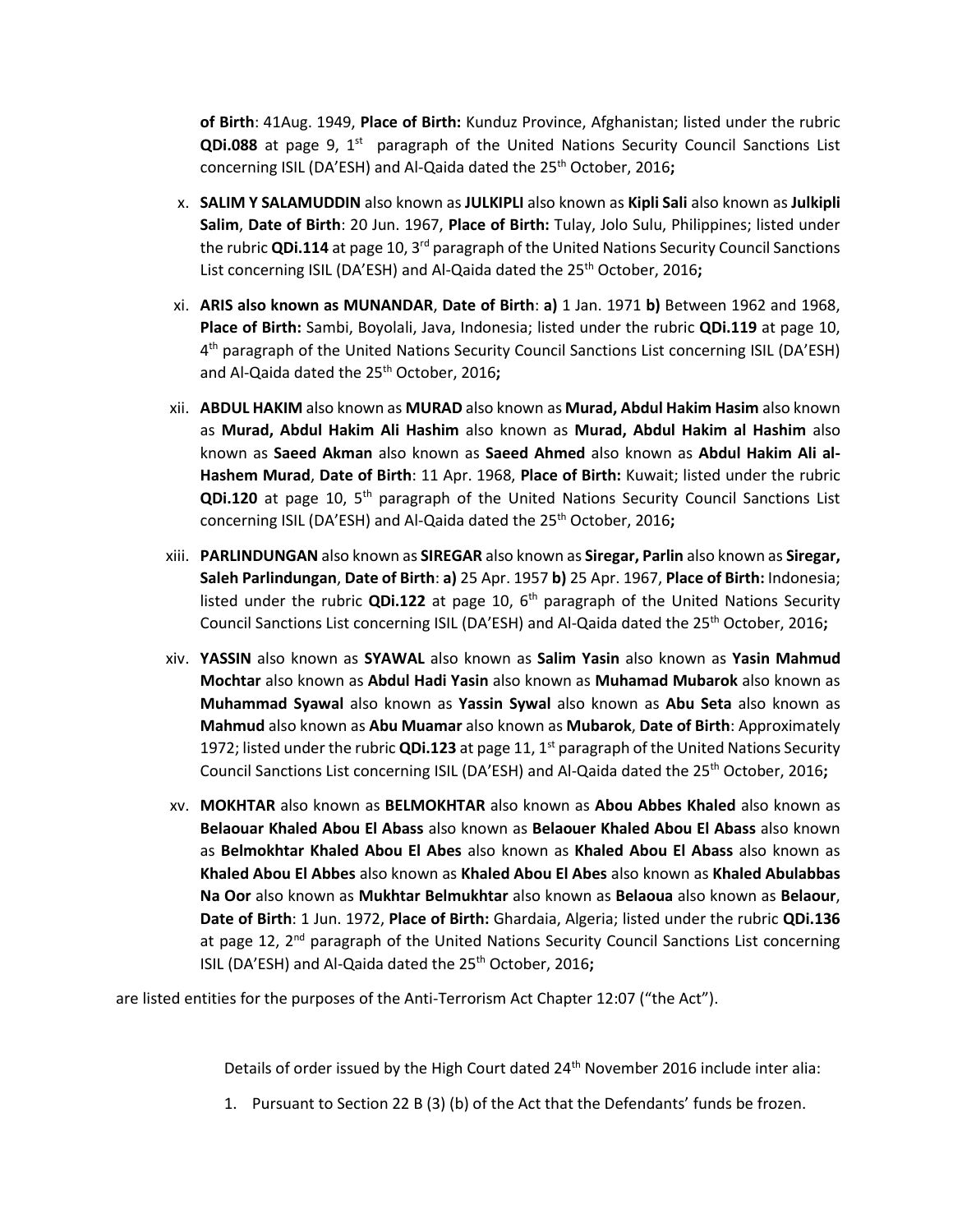# **6. CV 2016-03944 : BETWEEN THE ATTORNEY GENERAL OF TRINIDAD AND TOBAGO** AND **YASSINE** also known as **CHEKKOURI**

**IT IS HEREBY DECLARED** that Pursuant to Section 22B(3)(a) of the Anti-Terrorism Act, the Defendant, **YASSINE** also known as **CHEKKOURI, Date of Birth:** 6 October, 1966, **Place of Birth:** Safi, Morocco, **Address:** 7th Street, Number 7, Hay Anas Safi, Morocco, listed under the rubric **QDi.070** at page 7, 1<sup>st</sup> paragraph of the United Nations Security Council Sanctions List concerning ISIL (DA'ESH) and Al-Qaida dated the 25<sup>th</sup> October, 2016, is a listed entity for the purposes of the Anti-Terrorism Act, Chapter 12:07 ("the Act").

Details of order issued by the High Court dated 24<sup>th</sup> November 2016 include inter alia:

- 1. Pursuant to Section 22 B (3) (b) of the Act that the Defendants' funds be frozen.
- **7. CV 2016- 03945: BETWEEN THE ATTORNEY GENERAL OF TRINIDAD AND TOBAGO** AND **HAMADI** also known as **BEN ABDUL AZIZ** also known as **BEN ALI** also known as **BOUYEHIA** also known as **Gamel Mohamed** also known as **Abd el Wanis Abd Gawwad Abd el Latif Bahaa** also known as **Mahmoud Hamid**

**IT IS HEREBY DECLARED** that Pursuant to Section 22B(3)(a) of the Anti-Terrorism Act, the Defendant, **HAMADI** also known as **BEN ABDUL AZIZ** also known as **BEN ALI** also known as **BOUYEHIA Date of Birth:** 29 May 1966 **Place of Birth:** Tunis, Tunisia; also known as **GAMEL MOHAMED** born 25 May 1966 in Morocco**, ABD EL WANIS ABD GAWWAD ABD EL LATIF BAHAA**  born 9 May 1986 in Egypt and **MAHMOUD HAMID**, **Address:** Corso XXII Marzo Number 39, Milan, Italy, listed under the rubric **QDi.143** at page 13, 5th paragraph of the United Nations Security Council Sanctions List concerning ISIL (DA'ESH) and Al-Qaida dated the 25th October, 2016, is a listed entity for the purposes of the Anti-Terrorism Act, Chapter 12:07 ("the Act").

Details of order issued by the High Court dated 24<sup>th</sup> November 2016 include inter alia:

1. Pursuant to Section 22 B (3) (b) of the Act that the Defendants' funds be frozen.

# **8. CV2016- 03946: BETWEEN THE ATTORNEY GENERAL OF TRINIDAD AND TOBAGO** AND **ISLAM** also known as **SEIT- UMAROVICH** also known as **ATABIEV also known as Abu Jihad**

**IT IS HEREBY DECLARED** that Pursuant to Section 22B(3)(a) of the Anti-Terrorism Act, the Defendant, **Islam** also known as **Seit- Umarovich** also known as **Atabiev** also known as **Abu Jihad** with **Date of Birth:** September 29th, 1983; **Place of Birth**: Ust- Dzheguta, Republic of Karachayevo-Cherkessia, Russian Federation; **Address**: Moscovskiy Microrayon 6, App. 96, Ust- Dzheguta,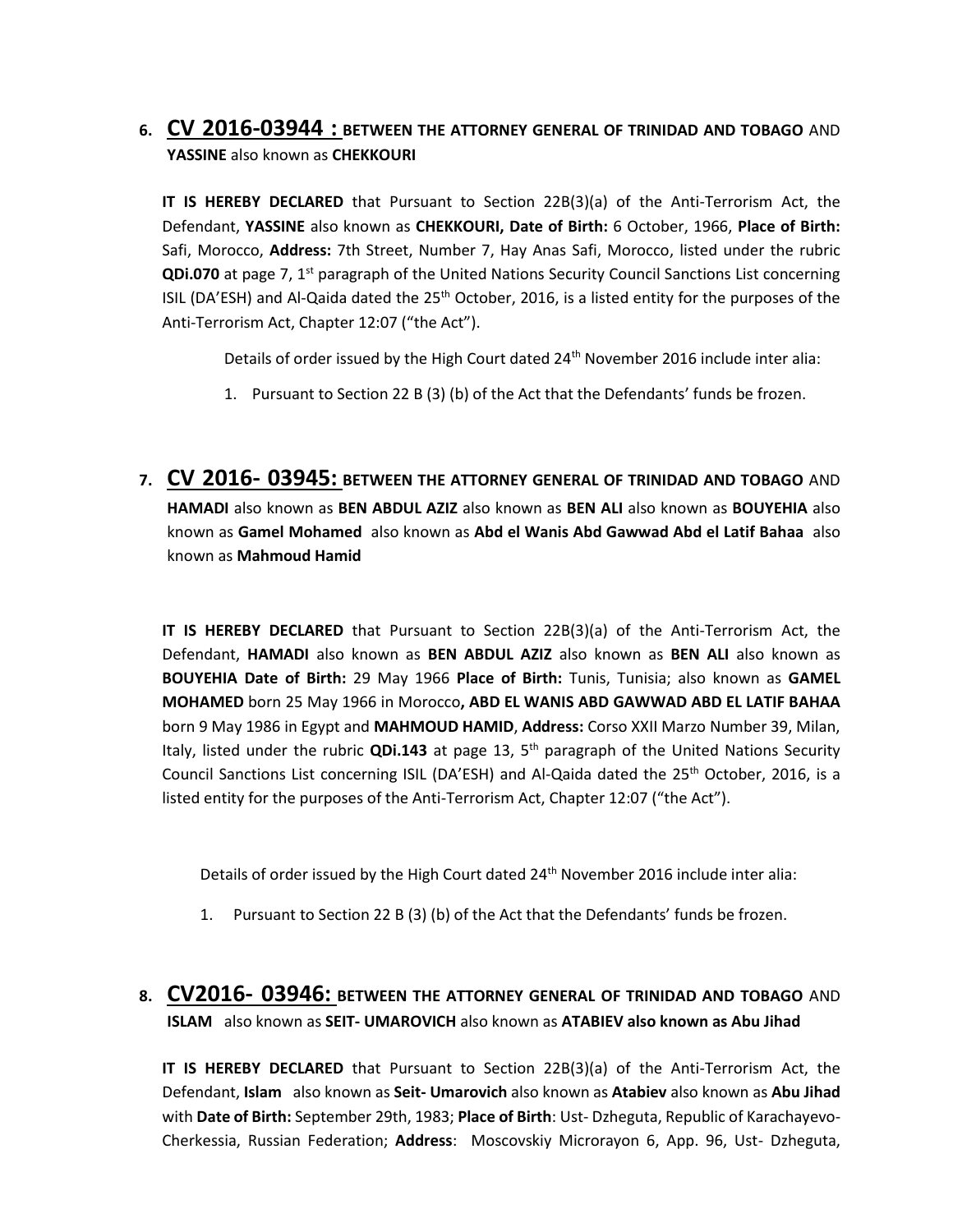Republic of Karachayevo- Cherkessia, Russian Federation, listed under the rubric **QDi.364** at page 42, 2<sup>nd</sup> paragraph of the United Nations Security Council Sanctions List concerning ISIL (DA'ESH) and Al-Qaida dated the 25<sup>th</sup> October, 2016, is a listed entity for the purposes of the Anti-Terrorism Act, Chapter 12:07 ("the Act").

Details of order issued by the High Court dated 24<sup>th</sup> November 2016 include inter alia:

1. Pursuant to Section 22 B (3) (b) of the Act that the Defendants' funds be frozen.

## **9. CV2016- 03947: BETWEEN THE ATTORNEY GENERAL OF TRINIDAD AND TOBAGO** AND **MOHAMED** also known as **BEN BELGACEM** also known as **BEN ABDALLAH** also known as **AL-AOUADI** also known as **MOHAMED BEN BELKACEM AOQUADI** also known as **FATHI HANNACHI**

**IT IS HEREBY DECLARED** that Pursuant to Section 22B(3)(a) of the Anti-Terrorism Act, the Defendant, **MOHAMED** also known as **BEN BELGACEM** also known as **BEN ABDALLAH** also known as **AL-AOUADI** also known as **MOHAMED BEN BELKACEM AOUADI** also known as **FATHI HANNACHI**, **Date of Birth:** 11 December, 1974, **Place of Birth**: Tunis Tunesia, **Address:** 50th Street, Number 23, Zehrouni, Tunis, Tunisia, listed under the rubric **QDi.060** at page 5, 4th paragraph of the United Nations Security Council Sanctions List concerning ISIL (DA'ESH) and Al-Qaida dated the 25<sup>th</sup> October, 2016, is a listed entity for the purposes of the Anti-Terrorism Act, Chapter 12:07 ("the Act").

Details of order issued by the High Court dated 24<sup>th</sup> November 2016 include inter alia:

- 1. Pursuant to Section 22 B (3) (b) of the Act that the Defendants' funds be frozen.
- **10. CV 2016- 03948: BETWEEN THE ATTORNEY GENERAL OF TRINIDAD AND TOBAGO** AND **ANGELO** also known as **RAMIREZ** also known as **TRINIDAD** also known as **CALIB TRINIDAD** also known as **KALIB TRINIDAD** also known as **Abdul Khalil** also known as **Abdukahlil** also known as **Abu Khalil** also known as **Anis**

**IT IS HEREBY DECLARED** that Pursuant to Section 22B(3)(a) of the Anti-Terrorism Act, the Defendant, **Angelo** also known as **Ramirez** also known as **Trinidad** also known as **Calib Trinidad** also known as **Kalib Trinidad** also known as **Abdul Khalil** also known as **Abdukahlil** also known as **Abu Khalil** also known as **Anis**, with **Date of Birth**: March 20th 1978; **Place of Birth**: Gattaran, Cagayan Province, Philippines; **Address**: 3111 Ma. Bautista, Punta, Santa Ana, Manila, Philippines, listed under the rubric **QDi.241** at page 23, 2nd paragraph of the United Nations Security Council Sanctions List concerning ISIL (DA'ESH) and Al-Qaida dated the 25<sup>th</sup> October, 2016, is a listed entity for the purposes of the Anti-Terrorism Act, Chapter 12:07 ("the Act").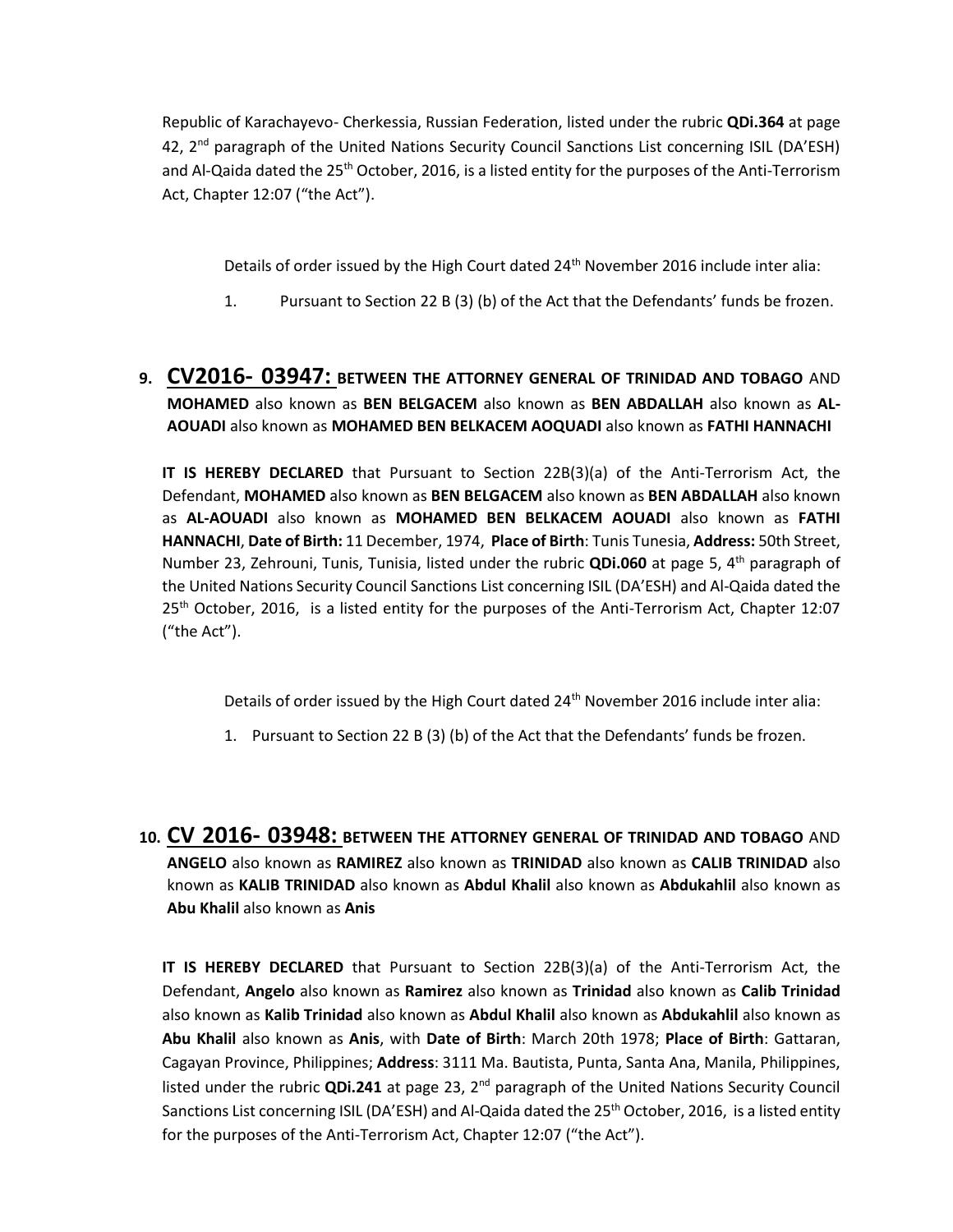Details of order issued by the High Court dated 24th November 2016 include inter alia:

1. Pursuant to Section 22 B (3) (b) of the Act that the Defendants' funds be frozen.

# **11. CV2016 – 03949**: **BETWEEN THE ATTORNEY GENERAL OF TRINIDAD AND TOBAGO** AND **FARHAD** also known as **KANABI** also known as **AHMAD** also known as **KAUA OMAR AHMED** also known as **KAWA HAMAWANDI** also known as **KAWA OMAR AHMED**

**IT IS HEREBY DECLARED** that Pursuant to Section 22B(3)(a) of the Anti-Terrorism Act, the Defendant, **FARHAD** also known as **KANABI** also known as **AHMAD** also known as **KAUA OMAR ACHMED** also known as **KAWA HAMAWANDI** also known as **KAWA OMAR ACHMED**, **Date of Birth:** 1 st July, 1971, **Place of Birth:** Arbil, Iraq, **Address:** Arbil – Qushtuba – house no. SH11, alley 5380. Iraq, listed under the rubric **QDi.203** at page 19, 5th paragraph of the United Nations Security Council Sanctions List concerning ISIL (DA'ESH) and Al-Qaida dated the  $25<sup>th</sup>$  October, 2016, is a listed entity for the purposes of the Anti-Terrorism Act, Chapter 12:07 ("the Act").

Details of order issued by the High Court dated 24<sup>th</sup> November 2016 include inter alia:

- 1. Pursuant to Section 22 B (3) (b) of the Act that the Defendants' funds be frozen.
- **12. CV2016-03950**: **BETWEEN THE ATTORNEY GENERAL OF TRINIDAD AND TOBAGO** AND **MUHSIN** also known as **FADHIL** also known as **AYED** also known as **ASHOR AL- FADHLI** also known as **MUHSIN FADIL 'AYYID AL FADHI** also known as **MUSHIN FADIL ASHUR AL FADHLI** also known as **ABU MAJID SAMIYAH** also known as **ABU SAMIA**

**IT IS HEREBY DECLARED** that Pursuant to Section 22B(3)(a) of the Anti-Terrorism Act, the Defendant, **Muhsin** also known as **Fadhil** also known as **Ayed** also known as **Ashour Al-Fadhli** also known as **Muhsin Fadil 'Ayyid al Fadhi** also known as **Mushin Fadil Ashur al Fadhli** also known as **Abu Majid Samiyah** also known as **Abu Samia**, **Date of Birth:** 24th April, 1981, **Place of Birth:** Kuwait, **Address:** Block Four, Street 13, House #179, Kuwait City, Al-Riqqa area, Kuwait, listed under the rubric **QDi.184** at page 17, 5th paragraph of the United Nations Security Council Sanctions List concerning ISIL (DA'ESH) and Al-Qaida dated the 25<sup>th</sup> October, 2016, is a listed entity for the purposes of the Anti-Terrorism Act, Chapter 12:07 ("the Act").

Details of order issued by the High Court dated 24<sup>th</sup> November 2016 include inter alia:

1. Pursuant to Section 22 B (3) (b) of the Act that the Defendants' funds be frozen.

### **13. CV 2016- 03951: BETWEEN THE ATTORNEY GENERAL OF TRINIDAD AND TOBAGO**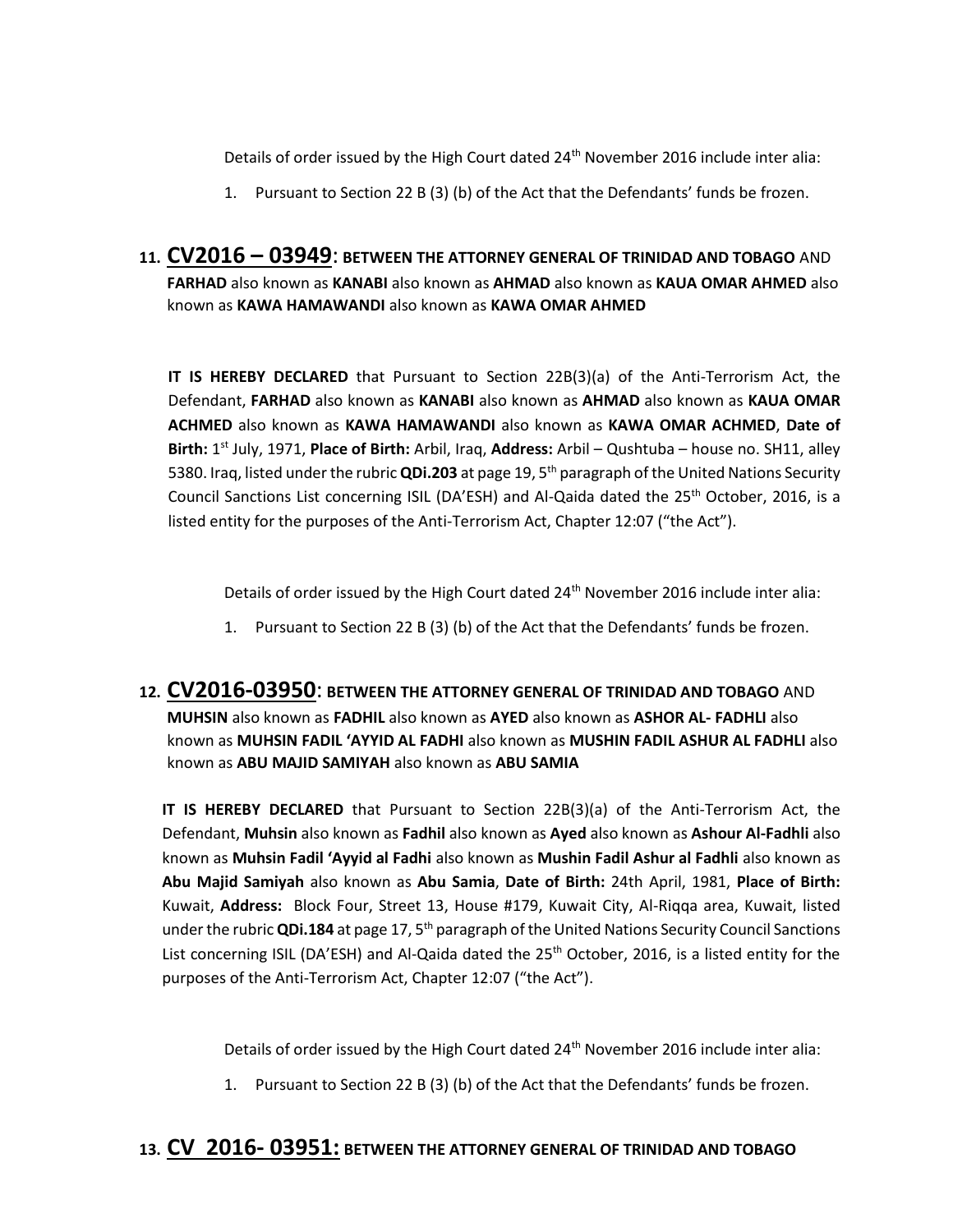- **1. ABD-AL-HAMID** also known as **AL-MASLI** also known as **ABD-AL-HAMID MUHAMMAD ABD-AL- HAMID AL-MASLI** also known as **ABD-AL-HAMID MUSALLI** also known as **HAMID MASLI**  also known as **HAMZA AL-DARNAWI** also known as **HAMZA DARNAWI** also known as **HAMZAH DARNAWI** also known as **HAMZAH DIRNAWI** also known as **HAMZA DARNAVI** also known as **ABDULLAH DARNAWI** also known as **ABU-HAMZAH AL-DARNAWI**
- **2. MALIK** also known as **MUHAMMAD** also known as **ISHAQ** also known as **MALIK ISHAQ**
- **3. ABUBAKAR** also known as **ABUBAKAR SHEKAU** also known as **ABU MOHAMMED ABUBAKAR BIN MOHAMMED** also known as **ABU MOHAMMED ABUBAKAR BI MOHAMMED** also known as **SHEKAU also** known as **SHEHU** also known as **SHAYKU** also known as **IMAM DARUL TAUHID** also known as **IMAM DARUL TAWHEED**
- **4. AHMED** also known as **ABDULLAH** also known as **SALEH AL-KHAZMARI** also known as **AL-ZAHRANI** also known as **ABU MARYAM AL-ZAHRANI** also known as **ABU MARYAM AL-SAUDI**  also known as **AHMED ABDULLAH S AL-ZAHRANI** also known as **AHMAD ABDULLAH SALIH AL- ZAHRANI** also known as **ABU MARYAM AL-AZADI** also known as **AHMED BIN ABDULLAH SALEH BIN AL- ZAHRANI** also known as **AHMED ABDULLAH SALEH AL- ZAHRANI AL-KHOZMRI**
- **5. ABD AL-RAHMAN** also known as **KHALAF** also known as **UBAYD JUDAY** also known as **AL- 'ANIZI** also known as **'ABD AL- RAHMAN KHALAF AL- ANIZI** also known as **'ABD AL-RAHMANKALAF AL- 'ANZI** also known as **ABU USAMAH AL-RAHMAN** also known as **ABU SHAIMA' KUWAITI** also known as **ABU USAMAH AL-KUWAITI** also known as **ABU USAMA** also known as **YUSUF**
- **6. EMILIE** also known as **EDWIGE** also known as **KONIG** also known as **EMILIE SAMRA KONIG**
- **7. KEVIN** also known as **GUIAVARCH**
- **8. OUMAR** also known as **DIABY** also known as **OMSEN** also known **as OUMAR** also known as **OUMAR OMSEN**
- **9. ASHRAF** also known as **MUHAMMAD** also known as **YUSUF** also known as **'UTHMAN 'ABD AL-SALAM** also known as **ASHRAF MUHAMMAD YUSIF 'UTHMAN'ABD AL-SALAM** also known as **ASHRAF MUHAMMAD YUSUF 'ABD AL-SALAM** also known as **ASHRAF MUHAMMAD YUSIF 'ABD AL-SALAM also known as KHATTAB**
- **10. TARKHAN** also known as **TAYUMURAZOVICH also known as BATIRASHVILI** also known as **TARKHAN TAYUMURAZOVICH** also known as **TARKHAN BATIRASHVILI** also known as **OMAR SHISHANI** also known as **UMAR SHISHANI** also known as **ABU UMAR AL-SHISHANI** also known as **OMAR AL-SHISHANI** also known as **CHACHEN OMAR** also known as **OMER THE CHECHEN**  also known as **UMAR THE CHECHEN** also known as **ABU UMAR** also known as **ABU HUDHAYFAH**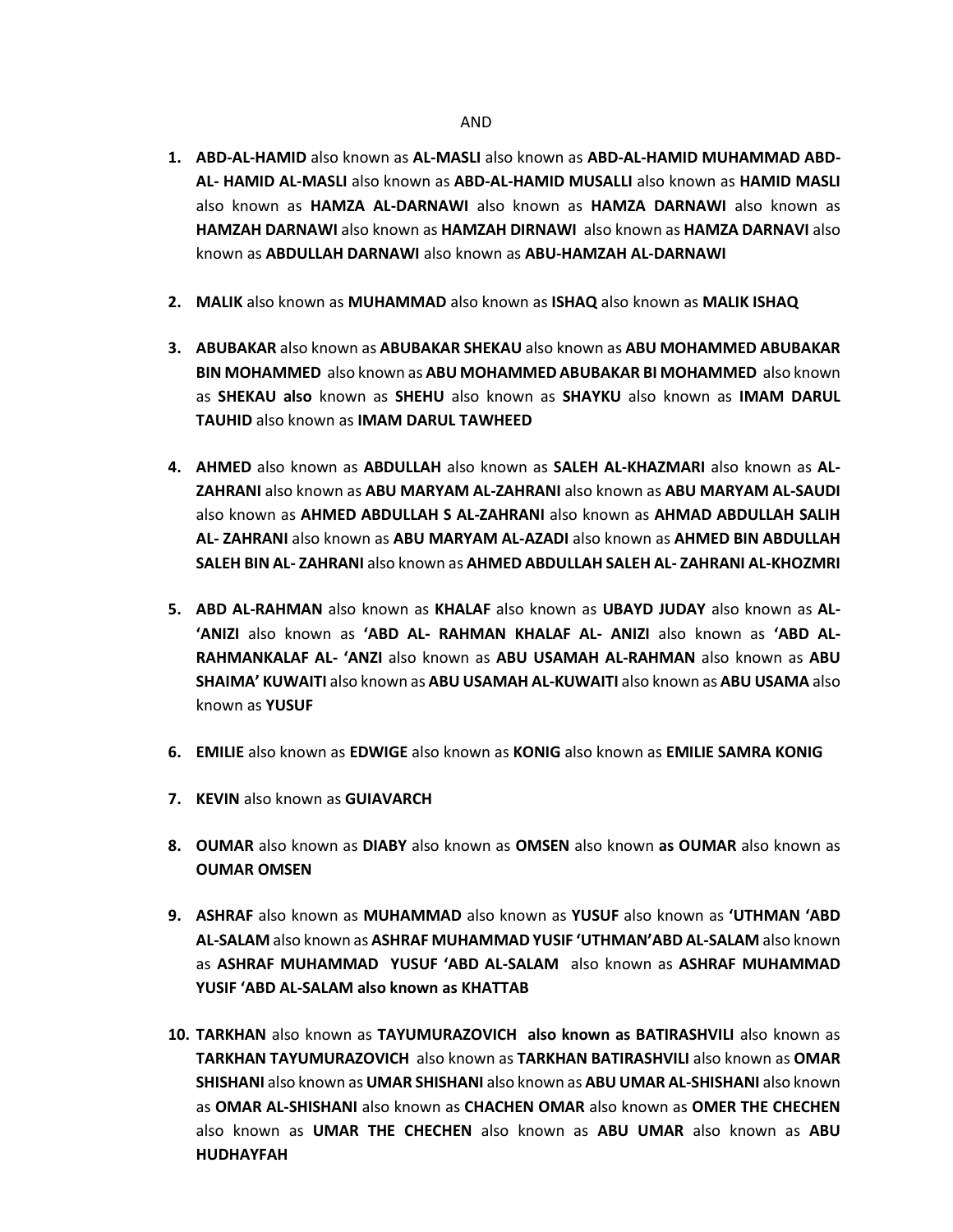- **11. MAULANA** also known as **FAZLULLAH** also known as **Mullah Fazlullah** also known as **Fazal Hayat** also known as **Mullah Radio**;
- **12. SOFIANE** also known as **BEN GOUMO** also known as **SUFYAN BIN QUMU also known as ABOU FARES AL LIBI**
- **13. AQSA** also known as **MAHMOOD** also known as **UMM LAYTH**
- **14. ASEEL** also known as **MUTHANA**
- **15. NASSER** also known as **AHMED** also known as **MUTHANA** also known as **NASIR MUTHANA**  also known as **ABDUL MUTHANA** also known as **ABU MUTHANA** also known as **YEMENI MUTHANA also known as ABU MUTHANNA**
- **16. OMAR** also known as **ALI** also known as **HUSSAIN** also known as **ABU-SA'ID AL BRITANI**
- **17. SALLY-ANNE** also known as **FRANCES** also known as **JONES** also known a**s UMM HUSSAIN AL-BRITANI** also known as **SAKINAH HUSSAIN**
- **18. AMRU** also known as **AL-ABSI** also known as **AMR AL ABSI also** known as **ABU AL ATHIR AMR AL ABSI** also known as **ABU AL-ATHIR** also known as **ABU AL-ASIR** also known as **ABU ASIR**  also known as **ABU AMRL AL SHAMI** also known as **ABU AL-ATHIR AL- SHAMI** also known as **ABU-UMAR AL-ABSI**
- **19. EMRAH** also known as **ERDOGAN** also known as **IMRAAN AL-KURDY** also known as **IMRAAN**  also known as **IMRAN** also known as **IMRAN IBN HASSAN** also known as **SALAHADDIN EL KURDY** also known as **SALAH ALDIN** also known as **SULAIMAN** also known as **ISMATOLLAH**  also known as **ISMATULLAH** also known as **ISMATULLAH AL KURDY**

**IT IS HEREBY DECLARED** that Pursuant to Section 22B(3)(a) of the Anti-Terrorism Act, the Defendants,

1. **ABD-AL-HAMID** also known as **AL-MASLI** also known as **ABD-AL-HAMID MUHAMMAD ABD-AL- HAMID AL-MASLI** also known as **ABD-AL-HAMID MUSALLI** also known as **HAMID MASLI** also known as **HAMZA AL-DARNAWI** also known as **HAMZA DARNAWI** also known as **HAMZAH DARNAWI** also known as **HAMZAH DIRNAW**I also known as **HAMZA DARNAVI** also known as **ABDULLAH DARNAWI** also known as **ABU-HAMZAH AL-DARNAWI** ; **Date of Birth:** 1978; **Place of Birth:** Darnah, Libya and Danar Libya: **Address:**  Pakistan, listed under the rubric **QDi.320** at page 34, 4th paragraph of the United Nations Security Council Sanctions List concerning ISIL (DA'ESH) and Al-Qaida dated the 25<sup>th</sup> October, 2016**;**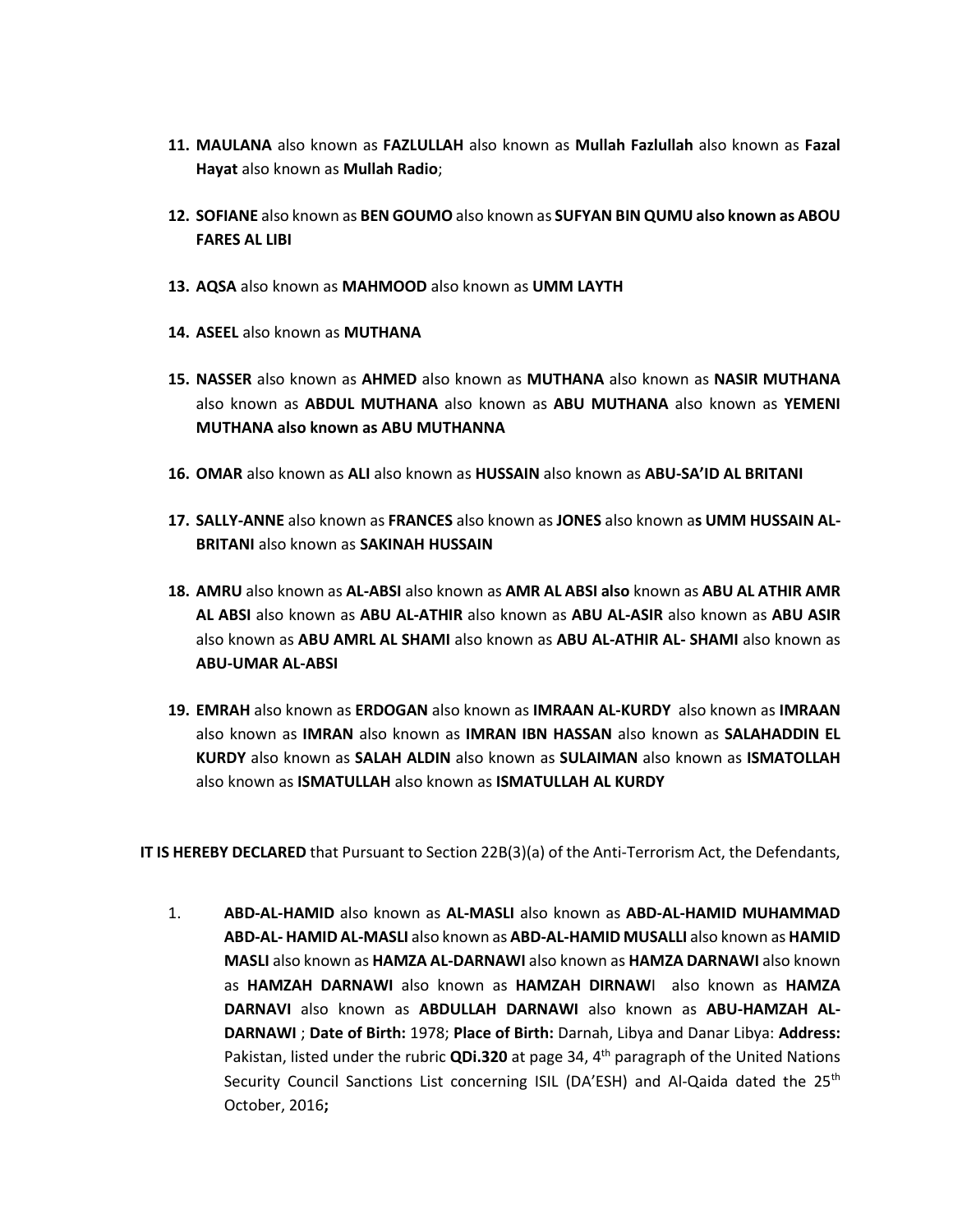- 2. **MALIK** also known as **MUHAMMAD** also known as **ISHAQ** also known as **MALIK ISHAQ; Date of Birth:** 1959**; Place of Birth:** Rahim Yar Khan Punjab Provence Pakistan**: Address:**  Pakistan, listed under the rubric QDi.321 at page 35, 1<sup>st</sup> paragraph of the United Nations Security Council Sanctions List concerning ISIL (DA'ESH) and Al-Qaida dated the 25<sup>th</sup> October, 2016**;**
- 3. A**BUBAKAR** also known as **ABUBAKAR SHEKAU** also known as **ABU MOHAMMED ABUBAKAR BIN MOHAMMED** also known as **ABU MOHAMMED ABUBAKAR BI MOHAMMED** also known as **SHEKAU** also known as **SHEHU** also known as **SHAYKU** also known as **IMAM DARUL TAUHID** also known as **IMAM DARUL TAWHEED** ; **Date of Birth**: 1969; **Place of Birth**: Shekau Village Yobe State , Nigeria : **Address:** Nigeria, listed under the rubric **QDi.322** at page 35, 2<sup>nd</sup> paragraph of the United Nations Security Council Sanctions List concerning ISIL (DA'ESH) and Al-Qaida dated the 25<sup>th</sup> October, 2016;
- 4. **AHMED** also known as **ABDULLAH** also known as **SALEH AL-KHAZMARI ALSO KNOWN AS AL-ZAHRANI** also known as **ABU MARYAM AL-ZAHRANI** also known as **ABU MARYAM AL-SAUDI** also known as **AHMED ABDULLAH S AL-ZAHRANI** also known as **AHMAD ABDULLAH SALIH AL- ZAHRANI** also known as **ABU MARYAM AL-AZADI** also known as **AHMED BIN ABDULLAH SALEH BIN AL- ZAHRANI** also known as **AHMED ABDULLAH SALEH AL- ZAHRANI AL**-KHOZMRI ; **Date of Birth**: 15th September, 1978; **Place of Birth**: Dammam, Saudia Arabia: **Address:** Syria, listed under the rubric **QDi.329** at page 36, 3rd paragraph of the United Nations Security Council Sanctions List concerning ISIL (DA'ESH) and Al-Qaida dated the 25th October, 2016**;**
- 5. **ABD AL-RAHMAN** also known as **KHALAF** also known as **UBAYD JUDAY** also known as **AL- 'ANIZI** also known as '**ABD AL- RAHMAN KHALAF AL- ANIZI** also known as **'ABD AL-RAHMANKALAF AL- 'ANZI** also known as **ABU USAMAH AL-RAHMAN** also known as **ABU SHAIMA' KUWAITI** also known as **ABU USAMAH AL-KUWAITI** also known as **ABU USAMA** also known as **YUSUF ; Date of Birth:** 1973**; Place of Birth:** N/A**, Address:** Syrian Arab Republic**,** listed under the rubric **QDi.335** at page 37, 3rd paragraph of the United Nations Security Council Sanctions List concerning ISIL (DA'ESH) and Al-Qaida dated the 25<sup>th</sup> October, 2016**;**
- 6. **EMILIE** also known as **EDWIGE** also known as **KONIG** also known as **EMILIE SAMRA KONIG** ; Date of Birth: 9<sup>th</sup> December, 1984; Place of Birth: Ploemeur, France; Address: Syrian Arab Republic, listed under the rubric QDi.340 at page 38, 1<sup>st</sup> paragraph of the United Nations Security Council Sanctions List concerning ISIL (DA'ESH) and Al-Qaida dated the 25<sup>th</sup> October, 2016**;**
- 7. **KEVIN** also known as **GUIAVARCH** ; **Date of Birth**: 12th March,1993; **Place of Birth**: Paris, France : **Address**: Syrian Arab Republic, listed under the rubric **QDi.341** at page 38, 2nd paragraph of the United Nations Security Council Sanctions List concerning ISIL (DA'ESH) and Al-Qaida dated the 25th October, 2016**;**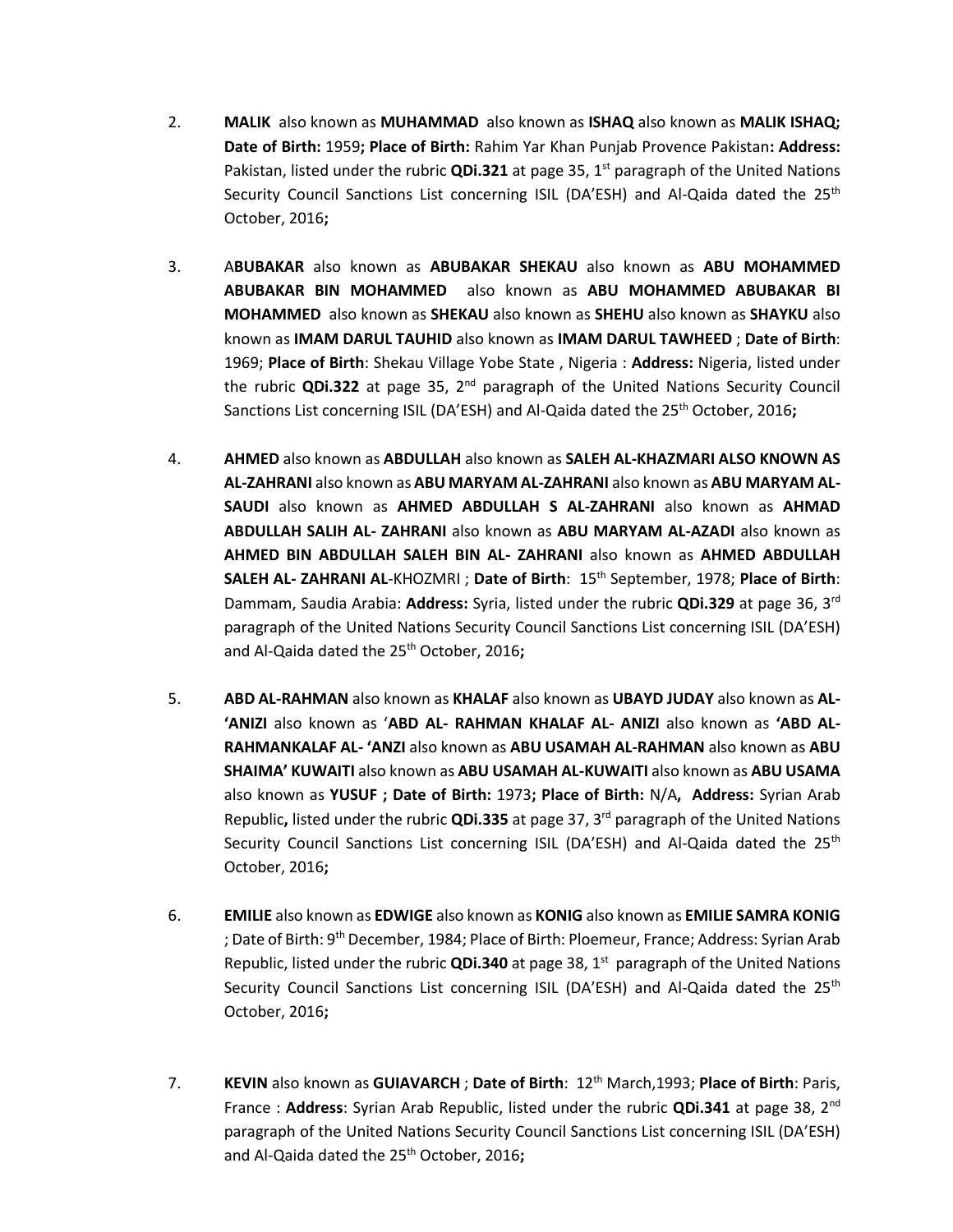- 8. **OUMAR** also known as **DIABY** also known as **OMSEN** also known as **OUMAR** also known as **OUMAR OMSEN** ; **Date of Birth**: 5th August, 1975; **Place of Birth**: Dakar, Senegal: **Address**: Syrian Arab Republic, listed under the rubric **QDi.342** at page 38, 3rd paragraph of the United Nations Security Council Sanctions List concerning ISIL (DA'ESH) and Al-Qaida dated the 25th October, 2016**;**
- 9. **ASHRAF** also known as **MUHAMMAD** also known as **YUSUF** also known as '**UTHMAN 'ABD AL-SALAM** also known as **ASHRAF MUHAMMAD YUSIF 'UTHMAN'ABD AL-SALAM** also known as **ASHRAF MUHAMMAD YUSUF 'ABD AL-SALAM** also known as **ASHRAF MUHAMMAD YUSIF 'ABD AL-SALAM** also known as **KHATTAB ; Date of Birth:** 1984**; Place of Birth**: Iraq**: Address:** Syrian Arab Republic, listed under the rubric **QDi.343** at page 38, 4<sup>th</sup> paragraph of the United Nations Security Council Sanctions List concerning ISIL (DA'ESH) and Al-Qaida dated the 25th October, 2016**;**
- 10. **TARKHAN** also known as **TAYUMURAZOVICH** also known as **BATIRASHVILI** also known as **TARKHAN TAYUMURAZOVICH** also known as **TARKHAN BATIRASHVILI** also known as **OMAR SHISHANI** also known as **UMAR SHISHANI** also known as **ABU UMAR AL-SHISHANI** also known as **OMAR AL-SHISHANI** also known as **CHACHEN OMAR** also known as **OMER THE CHECHEN** also known as **UMAR THE CHECHEN** also known **as ABU UMAR** also known as **ABU HUDHAYFAH; Date of Birth:** 11th January, 1986,1982**; Place of Birth:** Akhmeta Village, Birkiani**,** Georgia: **Address:** Syrian arab Republic, listed under the rubric **QDi.345**  at page 38,  $6<sup>th</sup>$  paragraph of the United Nations Security Council Sanctions List concerning ISIL (DA'ESH) and Al-Qaida dated the 25<sup>th</sup> October, 2016;
- 11. **MAULANA** also known as **FAZLULLAH** also known as Mullah Fazlullah also known as Fazal Hayat also known as Mullah Radio**; Date of Birth:** 1974 **; Place of Birth:** Kuza Bandai village, Swat Valley, Khyber Pakhtunkhawa Province, Pakistan **; Address:** Afghanistan / Pakistan border region, listed under the rubric **QDi.352** at page 39, 6<sup>th</sup> paragraph of the United Nations Security Council Sanctions List concerning ISIL (DA'ESH) and Al-Qaida dated the 25th October, 2016**;**
- 12. **SOFIANE** also known as **BEN GOUMO** also known as **SUFYAN BIN QUMU** also known as **ABOU FARES AL LIBI ; Date of Birth:** 26th June , 1959; **Place of Birth:** Derna, Libya**: Address:**  Libya, listed under the rubric **QDi.355** at page 40, 3rd paragraph of the United Nations Security Council Sanctions List concerning ISIL (DA'ESH) and Al-Qaida dated the 25<sup>th</sup> October, 2016**;**
- 13. **AQSA** also known as **MAHMOOD** also known as **UMM LAYTH; Date of Birth:** 11th May, 1994**; Place of Birth:** Glasgow, Scotland, United Kingdom and Northern Ireland**: Address:**  Syrian Arab Republic, United Kingdom and Northern Ireland, listed under the rubric **QDi.356** at page 40, 4<sup>th</sup> paragraph of the United Nations Security Council Sanctions List concerning ISIL (DA'ESH) and Al-Qaida dated the 25<sup>th</sup> October, 2016;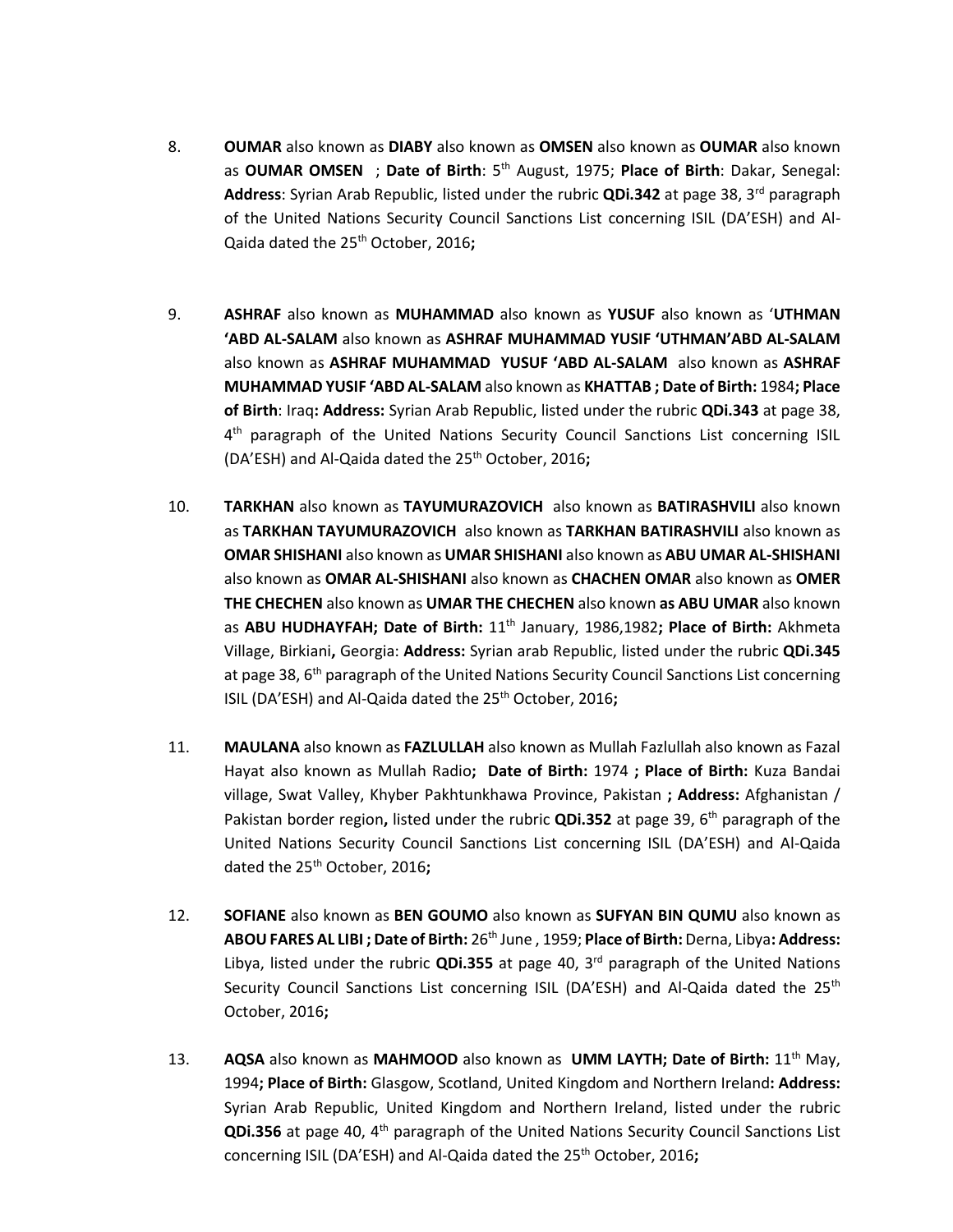- 14. **ASEEL** also known as **MUTHANA** ; **Date of Birth**: 22nd November, 1996; **Place of Birth**: Cardiff, United Kingdom, Northern Ireland: **Address**: Syrian Arab Republic, United Kingdom and Northern Ireland, listed under the rubric **QDi.357** at page 40, 5th paragraph of the United Nations Security Council Sanctions List concerning ISIL (DA'ESH) and Al-Qaida dated the 25th October, 2016**;**
- 15. **NASSER** also known as **AHMED** also known as **MUTHANA** also known as **NASIR MUTHANA** also known as **ABDUL MUTHANA** also known as **ABU MUTHANA** also known as **YEMENI MUTHANA** also known as ABU MUTHANNA ; **Date o**f **Birth**: 29th April, 1994; **Place of Birth**: Heath, Cardiff, United Kingdom and Northern Ireland: **Address**: Syrian Arab Republic, United Kingdom and Northern Ireland, listed under the rubric **QDi.358** at page 41, 1<sup>st</sup> paragraph of the United Nations Security Council Sanctions List concerning ISIL (DA'ESH) and Al-Qaida dated the 25th October, 2016**;**
- 16. **OMAR** also known as **ALI** also known as **HUSSAIN** also known as **ABU-SA'ID AL BRITANI** ; **Date of Birth**: 21<sup>st</sup> March,1987; **Place of Birth**: High Wycombe Buckinghamshire, United Kingdom and Northern Ireland: **Address**: Syrian Arab Republic, United Kingdom and Northern Ireland, listed under the rubric **QDi.359** at page 41, 2<sup>nd</sup> paragraph of the United Nations Security Council Sanctions List concerning ISIL (DA'ESH) and Al-Qaida dated the 25th October, 2016**;**
- 17. **SALLY-ANNE** also known as **FRANCES** also known as **JONES** also known as **UMM HUSSAIN AL-BRITANI** also known as **SAKINAH HUSSAIN; Date of Birth:** 17th November,1968**; Place of Birth:** Greenwich**,** Greater London, United Kingdom and Northern Ireland**: Address:**  Syrian Arab Republic, United Kingdom and Northern Ireland, listed under the rubric QDi.360 at page 41,3<sup>rd</sup> paragraph of the United Nations Security Council Sanctions List concerning ISIL (DA'ESH) and Al-Qaida dated the 25<sup>th</sup> October, 2016;
- 18. **AMRU** also known as **AL-ABSI** also known as **AMR AL ABSI** also known as **ABU AL ATHIR AMR AL ABSI** also known **as ABU AL-ATHIR** also known as **ABU AL-ASIR** also known as **ABU ASIR** also known as **ABU AMRL AL SHAMI** also known as **ABU AL-ATHIR AL- SHAMI** also known as **ABU-UMAR AL-ABSI; Date of Birth:** 1979**; Place of Birth:** Saudi Arabia **Address:** Syrian Arab Republic, listed under the rubric **QDi.361** at page 41,4<sup>th</sup> paragraph of the United Nations Security Council Sanctions List concerning ISIL (DA'ESH) and Al-Qaida dated the 25th October, 2016**;**
- 19. **EMRAH** also known as **ERDOGAN** also known as **IMRAAN AL-KURDY** also known as **IMRAAN** also known as **IMRAN** also known as **IMRAN IBN HASSAN** also known **as SALAHADDIN EL KURDY** also known as **SALAH ALDIN** also known as **SULAIMAN** also known as **ISMATOLLAH** also known as **ISMATULLAH** also known as **ISMATULLAH AL KURDY; Date of Birth: 2<sup>nd</sup> February,1988; Place of Birth: Karliova, Turkey; Address: Werl** Prison Germany**,** listed under the rubric **QDi.362** at page 41, 5th paragraph of the United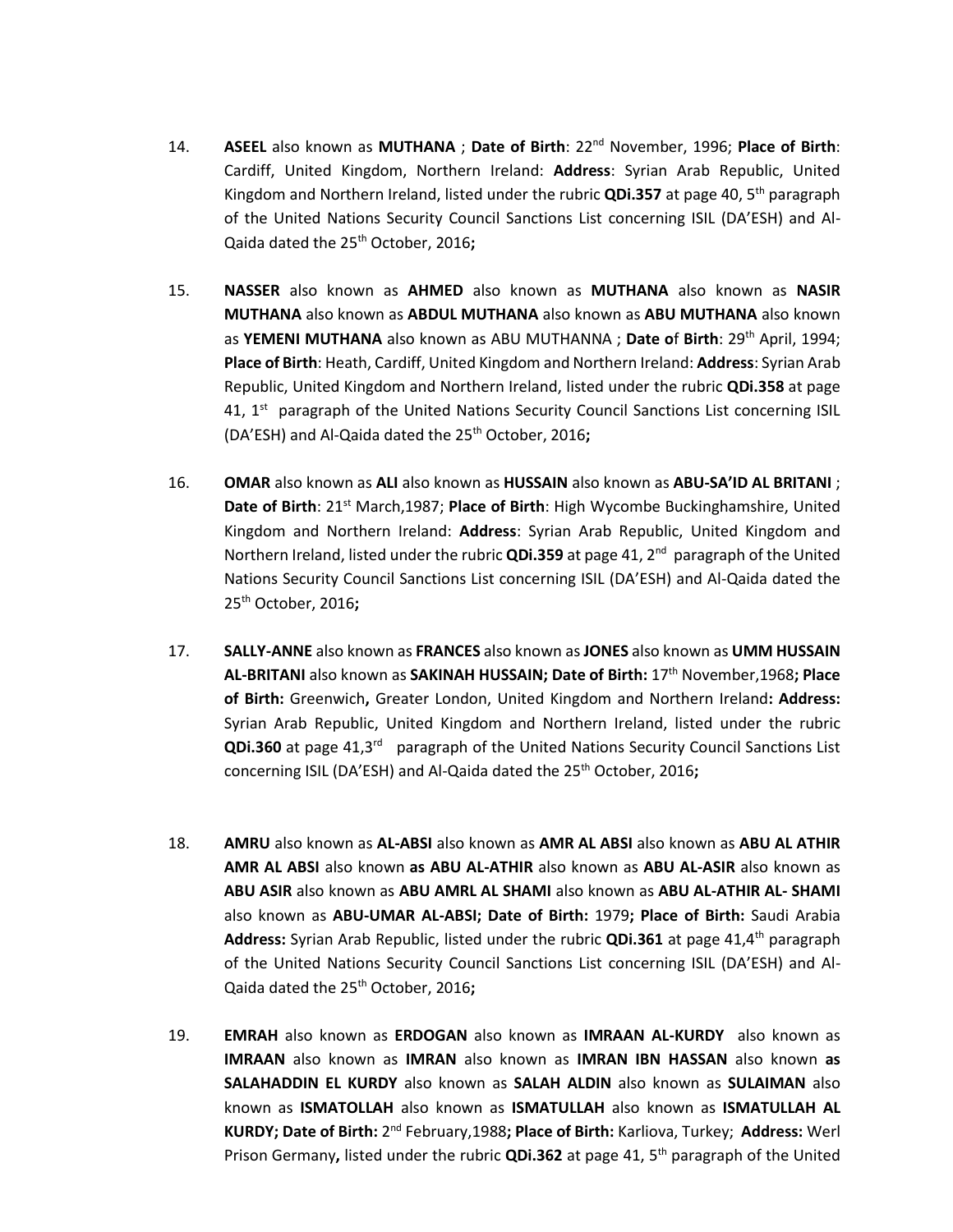Nations Security Council Sanctions List concerning ISIL (DA'ESH) and Al-Qaida dated the 25th October, 2016**;**

are listed entities for the purposes of the Anti-Terrorism Act, Chapter 12:07 ("the Act").

Details of order issued by the High Court dated 24<sup>th</sup> November 2016 include inter alia:

1. Pursuant to Section 22 B (3) (b) of the Act that the Defendants' funds be frozen.

### **14. CV2016- 03952: BETWEEN THE ATTORNEY GENERAL OF TRINIDAD AND TOBAGO** AND **AL-MOKHTAR** also known as **BEN MOHAMED** also known as **BEN AL-MOKHTAR** also known as **BOUCHOUCHA** also known as **Bushusha, Mokhtar**

**IT IS HEREBY DECLARED** that Pursuant to Section 22B(3)(a) of the Anti-Terrorism Act, the Defendant, **AL-MOKHTAR** also known as **BEN MOHAMED** also known as **BEN AL-MOKHTAR** also known as **BOUCHOUCHA** also known as **Bushusha, Mokhtar, Date of Birth**: 13 October, 1969 **Place of Birth**: Tunis Tunisia, **Address:** Via Milano Number 38, Spinadesco, (CR), Italy, listed under the rubric **QDi.063** at page 6, 1<sup>st</sup> paragraph of the United Nations Security Council Sanctions List concerning ISIL (DA'ESH) and Al-Qaida dated the 25<sup>th</sup> October, 2016, is a listed entity for the purposes of the Anti-Terrorism Act, Chapter 12:07 ("the Act").

Details of order issued by the High Court dated 24<sup>TH</sup> November 2016 include inter alia:

- 1. Pursuant to Section 22 B (3) (b) of the Act that the Defendants' funds be frozen.
- **15. CV2016- 03953: BETWEEN THE ATTORNEY GENERAL OF TRINIDAD AND TOBAGO** AND **AL-AZHAR** also known as **BEN KHALIFA** also known as **BEN AHMED** also known as **ROUINE** also known as **Salmane** also known as **Lazhar**

**IT IS HEREBY DECLARED** that Pursuant to Section 22B(3)(a) of the Anti-Terrorism Act, the Defendant, **AL-AZHAR** also known as **BEN KHALIFA** also known as **BEN AHMED** also known as **ROUINE** also known as **SALMANE** also known as **LAZHAR**, **Date of Birth:** 20 November, 1975 **Place of Birth:** Sfax, Tunisia, **Address:** No.2 89th Street, Zehrouni, Tunis, Tunisia, listed under the rubric **QDi.150** at page 14, 5th paragraph of the United Nations Security Council Sanctions List concerning ISIL (DA'ESH) and Al-Qaida dated the  $25<sup>th</sup>$  October, 2016, is a listed entity for the purposes of the Anti-Terrorism Act, Chapter 12:07 ("the Act").

Details of order issued by the High Court dated 24<sup>th</sup> November 2016 include inter alia:

1. Pursuant to Section 22 B (3) (b) of the Act that the Defendants' funds be frozen.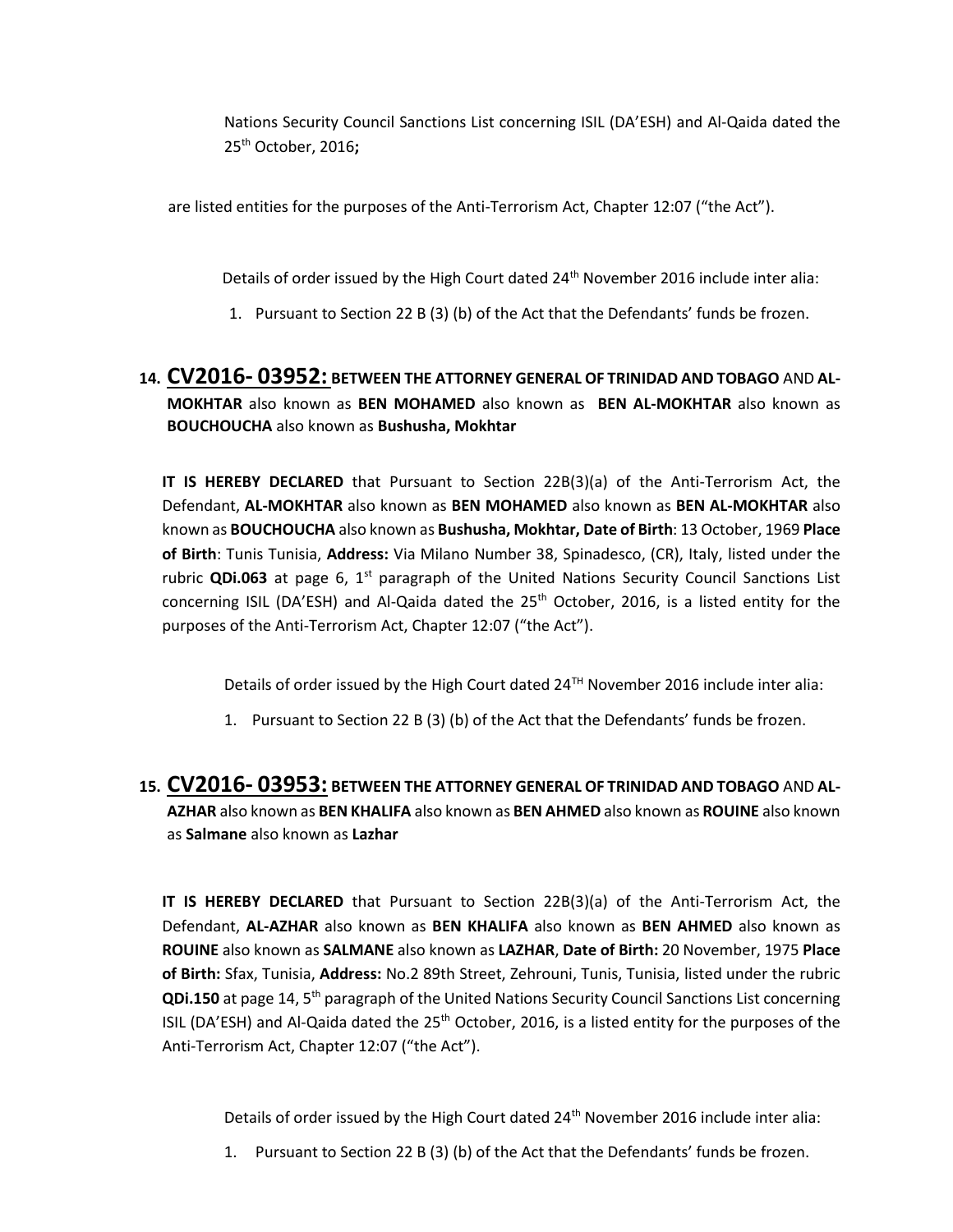# **16. CV2016- 03954**: **BETWEEN THE ATTORNEY GENERAL OF TRINIDAD AND TOBAGO** AND **FAYCAL** also known as **BOUGHANAMI** also known a**s FAICAL BOUGHANAMI** also known as **FAYSAL AL-BUGHANIMI**

**IT IS HEREBY DECLARED** that Pursuant to Section 22B(3)(a) of the Anti-Terrorism Act, the Defendant, **Faycal** also known as **Boughanemi** also known as **Faical Boughanmi** also known as **Faysal al-Bughanimi, Date of Birth :** 28th October,1966, **Place of Birth:** Tunis, Tunisia, **Address:**  Number 5/B viale Cambonino, Cremona, Italy. The Defendant listed under the rubric **QDi.188** at page 18, 3<sup>rd</sup> paragraph of the United Nations Security Council Sanctions List concerning ISIL (DA'ESH) and Al-Qaida dated the  $25<sup>th</sup>$  October, 2016, is a listed entity for the purposes of the Anti-Terrorism Act, Chapter 12:07 ("the Act").

Details of order issued by the High Court dated 24<sup>th</sup> November 2016 include inter alia:

1. Pursuant to Section 22 B (3) (b) of the Act that the Defendants' funds be frozen.

# **17. CV 2016- 03955: BETWEEN THE ATTORNEY GENERAL OF TRINIDAD AND TOBAGO** AND **MOHAMED** also known as **AMIN** also known as **MOSTAFA**

**IT IS HEREBY DECLARED** that Pursuant to Section 22B(3)(a) of the Anti-Terrorism Act, the Defendant, **MOHAMED** also known as **AMIN** also known as **MOSTAFA, Date of Birth:** 11 October, 1975 **Place of Birth:** Kirkuk, Iraq, **Address:** Via della Martinella 132, Parma, Italy, listed under the rubric **QDi.147** at page 14, 2<sup>nd</sup> paragraph of the United Nations Security Council Sanctions List concerning ISIL (DA'ESH) and Al-Qaida dated the 25<sup>th</sup> October, 2016, is a listed entity for the purposes of the Anti-Terrorism Act, Chapter 12:07 ("the Act").

Details of order issued by the High Court dated 24<sup>th</sup> November 2016 include inter alia:

1. Pursuant to Section 22 B (3) (b) of the Act that the Defendants' funds be frozen.

#### **18. CV 2016-03958: BETWEEN THE ATTORNEY GENERAL OF TRINIDAD AND TOBAGO**

AND

- 1. **SULAIMAN** also known as **JASSEM** also known as **SULAIMAN** also known as **ALI ABO GHAITH**  also known as **Abo Ghaith;**
- 2. **AHMAD** also known as **ZERFAOUI** also known as **Abdullah** also known as **Abdalla** also known as **Smail** also known as **Abu Khaoula** also known as **Abu Cholder** also known as **Nuhr;**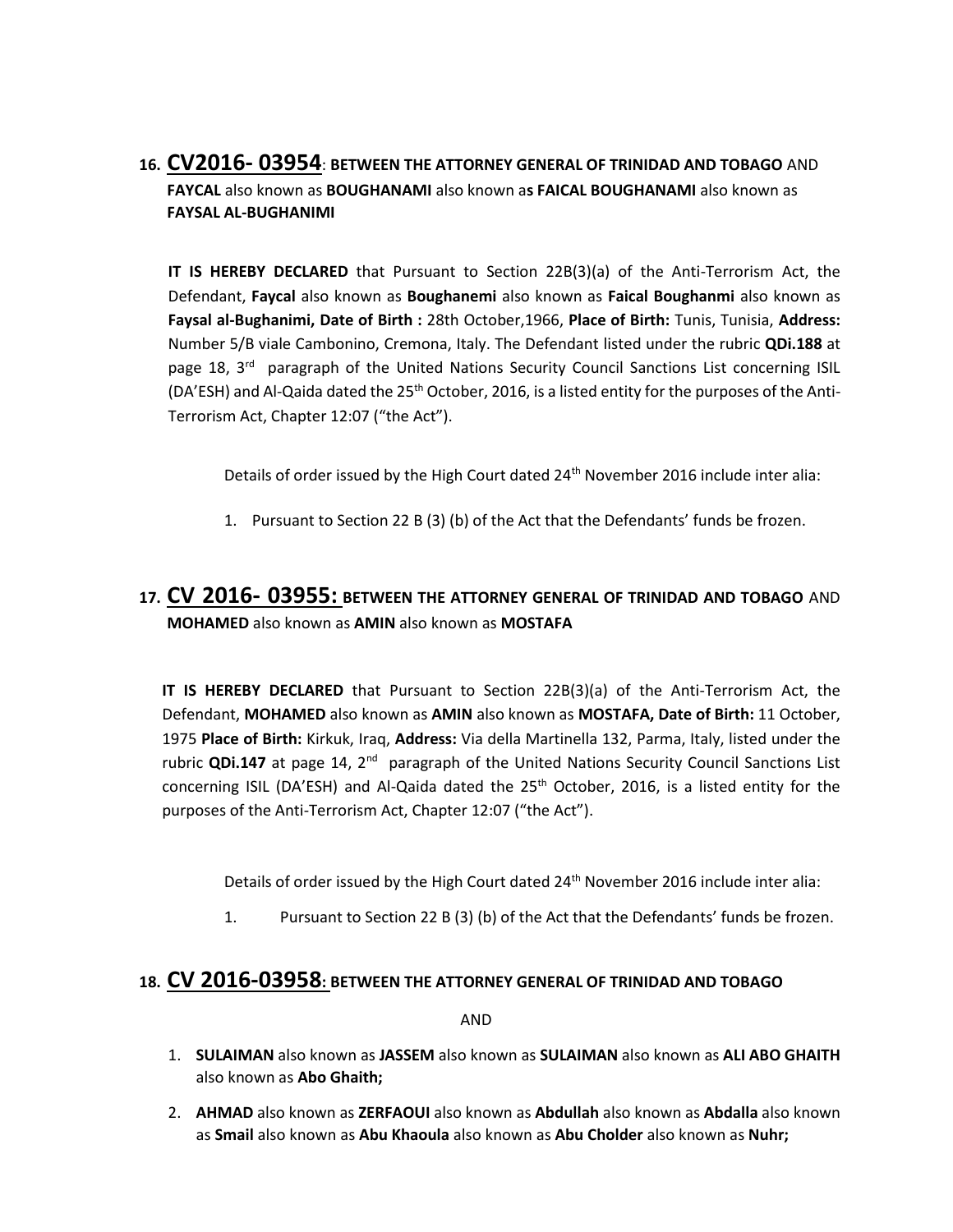- 3. **DHOU** also known as **EL-AICH** also known as **Abdel Hak;**
- 4. **HACENE** also known as **ALLANE** also known as **Hassan the Old** also known as **Al Sheikh Abdelhay** also known as **Boulahia** also known as **Abu al-Foutouh** also known as **Cheib Ahcéne;**
- 5. **KHADAFI** also known as **ABUBAKAR** also known as **JANJALANI** also known as **Khadafy Janjalani** also known as **Khaddafy Abubakar Janjalani** also known as **Abu Muktar;**
- 6. **ABU** also known as **RUSDAN** also known as **Abu Thoriq** also known as **Rusdjan** also known as **Rusjan** also known as **Rusydan** also known as **Thoriquddin** also known as **Thoriquiddin** also known as **Thoriquidin** also known as **Toriquddin;**
- 7. **ZULKARNAEN** also known as **Zulkarnan** also known as **Zulkarnain** also known as **Zulkarnin**  also known as **Arif Sunarso** also known as **Aris Sumarsono** also known as **Aris Sunarso** also known as **Ustad Daud Zulkarnaen** also known as **Murshid;**
- 8. **ALI** also known as **SAYYID** also known as **MUHAMED** also known as **MUSTAFA BAKRI** also known as **Ali Salim** also known as **Abd Al-Aziz al-Masri;**
- 9. **ISNILON** also known as **TOTONI** also known as **HAPILON** also known as **Isnilon Hapilun** also known as **Isnilun Hapilun** also known as **Abu Musab** also known as **Salahudin** also known as **Tuan Isnilon;**
- 10. **RADULAN** also known as **SAHIRON** also known as **Radullan Sahiron** also known as **Radulan Sahirun** also known as **Radulan Sajirun** also known as **Commander Putol;**
- 11. **ABDULLAH** also known as **ANSHORI** also known as **Abu Fatih** also known as **Thoyib, Ibnu** also known as **Toyib, Ibnu** also known as **Abu Fathi;**
- 12. **GUN GUN** also known as **RUSMAN** also known as **GUNAWAN** also known as **Gunawan, Rusman** also known as **Abd Al-Hadi** also known as **Abdul Hadi** also known as **Abdul Karim**  also known as **Bukhori** also known as **Bukhory;**
- 13. **MERAI** also known as **ZOGHBAI** also known as **Mohamed Lebachir born 14 Jan. 1968 in Morocco** also known as **Meri Albdelfattah Zgbye born 4 Jun. 1960 in Bendasi, Libya** also known as **Zoghbai Merai Abdul Fattah** also known as **Lazrag Faraj born 13 Nov. 1960 in Libya**  also known as **Larzg Ben Ila born 11 Aug. 1960 in Libya** also known as **Muhammed El Besir**  also known as **F'raji di Singapore** also known as **F'raji il Libico** also known as **Farag** also known as **Fredj born 13 Nov. 1960 in Libya;**
- 14. **YAHIA** also known as **DJOUADI** also known as **Yahia Abou Ammar** also known as **Abou Ala;**
- 15. **AMOR** also known as **MOHAMED** also known as **GHEDEIR** also known as **Abdelhamid Abou Zeid** also known as **Youcef Adel** also known as **Abou Abdellah** also known as **Abid Hammadou born 12 Dec. 1965 in Touggourt, Wilaya (province) of Ouargla, Algeria;**
- 16. **ADIL** also known as **MUHAMMAD** also known as **MAHMUD** also known as **ABD AL-KHALIQ**  also known as **Adel Mohamed Mahmoud Abdul Khaliq** also known as **Adel Mohamed Mahmood Abdul Khaled.**

**IT IS HEREBY DECLARED** that Pursuant to Section 22B(3)(a) of the Anti-Terrorism Act, the Defendants,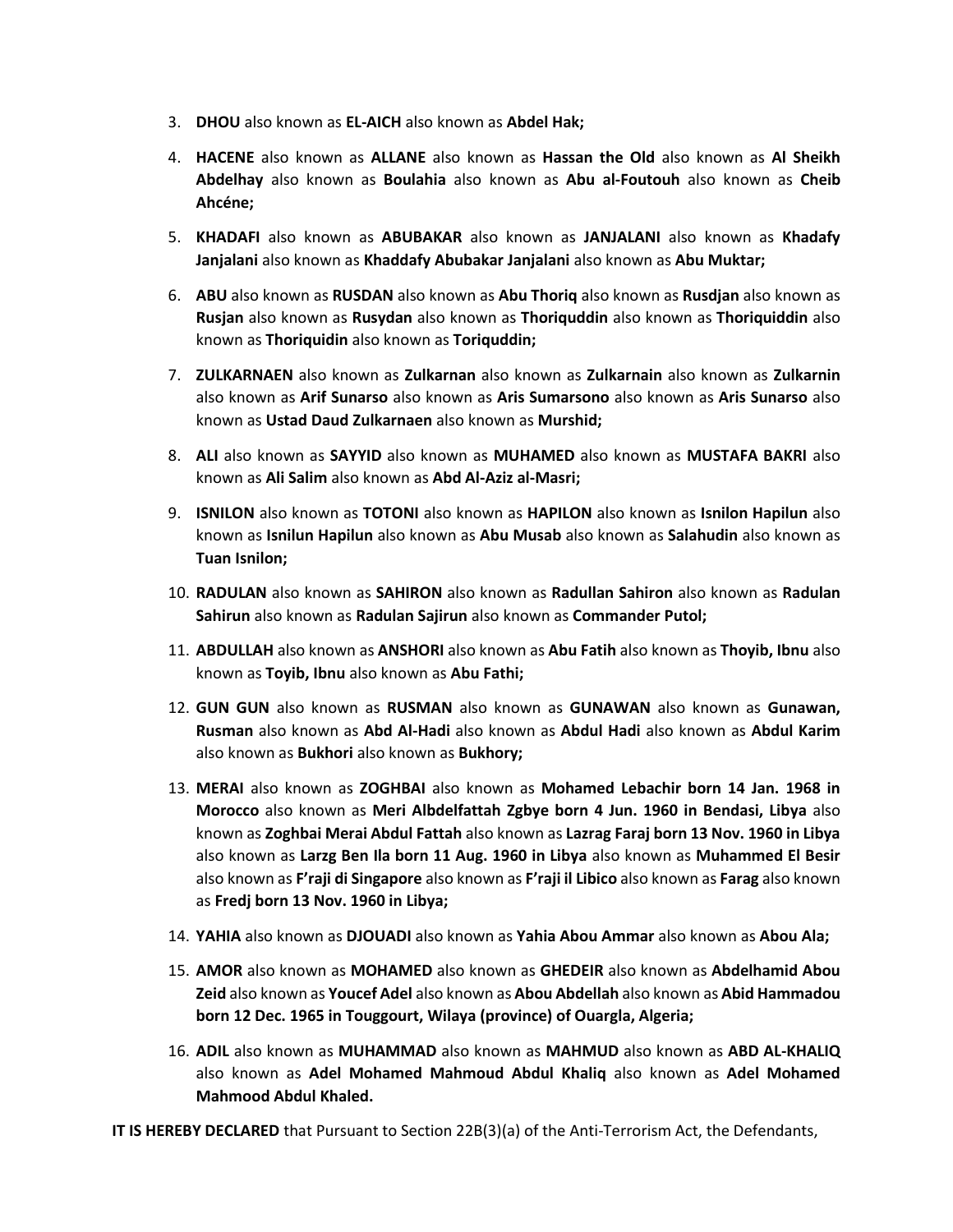- i. **SULAIMAN** also known as **JASSEM** also known as **SULAIMAN** also known as **ALI ABO GHAITH**  also known as **Abo Ghaith**, **Date of Birth**: 14 Dec. 1965**; Place of Birth**: Kuwait; listed under the rubric **QDi.154** at page 15, 3rd paragraph of the United Nations Security Council Sanctions List concerning ISIL (DA'ESH) and Al-Qaida dated the 25<sup>th</sup> October, 2016;
- ii. **AHMAD** also known as **ZERFAOUI** also known as **Abdullah** also known as **Abdalla** also known as **Smail** also known as **Abu Khaoula** also known as **Abu Cholder** also known as **Nuhr**, **Date of Birth**: 15 Jul. 1963**; Place of Birth**: Chréa, Algeria; listed under the rubric **QDi.168** at page 16,  $4<sup>th</sup>$  paragraph of the United Nations Security Council Sanctions List concerning ISIL (DA'ESH) and Al-Qaida dated the 25<sup>th</sup> October, 2016;
- iii. **DHOU** also known as **EL-AICH** also known as **Abdel Hak**, **Date of Birth**: 5 Aug. 1964**; Place of Birth**: Blida, Algeria; listed under the rubric **QDi.169** at page 16, 5th paragraph of the United Nations Security Council Sanctions List concerning ISIL (DA'ESH) and Al-Qaida dated the 25<sup>th</sup> October, 2016**;**
- iv. **HACENE** also known as **ALLANE** also known as **Hassan the Old** also known as **Al Sheikh Abdelhay** also known as **Boulahia** also known as **Abu al-Foutouh** also known as **Cheib Ahcéne**, **Date of Birth**: 17 Jan. 1941**; Place of Birth**: Médéa, Algeria; listed under the rubric **QDi.170** at page 16, 6<sup>th</sup> paragraph of the United Nations Security Council Sanctions List concerning ISIL (DA'ESH) and Al-Qaida dated the 25<sup>th</sup> October, 2016;
- v. **KHADAFI** also known as **ABUBAKAR** also known as **JANJALANI** also known as **Khadafy Janjalani** also known as **Khaddafy Abubakar Janjalani** also known as **Abu Muktar**, **Date of Birth**: 3 Mar. 1975**; Place of Birth**: Isabela, Basilan, Philippines; listed under the rubric **QDi.180** at page 17, 4th paragraph of the United Nations Security Council Sanctions List concerning ISIL (DA'ESH) and Al-Qaida dated the 25<sup>th</sup> October, 2016;
- vi. **ABU** also known as **RUSDAN** also known as **Abu Thoriq** also known as **Rusdjan** also known as **Rusjan** also known as **Rusydan** also known as **Thoriquddin** also known as **Thoriquiddin** also known as **Thoriquidin** also known as **Toriquddin**, **Date of Birth**: 16 Aug. 1960**; Place of Birth**: Kudus, Central Java, Indonesia; listed under the rubric **QDi.186** at page 18, 1<sup>st</sup> paragraph of the United Nations Security Council Sanctions List concerning ISIL (DA'ESH) and Al-Qaida dated the 25th October, 2016**;**
- vii. **ZULKARNAEN** also known as **Zulkarnan** also known as **Zulkarnain** also known as **Zulkarnin**  also known as **Arif Sunarso** also known as **Aris Sumarsono** also known as **Aris Sunarso** also known as **Ustad Daud Zulkarnaen** also known as **Murshid**, **Date of Birth**: 1963**; Place of Birth**: Gebang village, Masaran, Sragen, Central Java, Indonesia; listed under the rubric **QDi.187** at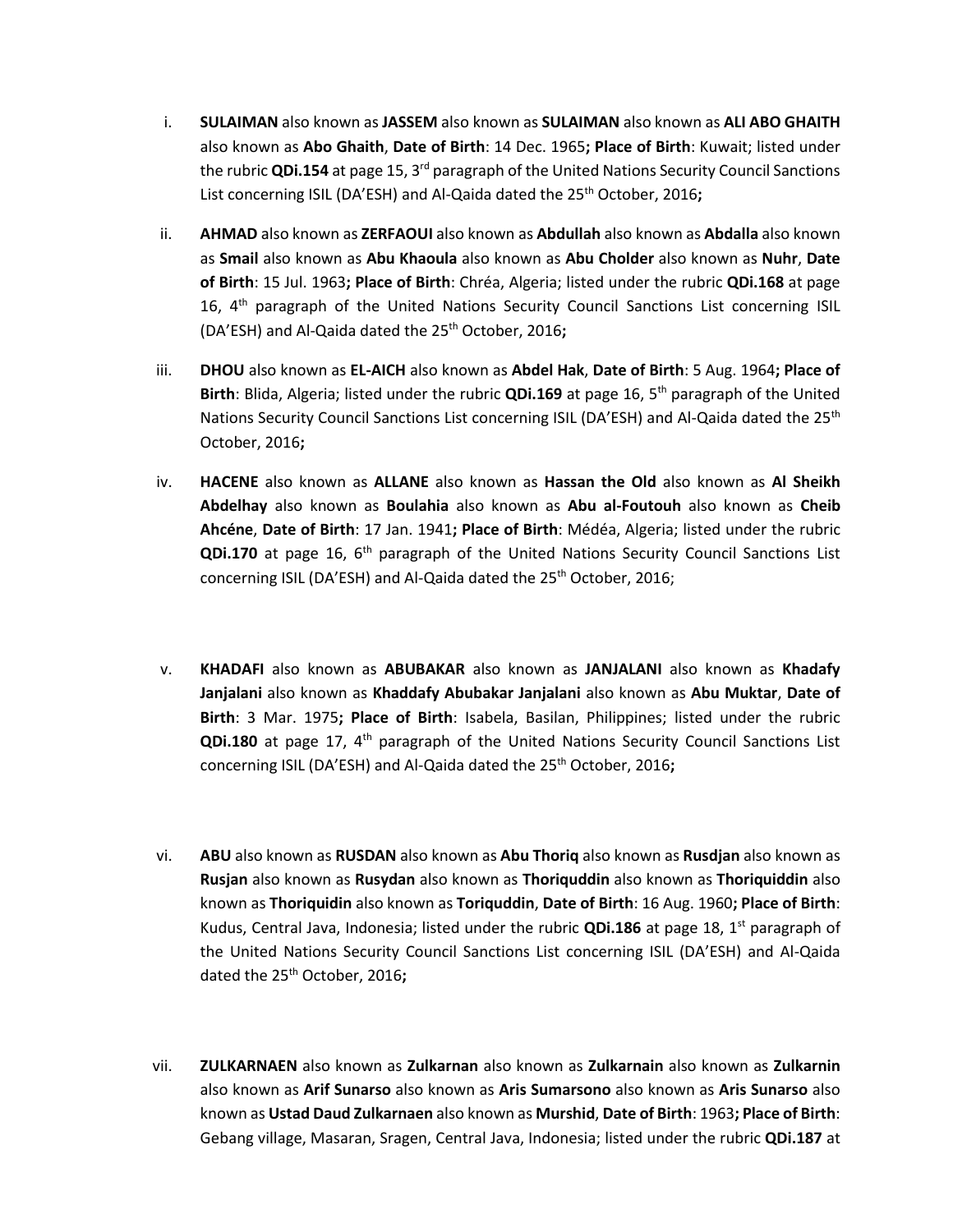page 18, 2<sup>nd</sup> paragraph of the United Nations Security Council Sanctions List concerning ISIL (DA'ESH) and Al-Qaida dated the 25th October, 2016**;**

- viii. **ALI** also known as **SAYYID** also known as **MUHAMED** also known as **MUSTAFA BAKRI** also known as **Ali Salim** also known as **Abd Al-Aziz al-Masri**, **Date of Birth**: 18 Apr. 1966**; Place of Birth**: Beni-Suef, Egypt; listed under the rubric **QDi.196** at page 18, 7<sup>th</sup> paragraph of the United Nations Security Council Sanctions List concerning ISIL (DA'ESH) and Al-Qaida dated the 25th October, 2016**;**
- ix. **ISNILON** also known as **TOTONI** also known as **HAPILON** also known as **Isnilon Hapilun** also known as **Isnilun Hapilun** also known as **Abu Musab** also known as **Salahudin** also known as **Tuan Isnilon**, **Date of Birth**: **a)** 18 Mar. 1966 **b)** 10 Mar. 1967**; Place of Birth**: Bulanza, Lantawan, Basilan, Philippines; listed under the rubric **QDi.204** at page 19, 6th paragraph of the United Nations Security Council Sanctions List concerning ISIL (DA'ESH) and Al-Qaida dated the 25th October, 2016**;**
- x. **RADULAN** also known as **SAHIRON** also known as **Radullan Sahiron** also known as **Radulan Sahirun** also known as **Radulan Sajirun** also known as **Commander Putol**, **Date of Birth**: **a)**  1955 **b)** Approximately 1952**; Place of Birth**: Kaunayan, Patikul, Jolo Island, Philippines; listed under the rubric **QDi.208** at page 20, 2nd paragraph of the United Nations Security Council Sanctions List concerning ISIL (DA'ESH) and Al-Qaida dated the 25th October, 2016**;**
- xi. **ABDULLAH** also known as **ANSHORI** also known as **Abu Fatih** also known as **Thoyib, Ibnu** also known as **Toyib, Ibnu** also known as **Abu Fathi**, **Date of Birth**: 1958**; Place of Birth**: Pacitan, East Java, Indonesia; listed under the rubric **QDi.216** at page 20, 3rd paragraph of the United Nations Security Council Sanctions List concerning ISIL (DA'ESH) and Al-Qaida dated the 25<sup>th</sup> October, 2016**;**
- xii. **GUN GUN** also known as **RUSMAN** also known as **GUNAWAN** also known as **Gunawan, Rusman** also known as **Abd Al-Hadi** also known as **Abdul Hadi** also known as **Abdul Karim**  also known as **Bukhori** also known as **Bukhory**, **Date of Birth**: 6 Jul. 1977**; Place of Birth**: Cianjur, West Java, Indonesia; listed under the rubric **QDi.218** at page 20, 5th paragraph of the United Nations Security Council Sanctions List concerning ISIL (DA'ESH) and Al-Qaida dated the 25th October, 2016**;**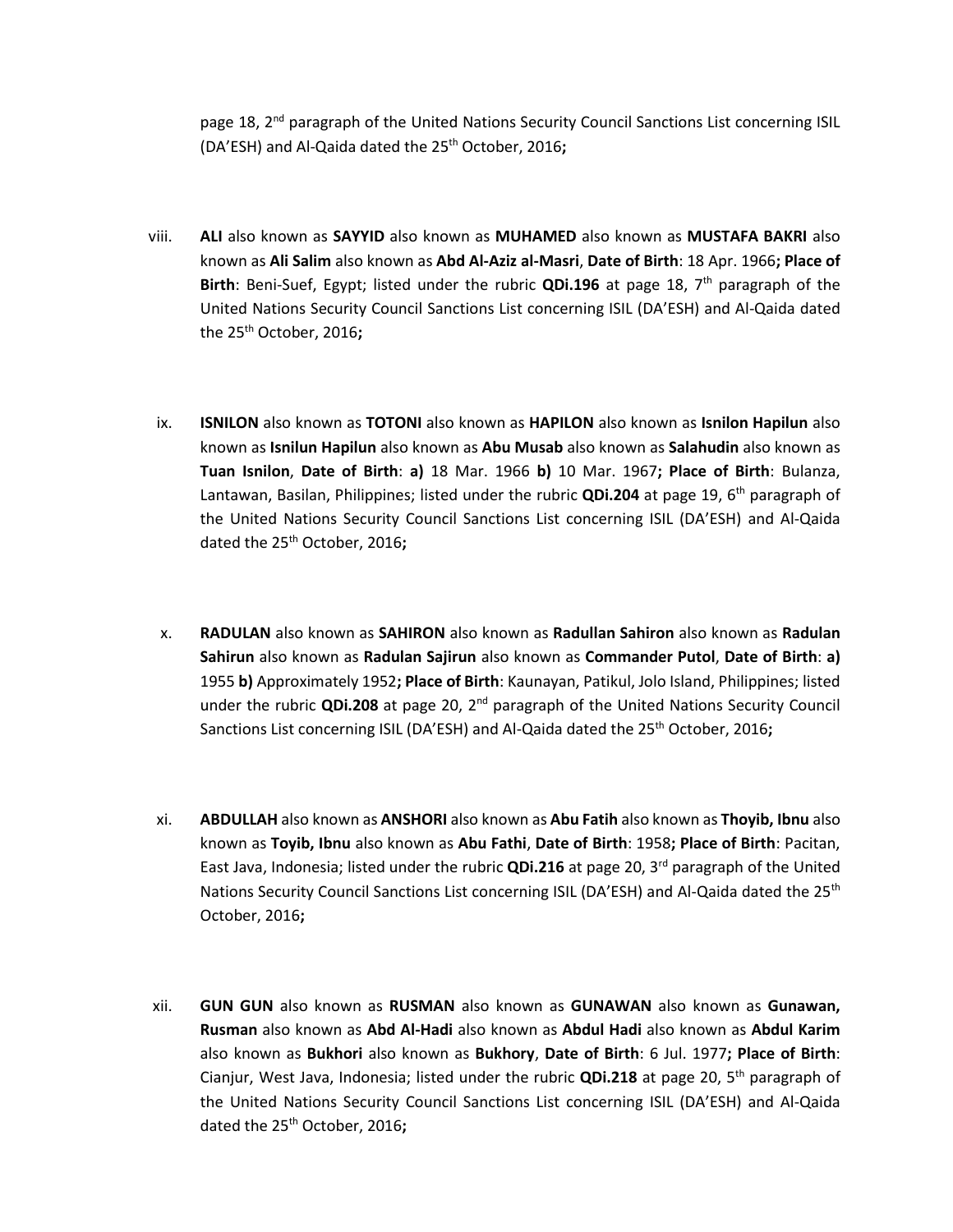- xiii. **MERAI** also known as **ZOGHBAI** also known as **Mohamed Lebachir born 14 Jan. 1968 in Morocco** also known as **Meri Albdelfattah Zgbye born 4 Jun. 1960 in Bendasi, Libya** also known as **Zoghbai Merai Abdul Fattah** also known as **Lazrag Faraj born 13 Nov. 1960 in Libya**  also known as **Larzg Ben Ila born 11 Aug. 1960 in Libya** also known as **Muhammed El Besir**  also known as **F'raji di Singapore** also known as **F'raji il Libico** also known as **Farag** also known as **Fredj born 13 Nov. 1960 in Libya**, **Date of Birth**: **a)** 4 Apr. 1969 **b)** 4 Apr. 1960 **c)** 4 Jun. 1960**; Place of Birth**: Bengasi, Libya; listed under the rubric **QDi.223** at page 21, 3rd paragraph of the United Nations Security Council Sanctions List concerning ISIL (DA'ESH) and Al-Qaida dated the 25th October, 2016**;**
- xiv. **YAHIA** also known as **DJOUADI** also known as **Yahia Abou Ammar** also known as **Abou Ala**, **Date of Birth**: 1 Jan. 1967**; Place of Birth**: M'Hamid, Wilaya (province) of Sidi Bel Abbes, Algeria; listed under the rubric **QDi.249** at page 24, 4th paragraph of the United Nations Security Council Sanctions List concerning ISIL (DA'ESH) and Al-Qaida dated the 25<sup>th</sup> October, 2016**;**
- xv. **AMOR** also known as **MOHAMED** also known as **GHEDEIR** also known as **Abdelhamid Abou Zeid** also known as **Youcef Adel** also known as **Abou Abdellah** also known as **Abid Hammadou born 12 Dec. 1965 in Touggourt, Wilaya (province) of Ouargla, Algeria**, **Date of Birth**: Approximately 1958**; Place of Birth**: Deb-Deb, Amenas, Wilaya (province) of Illizi, Algeria; listed under the rubric **QDi.250** at page 24, 5th paragraph of the United Nations Security Council Sanctions List concerning ISIL (DA'ESH) and Al-Qaida dated the 25<sup>th</sup> October, 2016**;**
- xvi. **ADIL** also known as **MUHAMMAD** also known as **MAHMUD** also known as **ABD AL-KHALIQ** also known as **Adel Mohamed Mahmoud Abdul Khaliq** also known as **Adel Mohamed Mahmood Abdul Khaled**, **Date of Birth**: Mar. 1984**; Place of Birth**: Bahrain; listed under the rubric **QDi.255** at page 25, 4<sup>th</sup> paragraph of the United Nations Security Council Sanctions List concerning ISIL (DA'ESH) and Al-Qaida dated the 25<sup>th</sup> October, 2016;

are listed entities for the purposes of the Anti-Terrorism Act Chapter 12:07 ("the Act").

Details of order issued by the High Court dated 24<sup>th</sup> November 2016 include inter alia:

1. Pursuant to Section 22 B (3) (b) of the Act that the Defendants' funds be frozen.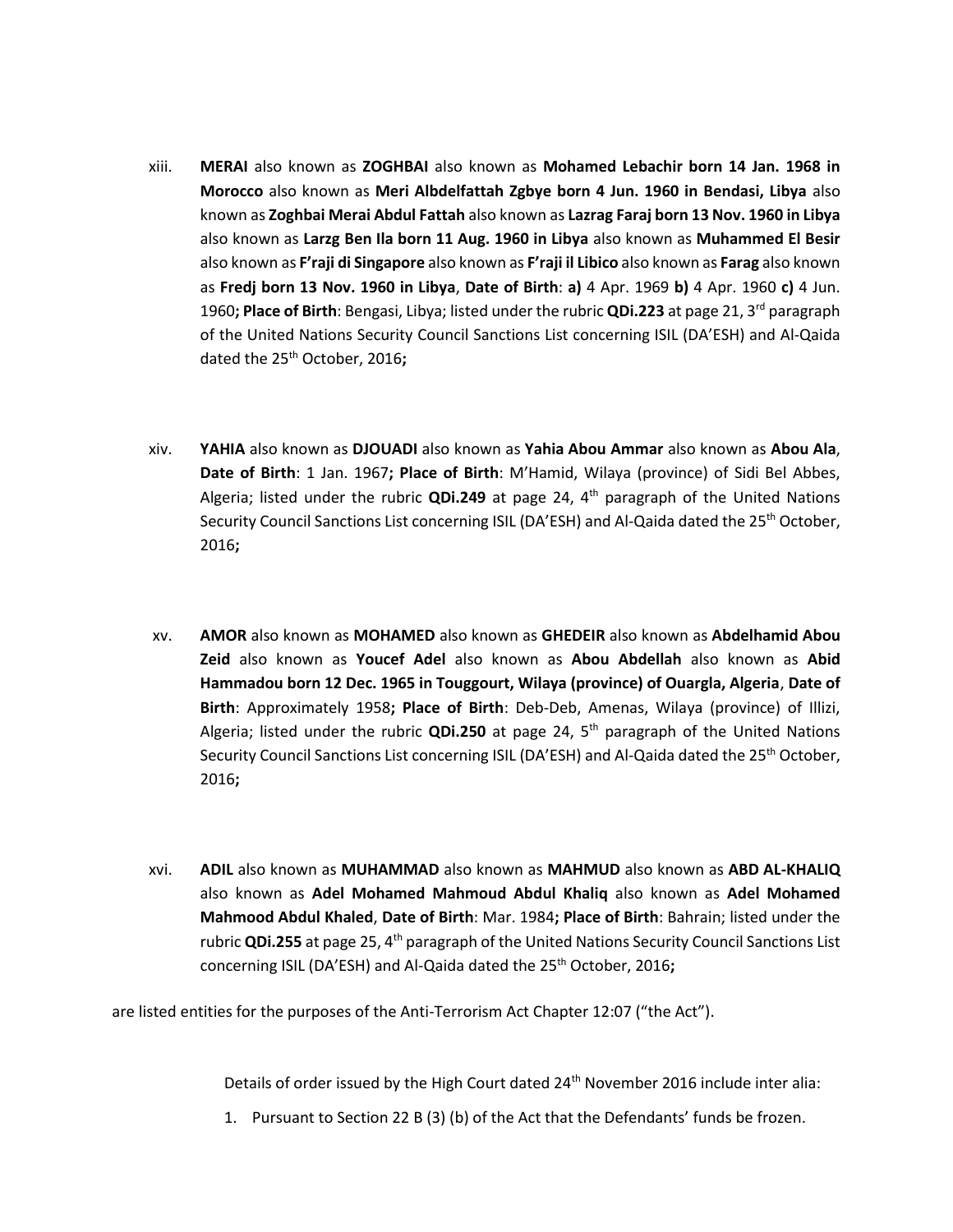**19. CV 2016- 03959: BETWEEN THE ATTORNEY GENERAL OF TRINIDAD AND TOBAGO** AND **KAMAL** also known as **BEN MAOELDI** also known as **BEN HASSAN** also known as **AL-HAMRAOUI also known as Hamroui Kamel ben Mouldi** also known as **Hamraoui Kamel**

**IT IS HEREBY DECLARED** that Pursuant to Section 22B(3)(a) of the Anti-Terrorism Act, the Defendant, **KAMAL** also known as **BEN MAOELDI** also known as **BEN HASSAN** also known as **AL-HAMRAOUI Date of Birth:** 21 October, 1977 **Place of Birth:** Beja, Tunisia, **HAMROUI KAMEL BEN MOULDI** also known as **HAMRAOUI KAMEL** born 21 November, 1977 in Morocco, **HAMRAOUI KAMEL** born 21 November, 1977 in Tunisia, and **HAMRAOUI KAMEL** born 21 October, 1977 in Tunisia. **Address:** Via Bertesi Number 27, Cremona, Italy **and** Via Plebiscito Number 3, Cremona, Italy, listed under the rubric **QDi.140** at page 13, 2nd paragraph of the United Nations Security Council Sanctions List concerning ISIL (DA'ESH) and Al-Qaida dated the  $25<sup>th</sup>$  October, 2016, is a listed entity for the purposes of the Anti-Terrorism Act, Chapter 12:07 ("the Act").

Details of order issued by the High Court dated 24<sup>th</sup> November 2016 include inter alia:

- 1. Pursuant to Section 22 B (3) (b) of the Act that the Defendants' funds be frozen.
- **20. CV 2016- 03960: BETWEEN THE ATTORNEY GENERAL OF TRINIDAD AND TOBAGO** AND **RADI** also known as **ABD EL SAMIE** also known as **ABOU EL YAZID** also known as **EL AYASHI** also known as **Mera'i**

**IT IS HEREBY DECLARED** that Pursuant to Section 22B(3)(a) of the Anti-Terrorism Act, the Defendant, **RADI** also known as **ABD EL SAMIE** also known as **ABOU EL YAZID** also known as **EL AYASHI** also known as **MERA'I, Date of Birth:** 2 January, 1972, **Place of Birth:** El Gharbia, Egypt, **Address:** Via Cilea 40, Milan, Italy, listed under the rubric **QDi.142** at page 13, 4th paragraph of the United Nations Security Council Sanctions List concerning ISIL (DA'ESH) and Al-Qaida dated the 25<sup>th</sup> October, 2016, is a listed entity for the purposes of the Anti-Terrorism Act, Chapter 12:07 ("the Act").

Details of order issued by the High Court dated 24<sup>th</sup> November 2016 include inter alia:

1. Pursuant to Section 22 B (3) (b) of the Act that the Defendants' funds be frozen.

#### **21. CV 2016- 03961**: **BETWEEN THE ATTORNEY GENERAL OF TRINIDAD AND TOBAGO**

AND

- 1. **REDOUANE** also known as **EL HABHAB** also known as **Abdelrahman;**
- 2. **HAJI** also known as **MUHAMMAD** also known as **ASHRAF** also known as **Haji M. Ashraf** also known as **Muhammad Ashraf Manshah** also known as **Muhammad Ashraf Munsha;**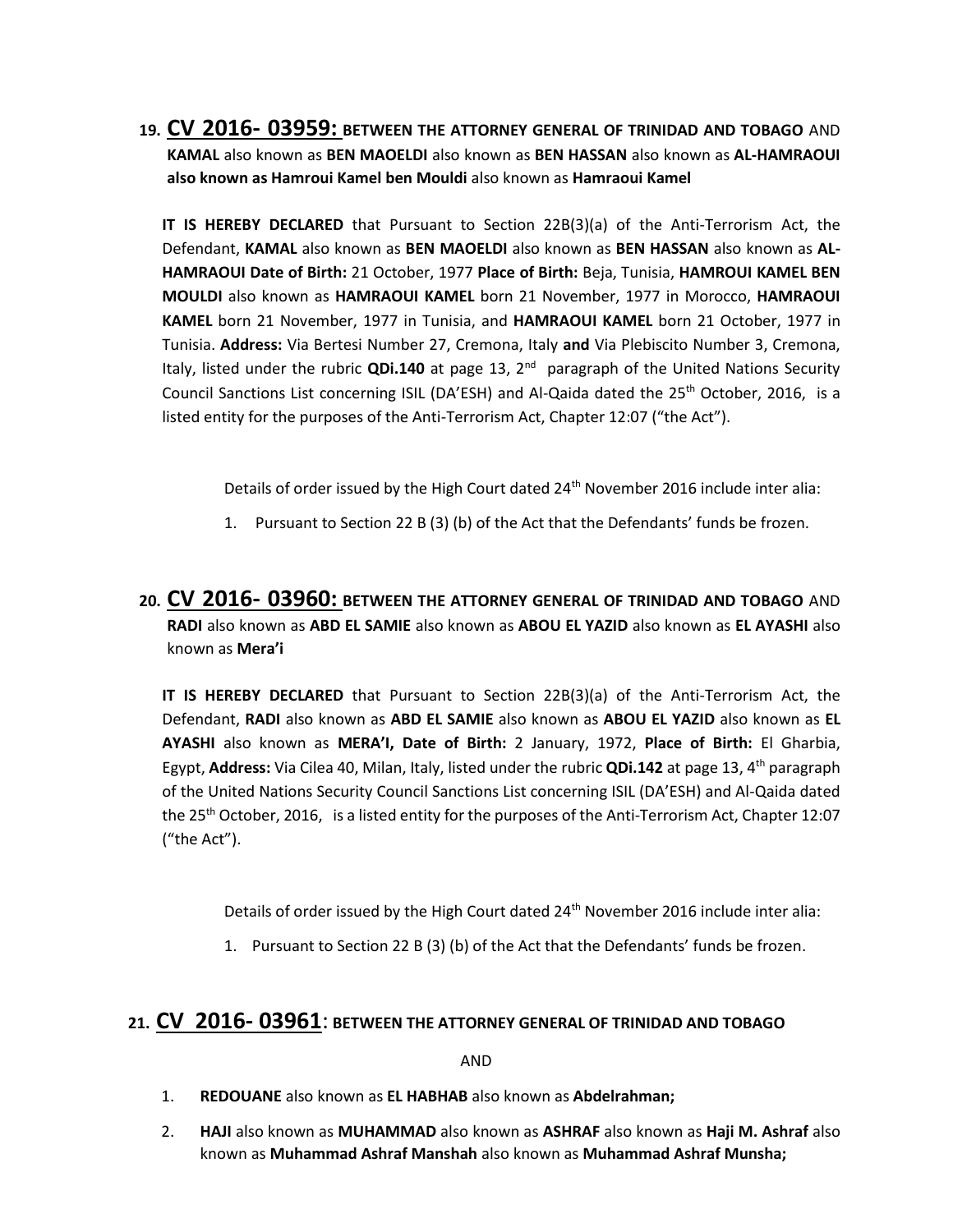- 3. **MAHMOUD** also known as **MOHAMMAD** also known as **AHMED** also known as **BAHAZIQ**  also known as **Bahaziq Mahmoud** also known as **Abu Abd al-'Aziz** also known as **Abu Abdul Aziz** also known as **Shaykh Sahib;**
- 4. **ABDUL** also known as **HAQ** also known as **Maimaitiming Maimaiti** also known as **Abdul Heq**  also known as **Abuduhake** also known as **Abdulheq Jundullah** also known as **'Abd Al-Haq**  also known as **Memetiming Memeti** also known as **Memetiming Aximu** also known as **Memetiming Qekeman** also known as **Maiumaitimin Maimaiti** also known as **Abdul Saimaiti**  also known as **Muhammad Ahmed Khaliq** also known as **Maimaiti Iman** also known as **Muhelisi** also known as **Qerman** also known as **Saifuding;**
- 5. **MOHAMMED** also known as **YAHYA** also known as **MUJAHID** also known as **Mohammad Yahya Aziz;**
- 6. **ANWAR** also known as **NASSER** also known as **ABDULLA** also known as **AL-AULAQI, Anwar al-Aulaqi** also known as **Anwar al-Awlaki** also known as **Anwar al-Awlaqi** also known as **Anwar Nasser Aulaqi** also known as **Anwar Nasser Abdullah Aulaqi** also known as **Anwar Nasser Abdulla Aulaqi;**
- 7. **DOKU** also known as **KHAMATOVICH** also known as **UMAROV** also known as **Lom-ali Butayev (Butaev)** also known as **Dokka Umarov** also known as **Dokka Umarov;**
- 8. **MATI UR-REHMAN** also known as **ALI MUHAMMAD** also known as **Mati-ur Rehman** also known as **Mati ur Rehman** also known as **Matiur Rahman** also known as **Matiur Rehman** also known as **Matti al-Rehman** also known as **Abdul Samad** also known as **Samad Sial** also known as **Abdul Samad Sial** also known as **Ustad Talha** also known as **Qari Mushtaq** also known as **Tariq** also known as **Hussain;**
- 9. **ABD AL-RAHMAN** also known as **OULD MUHAMMAD AL-HUSAYN** also known as **OULD MUHAMMAD SALIM** also known as **Abdarrahmane ould Mohamed el Houcein ould Mohamed Salem** also known as **Yunis al-Mauritani** also known as **Younis al-Mauritani** also known as **Sheikh Yunis al-Mauritani** also known as **Shaykh Yunis the Mauritanian** also known as **Salih the Mauritanian** also known as **Mohamed Salem** also known as **Youssef Ould Abdel Jelil** also known as **El Hadj Ould Abdel Ghader** also known as **Abdel Khader** also known as **Abou Souleimane** also known as **Chingheity;**
- 10. **MONIR** also known as **CHOUKA** also known as **Abu Adam;**
- 11. **YASSIN** also known as **CHOUKA** also known as **Abu Ibraheem;**
- 12. **MEVLÜT** also known as **KAR** also known as **Mevluet Kar** also known as **Abu Obaidah** also known as **Obeidah Al Turki** also known as **Al-Turki** also known as **Al Turki Kyosev** also known as **Yanal Yusov** also known as **Abu Udejf el-Turki** also known as **Abu Obejd el-Turki** also known as **Abdurrahman Almanci;**
- 13. **FAZAL** also known as **RAHIM** also known as **Fazel Rahim** also known as **Fazil Rahim** also known as **Fazil Rahman;**
- 14. **MUSTAFA** also known as **HAJJI** also known as **MUHAMMAD** also known as **KHAN** also known as **Hassan Ghul** also known as **Hassan Gul** also known as **Hasan Gul** also known as **Khalid**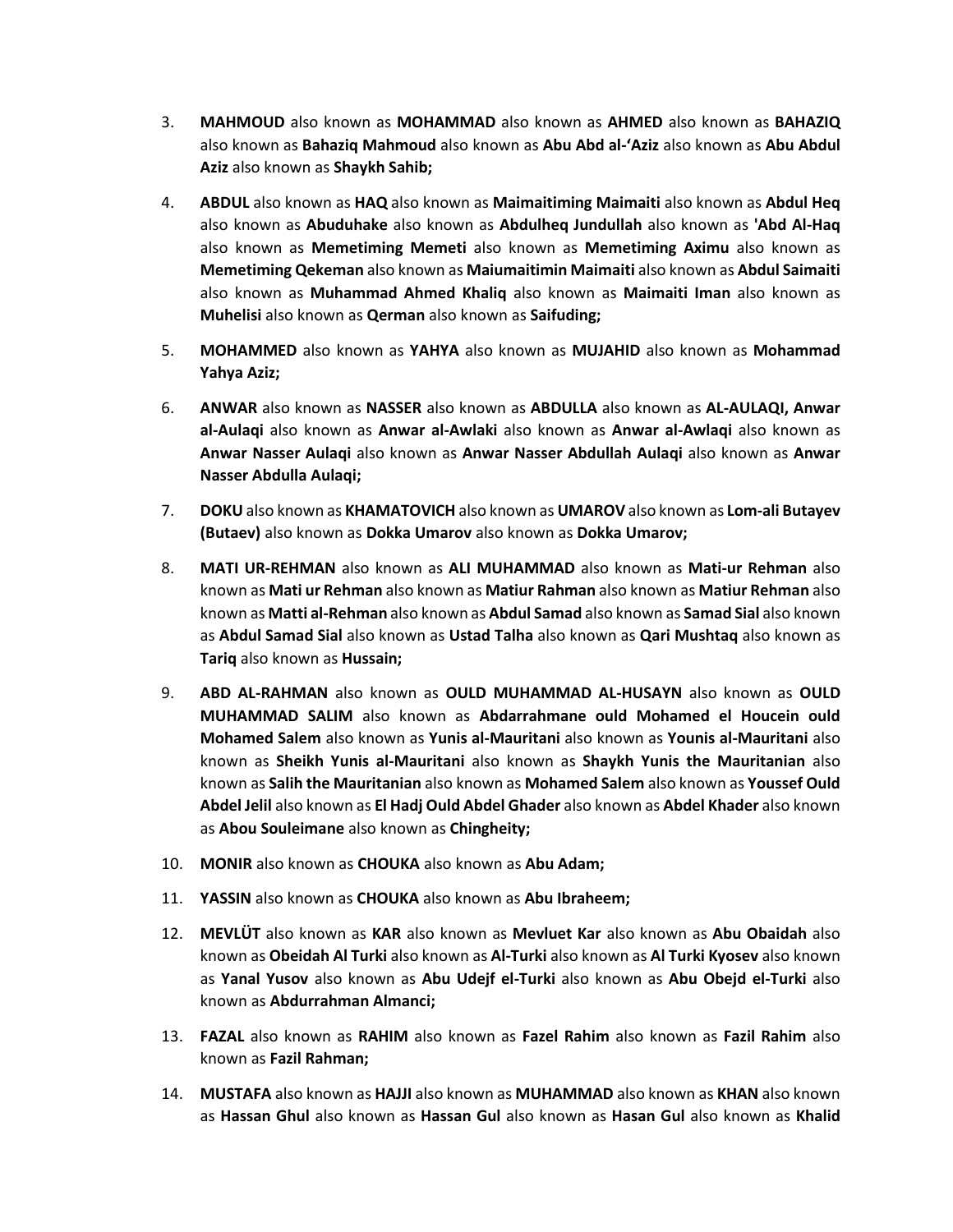**Mahmud** also known as **Ahmad Shahji** also known as **Mustafa Muhammad** also known as **Abu Gharib al-Madani** also known as **Abu-Shaima** also known as **Abu- Shayma;** 

- 15. **HAFIZ** also known as **ABDUL SALAM** also known as **BHUTTAVI** also known as **Hafiz Abdul Salam Bhattvi** also known as **Hafiz Abdusalam Budvi** also known as **Hafiz Abdussalaam Bhutvi** also known as **Abdul Salam Budvi** also known as **Abdul Salam Bhattwi** also known as **Abdul Salam Bhutvi** also known as **Mullah Abdul Salaam Bhattvi** also known as **Molvi Abdursalam Bhattvi.**
- 16. **AAMIR** also known as **ALI** also known as **CHAUDHRY** also known as **Aamir Ali Chaudary** also known as **Aamir Ali Choudry** also known as **Amir Ali Chaudry** also known as **Huzaifa**

**IT IS HEREBY DECLARED** that Pursuant to Section 22B(3)(a) of the Anti-Terrorism Act, the Defendants,

- 1. **REDOUANE** also known as **EL HABHAB** also known as **ABDELRAHMAN, Date of Birth:**  20 December, 1969 **Place of Birth:** Casablanca, Morocco; listed under the rubric **QDi.262** at page 26, 2nd paragraph of the United Nations Security Council Sanctions List concerning ISIL (DA'ESH) and Al-Qaida dated the 25<sup>th</sup> October, 2016;
- 2. **HAJI** also known as **MUHAMMAD** also known as **ASHRAF** also known as **HAJI M. ASHRAF** also known as **MUHAMMAD ASHRAF MANSHAH** also known as **MUHAMMAD ASHRAF MUNSHA, Date of Birth: a)** 1 March 1965 **b)** 1955, **Place of Birth:** Faisalabad, Pakistan; listed under the rubric **QDi.265** at page 26, 5th paragraph of the United Nations Security Council Sanctions List concerning ISIL (DA'ESH) and Al-Qaida dated the 25th October, 2016**;**
- 3. **MAHMOUD** also known as **MOHAMMAD** also known as **AHMED** also known as **BAHAZIQ** also known as **BAHAZIQ MAHMOUD** also known as **ABU ABD AL-'AZIZ** also known as **ABU ABDUL AZIZ** also known as **SHAYKH SAHIB; Date of Birth: a)** 17 Aug. 1943 **b)** 1943 **c)** 1944, **Place of Birth:** India; listed under the rubric **QDi.266** at page 26, 6<sup>th</sup> paragraph of the United Nations Security Council Sanctions List concerning ISIL (DA'ESH) and Al-Qaida dated the 25<sup>th</sup> October, 2016;
- 4. **ABDUL** also known as **HAQ** also known as **MAIMAITIMING MAIMAITI** also known as **ABDUL HEQ** also known as **ABUDUHAKE** also known as **ABDULHEQ JUNDULLAH** also known as **'ABD AL-HAQ** also known as **MEMETIMING MEMETI** also known as **MEMETIMING AXIMU** also known as **MEMETIMING QEKEMAN** also known as **MAIUMAITIMIN MAIMAITI** also known as **ABDUL SAIMAITI** also known as **MUHAMMAD AHMED KHALIQ** also known as **MAIMAITI IMAN** also known as **MUHELISI** also known as **QERMAN** also known as **SAIFUDING; Date of Birth:** 10 October, 1971 **Plce of Birth:** Chele County, Khuttan Area, Xinjiang Uighur Autonomous Region, China; listed under the rubric **QDi.268** at page 27, 1st paragraph of the United Nations Security Council Sanctions List concerning ISIL (DA'ESH) and Al-Qaida dated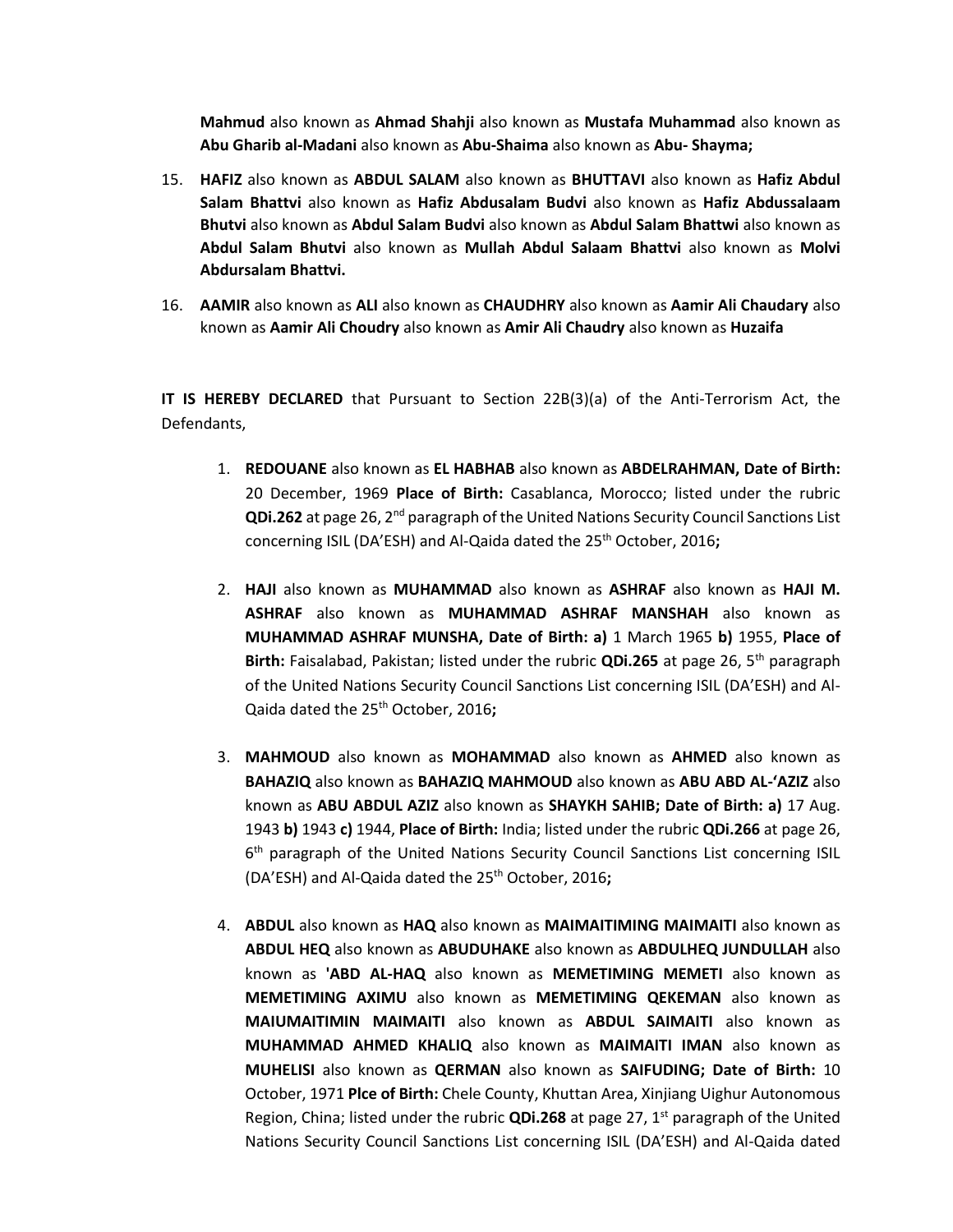the 25th October, 2016**;**

- 5. **MOHAMMED** also known as **YAHYA** also known as **MUJAHID** also known as **MOHAMMAD YAHYA AZIZ, Date of Birth:** 12 March, 1961 **Place of Birth:** Lahore, Punjab Province, Pakistan; listed under the rubric **QDi.272** at page 27, 3rd paragraph of the United Nations Security Council Sanctions List concerning ISIL (DA'ESH) and Al-Qaida dated the 25th October, 2016**;**
- 6. **ANWAR** also known as **NASSER** also known as **ABDULLA** also known as **AL-AULAQI, ANWAR AL-AULAQI** also known as **ANWAR AL-AWLAKI** also known as **ANWAR AL-AWLAQI** also known as **ANWAR NASSER AULAQI** also known as **ANWAR NASSER ABDULLAH AULAQI** also known as **ANWAR NASSER ABDULLA AULAQI, Date of Birth: a)** 21 April, 1971 **b)** 22 April, 1971 **Place of Birth:** Las Cruces, New Mexico, United States of America; listed under the rubric **QDi.283** at page 28, 5th paragraph of the United Nations Security Council Sanctions List concerning ISIL (DA'ESH) and Al-Qaida dated the 25th October, 2016**;**
- 7. **DOKU** also known as **KHAMATOVICH** also known as **UMAROV** also known as **LOM-ALI BUTAYEV (BUTAEV)** born 1955 also known as **DOKKA UMAROV** born 13 Apr. 1964 also known as **DOKKA UMAROV** born 13 Apr. 1965**, Date of Birth: a)** 13 April, 1964 **b)**  13 Apr. 1965 **c)** 12 May 1964 **d)** 1955 **Place of Birth:** Kharsenoy Village, Shatoyskiy (Sovetskiy) District, Chechenskaya Respublika, Russian Federation; listed under the rubric **QDi.290** at page 29,  $2<sup>nd</sup>$  paragraph of the United Nations Security Council Sanctions List concerning ISIL (DA'ESH) and Al-Qaida dated the 25<sup>th</sup> October, 2016**;**
- 8. **MATI UR-REHMAN** also known as **ALI MUHAMMAD** also known as **MATI-UR REHMAN**  also known as **MATI UR REHMAN** also known as **MATIUR RAHMAN** also known as **MATIUR REHMAN** also known as **MATTI AL-REHMAN** also known as **ABDUL SAMAD**  also known as **SAMAD SIAL** also known as **ABDUL SAMAD SIAL** also known as **USTAD TALHA** also known as **QARI MUSHTAQ** also known as **TARIQ** also known as **HUSSAIN; Date of Birth:** Approximately 1977 **Place of Birth:** Chak number 36/DNB, Rajkan, Madina Colony, Bahawalpur District, Punjab Province, Pakistan; listed under the rubric **QDi.296** at page 30, 4th paragraph of the United Nations Security Council Sanctions List concerning ISIL (DA'ESH) and Al-Qaida dated the 25<sup>th</sup> October, 2016;
- 9. **ABD AL-RAHMAN** also known as **OULD MUHAMMAD AL-HUSAYN** also known as **OULD MUHAMMAD SALIM** also known as **ABDARRAHMANE OULD MOHAMED EL HOUCEIN OULD MOHAMED SALEM** also known as **YUNIS AL-MAURITANI** also known as **YOUNIS AL-MAURITANI** also known as **SHEIKH YUNIS AL-MAURITANI** also known as **SHAYKH YUNIS THE MAURITANIAN** also known as **SALIH THE MAURITANIAN** also known as **MOHAMED SALEM** also known as **YOUSSEF OULD ABDEL JELIL** also known as **EL HADJ OULD ABDEL GHADER** also known as **ABDEL KHADER** also known as **ABOU SOULEIMANE** also known as **CHINGHEITY; Date of Birth:** Approximately 1981 **Place of Birth:** Saudi Arabia; listed under the rubric **QDi.298** at page 30, 5th paragraph of the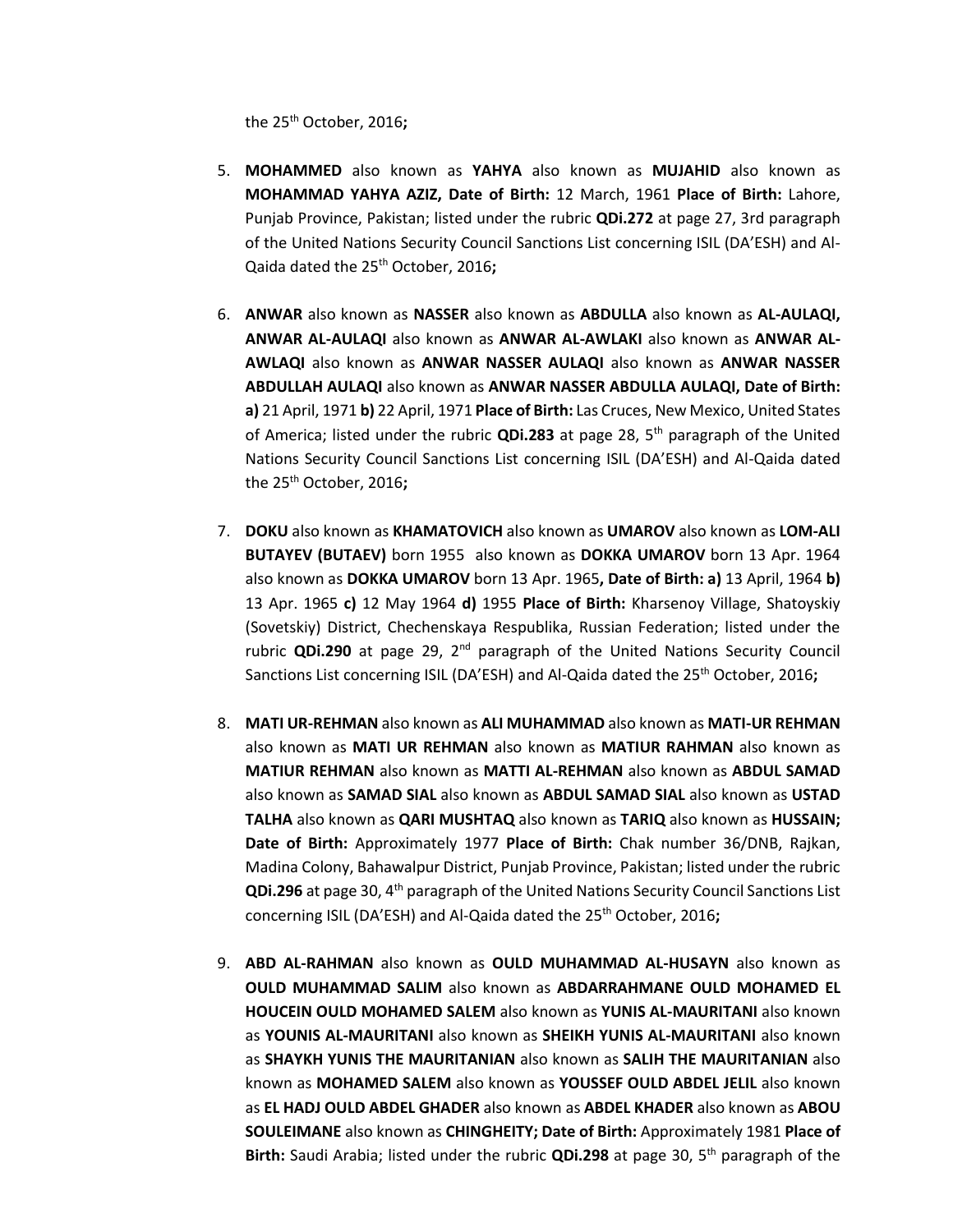United Nations Security Council Sanctions List concerning ISIL (DA'ESH) and Al-Qaida dated the 25th October, 2016**;**

- 10. **MONIR** also known as **CHOUKA** also known as **ABU ADAM, Date of Birth:** 30 July, 1981 **Place of Birth:** Bonn, Germany; listed under the rubric **QDi.300** at page 31, 2nd paragraph of the United Nations Security Council Sanctions List concerning ISIL (DA'ESH) and Al-Qaida dated the 25th October, 2016**;**
- 11. **YASSIN** also known as **CHOUKA** also known as **ABU IBRAHEEM; Date of Birth:** 11 December, 1984 **Place of Birth:** Bonn, Germany; listed under the rubric **QDi.301** at page 31,  $3^{rd}$  paragraph of the United Nations Security Council Sanctions List concerning ISIL (DA'ESH) and Al-Qaida dated the 25th October, 2016**;**
- 12. **MEVLÜT** also known as **KAR** also known as **MEVLUET KAR** also known as **ABU OBAIDAH** also known as **OBEIDAH AL TURKI** also known as **AL-TURKI** also known as **AL TURKI KYOSEV** also known as **YANAL YUSOV** also known as **ABU UDEJF EL-TURKI** also known as **ABU OBEJD EL-TURKI** also known as **ABDURRAHMAN ALMANCI, Date of Birth:** 25 December, 1978 **Place of Birth:** Ludwigshafen, Germany, listed under the rubric **QDi.302** at page 31,  $4<sup>th</sup>$  paragraph of the United Nations Security Council Sanctions List concerning ISIL (DA'ESH) and Al-Qaida dated the 25th October, 2016**;**
- 13. **FAZAL** also known as **RAHIM** also known as **FAZEL RAHIM** also known as **FAZIL RAHIM**  also known as **FAZIL RAHMAN; Dateo f Birth: a)** 5 Jan. 1974 **b)** 1977 **c)** 1975 **d)** 24 January, 1973 **Place of Birth:** Kabul, Afghanistan; listed under the rubric **QDi.303** at page 31, 5<sup>th</sup> paragraph of the United Nations Security Council Sanctions List concerning ISIL (DA'ESH) and Al-Qaida dated the 25th October, 2016**;**
- 14. **MUSTAFA** also known as **HAJJI** also known as **MUHAMMAD** also known as **KHAN** also known as **HASSAN GHUL** also known as **HASSAN GUL** also known as **HASAN GUL** also known as **KHALID MAHMUD** also known as **AHMAD SHAHJI** also known as **MUSTAFA MUHAMMAD** also known as **ABU GHARIB AL-MADANI** also known as **ABU-SHAIMA**  also known as **ABU- SHAYMA, Date of Birth: a)** (Between August and September 1977) **b)** 1976 **Place of Birth: a)** Al-Madinah, Saudi Arabia **b)** Sangrar, Sindh Province, Pakistan; listed under the rubric **QDi.306** at page 32, 3rd paragraph of the United Nations Security Council Sanctions List concerning ISIL (DA'ESH) and Al-Qaida dated the 25th October, 2016**;**
- 15. **HAFIZ** also known as **ABDUL SALAM** also known as **BHUTTAVI** also known as **HAFIZ ABDUL SALAM BHATTVI** also known as **HAFIZ ABDUSALAM BUDVI** also known as **HAFIZ ABDUSSALAAM BHUTVI** also known as **ABDUL SALAM BUDVI** also known as **ABDUL SALAM BHATTWI** also known as **ABDUL SALAM BHUTVI** also known as **MULLAH ABDUL SALAAM BHATTVI** also known as **MOLVI ABDURSALAM BHATTVI, Date of Birth:** 1940 **Place of Birth:** Gujranwala, Punjab Province, Pakistan, listed under the rubric **QDi.307** at page 32, 4<sup>th</sup> paragraph of the United Nations Security Council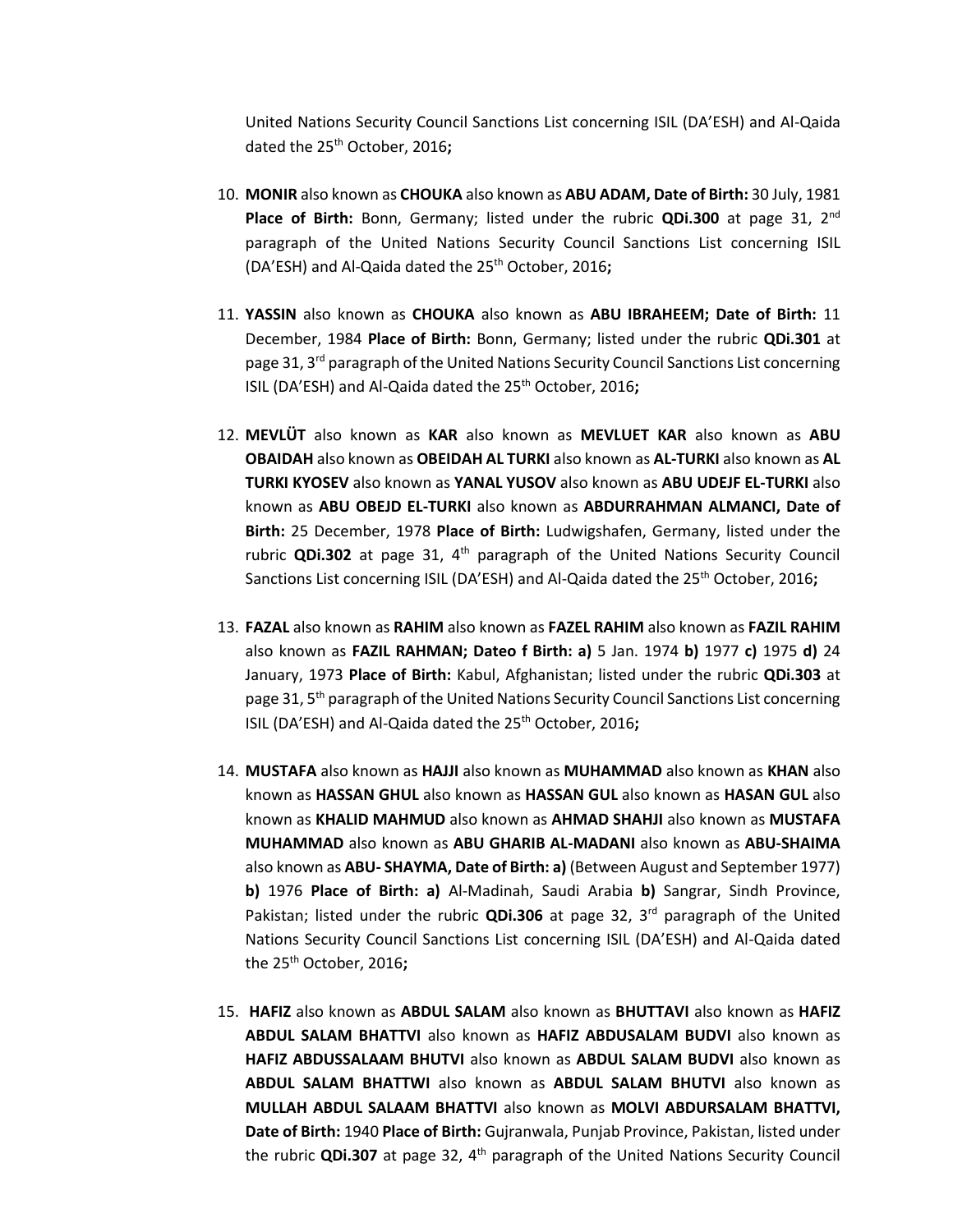Sanctions List concerning ISIL (DA'ESH) and Al-Qaida dated the 25th October, 2016**;**

16. **AAMIR** also known as **ALI** also known as **CHAUDHRY** also known as **Aamir Ali Chaudary** also known as **Aamir Ali Choudry** also known as **Amir Ali Chaudry** also known as **Huzaifa Date of Birth:** 3 Aug. 1986; listed under the rubric **QDi.312** at page 33, 2<sup>nd</sup> paragraph of the United Nations Security Council Sanctions List concerning ISIL (DA'ESH) and Al-Qaida dated the 25th October, 2016**;**

are listed entities for the purposes of the Anti-Terrorism Act, Chapter 12:07 ("the Act").

Details of order issued by the High Court dated 24<sup>th</sup> November 2016 include inter alia:

- 1. Pursuant to Section 22 B (3) (b) of the Act that the Defendants' funds be frozen.
- **22. CV2016 – 03962: BETWEEN THE ATTORNEY GENERAL OF TRINIDAD AND TOBAGO** AND **NESSIM** also known as **BEN MOHAMED** also known as **AL-CHERIF BEN MOHAMED** also known as **SALEH AL-SAADI** also known as **Nassim Saadi** also known as **Dia el Haak George** also known as **Diael Haak George** also known as **El Dia Haak George** also known as **Abou Anis** also known as **Abu Anis**

**IT IS HEREBY DECLARED** that Pursuant to Section 22B(3)(a) of the Anti-Terrorism Act, the Defendant, **NESSIM** also known as **BEN MOHAMED** also known as **AL-CHERIF BEN MOHAMED**  also known as **SALEH AL-SAADI, Date of Birth:** 30 Nov. 1974 **Place of Birth:** Haidra Al-Qasreen, **NASSIM SAADI** also known as **DIA EL HAAK GEORGE** born 20 November, 1974 in Lebanon, **DIAEL HAAK GEORGE** born 30 November, 1974 in Lebanon, **EL DIA HAAK GEORGE** born 30 November, 1974 in Algeria and also known as **ABOU ANIS** and **ABU ANIS, Address:** Via Monte Grappa 15, Arluno (Milan), Italy and Via Cefalonia 11, Milan, Italy, listed under the rubric **QDi.148** at page 13, 3<sup>rd</sup> paragraph of the United Nations Security Council Sanctions List concerning ISIL (DA'ESH) and Al-Qaida dated the  $25<sup>th</sup>$  October, 2016, is a listed entity for the purposes of the Anti-Terrorism Act, Chapter 12:07 ("the Act").

Details of order issued by the High Court dated 24<sup>th</sup> November 2016 include inter alia:

- 1. Pursuant to Section 22 B (3) (b) of the Act that the Defendants' funds be frozen.
- **23. CV2016 – 03963: BETWEEN THE ATTORNEY GENERAL OF TRINIDAD AND TOBAGO** AND **SAMI** also known as **BEN KHAMIS** also known as **BEN SALEH** also known as **ELSSEID** also known as **Omar El Mouhajer** also known as **Saber.**

**IT IS HEREBY DECLARED** that Pursuant to Section 22B(3)(a) of the Anti-Terrorism Act, the Defendant, **SAMI** also known as **BEN KHAMIS** also known as **BEN SALEH** also known as **ELSSEID**  also known as **OMAR EL MOUHAJER** also known as **SABER**, **Date of Birth:** 10 February, 1968, **Place**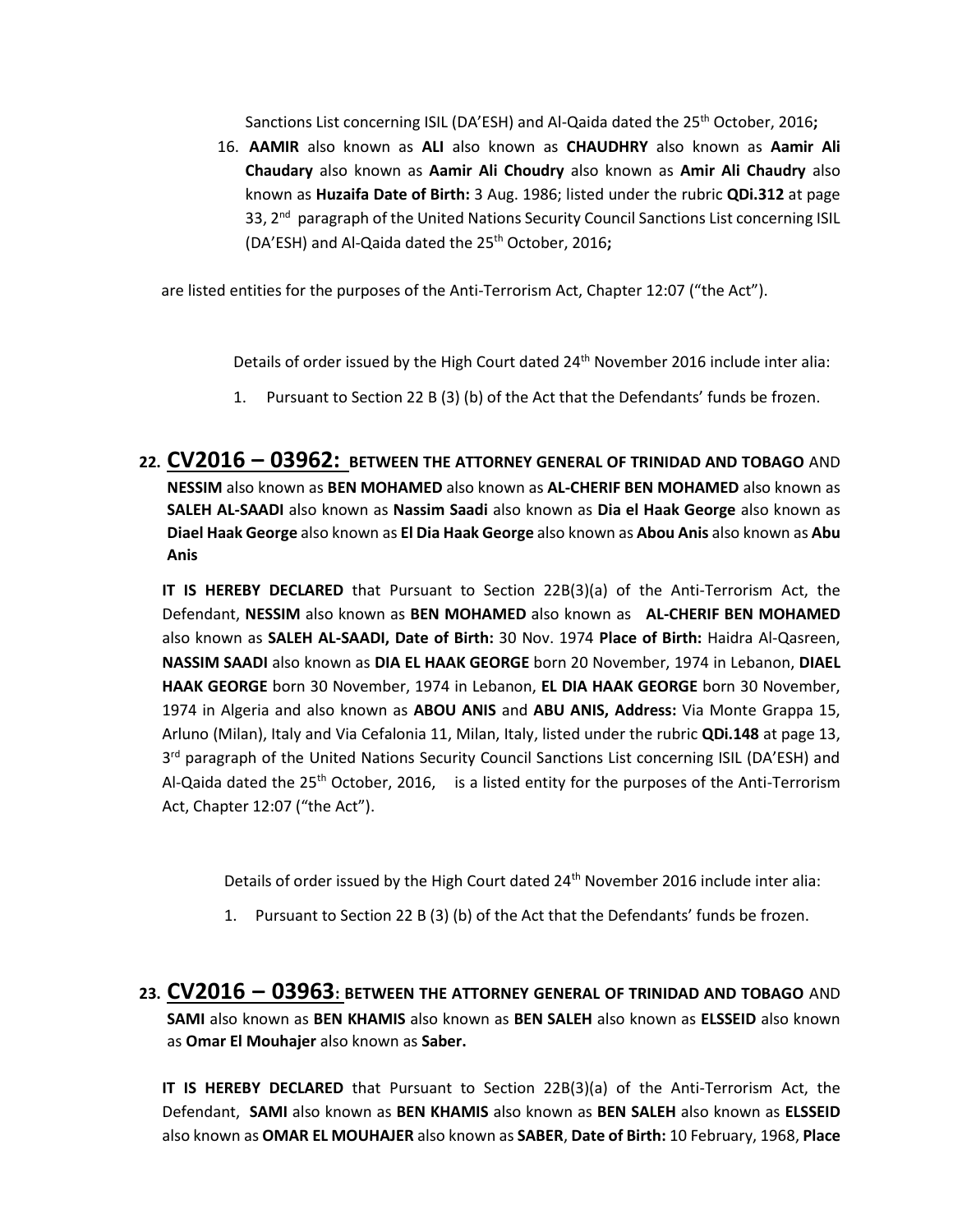**of Birth:** Menzel Jemil, Bizerte, Tunisia, **Address:** Ibn Al-Haythman Street, Number 6, Manubah, Tunis, Tunisia, listed under the rubric **QDi.064** at page 6, 2nd paragraph of the United Nations Security Council Sanctions List concerning ISIL (DA'ESH) and Al-Qaida dated the 25<sup>th</sup> October, 2016, is a listed entity for the purposes of the Anti-Terrorism Act, Chapter 12:07 ("the Act").

Details of order issued by the High Court dated 24<sup>th</sup> November 2016 include inter alia:

1. Pursuant to Section 22 B (3) (b) of the Act that the Defendants' funds be frozen.

# **24. CV 2016- 03964: BETWEEN THE ATTORNEY GENERAL OF TRINIDAD AND TOBAGO** AND **DENIS** also known as **MAMADOU** also known as **GERHARD** also known as **CUSPERT** also known as **Abu Talha al-Almani**

**IT IS HEREBY DECLARED** that Pursuant to Section 22B(3)(a) of the Anti-Terrorism Act, the Defendant, **Denis** also known as **Mamadou** also known as **Gerhard** also known as **Cuspert also known as Abu Talha al-Almani; Date of Birth**: 18th October, 1975; **Place of Birth**: Berlin Germany; **Addresses** (a) Syria/ Turkey border area (as at Jan. 2015)) (b) Karl- Marx- Str.210, Berlin, 12055, Germany, listed under the rubric **QDi.347** at page 39, 2nd paragraph of the United Nations Security Council Sanctions List concerning ISIL (DA'ESH) and Al-Qaida dated the  $25<sup>th</sup>$  October, 2016, is a listed entity for the purposes of the Anti-Terrorism Act, Chapter 12:07 ("the Act").

Details of order issued by the High Court dated 24<sup>th</sup> November 2016 include inter alia:

- 1. Pursuant to Section 22 B (3) (b) of the Act that the Defendants' funds be frozen.
- **25. CV 2016-03965: BETWEEN THE ATTORNEY GENERAL OF TRINIDAD AND TOBAGO** AND **NOUREDDINE** also known as **BEN ALI** also known as **BEN BELKASSEM** also known as **AL-DRISSI**  also known as **Drissi Noureddine** also known as **Abou Ali** also known as **Faycal**

**IT IS HEREBY DECLARED** that Pursuant to Section 22B(3)(a) of the Anti-Terrorism Act, the Defendant, **NOUREDDINE** also known as **BEN ALI** also known as **BEN BELKASSEM** also known as **AL-DRISSI** also known as **DRISSI NOUREDDINE** also known as **ABOU ALI** also known as **FAYCAL, Date of Birth:** 30 April, 1964 **Place of Birth:** Tunis, Tunisia, **Address:** Via Plebiscito 3, Cermona, Italy, listed under the rubric QDi.149 at page 14, 4<sup>th</sup> paragraph of the United Nations Security Council Sanctions List concerning ISIL (DA'ESH) and Al-Qaida dated the 25<sup>th</sup> October, 2016, is a listed entity for the purposes of the Anti-Terrorism Act, Chapter 12:07 ("the Act").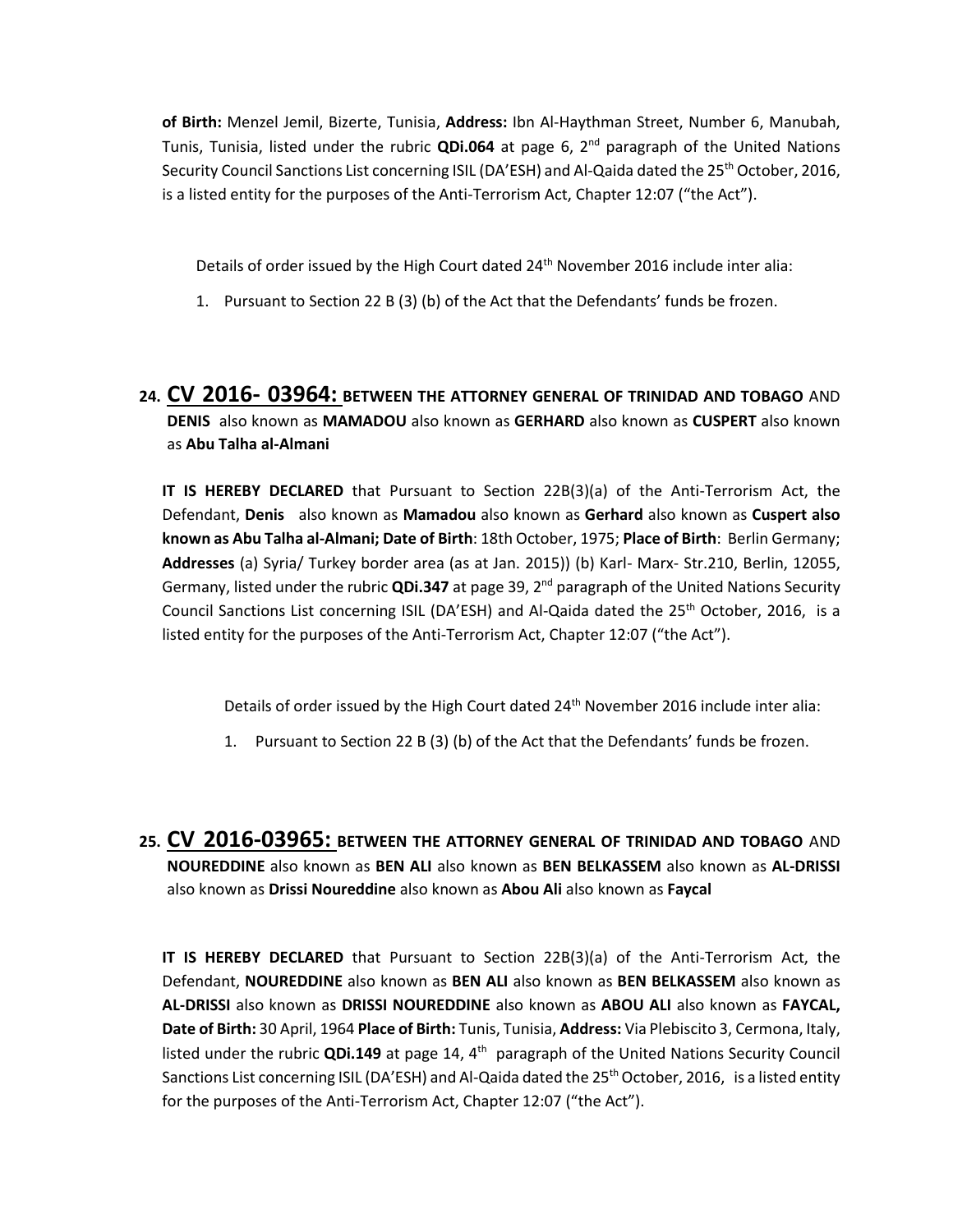Details of order issued by the High Court dated 24<sup>th</sup> November 2016 include inter alia:

- 1. Pursuant to Section 22 B (3) (b) of the Act that the Defendants' funds be frozen.
- **26. CV2016- 03967: BETWEEN THE ATTORNEY GENERAL OF TRINIDAD AND TOBAGO** AND **HILARION** also known as **DEL ROSARIO** also known as **SANTOS 111** also known as **AKMAD SANTOS**  also known as **AHMED ISLAM** also known as **AHMAD ISLAM SANTOS** also known as **ABU HAMSA**  also known as **HILARION SANTOS 111** also known as **ABU ABDULLAH SANTOS** also known as **FAISAL SANTOS** also known as **LAKAY** also known as **AKIC** also known as **AQI**

**IT IS HEREBY DECLARED** that Pursuant to Section 22B(3)(a) of the Anti-Terrorism Act, the Defendant, **Hilarion** also known as **Del Rosario** also known as **Santos 111** also known as **Akmad Santos** also known as **Ahmed Islam** also known as **Ahmad Islam Santos** also known as **Abu Hamsa** also known as **Hilarion Santos 111** also known as **Abu Abdullah Santos** also known as **Faisal Santos**  also known as **Lakay** also known as **Akic** also known as **Aqi**, with **Date of Birth** : March 12th ,1966; **Place of Birth**: 686 A. Mabini Street Sangandaan, Caloocan City, Philippines; **Address** 50, Purdue Street, Cubao, Quezon City, Philippines, listed under the rubric QDi.244 at page 23, 5<sup>th</sup> paragraph of the United Nations Security Council Sanctions List concerning ISIL (DA'ESH) and Al-Qaida dated the 25th October, 2016, is a listed entity for the purposes of the Anti-Terrorism Act, Chapter 12:07 ("the Act").

Details of order issued by the High Court dated 24<sup>th</sup> November 2016 include inter alia:

- 1. Pursuant to Section 22 B (3) (b) of the Act that the Defendants' funds be frozen.
- **27. CV2016 – 03968: BETWEEN THE ATTORNEY GENERAL OF TRINIDAD AND TOBAGO** AND **MOHAMMAD** also known as **HAMDI** also known as **MOHAMMAD** also known as **SADIQ AL-AHDAL** also known as **Al-Hamati, Muhammad** also known as **Muhammad Muhammad Abdullah Al-Ahdal** also known as **Mohamed Mohamed Abdullah Al-Ahdal** also known as **Abu Asim Al-Makki** also known as **Ahmed.**

**IT IS HEREBY DECLARED** that Pursuant to Section 22B(3)(a) of the Anti-Terrorism Act, the Defendant, **MOHAMMAD** also known as **HAMDI** also known as **MOHAMMAD** also known as **SADIQ AL-AHDAL** also known as **AL-HAMATI, MUHAMMAD** also known as **MUHAMMAD MUHAMMAD ABDULLAH AL-AHDAL** also known as **MOHAMED MOHAMED ABDULLAH AL-AHDAL** also known as **ABU ASIM AL-MAKKI** also known as **AHMED**, **Date of Birth:** 19 November, 1971, **Place of Birth:** Medina, Saudi Arabia **Address:** Jamal Street, Al-Dahima Alley, Al-Hudaydah, Yemen, listed under the rubric QDi.020 at page 3, 4<sup>th</sup> paragraph of the United Nations Security Council Sanctions List concerning ISIL (DA'ESH) and Al-Qaida dated the  $25<sup>th</sup>$  October, 2016, is a listed entity for the purposes of the Anti-Terrorism Act, Chapter 12:07 ("the Act").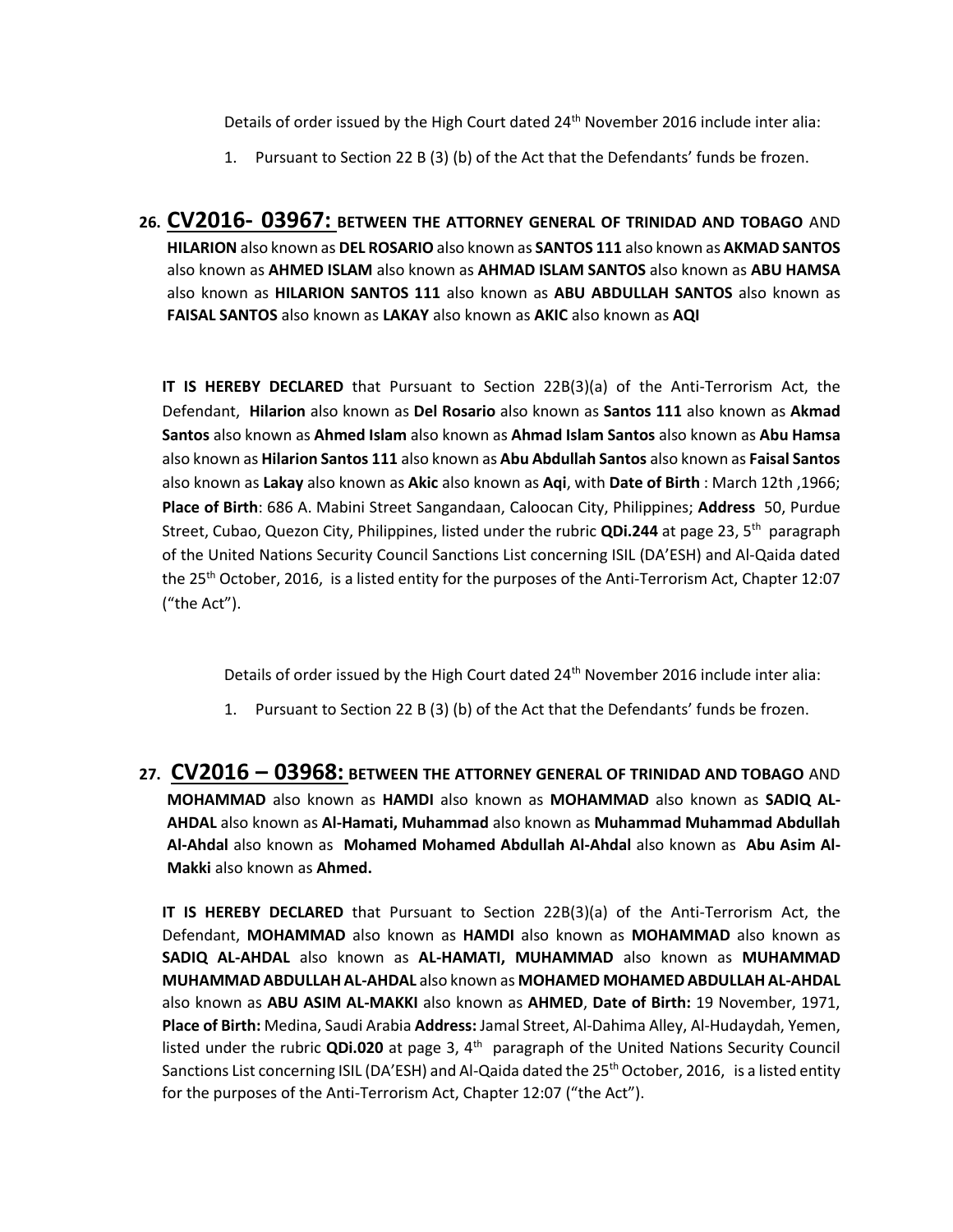Details of order issued by the High Court dated  $24<sup>TH</sup>$  November 2016 include inter alia:

1. Pursuant to Section 22 B (3) (b) of the Act that the Defendants' funds be frozen.

### **28. CV 2016-03969: BETWEEN THE ATTORNEY GENERAL OF TRINIDAD AND TOBAGO**

AND

- 1) **MAGHOMED** also known as **MAGHOMEDZAKIROVICH** also known as **ABDURAKHMANOV**  also known as **Abu Banat also known as Abu al Banat;**
- 2) **AKHMED** also known as **RAJAPOVICH** also known as **CHATAEV** also known as **Akhmad Shishani** also known as **David Mayer** also known as **Elmir Sene also known as Odnorukiy;**
- 3) **TARKHAN** also known as **ISMAILOVICH** also known as **GAZIEV** also known as **Ramzan Oduev**  also known as **Tarkhan Isaevich Gaziev** also known as **Husan Isaevich Gaziev** also known as **Umar Sulimov** also known as **Wainakh** also known as **Sever** also known as **Abu Bilal** also known as **Abu Yasir** also known as **Abu Asim** also known as **Husan** also known as **Ab-Bilal** also known as **Abu-Naser;**
- 4) **ZAURBEK** also known as **SALIMOVICH** also known as **GUCHAEV** also known as **Bach** also known as **Fackih** also known as **Vostochniy** also known as **Muslim also known as Aziz** also known as **Abdul Aziz;**
- 5) **SHAMIL** also known as **MAGOMEDOVICH** also known as **ISMAILOV** also known as **Shamil Magomedovich Aliev** also known as **Abu Hanifa;**
- 6) **ABD AL-BASET** also known as **AZZOUZ** also known as **Abdelbassed Azouz** also known as **Abdul Baset Azouz** also known as **AA (initials);**
- 7) **GULMUROD** also known as **KHALIMOV;**
- 8) **LAVDRIM** also known as **MUHAXHERI** also known as **Abu Abdullah al Kosova** also known as **Abu Abdallah al-Kosovi** also known as **Abu Abdallah al-Kosovo;**
- 9) **NUSRET** also known as **IMAMOVIC** also known as **Nusret Sulejman Imamovic;**
- 10) **BOUBAKER** also known as **BEN HABIB** also known as **BEN AL-HAKIM** also known as **Boubakeur el-Hakim** also known as **Boubaker el Hakim** also known as **Abou al Moukatel** also known as **Abou Mouqatel** also known as **Abu-Muqatil al-Tunisi** also known as **El Hakim Boubakeur;**
- 11) **PETER** also known as **CHERIF;**
- 12) **MAXIME** also known as **HAUCHARD** also known as **Abou Abdallah al Faransi;**
- 13) **ABD AL-LATIF** also known as **BIN ABDALLAH** also known as **SALIH MUHAMMAD** also known as AL-KAWARI also known as Abd-al-Latif Abdallah Salih al- Kawari also known as Abd-al-**Latif Abdallah Salih al-Kuwari also known as Abd-al-Latif Abdallah al-Kawwari** also known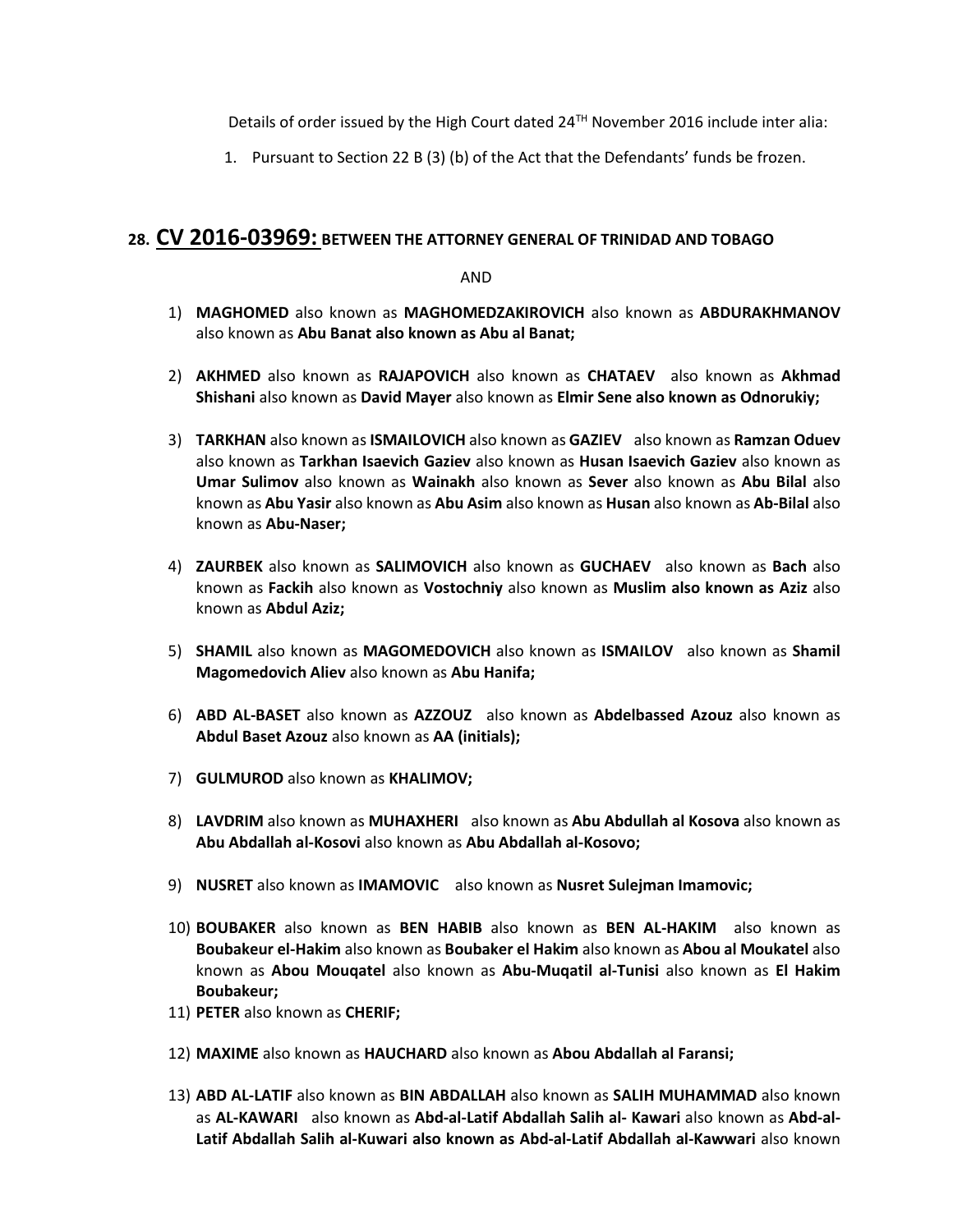as **Abd-al-Latif Abdallah al- Kawari** also known as **Abu Ali al-Kawari;**

- 14) MORAD also known as LAABOUDI also known as Abu Ismail also known as Abu Ismail al-**Maghribi;**
- 15) **ALI MUSA** also known as **AL-SHAWAKH** also known as **Ali Musa al-Shawagh** also known as **'Ali Musa al-Shawagh** also known as **Ali al-Hamoud al-Shawakh** also known as **Ibrahim al-Shawwakh** also known as **Muhammad 'Ali al-Shawakh** also known as **Abu Luqman also known as Ali Hammud** also known as **Abdullah Shuwar al-Aujayd** also known as **Ali Awas also known as 'Ali Derwish** also known as **'Ali al-Hamud** also known as **Abu Luqman al-Sahl**  also known as **Abu Luqman al-Suri** also known as **Abu Ayyub;**
- 16) **HASAN** also known as **AL-SALAHAYN** also known as **SALIH** also known as **AL-SHA'ARI** also known as **Husayn al-Salihin Salih al-Sha'iri** also known as **Abu Habib al-Libi** also known as **Hasan Abu Habib;**
- 17) **MOHAMMED** also known as **ABDEL-HALIM** also known as **HEMAIDA** also known as **SALEH** also known as **Muhammad Hameida Saleh** also known as **Muhammad Abd-al-Halim Humaydah** also known as **Faris Baluchistan;**
- 18) **SALIM** also known as **BENGHALEM ;**
- 19) **NAYEF** also known as **SALAM** also known as **MUHAMMAD** also known as **UJAYM AL-HABABI** also known as **Nayf Salam Muhammad Ujaym al-Hababi** also known as **Faruq al-Qahtani**  also known as **Faruq al-Qatari** also known as **Farouq al-Qahtani al Qatari** also known as **Sheikh Farooq al- Qahtani** also known as **Shaykh Imran Farouk** also known as **Sheikh Faroq al-Qatari;**
- 20) **FAYSAL** also known as **AHMAD** also known as **BIN ALI** also known as **AL-ZAHRANI** also known as **Faisal Ahmed Ali Alzahrani** also known as **Abu Sarah al-Saudi** also known as **Abu Sara Zahrani;**
- 21) **HUSAYN** also known as **JUAYTHINI** also known as Hussein Mohammed Hussein Aljeithni also known as **Husayn Muhammad al-Juaythini** also known as **Husayn Muhammad Husayn al-Juaythini** also known as **Husayn Muhamad Husayn al-Juaythini** also known as **Husayn Muhammad Husayn Juaythini** also known as **Abu Muath al-Juaitni.**

**IT IS HEREBY DECLARED** that Pursuant to Section 22B(3)(a) of the Anti-Terrorism Act, the Defendants,

- i. **MAGHOMED** also known as **MAGHOMEDZAKIROVICH** also known as **ABDURAKHMANOV**  also known as **Abu Banat also known as Abu al Banat** of Turkey, **Date of Birth**: 24 Nov. 1974, **Place of Birth**: Khadzhalmahi Village, Levashinskiy District, Republic of Dagestan, Russian Federation; listed at under the rubric **QDi.363** page 42, 1<sup>st</sup> paragraph of the United Nations Security Council Sanctions List concerning ISIL (DA'ESH) and Al-Qaida dated the 25<sup>th</sup> October, 2016**;**
- ii. **AKHMED** also known as **RAJAPOVICH** also known as **CHATAEV** also known as **Akhmad Shishani** also known as **David Mayer** also known as **Elmir Sene also known as Odnorukiy** of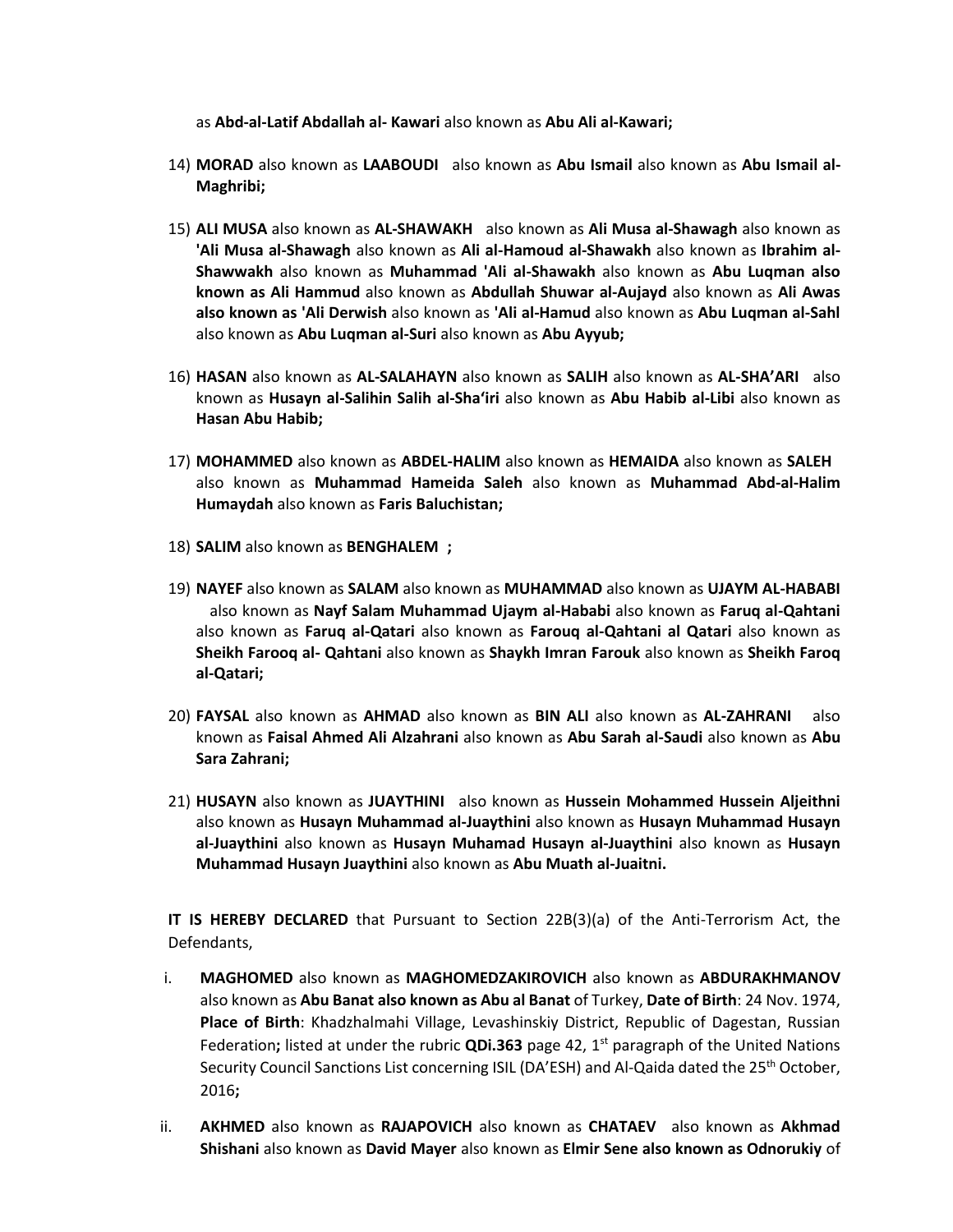Syrian Arab Republic; Iraq, **Date of Birth**: 4 Jul. 1980, **Place of Birth**: Vedeno Village, Vedenskiy District, Republic of Chechnya, Russian Federation**;** listed at under the rubric **QDi.365**page 42, 3rd paragraph of the United Nations Security Council Sanctions List concerning ISIL (DA'ESH) and Al-Qaida dated the 25<sup>th</sup> October, 2016;

- iii. **TARKHAN** also known as **ISMAILOVICH** also known as **GAZIEV** also known as **Ramzan Oduev**  also known as **Tarkhan Isaevich Gaziev** also known as **Husan Isaevich Gaziev** also known as **Umar Sulimov** also known as **Wainakh** also known as **Sever** also known as **Abu Bilal** also known as **Abu Yasir** also known as **Abu Asim** also known as **Husan** also known as **Ab-Bilal**  also known as **Abu-Naser** of Syrian Arab Republic; Iraq, **Date of Birth**: 11 Nov. 1965, **Place of Birth**: Itum-Kale, Itum-Kalinskiy District, Republic of Chechnya, Russian Federation**;** listed at under the rubric **QDi.366** page 43,  $1<sup>st</sup>$  paragraph of the United Nations Security Council Sanctions List concerning ISIL (DA'ESH) and Al-Qaida dated the 25<sup>th</sup> October, 2016;
- iv. **ZAURBEK** also known as **SALIMOVICH** also known as **GUCHAEV** also known as **Bach** also known as **Fackih** also known as **Vostochniy** also known as **Muslim also known as Aziz** also known as **Abdul Aziz** of Syrian Arab Republic; Iraq, **Date of Birth**: 7 Sep. 1975, **Place of Birth**: Chegem-1 Village, Chegemskiy District, Republic of Kabardino-Balkaria, Russian Federation**;**  listed under the rubric QDi.367at page 43, 2<sup>nd</sup> paragraph of the United Nations Security Council Sanctions List concerning ISIL (DA'ESH) and Al-Qaida dated the 25<sup>th</sup> October, 2016**;**
- v. **SHAMIL** also known as **MAGOMEDOVICH** also known as **ISMAILOV** also known as **Shamil Magomedovich Aliev** also known as **Abu Hanifa** of Syrian Arab Republic; Iraq, **Date of Birth**: 29 Oct. 1980 , **Place of Birth**: Astrakhan, Russian Federation**;** listed under the rubric **QDi.368**at page 43, 3rd paragraph of the United Nations Security Council Sanctions List concerning ISIL (DA'ESH) and Al-Qaida dated the 25<sup>th</sup> October, 2016;
- vi. **ABD AL-BASET** also known as **AZZOUZ** also known as **Abdelbassed Azouz** also known as **Abdul Baset Azouz** also known as **AA (initials)** of Libya, **Date of Birth**: 7 Feb. 1966, **Place of Birth**: Doma, Libya; listed under the rubric **QDi.371**at page 44, 1<sup>st</sup> paragraph of the United Nations Security Council Sanctions List concerning ISIL (DA'ESH) and Al-Qaida dated the 25<sup>th</sup> October, 2016**;**
- vii. **GULMUROD** also known as **KHALIMOV** of Syrian Arab Republic, **Date of Birth**: 14 May. 1975, **Place of Birth**:a) Varzob area, Tajikistan b) Dushanbe, Tajikistan**;** listed under the rubric **QDi.372** at page 44, 2<sup>nd</sup> paragraph of the United Nations Security Council Sanctions List concerning ISIL (DA'ESH) and Al-Qaida dated the 25<sup>th</sup> October, 2016;
- viii. **LAVDRIM** also known as **MUHAXHERI** also known as **Abu Abdullah al Kosova** also known as **Abu Abdallah al-Kosovi** also known as **Abu Abdallah al-Kosovo** of Syrian Arab Republic, **Date of Birth**:a) 3 Dec. 1989 b) Approximately 1987, **Place of Birth**: Kaqanik/Kacanik**;** listed under the rubric **QDi.373** at page 44, 3rd paragraph of the United Nations Security Council Sanctions List concerning ISIL (DA'ESH) and Al-Qaida dated the 25<sup>th</sup> October, 2016;
- ix. **NUSRET** also known as **IMAMOVIC** also known as **Nusret Sulejman Imamovic** of Syrian Arab Republic, **Date of Birth**: a) 26 Sep. 1971 b) 26 Sep. 1977**;** listed under the rubric **QDi.374**at page 44, 4th paragraph of the United Nations Security Council Sanctions List concerning ISIL (DA'ESH) and Al-Qaida dated the 25<sup>th</sup> October, 2016;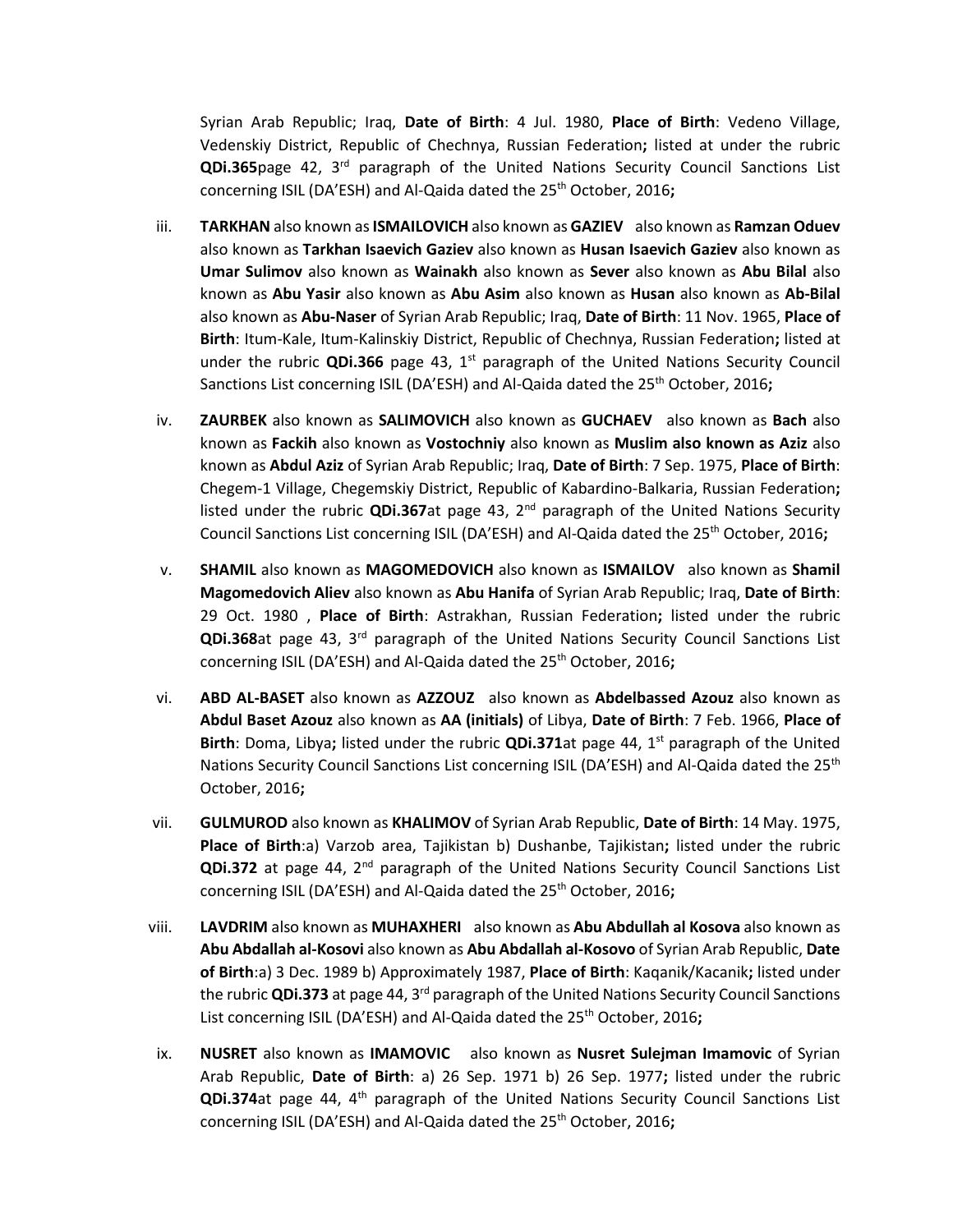- x. **BOUBAKER** also known as **BEN HABIB** also known as **BEN AL-HAKIM** also known as **Boubakeur el-Hakim** also known as **Boubaker el Hakim** also known as **Abou al Moukatel** also known as **Abou Mouqatel** also known as **Abu-Muqatil al-Tunisi** also known as **El Hakim Boubakeur** of Syrian Arab Republic, **Date of Birth**: 1 Aug. 1983, **Place of Birth**: Paris, France; listed under the rubric **QDi.375** at page 44,5<sup>th</sup> paragraph of the United Nations Security Council Sanctions List concerning ISIL (DA'ESH) and Al-Qaida dated the 25<sup>th</sup> October, 2016;
- xi. **PETER** also known as **CHERIF** of Al Mukalla, Hadramawt province, Yemen, **Date of Birth**: 26 Aug. 1982, **Place of Birth**: Paris, 20th district, France; listed under the rubric **QDi.376** at page 44, 6<sup>th</sup> paragraph of the United Nations Security Council Sanctions List concerning ISIL (DA'ESH) and Al-Qaida dated the 25th October, 2016**;**
- xii. **MAXIME** also known as **HAUCHARD** also known as **Abou Abdallah al Faransi** of Syrian Arab Republic, **Date of Birth**: 17 March 1992, **Place of Birth**: Saint Aubin les Elbeuf, Normandy, France; listed under the rubric **QDi.378** at page 45,  $1<sup>st</sup>$  paragraph of the United Nations Security Council Sanctions List concerning ISIL (DA'ESH) and Al-Qaida dated the 25<sup>th</sup> October, 2016**;**
- xiii. **ABD AL-LATIF** also known as **BIN ABDALLAH** also known as **SALIH MUHAMMAD** also known as AL-KAWARI also known as Abd-al-Latif Abdallah Salih al- Kawari also known as Abd-al-**Latif Abdallah Salih al-Kuwari also known as Abd-al-Latif Abdallah al-Kawwari** also known as **Abd-al-Latif Abdallah al- Kawari** also known as **Abu Ali al-Kawari** of Al-Laqtah, Qatar, **Date of Birth**: 28 Sept. 1973; listed under the rubric **QDi.380** at page 45, 3<sup>rd</sup> paragraph of the United Nations Security Council Sanctions List concerning ISIL (DA'ESH) and Al-Qaida dated the 25th October, 2016**;**
- xiv. **MORAD** also known as **LAABOUDI** also known as **Abu Ismail** also known as **Abu Ismail al-Maghribi** of Turkey, **Date of Birth**: 26 Feb. 1993, **Place of Birth**: Morocco; listed under the rubric **QDi.383** at page 45, 6<sup>th</sup> paragraph of the United Nations Security Council Sanctions List concerning ISIL (DA'ESH) and Al-Qaida dated the 25<sup>th</sup> October, 2016;
- xv. **ALI MUSA** also known as **AL-SHAWAKH** also known as **Ali Musa al-Shawagh** also known as **'Ali Musa al-Shawagh** also known as **Ali al-Hamoud al-Shawakh** also known as **Ibrahim al-Shawwakh** also known as **Muhammad 'Ali al-Shawakh** also known as **Abu Luqman also known as Ali Hammud** also known as **Abdullah Shuwar al-Aujayd** also known as **Ali Awas also known as 'Ali Derwish** also known as **'Ali al-Hamud** also known as **Abu Luqman al-Sahl**  also known as **Abu Luqman al-Suri** also known as **Abu Ayyub** of Syrian Arab Republic, **Date of Birth**: 1973, **Place of Birth**: Sahl Village, Raqqa Province, Syrian Arab Republic; listed under the rubric **QDi.384**at page 46, 1<sup>st</sup> paragraph of the United Nations Security Council Sanctions List concerning ISIL (DA'ESH) and Al-Qaida dated the 25<sup>th</sup> October, 2016**:**
- xvi. **HASAN** also known as **AL-SALAHAYN** also known as **SALIH** also known as **AL-SHA'ARI** also known as **Husayn al-Salihin Salih al-Sha'iri** also known as **Abu Habib al-Libi** also known as **Hasan Abu Habib** of Libya, **Date of Birth**: 1975, **Place of Birth**: Derna, Libya; listed under the rubric **QDi.385** at page 46, 2nd paragraph of the United Nations Security Council Sanctions List concerning ISIL (DA'ESH) and Al-Qaida dated the 25<sup>th</sup> October, 2016;
- xvii. **MOHAMMED** also known as **ABDEL-HALIM** also known as **HEMAIDA** also known as **SALEH** also known as **Muhammad Hameida Saleh** also known as **Muhammad Abd-al-Halim**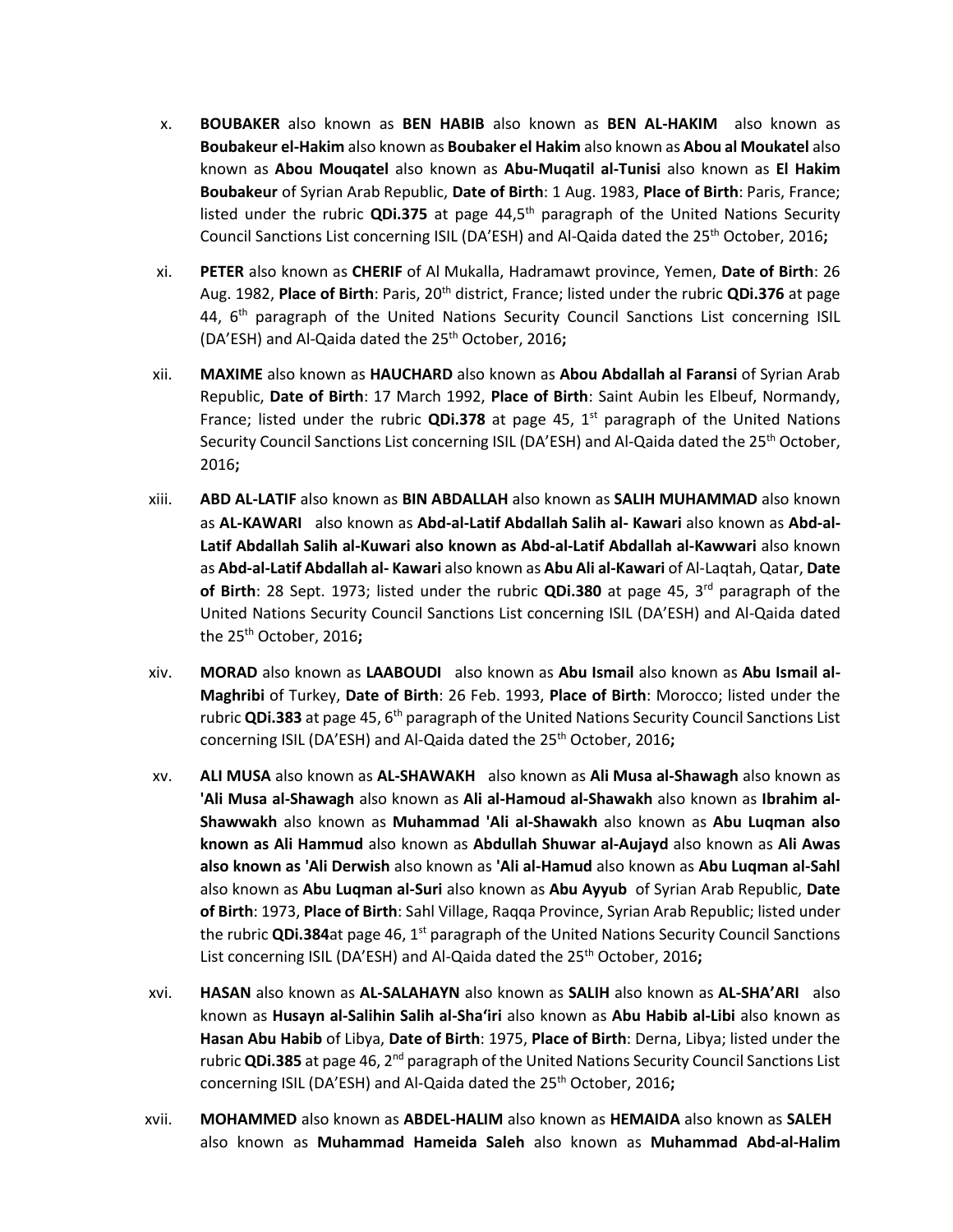**Humaydah** also known as **Faris Baluchistan** of Egypt, **Date of Birth**: a) 22 Sep. 1988 b) 22 Sep. 1989, **Place of Birth**: Alexandria, Egypt; listed under the rubric **QDi.387** at page 46, 4th paragraph of the United Nations Security Council Sanctions List concerning ISIL (DA'ESH) and Al-Qaida dated the 25th October, 2016**;** 

- xviii. **SALIM** also known as **BENGHALEM** of Syrian Arab Republic, **Date of Birth**: 6 Jul. 1980, **Place of Birth**: Bourg la Reine, France; listed under the rubric **QDi.388** at page 46, 5th paragraph of the United Nations Security Council Sanctions List concerning ISIL (DA'ESH) and Al-Qaida dated the 25th October, 2016**;**
- xix. **NAYEF** also known as **SALAM** also known as **MUHAMMAD** also known as **UJAYM AL-HABABI** also known as **Nayf Salam Muhammad Ujaym al-Hababi** also known as **Faruq al-Qahtani** also known as **Faruq al-Qatari** also known as **Farouq al-Qahtani al Qatari** also known as **Sheikh Farooq al- Qahtani** also known as **Shaykh Imran Farouk** also known as **Sheikh Faroq al-Qatari** of Afghanistan, **Date of Birth**: a) 1981 b) Approximately 1980 , **Place of Birth**: Saudi Arabia; listed under the rubric **QDi.390** at page 46, 7th paragraph of the United Nations Security Council Sanctions List concerning ISIL (DA'ESH) and Al-Qaida dated the 25<sup>th</sup> October, 2016**;**
- xx. **FAYSAL** also known as **AHMAD** also known as **BIN ALI** also known as **AL-ZAHRANI**  also known as **Faisal Ahmed Ali Alzahrani** also known as **Abu Sarah al-Saudi** also known as **Abu Sara Zahrani** of Syrian Arab Republic, **Date of Birth**: 19 Jan. 1986; listed under the rubric **QDi.392** at page 47, 2nd paragraph of the United Nations Security Council Sanctions List concerning ISIL (DA'ESH) and Al-Qaida dated the 25<sup>th</sup> October, 2016;
- xxi. **HUSAYN** also known as **JUAYTHINI** also known as **Hussein Mohammed Hussein Aljeithni**  also known as **Husayn Muhammad al-Juaythini** also known as **Husayn Muhammad Husayn al-Juaythini** also known as **Husayn Muhamad Husayn al-Juaythini** also known as **Husayn Muhammad Husayn Juaythini** also known as **Abu Muath al-Juaitni** of Gaza Strip, Palestinian Territories**.**, **Date of Birth**: 3 May 1977, **Place of Birth**: Nuseirat Refugee Camp, Gaza Strip, Palestinian Territories; listed under the rubric **QDi.394** at page 47, 4th paragraph of United Nations Security Council Sanctions List concerning ISIL (DA'ESH) and Al-Qaida dated the 25<sup>th</sup> October, 2016**;**

are listed entities for the purposes of the Anti-Terrorism Act Chapter 12:07 ("the Act").

Details of order issued by the High Court dated 24<sup>th</sup> November 2016 include inter alia:

- 1. Pursuant to Section 22 B (3) (b) of the Act that the Defendants' funds be frozen.
- **29. CV2016-03970**: **BETWEEN THE ATTORNEY GENERAL OF TRINIDAD AND TOBAGO** AND **FETHI** also known as **BEN HASSEN** also known as **BEN SALEM** also known as **AL-HADDAD Fethi ben Assen Haddad** also known as **Fathy Hassan al Haddad**

**IT IS HEREBY DECLARED** that Pursuant to Section 22B(3)(a) of the Anti-Terrorism Act, the Defendant, **FETHI** also known as **BEN HASSEN** also known as **BEN SALEM** also known as **AL-**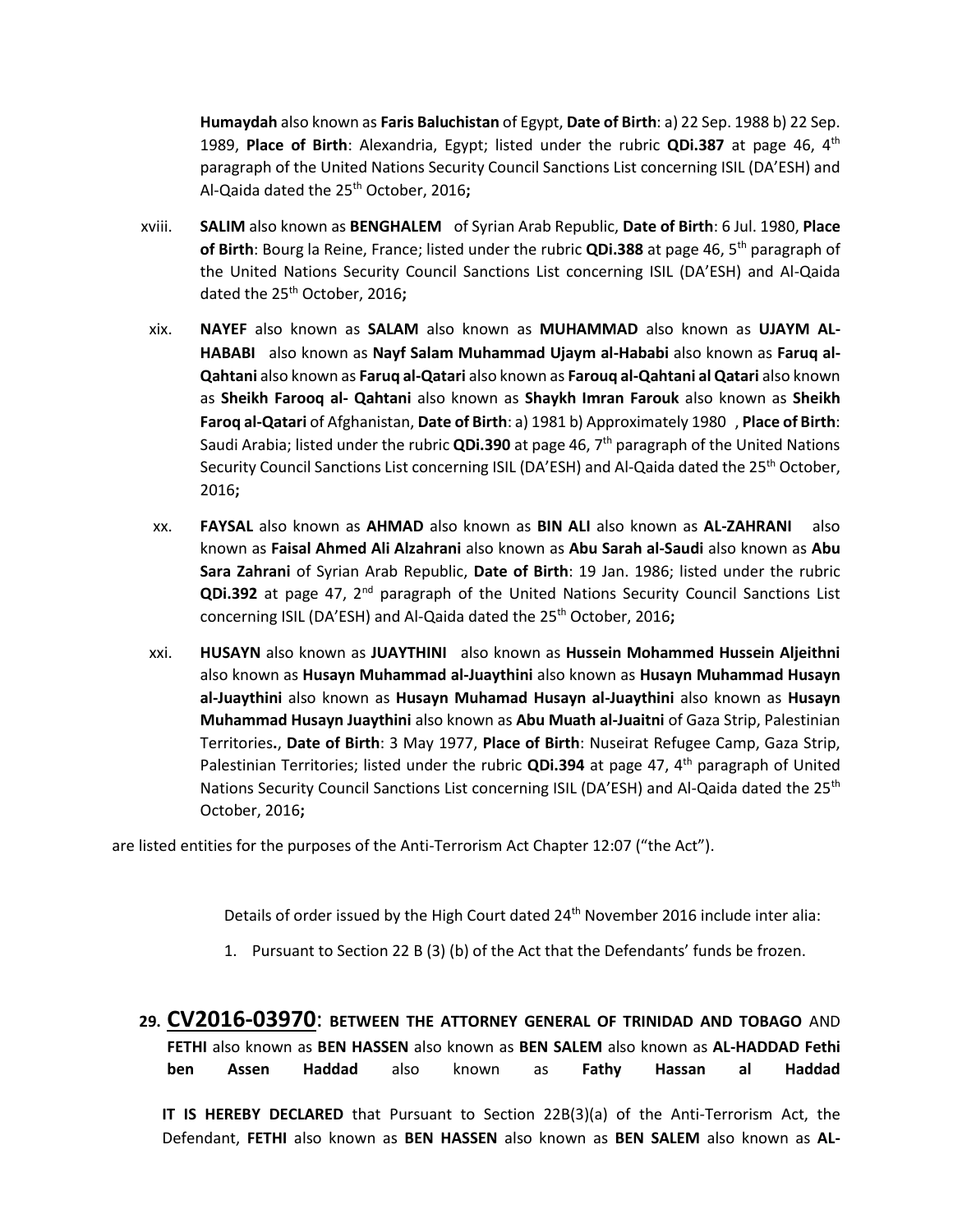**HADDAD FETHI BEN ASSEN HADDAD** also known as **FATHY HASSAN AL HADDAD, Date of Birth:**  28 June, 1963 **or** 28 March, 1963, **Place of Birth:** Tataouene, Tunisia, **Address:** Number 184 Via Fulvio Testi–Cinisello Balsamo (MI), Italy **and** Number 1 Via Porte Giove–Mortara (PV), Italy, listed under the rubric QDi.160 at page 16, 1<sup>ST</sup> paragraph of the United Nations Security Council Sanctions List concerning ISIL (DA'ESH) and Al-Qaida dated the  $25<sup>th</sup>$  October, 2016, is a listed entity for the purposes of the Anti-Terrorism Act, Chapter 12:07 ("the Act").

Details of order issued by the High Court dated 24<sup>th</sup> November 2016 include inter alia:

- 1. Pursuant to Section 22 B (3) (b) of the Act that the Defendants' funds be frozen.
- **30. CV2016–03972: BETWEEN THE ATTORNEY GENERAL OF TRINIDAD AND TOBAGO** AND **MOCHAMMAD** also known as **ACHWAN** also known as **MUHAMMAD ACHWAN** also known as **MUHAMMAD AKHWAN** also known as **MOCHTAR ACHWAN** also known as **MOCHTAR AKHWAN**  also known as **MOCHTAR AKWAN**

**IT IS HEREBY DECLARED** that Pursuant to Section 22B(3)(a) of the Anti-Terrorism Act, the Defendant, **Muhammad** also known as **Jibril** also known as **Abdul Rahman** also known as **Mohammad Jibril Abdurrahman** also known as **Muhammad Jibriel Abdul Rahman** also known as **Mohammad Jibriel Abdurrahman** also known as **Muhamad Ricky Ardhan** also known as **Muhammad Yunus** also known as **Heris Syah**, **Date of Birth**: 28th May, 1984; **Place of Birth**: East Lombok, West Nusa Tenggara ,Indonesia; **Addresses:** (a) Jalan M. Saidi RT 010 RW 001 Pesanggrahan, South Petukangan, South Jakarta, Indonesia(b) Jalan Nakula of Witana, Harja, Complex Block C, Pamulang, Banten, Indonesia, listed under the rubric **QDi.295** at page 30, 3rd paragraph of the United Nations Security Council Sanctions List concerning ISIL (DA'ESH) and Al-Qaida dated the 25<sup>th</sup> October, 2016, is a listed entity for the purposes of the Anti-Terrorism Act, Chapter 12:07 ("the Act").

Details of order issued by the High Court dated  $24<sup>th</sup>$  November 2016 include inter alia:

1. Pursuant to Section 22 B (3) (b) of the Act that the Defendants' funds be frozen.

### **31. CV 2016-03973: BETWEEN THE ATTORNEY GENERAL OF TRINIDAD AND TOBAGO**

AND

**1. SALIM** also known as **AHMAD** also known as **SALIM** also known as **HAMDAN Saqr Al-Jaddawi** also known as **Saqar Al Jadawi** also known as **Saqar Aljawadi** also known as **Salem Ahmed Salem Hamdan;**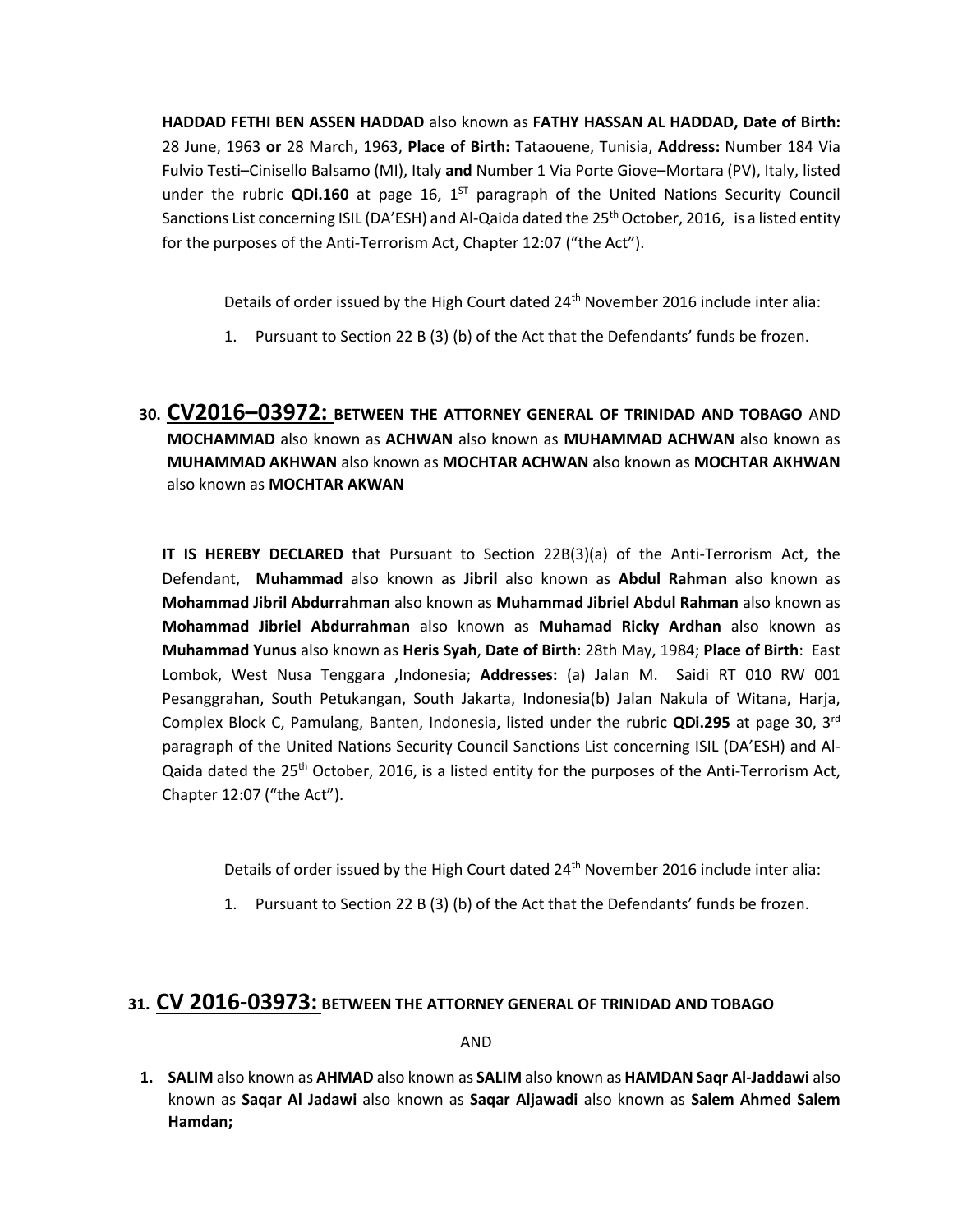- 2. **AHMED** also known as **KHALFAN** also known as **GHAILANI** also known as **Ahmad, Abu Bakr** also known as **Ahmed, Abubakar** also known as **Ahmed, Abubakar K.** also known as **Ahmed, Abubakar Khalfan** also known as **Ahmed, Abubakary K.** also known as **Ahmed, Ahmed Khalfan** also known as **Ali, Ahmed Khalfan** also known as **Ghailani, Abubakary Khalfan Ahmed** also known as **Ghailani, Ahmed** also known as **Ghilani, Ahmad Khalafan** also known as **Hussein, Mahafudh Abubakar Ahmed Abdallah** also known as **Khalfan, Ahmed** also known as **Mohammed, Shariff Omar** also known as **Haythem al-Kini** also known as **Ahmed The Tanzanian** also known as **Foopie**  also known as **Fupi** also known as **Ahmed, A** also known as **Al Tanzani, Ahmad** also known as **Bakr, Abu,** also known as **Khabar, Abu;**
- **3. OMAR** also known as **MAHMOUD** also known as **UTHMAN, Al-Samman Uthman** also known as **Umar Uthman** also known as **Omar Mohammed Othman** also known as **Abu Qatada Al-Filistini**  also known as **Abu Umr Takfiri** also known as **Abu Omar Abu Umar** also known as **Abu Umar Umar** also known as **Abu Ismail;**
- **4. HASSAN** also known as **DAHIR** also known as **AWEYS** also known as **Ali, Sheikh Hassan Dahir Aweys** also known as **Awes, Shaykh Hassan Dahir** also known as **Hassen Dahir Aweyes** also known as **Ahmed Dahir Aweys** also known as **Mohammed Hassan Ibrahim** also known as **Aweys Hassan Dahir** also known as **Hassan Tahir Oais** also known as **Hassan Tahir Uways** also known as **Hassan Dahir Awes,** also known as **Sheikh Aweys** also known as **Sheikh Hassan** also known as **Sheikh Hassan Dahir Aweys;**
- **5. IBRAHIM** also known as **ALI** also known as **ABU BAKR** also known as **TANTOUSH, Abd al-Muhsin**  also known as **Ibrahim Ali Muhammad Abu Bakr** also known as **Abdul Rahman** also known as **Abu Anas** also known as **Ibrahim Abubaker Tantouche** also known as **Ibrahim Abubaker Tantoush** also known as **'Abd al-Muhsi** also known as **'Abd al-Rahman** also known as **Abdel Ilah Sabri** also known as **Al-Libi;**
- **6. KHALID** also known as **ABD AL-RAHMAN** also known as **HAMD** also known as **AL-FAWAZ, Khaled Al-Fauwaz** also known as **Khaled A. Al-Fauwaz** also known as **Khalid Al-Fawwaz** also known as **Khalik Al Fawwaz** also known as **Khaled Al-Fawwaz** also known as **Khaled Al Fawwaz** also known as **Khalid Abdulrahman H. Al Fawaz;**
- **7. MOSTAFA** also known as **KAMEL** also known as **MOSTAFA** also known as **IBRAHIM** also known as **Mustafa Kamel Mustafa** also known as **Adam Ramsey Eaman** also known as **Kamel Mustapha Mustapha** also known as **Mustapha Kamel Mustapha** also known as **Abu Hamza** also known as **Mostafa Kamel Mostafa** also known as **Abu Hamza Al-Masri** also known as **Abu Hamza** also known as **Abu Hamza Al-Misri;**
- **8. ADEL** also known as **BEN AL-AZHAR** also known as **BEN YOUSSEF** also known as **HAMDI** also known as **Adel ben al- Azhar ben Youssef ben Soltane** also known as **Zakariya;**
- **9. ABDELHALIM** also known as **HAFED** also known as **ABDELFATTAH** also known as **REMADNA** also known as **Abdelhalim Remadna** also known as **Jalloul;**
- **10. MOUNIR** also known as **EL MOTASSADEQ** also known as **Mounir el Moutassadeq;**
- **11. MEHREZ** also known as **BEN MAHMOUD** also known as **BEN SASSI** also known as **AL-AMDOUNI, Fabio Fusco** also known as **Mohamed Hassan** also known as **Meherez Hamdouni** also known as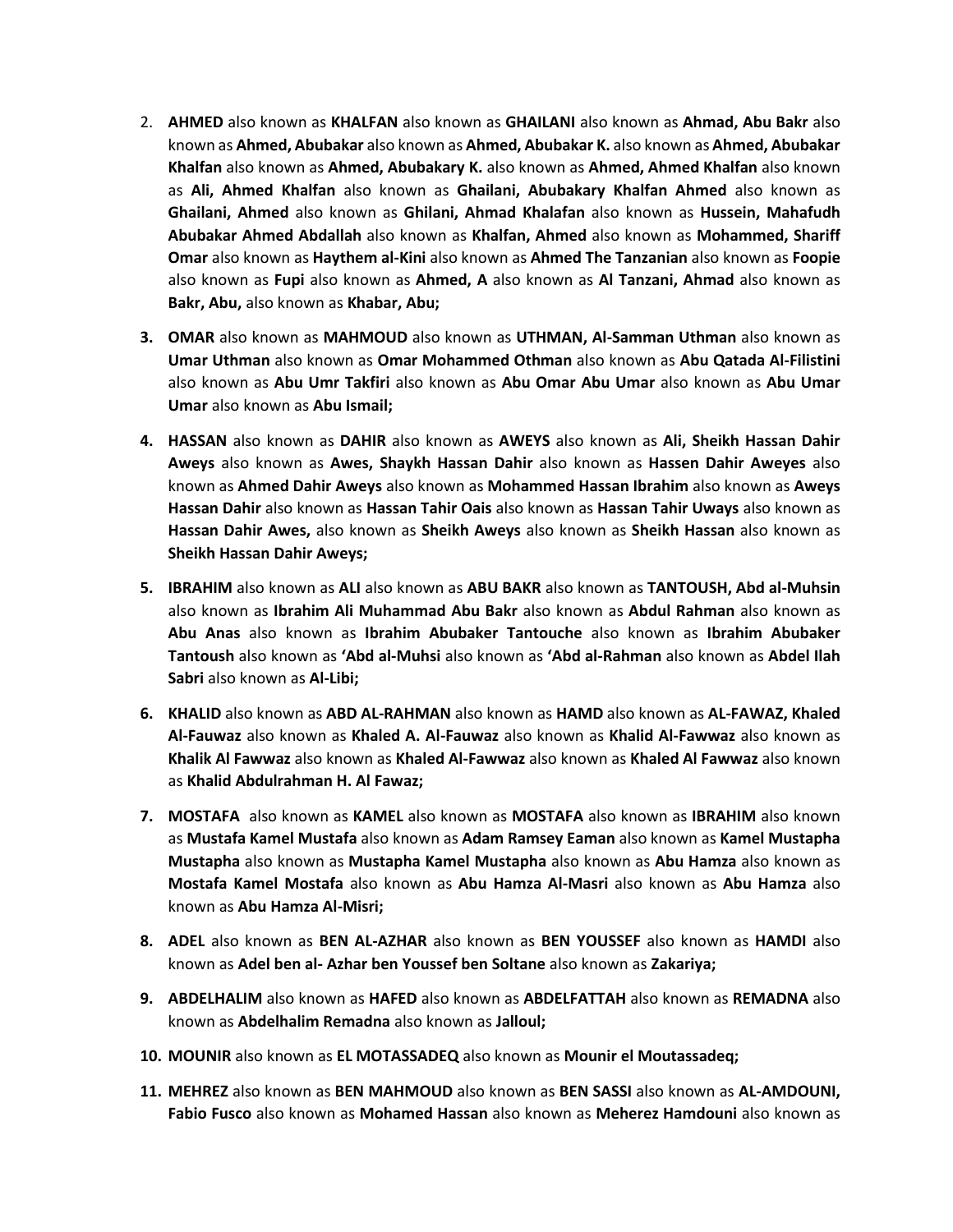**Amdouni Mehrez ben Tah** also known as **Meherez ben Ahdoud ben Amdouni** also known as **Abu Thale;**

- **12. LIONEL** also known as **DUMONT** also known as **Jacques Brougere** also known as **Abu Hamza** also known as **Di Karlo Antonio** also known as **Merlin Oliver Christian Rene** also known as **Arfauni Imad Ben Yousset Hamza** also known as **Imam Ben Yussuf Arfaj** also known as **Abou Hamza** also known as **Arfauni Imad** also known as **Bilal** also known as **Hamza** also known as **Koumkal** also known as **Kumkal** also known as **Merlin** also known as **Tinet** also known as **Brugere** also known as **Dimon;**
- **13. MOUSSA** also known as **BEN OMAR** also known as **BEN ALI** also known as **ESSAADI** also known as **Dah Dah** also known as **Abdelrahmman** also known as **Bechir;**
- **14. KHALIL** also known as **BEN AHMED** also known as **BEN MOHAMED** also known as **JARRAYA** also known as **Khalil Yarraya** also known as **Ben Narvan Abdel Aziz** also known as **Abdel Aziz Ben Narvan** also known as **Amro** also known as **Omar** also known as **Amrou** also known as **Amr;**
- **15. ZULKIFLI** also known as **ABDUL HIR** also known as **Musa Abdul Hir** also known as **Muslimin Abdulmotalib** also known as **Salim Alombra** also known as **Armand Escalante** also known as **Normina Hashim** also known as **Henri Lawi** also known as **Hendri Lawi** also known as **Norhana Mohamad** also known as **Omar Salem** also known as **Ahmad Shobirin** also known as **Bin Abdul Hir Zulkifli** also known as **Abdulhir Bin Hir** also known as **Hassan** also known as **Hogalu** also known as **Hugalu** also known as **Lagu** also known as **Marwan;**
- **16. AGUS** also known as **DWIKARNA;**
- **17. YAZID** also known as **SUFAAT** also known as **Joe** also known as **Abu Zufar;**
- **18. YUNOS** also known as **UMPARA** also known as **MOKLIS** also known as **Muklis Yunos** also known as **Mukhlis Yunos** also known as **Saifullah Mukhlis Yunos** also known as **Saifulla Moklis Yunos**  also known as **Hadji Onos;**
- **19. DJAMEL** also known as **MOUSTFA** also known as **Kalad Belkasam** also known as **Mostafa Djamel**  also known as **Mostefa Djamel** also known as **Mustafa Djamel** also known as **Balkasam Kalad** also known as **Bekasam Kalad** also known as **Belkasam Kalad** also known as **Damel Mostafa** also known as **Djamal Mostafa** also known as also known as **Fjamel Moustfa** also known as **Djamel Mustafa** also known as **Ali Barkani** also known as **Mustafa; and**
- **20. MAXAMED** also known as **CABDULLAAH** also known as **CIISE** also known as **Maxamed Cabdullaahi Ciise** also known as **Maxammed Cabdullaahi** also known as **Cabdullah Mayamed Ciise**

**IT IS HEREBY DECLARED** that Pursuant to Section 22B(3)(a) of the Anti-Terrorism Act, the Defendants,

1**. SALIM** also known as **AHMAD** also known as **SALIM** also known as **HAMDAN SAQR AL-JADDAWI** also known as **SAQAR AL JADAWI** also known as **SAQAR ALJAWADI** also known as **SALEM AHMED SALEM HAMDAN,** with a given general address of Yemen, **Date of Birth:** 1965 **Place of Birth: a)**  Al-Mukalla, Yemen **b)** AI-Mukala, Yemen, listed under the rubric **QDi.003** at page 1, 3rd paragraph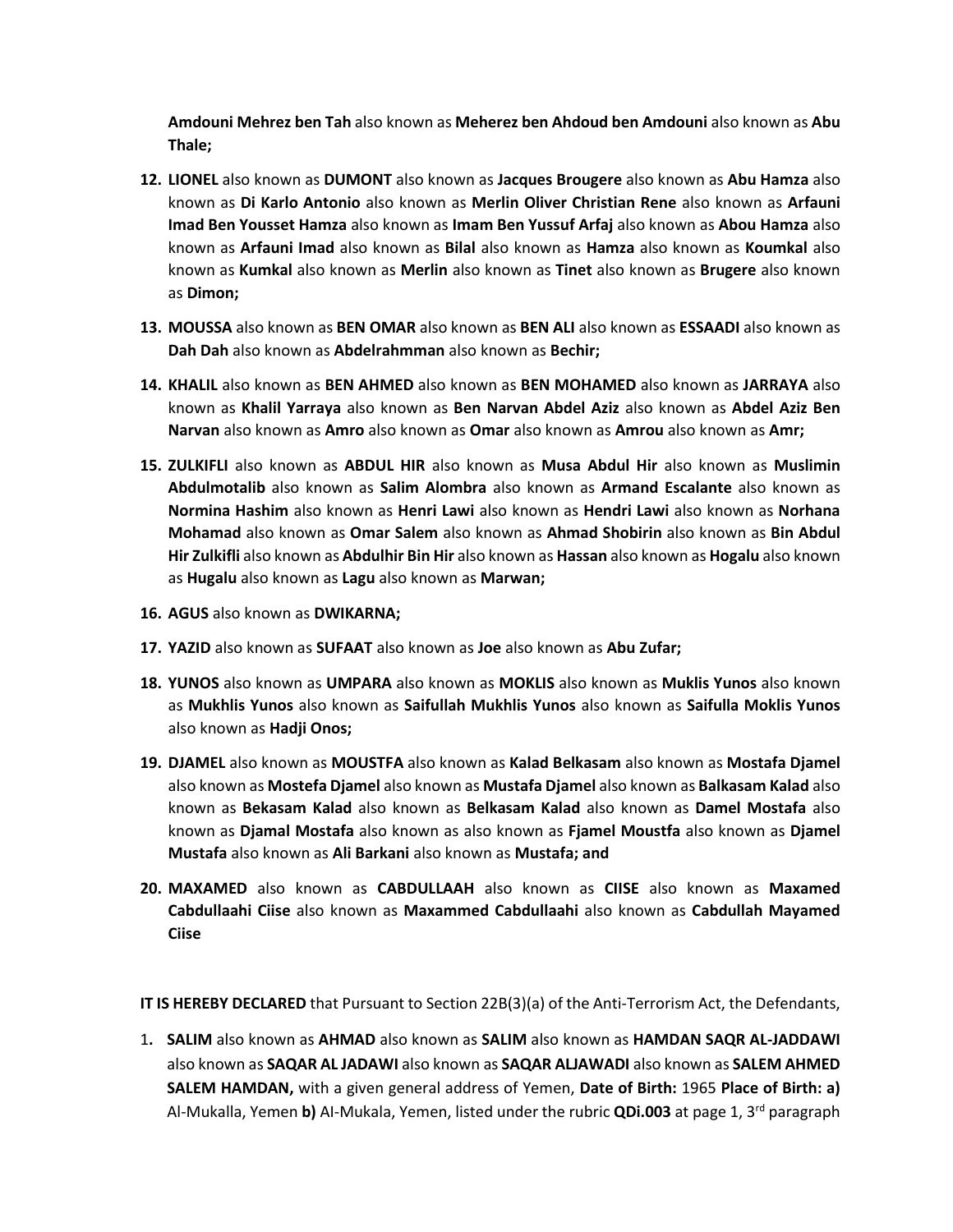of the United Nations Security Council Sanctions List concerning ISIL (DA'ESH) and Al-Qaida dated the 25th October, 2016 **;**

- 2. **AHMED** also known as **KHALFAN** also known as **GHAILANI** also known as **AHMAD, ABU BAKR** also known as **AHMED, ABUBAKAR** also known as **AHMED, ABUBAKAR K.** also known as **AHMED, ABUBAKAR KHALFAN** also known as **AHMED, ABUBAKARY K.** also known as **AHMED, AHMED KHALFAN** also known as **ALI, AHMED KHALFAN** also known as **GHAILANI, ABUBAKARY KHALFAN AHMED** also known as **GHAILANI, AHMED** also known as **GHILANI, AHMAD KHALAFAN** also known as **HUSSEIN, MAHAFUDH ABUBAKAR AHMED ABDALLAH** also known as **KHALFAN, AHMED** also known as **MOHAMMED, SHARIFF OMAR** also known as **HAYTHEM AL-KINI** also known as **AHMED THE TANZANIAN** also known as **FOOPIE** also known as **FUPI** also known as **AHMED, A** also known as **AL TANZANI, AHMAD** also known as **BAKR, ABU,** also known as **KHABAR, ABU,** with a given general address of the United States of America. **Date of Birth: a)** 14 March, 1974 **b)** 13 April, 1974 **c)** 14 April, 1974 **d)** 1 August, 1970 **Place of Birth:** Zanzibar, United Republic of Tanzania listed under the rubric **QDi.028** at page 3, 5th paragraph of the United Nations Security Council Sanctions List concerning ISIL (DA'ESH) and Al-Qaida dated the  $25<sup>th</sup>$  October, 2016**;**
- 3. **OMAR** also known as **MAHMOUD** also known as **UTHMAN, AL-SAMMAN UTHMAN** also known as **UMAR UTHMAN** also known as **OMAR MOHAMMED OTHMAN** also known as **ABU QATADA AL-FILISTINI** also known as **ABU UMR TAKFIRI** also known as **ABU OMAR ABU UMAR** also known as **ABU UMAR UMAR** also known as **ABU ISMAIL** with a given general address of Jordan**, Date of Birth: a)** 30 December 1960 **b)** 13 December 1960 **Place of Birth:** Bethlehem, West Bank, Palestinian Territories listed under the rubric **QDi.031** at page 4, 1<sup>st</sup> paragraph of the United Nations Security Council Sanctions List concerning ISIL (DA'ESH) and Al-Qaida dated the 25<sup>th</sup> October, 2016**;**
- 4. **HASSAN** also known as **DAHIR** also known as **AWEYS** also known as **ALI, SHEIKH HASSAN DAHIR AWEYS** also known as **AWES, SHAYKH HASSAN DAHIR** also known as **HASSEN DAHIR AWEYES**  also known as **AHMED DAHIR AWEYS** also known as **MOHAMMED HASSAN IBRAHIM** also known as **AWEYS HASSAN DAHIR** also known as **HASSAN TAHIR OAIS** also known as **HASSAN TAHIR UWAYS** also known as **HASSAN DAHIR AWES,** also known as **SHEIKH AWEYS** also known as **SHEIKH HASSAN** also known as **SHEIKH HASSAN DAHIR AWEYS** with a given general address of Somalia **Date of Birth:** 1935 **Place of Birth:** Somalia, listed under the rubric **QDi.042** at page 4, 3rd paragraph of the United Nations Security Council Sanctions List concerning ISIL (DA'ESH) and Al-Qaida dated the 25th October, 2016**;**
- 5. **IBRAHIM** also known as **ALI** also known as **ABU BAKR** also known as **TANTOUSH, ABD AL-MUHSIN**  also known as**IBRAHIM ALI MUHAMMAD ABU BAKR** also known as **ABDUL RAHMAN** also known as **ABU ANAS** also known as **IBRAHIM ABUBAKER TANTOUCHE** also known as **IBRAHIM ABUBAKER TANTOUSH** also known as **'ABD AL-MUHSI** also known as **'ABD AL-RAHMAN** also known as **ABDEL ILAH SABRI** also known as **AL-LIBI** with a given general address of Tripoli, Libya, **Date of Birth:** 2 February, 1966 **Place of Birth:** al Aziziyya, Libya, listed under the rubric **QDi.057**  at page 5,  $1<sup>st</sup>$  paragraph of the United Nations Security Council Sanctions List concerning ISIL (DA'ESH) and Al-Qaida dated the 25th October, 2016**;**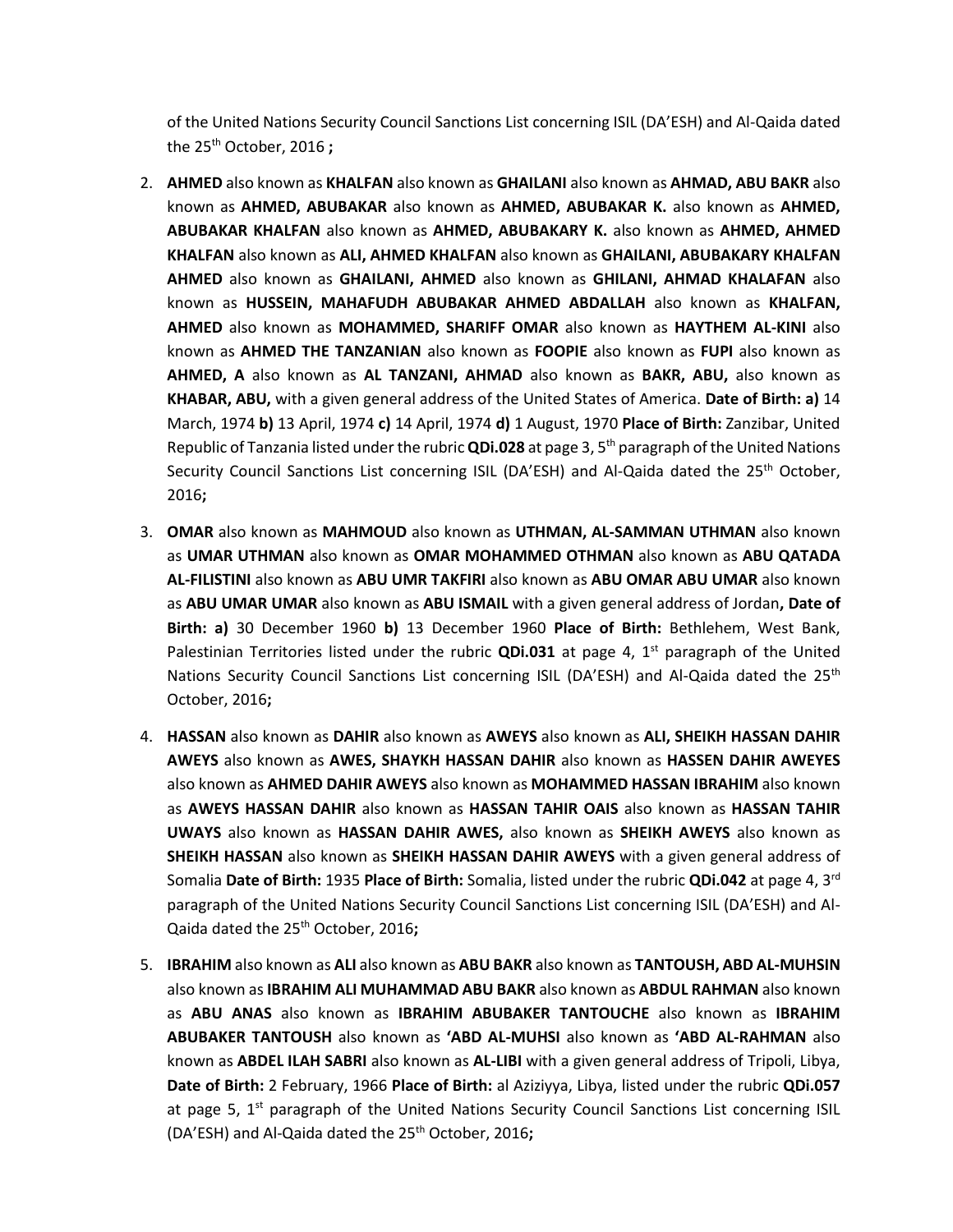- 6. **KHALID** also known as **ABD AL-RAHMAN** also known as **HAMD** also known as **AL-FAWAZ, KHALED AL-FAUWAZ** also known as **KHALED A. AL-FAUWAZ** also known as **KHALID AL-FAWWAZ** also known as **KHALIK AL FAWWAZ** also known as **KHALED AL-FAWWAZ** also known as **KHALED AL FAWWAZ** also known as **KHALID ABDULRAHMAN H. AL FAWAZ** with a general given address of the United States of America, **Date of Birth:** 24 August 1962 **Place of Birth:** Kuwait, listed under the rubric QDi.059 at page 5, 3<sup>rd</sup> paragraph of the United Nations Security Council Sanctions List concerning ISIL (DA'ESH) and Al-Qaida dated the 25<sup>th</sup> October, 2016;
- 7. **MOSTAFA** also known as **KAMEL** also known as **MOSTAFA** also known as **IBRAHIM** also known as **MUSTAFA KAMEL MUSTAFA** also known as **ADAM RAMSEY EAMAN** also known as **KAMEL MUSTAPHA MUSTAPHA** also known as **MUSTAPHA KAMEL MUSTAPHA** also known as **ABU HAMZA** also known as **MOSTAFA KAMEL MOSTAFA** also known as **ABU HAMZA AL-MASRI** also known as **ABU HAMZA** also known as **ABU HAMZA AL-MISRI** with a general given address of the United States of America. **Date of Birth:** 15 April, 1958 **Place of Birth:** Alexandria, Egypt, listed under the rubric **QDi.067** at page 6, 4th paragraph of the United Nations Security Council Sanctions List concerning ISIL (DA'ESH) and Al-Qaida dated the 25<sup>th</sup> October, 2016;
- 8. **ADEL** also known as **BEN AL-AZHAR** also known as **BEN YOUSSEF** also known as **HAMDI** also known as **ADEL BEN AL- AZHAR BEN YOUSSEF BEN SOLTANE** also known as **ZAKARIYA** with a general given address of Tunisia. **Date of Birth:** 14 Jul. 1970 **Place of Birth:** Tunis, Tunisia, listed under the rubric **QDi.068** at page 6, 5th paragraph of the United Nation's Security Council Sanctions List concerning ISIL (DA'ESH) and Al-Qaida dated the 25th October, 2016**;**
- 9. **ABDELHALIM** also known as **HAFED** also known as **ABDELFATTAH** also known as **REMADNA** also known as **ABDELHALIM REMADNA** also known as **JALLOUL** with general given address of Algeria. **Date of Birth:** 2 Apr. 1966 **Place of Birth:** Biskra, Algeria; listed under the rubric **QDi.075** at page 7, 4<sup>th</sup> paragraph of the United Nation's Security Council Sanctions List concerning ISIL (DA'ESH) and Al-Qaida dated the 25th October, 2016**;**
- 10. **MOUNIR** also known as **EL MOTASSADEQ** also known as **MOUNIR EL MOUTASSADEQ** with a general given address of Germany **Date of Birth:** 3 Apr. 1974 **Place of Birth:** Marrakesh, Morocco; listed under the rubric QDi.082 at page 8, 2<sup>nd</sup> paragraph of the United Nations Security Council Sanctions List concerning ISIL (DA'ESH) and Al-Qaida dated the 25th October, 2016**;**
- 11. **MEHREZ** also known as **BEN MAHMOUD** also known as **BEN SASSI** also known as **AL-AMDOUNI,**  also known as **FABIO FUSCO BORN ON 25 MAY, 1968 IN NAPLES ITALY**also known as **MOHAMED HASSAN** also known as **MEHEREZ HAMDOUNI** also known as **AMDOUNI MEHREZ BEN TAH** born 14 July, 1969 in Tunisia also known as **MEHEREZ BEN AHDOUD BEN AMDOUNI** also known as **ABU THALE** with a given general address of Italy; **Date of Birth:** 18 December, 1969 **Place of Birth:**  Asima-Tunis, Tunisia; listed under the rubric **QDi.092** at page 9, 2nd paragraph of the United Nations Security Council Sanctions List concerning ISIL (DA'ESH) and Al-Qaida dated the 25<sup>th</sup> October, 2016**;**
- 12. **LIONEL** also known as **DUMONT** also known as **JACQUES BROUGERE** also known as **ABU HAMZA** also known as **DI KARLO ANTONIO** also known as **MERLIN OLIVER CHRISTIAN RENE** also known as **ARFAUNI IMAD BEN YOUSSET HAMZA** also known as **IMAM BEN YUSSUF ARFAJ** also known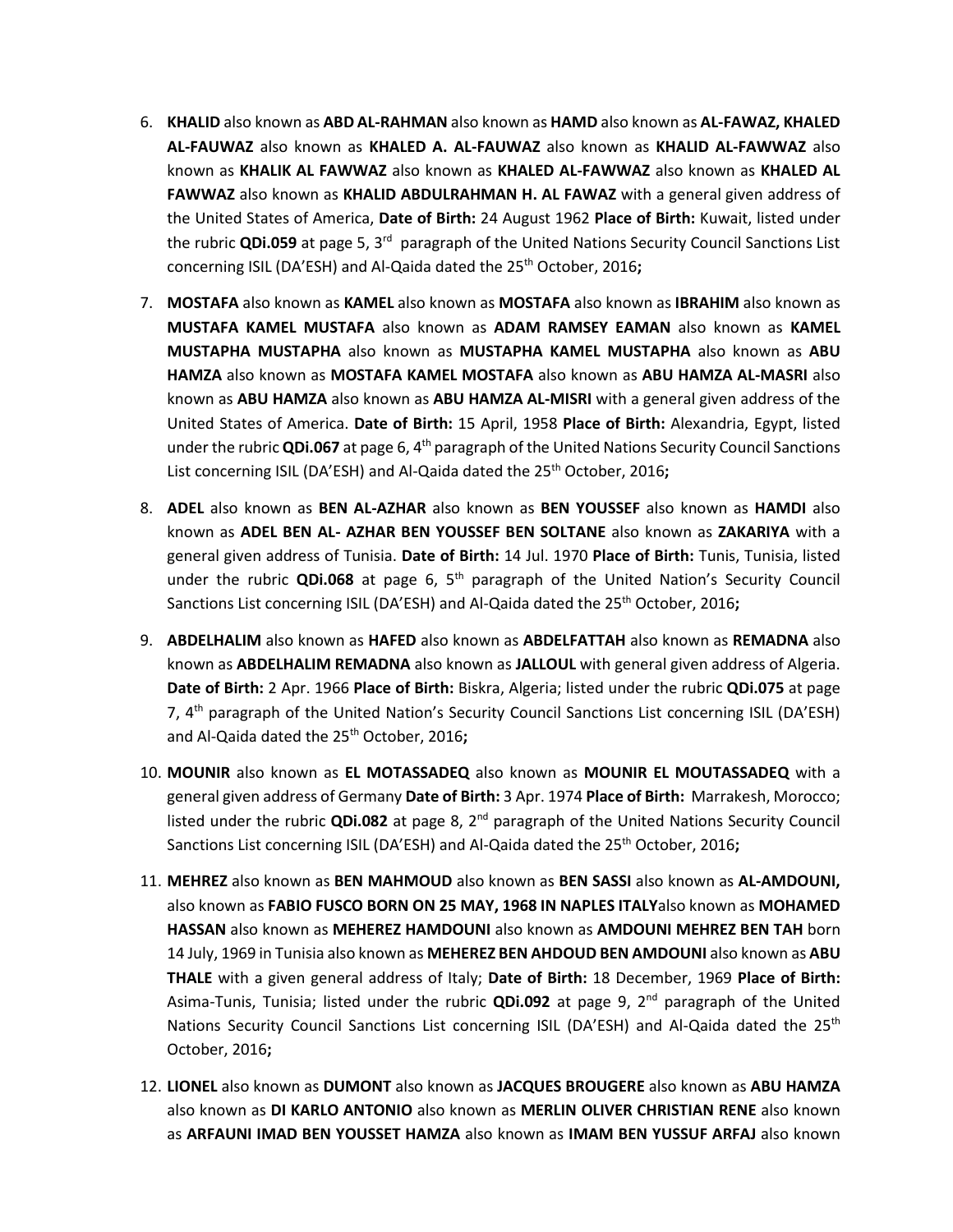as **ABOU HAMZA** also known as **ARFAUNI IMAD** also known as **BILAL** also known as **HAMZA** also known as **KOUMKAL** also known as **KUMKAL** also known as **MERLIN** also known as **TINET** also known as **BRUGERE** also known as **DIMON** with a given general address of France; **Date of Birth:**  29 Jan. 1971 **Place of Birth:** Roubaix, France; listed under the rubric **QDi.095** at page 9, 3rd paragraph of the United Nations Security Council Sanctions List concerning ISIL (DA'ESH) and Al-Qaida dated the 25th October, 2016**;** 

- 13. **MOUSSA** also known as **BEN OMAR** also known as **BEN ALI** also known as **ESSAADI** also known as **DAH DAH** also known as **ABDELRAHMMAN** also known as **BECHIR** with a given general address of Tunisia; **Date of Birth:** 4 Dec. 1964 **Place of Birth:** Tabarka, Tunisia; listed under the rubric **QDi.096**  at page 9,  $4<sup>th</sup>$  paragraph of the United Nations Security Council Sanctions List concerning ISIL (DA'ESH) and Al-Qaida dated the 25<sup>th</sup> October, 2016:
- 14. **KHALIL** also known as **BEN AHMED** also known as **BEN MOHAMED** also known as **JARRAYA** also known as **KHALIL YARRAYA** also known as **BEN NARVAN ABDEL AZIZ** also known as **ABDEL AZIZ BEN NARVAN** also known as **AMRO** also known as **OMAR** also known as **AMROU** also known as **AMR** with a given general address of Nuoro, Italy; **Date of Birth:** 8 Feb. 1969 **Place of Birth:** Sfax, Tunisia; listed under the rubric **QDi.099** at page 9, 5th paragraph of the United Nations Security Council Sanctions List concerning ISIL (DA'ESH) and Al-Qaida dated the 25th October, 2016**;**
- 15. **ZULKIFLI** also known as **ABDUL HIR** also known as **MUSA ABDUL HIR** also known as **MUSLIMIN ABDULMOTALIB** also known as **SALIM ALOMBRA** also known as **ARMAND ESCALANTE** also known as **NORMINA HASHIM** also known as **HENRI LAWI** also known as **HENDRI LAWI** also known as **NORHANA MOHAMAD** also known as **OMAR SALEM** also known as **AHMAD SHOBIRIN** also known as **BIN ABDUL HIR ZULKIFLI** also known as **ABDULHIR BIN HIR** also known as **HASSAN** also known as **HOGALU** also known as **HUGALU** also known as **LAGU** also known as **MARWAN** with a given general address of Maguindanao, Philippines; **Date of Birth: a)** 5 January, 1966 **b)** 5 October, 1966 **Place of Birth:** Muar Johor, Malaysia; listed under the rubric **QDi.109** at page 10, 1st paragraph of the United Nations Security Council Sanctions List concerning ISIL (DA'ESH) and Al-Qaida dated the 25th October, 2016**;**
- 16. **AGUS** also known as **DWIKARNA** with a given general address of Indonesia; **Date of Birth:** 11 Aug. 1964 **Place of Birth:** Makassar, South Sulawesi, Indonesia; listed under the rubric **QDi.111** at page 10, 2<sup>nd</sup> paragraph of the United Nations Security Council Sanctions List concerning ISIL (DA'ESH) and Al-Qaida dated the 25th October, 2016**;**
- 17. **YAZID** also known as **SUFAAT** also known as **JOE** also known as **ABU ZUFAR** with a given general address of Taman Bukit Ampang, State of Selangor, Malaysia; **Date of Birth:** 20 Jan. 1964 **Place of Birth:** Johor, Malaysia; listed under the rubric **QDi.124** at page 11, 2nd paragraph of the United Nations Security Council Sanctions List concerning ISIL (DA'ESH) and Al-Qaida dated the 25<sup>th</sup> October, 2016**;**
- 18. **YUNOS** also known as **UMPARA** also known as **MOKLIS** also known as **MUKLIS YUNOS** also known as **MUKHLIS YUNOS** also known as **SAIFULLAH MUKHLIS YUNOS** also known as **SAIFULLA MOKLIS YUNOS** also known as **HADJI ONOS** of Philippines; **Date of Birth:** 7 Jul. 1966 **Place of Birth:** Lanao del Sur, Philippines; listed under the rubric **QDi.126** at page 11, 3rd paragraph of the United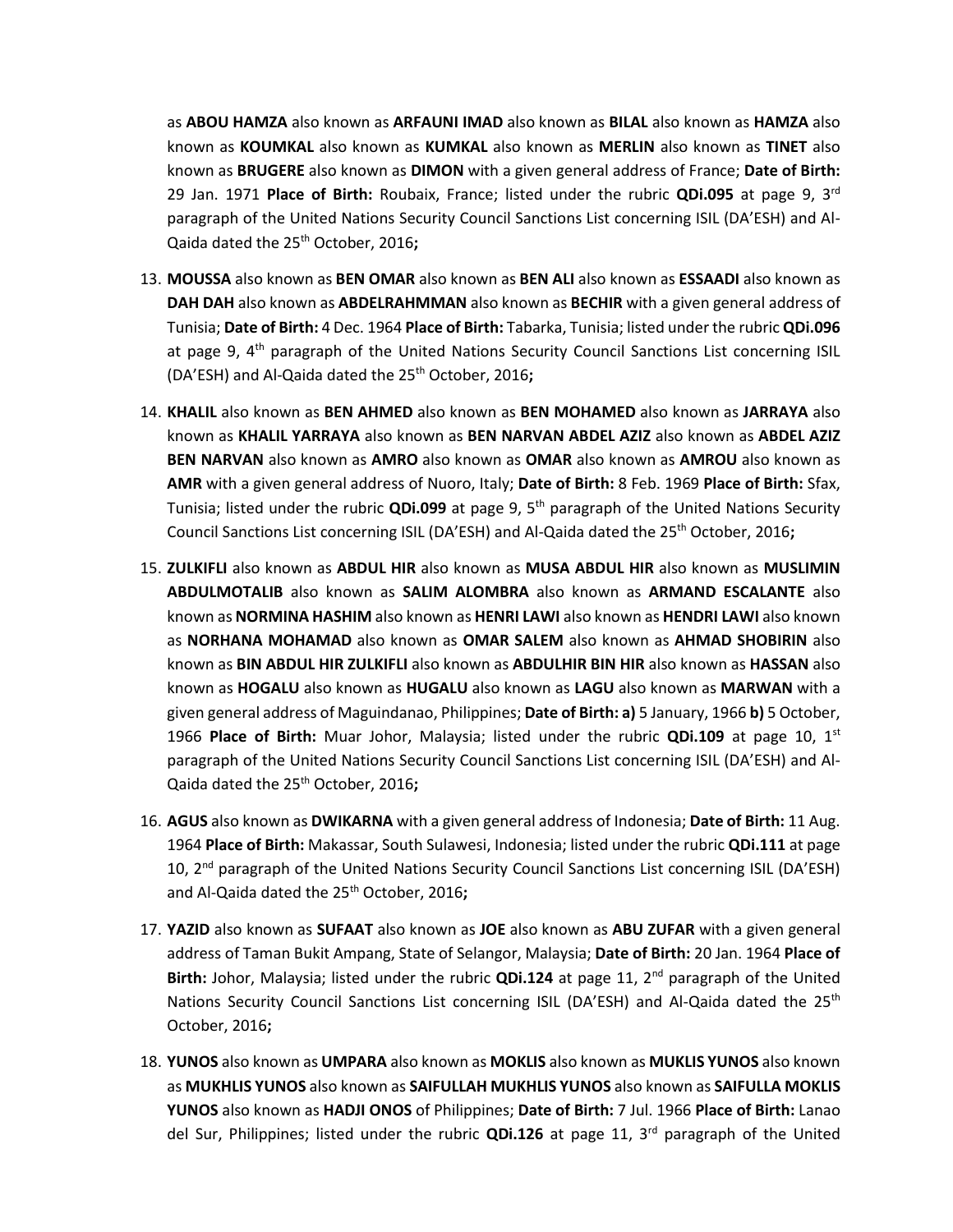Nations Security Council Sanctions List concerning ISIL (DA'ESH) and Al-Qaida dated the 25<sup>th</sup> October, 2016**;**

- 19. **DJAMEL** also known as **MOUSTFA** also known as **KALAD BELKASAM** born 31 Dec. 1979 also known as **MOSTAFA DJAMEL** born 31 December, 1979 in Maskara, Algeria also known as **MOSTEFA DJAMEL** born 26 September, 1973 in Mahdia, Algeria also known as **MUSTAFA DJAMEL** born 31 December, 1979 in Mascara, Algeria also known as **BALKASAM KALAD** born 26 August, 1973 in Algiers, Algeria also known as **BEKASAM KALAD** born 26 August, 1973 in Algiers, Algeria also known as **BELKASAM KALAD** born 26 August, 1973 in Algiers, Algeria also known as **DAMEL MOSTAFA** born 31 December, 1979 in Algiers, Algeria also known as **DJAMAL MOSTAFA** born 31 December, 1979 in Maskara, Algeria also known as **FJAMEL MOUSTFA** born 28 September, 1973 in Tiaret, Algeria also known as **DJAMEL MUSTAFA** born 31 December, 1979 also known as **ALI BARKANI** born 22 August, 1973 in Morocco also known as **MUSTAFA** of Algeria; listed under the rubric **QDi.129** at page 11, 4th paragraph of the United Nations Security Council Sanctions List concerning ISIL (DA'ESH) and Al-Qaida dated the 25<sup>th</sup> October, 2016;
- 20. **MAXAMED** also known as **CABDULLAAH** also known as **CIISE** also known as **MAXAMED CABDULLAAHI CIISE** also known as **MAXAMMED CABDULLAAHI** also known as **CABDULLAH MAYAMED CIISE** of Somalia. **Date of Birth:** 8 October, 1974 **Place of Birth:** Kismaayo, Somalia, listed under the rubric QDi.141 at page 13, 3<sup>rd</sup> of the United Nations Security Council Sanctions List concerning ISIL (DA'ESH) and Al-Qaida dated the 25<sup>th</sup> October, 2016;

are listed entities for the purposes of the Anti-Terrorism Act, Chapter 12:07 ("the Act").

Details of order issued by the High Court dated 24<sup>th</sup> November 2016 include inter alia:

- 1. Pursuant to Section 22 B (3) (b) of the Act that the Defendants' funds be frozen.
- **32. CV 2016 – 03974**: **BETWEEN THE ATTORNEY GENERAL OF TRINIDAD AND TOBAGO** AND **IBRAHIM** also known as **MOHAMED KHALIL** also known as **KHALIL IBRAHIM JASSEM** also known as **KHALIL IBRAHIM MOHAMMAD** also known as **KHALIL IBRAHIM AL ZAFIRI** also known as **KHALIL** also known as **Khalil Ibrahim al-Zahiri**

**IT IS HEREBY DECLARED** that Pursuant to Section 22B(3)(a) of the Anti-Terrorism Act, the Defendant, **Ibrahim** also known as **Mohamed Khalil** also known as **Khalil Ibrahim Jassem**, also known as **Khalil Ibrahim Mohammad,** also known as **Khalil Ibrahim Al Zafiri,** also known as **Khalil** also known as **Khalil Ibrahim al-Zahiri, Date of Birth:** 2nd July,1975, **Place of Birth:** Syrian Arab Republic, **Address:** Refugee Shelter Alte Ziegelei, Mainz, 55128, Germany, listed under the rubric **QDi.206** at page 20, 1<sup>ST</sup> paragraph of the United Nations Security Council Sanctions List concerning ISIL (DA'ESH) and Al-Qaida dated the  $25<sup>th</sup>$  October, 2016, is a listed entity for the purposes of the Anti-Terrorism Act, Chapter 12:07 ("the Act").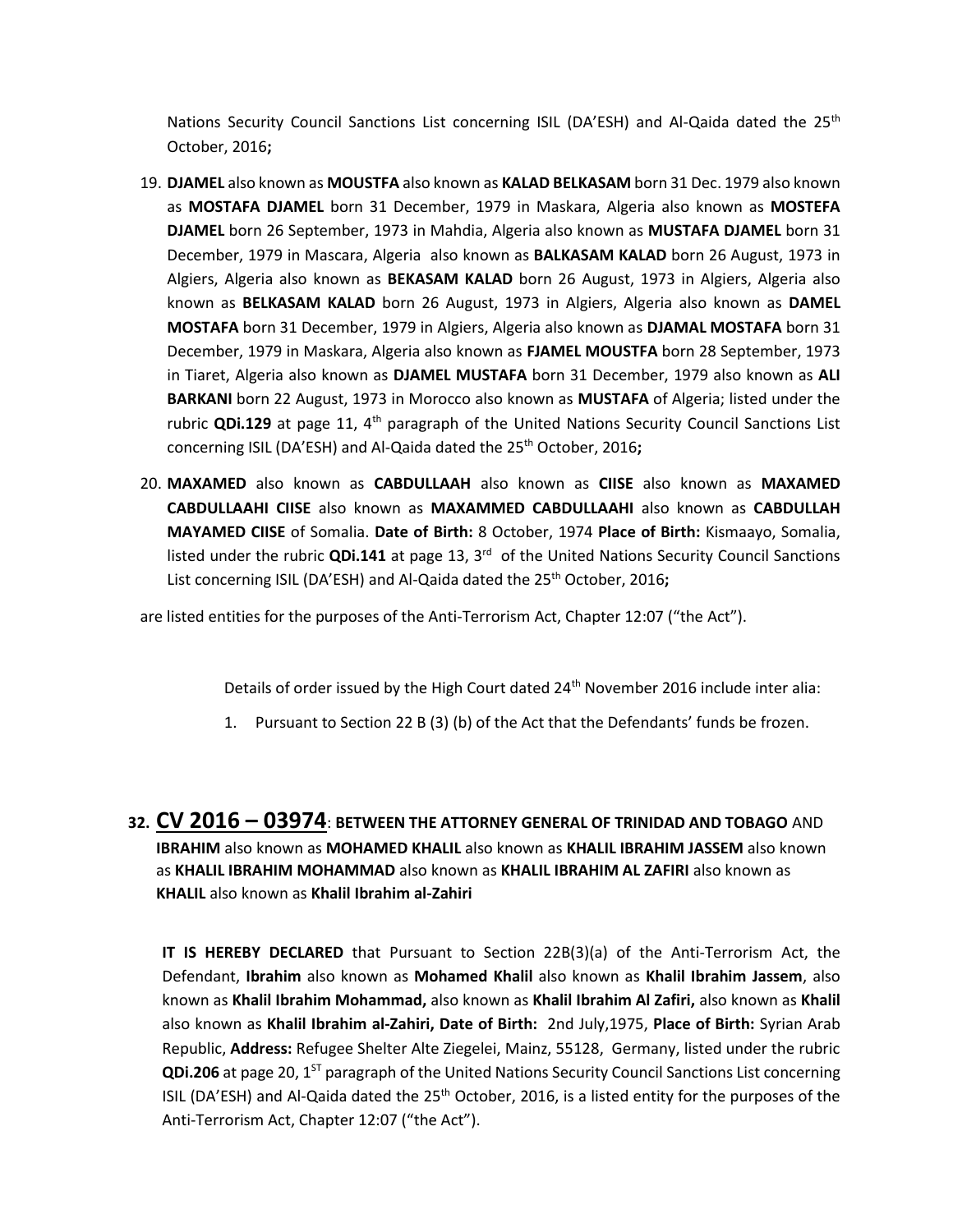Details of order issued by the High Court dated 24th November 2016 include inter alia:

1. Pursuant to Section 22 B (3) (b) of the Act that the Defendants' funds be frozen.

### **33. CV 2016- 03975**: **BETWEEN THE ATTORNEY GENERAL OF TRINIDAD AND TOBAGO**

#### AND

- **1. SAID** also known as **ARIF, Said Mohamed Arif** also known as **Omar Gharib** also known as **Abderahmane** also known as **Abdallah al-Jazairi** also known as **Slimane Chabani** also known as **Souleiman;**
- **2. ABDUL MOHSEN** also known as **ABDALLAH** also known as **IBRAHIM** also known as **AL CHAREKH** also known as **Abdul Mohsen Abdullah Ibrahim Al-Sharikh** also known as **Sanafi al Nasr;**
- **3. ABOU** also known as **MOHAMED** also known as **AL ADNANI** also known as **Yaser Khalaf Nazzal Alrawi** also known as**Jaber Taha Falah** also known as **Abou Khattab** also known as **Abou Sadeq Alrawi** also known as **Tah al Binchi** also known as **Abu Mohammed al-Adnani** also known as **Taha Sobhi Falaha** also known as **Yasser Khalaf Hussein Nazal al-Rawi i) Abu Baker al-Khatab**  also known as **Abu Sadek al-Rawi** also known as **Taha al-Banshi** also known as **Abu Mohamed al-Adnani** also known as **Abu-Mohammad al-Adnani al-Shami** also known as **Hajj Ibrahim;**
- **4. HAMID** also known as **HAMAD** also known as **HAMID** also known as **AL-'ALI;**
- **5. ABDELRAHMAN** also known as **MOUHAMAD ZAFIR** also known as **AL DABIDI** also known as **AL JAHANI** also known as **Abd Al-Rahman Muhammad Zafir Al-Dubaysi Al-Juhni** also known as **Abd Al-Rahman Muhammad Zafir al-Dubaysi al-Jahni** also known as **Abd Al-Rahman Muhammad Zafir al-Dubaysi al-Jahani** also known as **Abd Al-Rahman Muhammad Zafir al-Dubaysi al-Juhani** also known as **Abdulrhman Mohammed D. Aljahani** also known as **Abu al-Wafa'** also known as **Abu Anas** also known as **Abd al-Rahman Muhammad Zafir al-Dabisi al-Jahani** also known as **Abu Wafa al-Saudi** also known as **Abu al-Wafa** also known as **Abd al-Rahman Muhammad Thafir al-Jahni** also known as **Abd al-Rahman Muhammad al-Juhani** also known as **Abdelrahman Mouhamad Zafir al Dabissi Juhan** also known as **Abdelrahman Mouhamad Zafir al Dabissi Juhani, Abou Wafa al Saoudi;**
- **6. HAJJAJ** also known as **BIN** also known as **FAHD** also known as **AL AJMI** also known as **Hijaj Fahid Hijaj Muhammad Sahib al-Ajmi** also known as **Hicac Fehid Hicac Muhammed Sebib al-Acmi** also known as **Hajjaj bin-Fahad al-Ajmi** also known as **Sheikh Hajaj al-Ajami** also known as **Hajaj al-Ajami** also known as **Ajaj Ajami;**
- **7. AZZAM** also known as **ABDULLAH** also known as **ZUREIK** also known as **AL-MAULID AL-SUBHI,**  also known as **Mansur al Harbi** also known as **Azzam al-Subhi** also known as **Azam Abdallah Razeeq al Mouled Alsbhua** also known as **Abu Muslem al-Maky** also known as **Abu Suliman al- Harbi** also known as **Abu Abdalla al-Harbi** also known as **Azam A.R.Alsbhua;**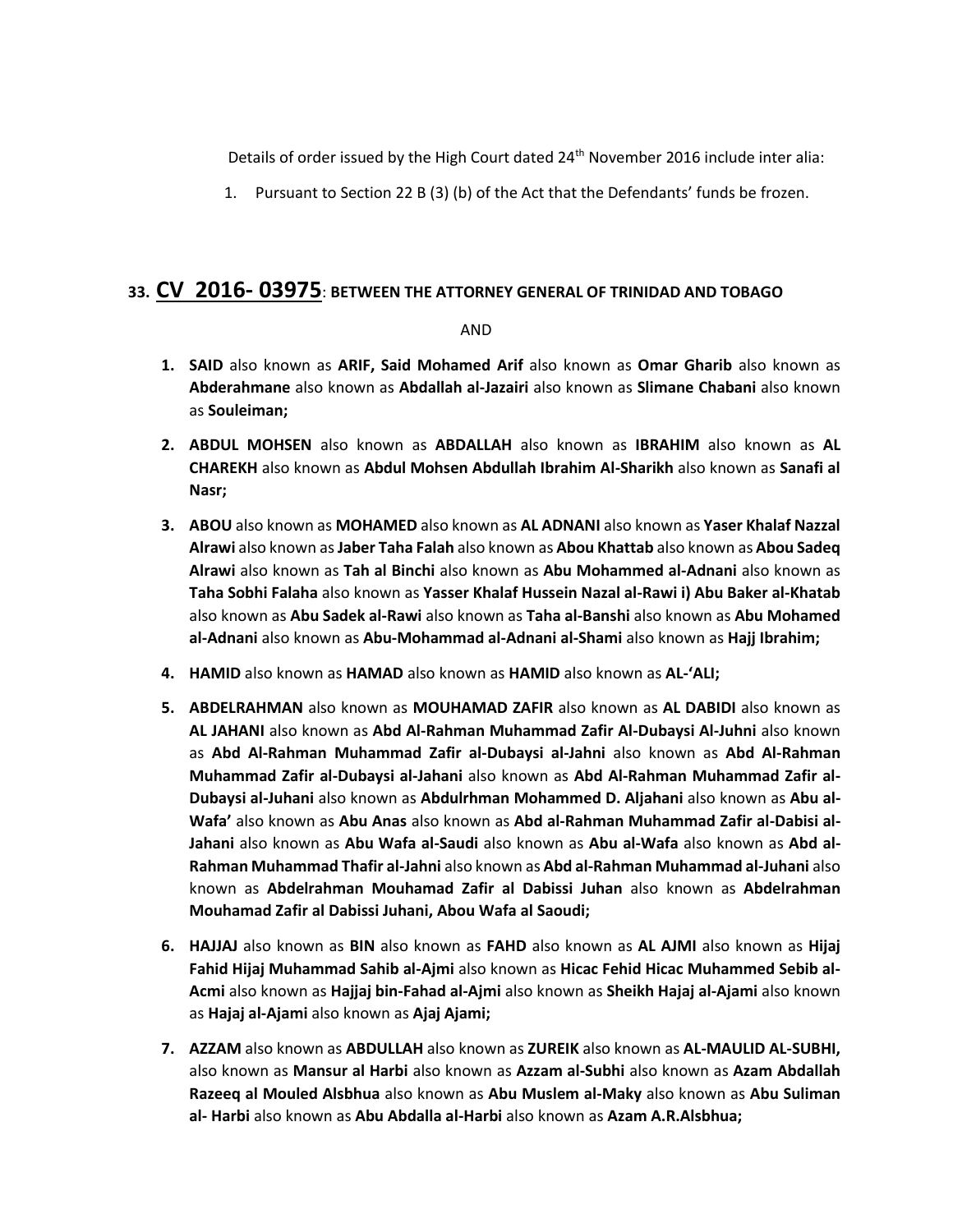- **8. ANDERS** also known as **CAMEROON** also known as **OSTENSVIG** also known as **DALE** also known as **Muslim Abu Abdurrahman** also known as **Abu Abdurrahman the Norwegian** also known as **Abu Abdurrahman the Moroccan;**
- **9. IBRAHIM** also known as **SULEIMAN** also known as **HAMAD** also known as **AL-HABLAIN Barahim Suliman H. al Hblian** also known as **Abu Jabal** also known as **Abu-Jabal;**
- **10. SEIFALLAH** also known as **BEN HASSINE** also known as **Seif Allah ben Hocine** also known as **Saifallah ben Hassine** also known as **Sayf Allah 'Umar bin Hassayn** also known as **Sayf Allah bin Hussayn** also known as **Abu Iyyadh al- Tunisi** also known as **Abou Iyadh el-Tounsi** also known as **Abu Ayyad al-Tunisi** also known as **Abou Aayadh** also known as **Abou Iyadh;**
- **11. 'ABD AL-RAHMAN** also known as **BIN 'UMAYR** also known as **AL-NU'AYMI** also known as **Abd al-Rahman bin 'Amir al-Na'imi** also known as **'Abd al-Rahman al-Nu'aimi** also known as **'Abd al-Rahman bin 'Amir al-Nu'imi** also known as **'Abd al-Rahman bin 'Amir al-Nu'aymi** also known as **'Abdallah Muhammad al-Nu'aymi** also known as **'Abd al-Rahman al-Nua'ymi** also known as **A. Rahman al-Naimi** also known as **Abdelrahman Imer al Jaber al Naimeh** also known as **A. Rahman Omair J Alnaimi** also known as **Abdulrahman Omair al Neaimi;**
- **12. ANAS** also known as **HASAN** also known as **KHATTAB** also known as **Samir Ahmed al-Khayat**  also known as **Hani** also known as **Abu Hamzah** also known as **Abu-Ahmad Hadud;**
- **13. MAYSAR ALI** also known as **MUSA** also known as **ABDALLAH** also known as **AL-JUBURI** also known as **Muyassir al-Jiburi** also known as **Muyassir Harara** also known as **Muyassir al-Shammari** also known as **Muhammad Khalid Hassan** also known as **Al-Shammari** also known as **Mus'ab al-Qahtani** also known as **Abu Maria al-Qatani;**
- **14. 'ABD AL-RAHMAN** also known as **MUHAMMAD** also known as **MUSTAFA** also known as **AL-QADULI** also known as **'Abd al-Rahman Muhammad Mustafa Shaykhlari** also known as **Umar Muhammad Khalil Mustafa** also known as **Abdul Rahman Muhammad al-Bayati** also known as **Tahir Muhammad Khalil Mustafa al-Bayati** also known as **Aliazra Ra'ad Ahmad** also known as **Abu-Shuayb** also known as **Hajji Iman** also known as **Abu Iman** also known as **Abu Ala** also known as **Abu Hasan** also known as **Abu Muhammad** also known as **Abu Zayna;**
- **15. IBRAHIM** also known as **'ISA HAJJI** also known as **MUHAMMAD** also known as **AL-BAKR** also known as **Ibrahim 'Issa Haji Muhammad al-Bakar** also known as **Ibrahim 'Isa Haji al-Bakr** also known as **Ibrahim Issa Hijji Mohd Albaker** also known as **Ibrahim Issa Hijji Muhammad al-Baker**

also known as **Ibrahim 'Issa al-Bakar** also known as **Ibrahim al-Bakr** also known as **Abu-Khalil.**

**IT IS HEREBY DECLARED** that Pursuant to Section 22B(3)(a) of the Anti-Terrorism Act, the Defendants,

1. **SAID** also known as **ARIF, SAID MOHAMED ARIF** also known as **OMAR GHARIB** also known as **ABDERAHMANE** also known as **ABDALLAH AL-JAZAIRI** also known as **SLIMANE CHABANI** also known as **SOULEIMAN; Date of Birth: a)** 25 June, 1964 **b)** 5 December, 1965, Place of Birth: Oran, Algeria; listed under the rubric QDi.323 at page 35, 3<sup>rd</sup> paragraph of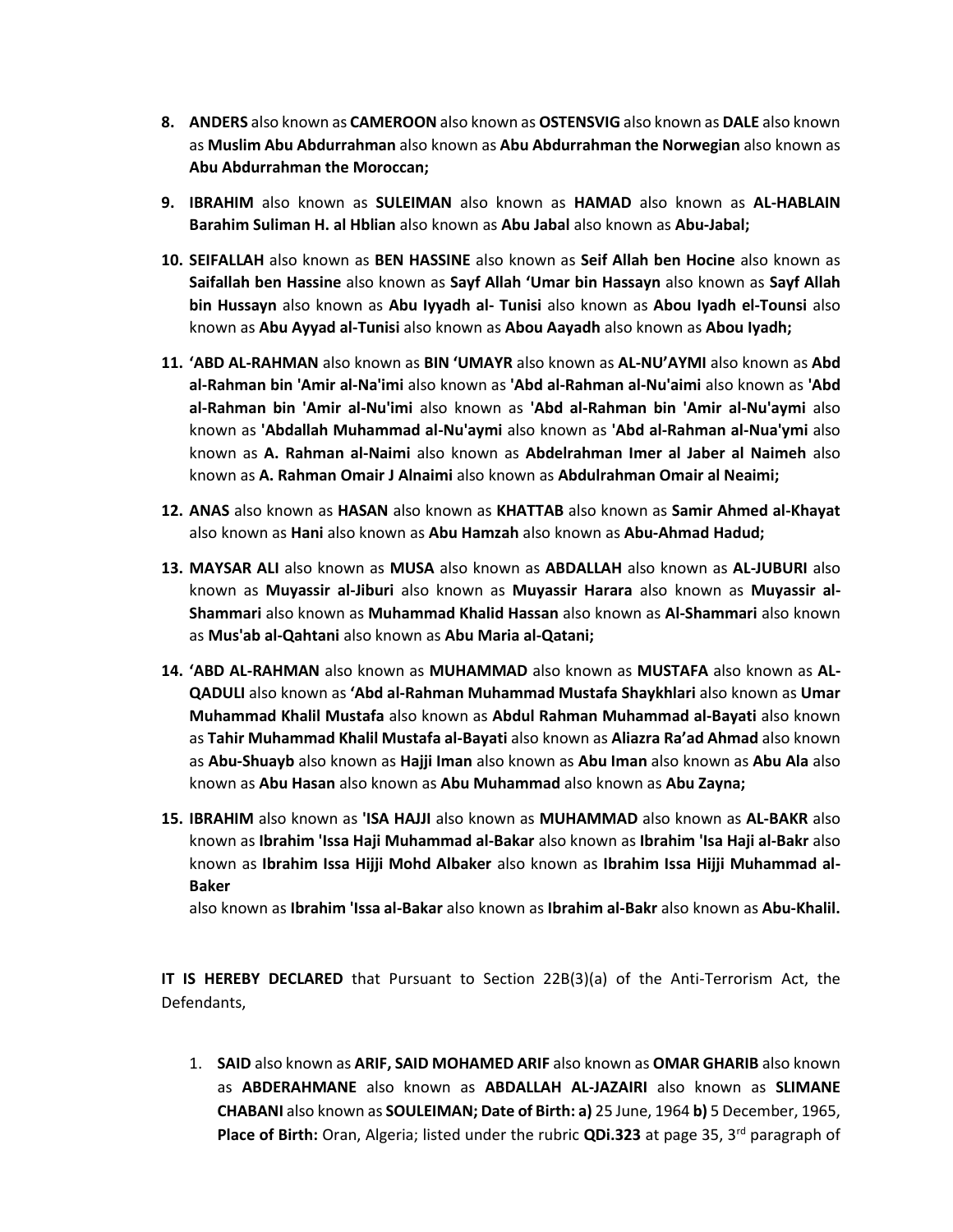the United Nations Security Council Sanctions List concerning ISIL (DA'ESH) and Al-Qaida dated the 25<sup>th</sup> October, 2016;

- 2. **ABDUL MOHSEN** also known as **ABDALLAH** also known as **IBRAHIM** also known as **AL CHAREKH** also known as **ABDUL MOHSEN ABDULLAH IBRAHIM AL-SHARIKH** also known as **SANAFI AL NASR; Date of Birth:** 13 July, 1985, **Place of Birth:** Saqra, Saudi Arabia; listed under the rubric **QDi.324** at page 35, 4<sup>th</sup> paragraph of the United Nations Security Council Sanctions List concerning ISIL (DA'ESH) and Al-Qaida dated the 25th October, 2016**;**
- 3. **ABOU** also known as **MOHAMED** also known as **AL ADNANI** also known as **YASER KHALAF NAZZAL ALRAWI** also known as **JABER TAHA FALAH** also known as **ABOU KHATTAB** also known as **ABOU SADEQ ALRAWI** also known as **TAH AL BINCHI** also known as **ABU MOHAMMED AL-ADNANI** also known as **TAHA SOBHI FALAHA** also known as **YASSER KHALAF HUSSEIN NAZAL AL-RAWI I) ABU BAKER AL-KHATAB** also known as **ABU SADEK AL-RAWI** also known as **TAHA AL-BANSHI** also known as **ABU MOHAMED AL-ADNANI** also known as **ABU-MOHAMMAD AL-ADNANI AL-SHAMI** also known as **HAJJ IBRAHIM; Date of Birth:** Approximately 1977, **Place of Birth:** Binnish, Syrian Arab Republic; listed under the rubric **QDi.325** at page 35, 5<sup>th</sup> paragraph of the United Nations Security Council Sanctions List concerning ISIL (DA'ESH) and Al-Qaida dated the 25th October, 2016**;**
- 4. **HAMID** also known as **HAMAD** also known as **HAMID** also known as **AL-'ALI; Date of Birth:**  17 November, 1960 **Place of Birth: a)** Kuwait **b)** Qatar; listed under the rubric **QDi.326** at page 35, 6<sup>th</sup> paragraph of the United Nations Security Council Sanctions List concerning ISIL (DA'ESH) and Al-Qaida dated the 25<sup>th</sup> October, 2016;
- 5. **ABDELRAHMAN** also known as **MOUHAMAD ZAFIR** also known as **AL DABIDI** also known as **AL JAHANI** also known as **ABD AL-RAHMAN MUHAMMAD ZAFIR AL-DUBAYSI AL-JUHNI**  also known as **ABD AL-RAHMAN MUHAMMAD ZAFIR AL-DUBAYSI AL-JAHNI** also known as **ABD AL-RAHMAN MUHAMMAD ZAFIR AL-DUBAYSI AL-JAHANI** also known as **ABD AL-RAHMAN MUHAMMAD ZAFIR AL-DUBAYSI AL-JUHANI** also known as **ABDULRHMAN MOHAMMED D. ALJAHANI** also known as **ABU AL-WAFA'** also known as **ABU ANAS** also known as **ABD AL-RAHMAN MUHAMMAD ZAFIR AL-DABISI AL-JAHANI** also known as **ABU WAFA AL-SAUDI** also known as **ABU AL-WAFA** also known as **ABD AL-RAHMAN MUHAMMAD THAFIR AL-JAHNI** also known as **ABD AL-RAHMAN MUHAMMAD AL-JUHANI** also known as **ABDELRAHMAN MOUHAMAD ZAFIR AL DABISSI JUHAN** also known as **ABDELRAHMAN MOUHAMAD ZAFIR AL DABISSI JUHANI, ABOU WAFA AL SAOUDI; Date of Birth: a)** 4 December, 1971 **b)** 1977 **Place of Birth:** Kharj, Saudi Arabia; listed under the rubric **QDi.327** at page 36, 1<sup>st</sup> paragraph of the United Nations Security Council Sanctions List concerning ISIL (DA'ESH) and Al-Qaida dated the 25<sup>th</sup> October, 2016**;**
- 6. **HAJJAJ** also known as **BIN** also known as **FAHD** also known as **AL AJMI** also known as **HIJAJ FAHID HIJAJ MUHAMMAD SAHIB AL-AJMI** also known as **HICAC FEHID HICAC MUHAMMED SEBIB AL-ACMI** also known as **HAJJAJ BIN-FAHAD AL-AJMI** also known as **SHEIKH HAJAJ AL-AJAMI** also known as **HAJAJ AL-AJAMI** also known as **AJAJ AJAMI; Date**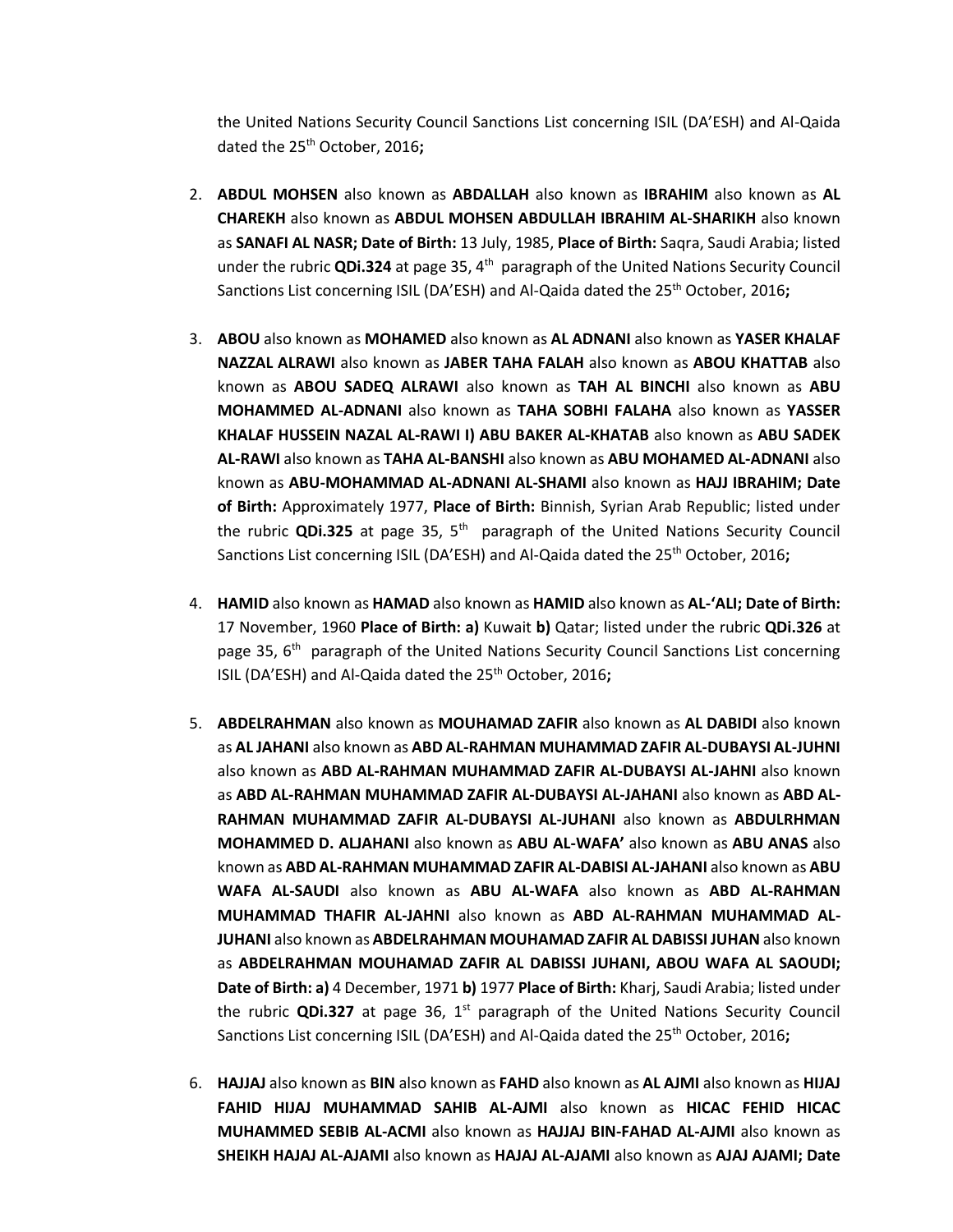**of Birth:** 10 August, 1987, **Place of Birth:** Kuwait; listed under the rubric **QDi.328** at page 36, 2<sup>nd</sup> paragraph of the United Nations Security Council Sanctions List concerning ISIL (DA'ESH) and Al-Qaida dated the 25th October, 2016**;**

- 7. **AZZAM** also known as **ABDULLAH** also known as **ZUREIK** also known as **AL-MAULID AL-SUBHI,** also known as **MANSUR AL HARBI** also known as **AZZAM AL-SUBHI** also known as **AZAM ABDALLAH RAZEEQ AL MOULED ALSBHUA** also known as **ABU MUSLEM AL-MAKY**  also known as **ABU SULIMAN AL- HARBI** also known as **ABU ABDALLA AL-HARBI** also known as **AZAM A.R. ALSBHUA; Date of Birth:** 12 April, 1976 **Place of Birth:** Al Baraka, Saudi Arabia; listed under the rubric **QDi.330** at page 36, 4th paragraph of the United Nations Security Council Sanctions List concerning ISIL (DA'ESH) and Al-Qaida dated the 25th October, 2016**;**
- 8. **ANDERS** also known as **CAMEROON** also known as **OSTENSVIG** also known as **DALE** also known as **MUSLIM ABU ABDURRAHMAN** also known as **ABU ABDURRAHMAN THE NORWEGIAN** also known as **ABU ABDURRAHMAN THE MOROCCAN; Date of Birth:** 19 October, 1978 **Place of Birth:** Oslo, Norway; listed under the rubric **QDi.331** at page 36, 5th paragraph of the United Nations Security Council Sanctions List concerning ISIL (DA'ESH) and Al-Qaida dated the 25th October, 2016**;**
- 9. **IBRAHIM** also known as **SULEIMAN** also known as **HAMAD** also known as **AL-HABLAIN BARAHIM SULIMAN H. AL HBLIAN** also known as **ABU JABAL** also known as **ABU-JABAL; Date of Birth:** 17 December, 1984 **Place of Birth:** Buraidah, Saudi Arabia; listed under the rubric **QDi.332** at page 36, 6<sup>th</sup> paragraph of the United Nations Security Council Sanctions List concerning ISIL (DA'ESH) and Al-Qaida dated the 25<sup>th</sup> October, 2016;
- 10. **SEIFALLAH** also known as **BEN HASSINE** also known as **SEIF ALLAH BEN HOCINE** also known as **SAIFALLAH BEN HASSINE** also known as **SAYF ALLAH 'UMAR BIN HASSAYN** also known as **SAYF ALLAH BIN HUSSAYN** also known as **ABU IYYADH AL- TUNISI** also known as **ABOU IYADH EL-TOUNSI** also known as **ABU AYYAD AL-TUNISI** also known as **ABOU AAYADH**  also known as **ABOU IYADH; Date of Birth:** 8 November, 1965 **Place of Birth:** unknown; listed under the rubric **QDi.333** at page 37, 1<sup>st</sup> paragraph of the United Nations Security Council Sanctions List concerning ISIL (DA'ESH) and Al-Qaida dated the 25th October, 2016**;**
- 11. **'ABD AL-RAHMAN** also known as **BIN 'UMAYR** also known as **AL-NU'AYMI** also known as **ABD AL-RAHMAN BIN 'AMIR AL-NA'IMI** also known as**'ABD AL-RAHMAN AL-NU'AIMI** also known as **'ABD AL-RAHMAN BIN 'AMIR AL-NU'IMI** also known as **'ABD AL-RAHMAN BIN 'AMIR AL-NU'AYMI** also known as **'ABDALLAH MUHAMMAD AL-NU'AYMI** also known as **'ABD AL-RAHMAN AL-NUA'YMI** also known as **A. RAHMAN AL-NAIMI** also known as **ABDELRAHMAN IMER AL JABER AL NAIMEH** also known as **A. RAHMAN OMAIR J ALNAIMI**  also known as **ABDULRAHMAN OMAIR AL NEAIMI; Date of Birth:** 1954 **Place of Birth:**  unknown; listed under the rubric **QDi.334** at page 37, 2nd paragraph of the United Nations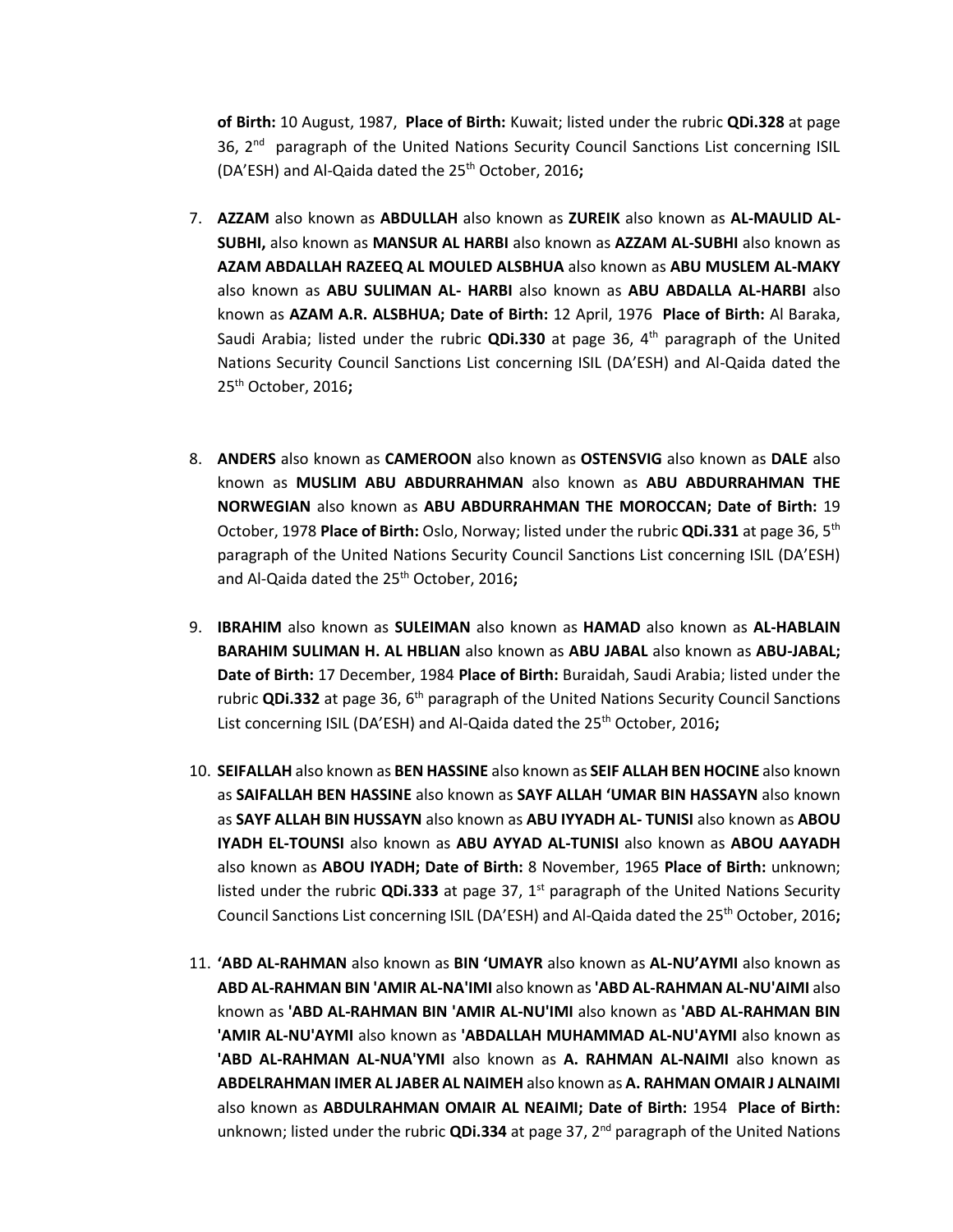Security Council Sanctions List concerning ISIL (DA'ESH) and Al-Qaida dated the 25<sup>th</sup> October, 2016**;**

- 12. **ANAS** also known as **HASAN** also known as **KHATTAB** also known as **SAMIR AHMED AL-KHAYAT** also known as **HANI** also known as **ABU HAMZAH** also known as **ABU-AHMAD HADUD; Date of Birth:** 7 April, 1986 **Place of Birth:** Damascus, Syrian Arab Republic; listed under the rubric **QDi.336** at page 37, 4th paragraph of the United Nations Security Council Sanctions List concerning ISIL (DA'ESH) and Al-Qaida dated the 25th October, 2016**;**
- 13. **MAYSAR ALI** also known as **MUSA** also known as **ABDALLAH** also known as **AL-JUBURI** also known as **MUYASSIR AL-JIBURI** also known as **MUYASSIR HARARA** also known as **MUYASSIR AL-SHAMMARI** also known as **MUHAMMAD KHALID HASSAN** also known as **AL-SHAMMARI** also known as **MUS'AB AL-QAHTANI** also known as **ABU MARIA AL-QATANI; Date of Birth:** 1 June, 1976 **Place of Birth:** Al-Shura, Mosul, Iraq **b)** Harara, Ninawa Province, Iraq; listed under the rubric **QDi.337** at page 37, 5th paragraph of the United Nations Security Council Sanctions List concerning ISIL (DA'ESH) and Al-Qaida dated the 25th October, 2016**;**
- 14. **'ABD AL-RAHMAN** also known as **MUHAMMAD** also known as **MUSTAFA** also known as **AL-QADULI** also known as **'ABD AL-RAHMAN MUHAMMAD MUSTAFA SHAYKHLARI** also known as **UMAR MUHAMMAD KHALIL MUSTAFA** also known as **ABDUL RAHMAN MUHAMMAD AL-BAYATI** also known as **TAHIR MUHAMMAD KHALIL MUSTAFA AL-BAYATI** also known as **ALIAZRA RA'AD AHMAD** also known as **ABU-SHUAYB** also known as **HAJJI IMAN** also known as **ABU IMAN** also known as **ABU ALA** also known as **ABU HASAN** also known as **ABU MUHAMMAD** also known as **ABU ZAYNA; Date of Birth: a)**  1959 **b)** 1957 **Place of Birth:** Mosul, Ninawa Province, Iraq; listed under the rubric **QDi.339**  at page 37, 7th paragraph of the United Nations Security Council Sanctions List concerning ISIL (DA'ESH) and Al-Qaida dated the 25<sup>th</sup> October, 2016;
- 15. **IBRAHIM** also known as **'ISA HAJJI** also known as **MUHAMMAD** also known as **AL-BAKR**  also known as **IBRAHIM 'ISSA HAJI MUHAMMAD AL-BAKAR** also known as **IBRAHIM 'ISA HAJI AL-BAKR** also known as **IBRAHIM ISSA HIJJI MOHD ALBAKER** also known as **IBRAHIM ISSA HIJJI MUHAMMAD AL-BAKER** also known as **IBRAHIM 'ISSA AL-BAKAR** also known as **IBRAHIM AL-BAKR** also known as **ABU-KHALIL Date of Birth:** 12 July, 1977 **Place of Birth:** Qatar, listed under the rubric **QDi.344** at page 38, 5<sup>th</sup> paragraph of the United Nations Security Council Sanctions List concerning ISIL (DA'ESH) and Al-Qaida dated the 25<sup>th</sup> October, 2016;

are listed entities for the purposes of the Anti-Terrorism Act, Chapter 12:07 ("the Act").

Details of order issued by the High Court dated 24<sup>th</sup> November 2016 include inter alia:

1. Pursuant to Section 22 B (3) (b) of the Act that the Defendants' funds be frozen.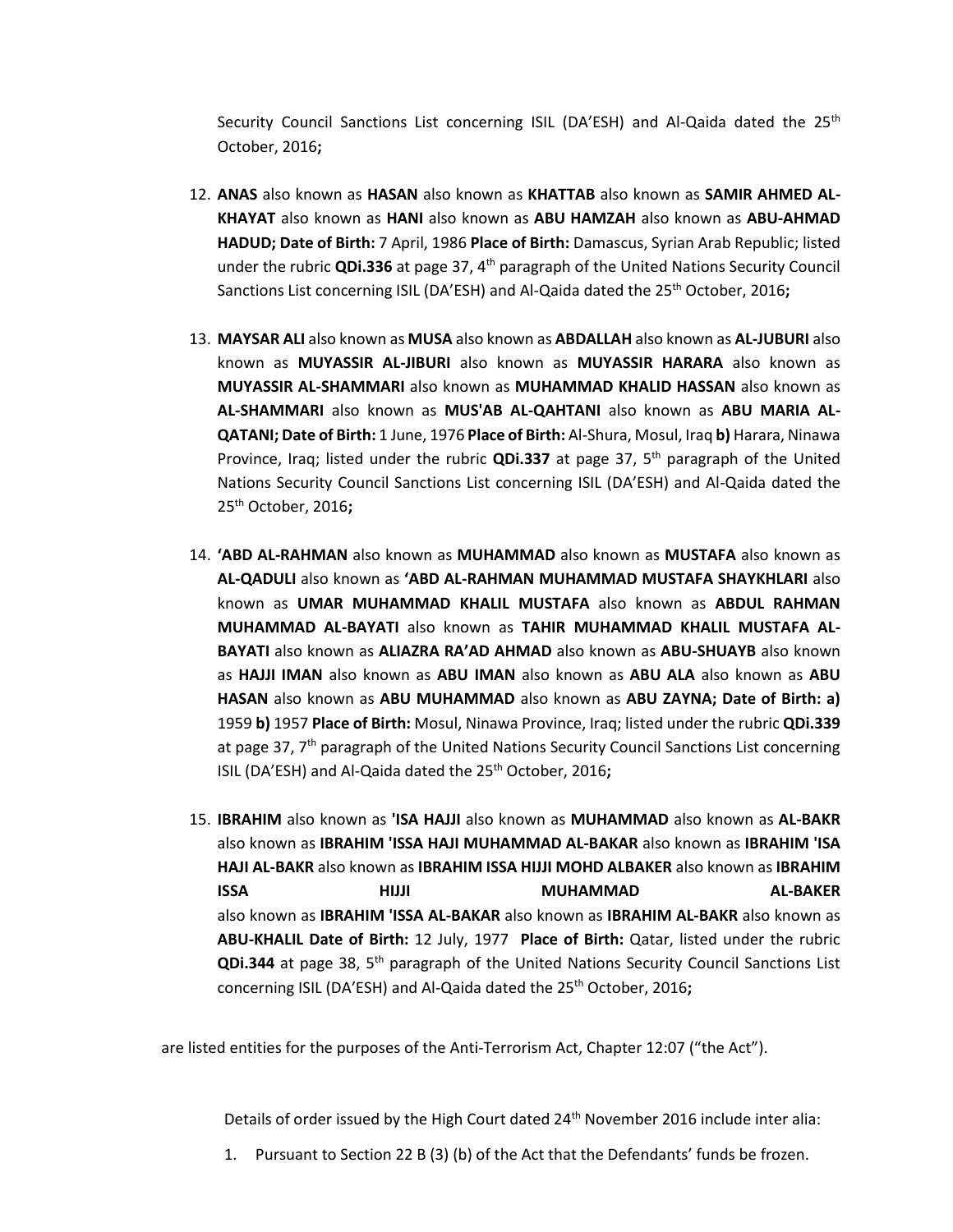**34. CV 2016- 03976 : BETWEEN THE ATTORNEY GENERAL OF TRINIDAD AND TOBAGO** AND **MEHDI** also known as **BEN MOHAMED** also known as **BEN MOHAMED** also known as **KAMMOUN** also known as **Salmane**

**IT IS HEREBY DECLARED** that Pursuant to Section 22B(3)(a) of the Anti-Terrorism Act, the Defendant, **MEHDI** also known as **BEN MOHAMED** also known as **BEN MOHAMED** also known as **KAMMOUN** also known as **Salmane, Date of Birth:** 3 April, 1968, **Place of Birth:** Tunis, Tunisia, **Address:** Via Masina Number 7, Milan, Italy listed under the rubric **QDi.072** at page 7, 2nd paragraph of the United Nations Security Council Sanctions List concerning ISIL (DA'ESH) and Al-Qaida dated the 25th October, 2016, is a listed entity for the purposes of the Anti-Terrorism Act, Chapter 12:07 ("the Act").

Details of order issued by the High Court dated 24TH November 2016 include inter alia:

- 1. Pursuant to Section 22 B (3) (b) of the Act that the Defendants' funds be frozen.
- **35. CV2016-03977: BETWEEN THE ATTORNEY GENERAL OF TRINIDAD AND TOBAGO** AND **SHAFI**  also known as **SULTAN** also known as **MOHAMMED** also known as **AL-AJMI** also known as **SHAFI AL- AJMI** also known as **SHEIKH SHAFI AL- AJMI** also known as **Shaykh Abu-Sultan**

**IT IS HEREBY DECLARED** that Pursuant to Section 22B(3)(a) of the Anti-Terrorism Act, the Defendant, **Shafi** also known as **Sultan** also known as **Mohammed** also known as **Al-Ajmi** also known as **Shafi al- Ajmi** also known as **Sheikh Shafi al- Ajmi** also known as **Shaykh Abu-Sultan: Date of Birth** 1st January,1973; **Place of Birth**: Warah, Kuwait; **Address:** Area 3, Street327, Building 41, Al-Uqaylah, Kuwait, listed under the rubric **QDi.338** at page 37, 6th paragraph of the United Nations Security Council Sanctions List concerning ISIL (DA'ESH) and Al-Qaida dated the 25<sup>th</sup> October, 2016, is a listed entity for the purposes of the Anti-Terrorism Act, Chapter 12:07 ("the Act").

Details of order issued by the High Court dated 24<sup>th</sup> November 2016 include inter alia:

- 1. Pursuant to Section 22 B (3) (b) of the Act that the Defendants' funds be frozen.
- **36. CV2016 – 03978: BETWEEN THE ATTORNEY GENERAL OF TRINIDAD AND TOBAGO** AND **HAFIZ** also known as **MUHAMMAD** also known as **SAEED** also known as **HAFIZ MOHAMMAD SAHIB**  also known as **HAFIZ MOHAMMAD SAYID** also known as **HAFIZ MOHAMMAD** also known as **HAFIZ SAEED** also known as **HAFEZ MOHAMMAD SAEED** also known as **HAFIZ MOHAMMAD SAYEED** also known as **TATA MOHAMMAD SYEED** also known as **MOHAMMAD SAYED** also known as **MUHAMMAD SAEED also known as Hafiz Ji**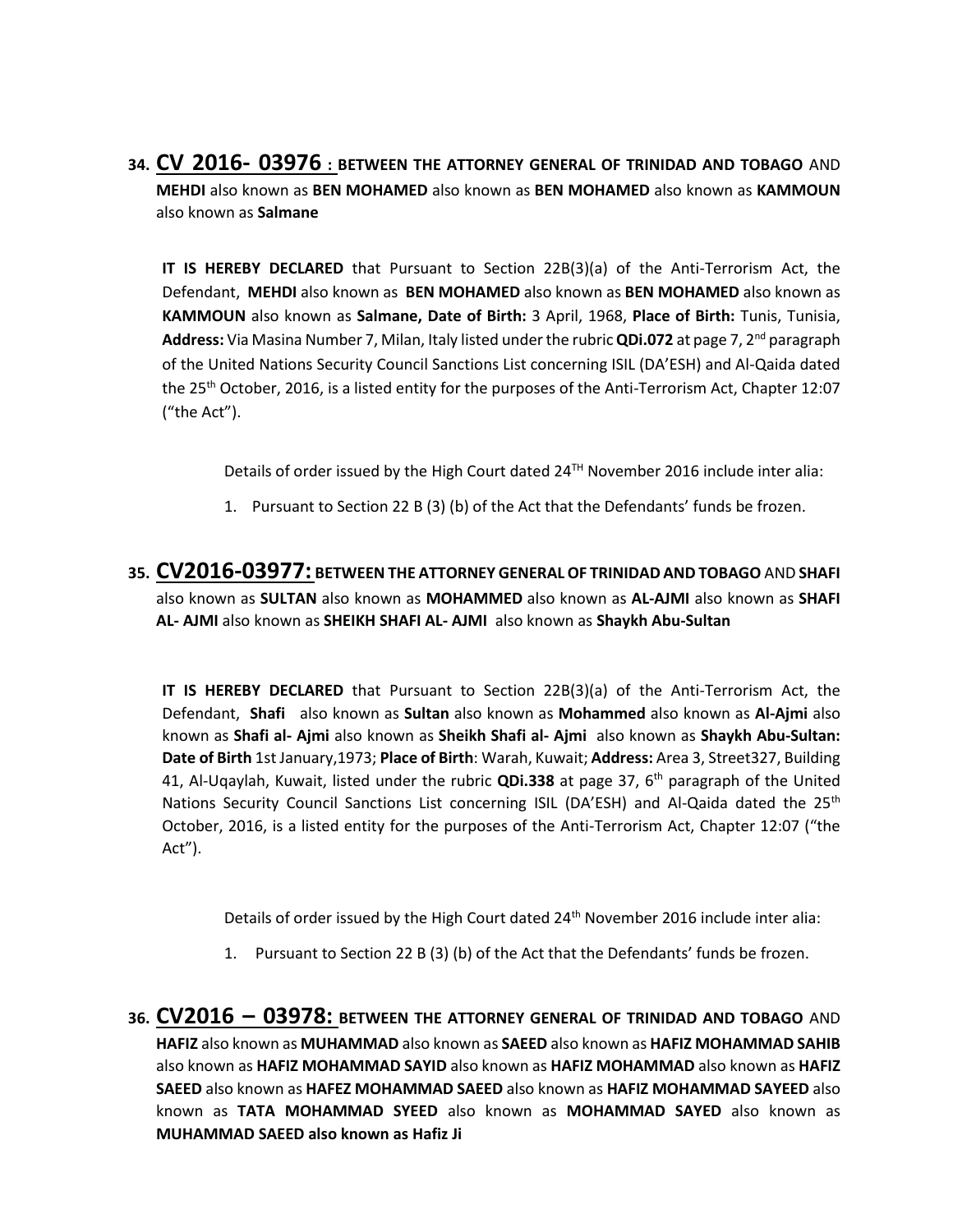**IT IS HEREBY DECLARED** that Pursuant to Section 22B(3)(a) of the Anti-Terrorism Act, the Defendant, **Hafiz** also known as **Muhammad** also known as **Saeed** also known as **Hafiz Mohammed Sahib** also known as Hafiz Mohammad Sayid also known as **Hafiz Mohammad** also known as **Hafiz Saeed** also known as **Hafez Mohammad Saeed** also known as **Hafiz Mohammad Sayeed** also known as **Tata Mohammad Syeed** also known as **Mohammad Sayed** also known as **Muhammad Saeed** also known as **Hafiz Ji** with Date of Birth: June 5 1950; **Place of Birth**: Sargodha, Punjab, Pakistan; **Address**: House No. 116E, Mohalla Johar, Lahore, Tehsil, Lahore City Lahore District, Pakistan, listed under the rubric **QDi.3263** at page 26, 3rd paragraph of the United Nations Security Council Sanctions List concerning ISIL (DA'ESH) and Al-Qaida dated the 25<sup>th</sup> October, 2016, is a listed entity for the purposes of the Anti-Terrorism Act, Chapter 12:07 ("the Act").

Details of order issued by the High Court dated 24<sup>th</sup> November 2016 include inter alia:

1. Pursuant to Section 22 B (3) (b) of the Act that the Defendants' funds be frozen.

**37. CV2016- 03979: BETWEEN THE ATTORNEY GENERAL OF TRINIDAD AND TOBAGO** AND **ARIF**  also known as **QASMANI** also known as **MUHAMMAD ARIF QASMANI** also known as **MUHAMMAD 'ARIF QASMANI** also known as **MOHAMMAD ARIF QASMANI** also known as **ARIF UMER** also known as **QASMANI BABA** also known as **MEMON BABA** also known as **BABA JI**

**IT IS HEREBY DECLARED** that Pursuant to Section 22B(3)(a) of the Anti-Terrorism Act, the Defendant, **Arif** also known as **Qasmani** also known as **Muhammad Arif Qasmani** also known as **Muhammad 'Arif Qasmani** also known as **Mohammad Arif Qasmani** also known as **Arif Umer** also known as **Qasmani Baba** also known as **Memon Baba** also known as **Baba Ji**, **Date of Birth:** 1944; **Place of Birth**: Pakistan; **Address**: House Number 136, KDA Scheme No.1, Tipu Sultan Road, Karachi, Pakistan, listed under the rubric **QDi.271** at page 27, 2nd paragraph of the United Nations Security Council Sanctions List concerning ISIL (DA'ESH) and Al-Qaida dated the 25<sup>th</sup> October, 2016, is a listed entity for the purposes of the Anti-Terrorism Act, Chapter 12:07 ("the Act").

Details of order issued by the High Court dated 24<sup>th</sup> November 2016 include inter alia:

- 1. Pursuant to Section 22 B (3) (b) of the Act that the Defendants' funds be frozen.
- **38. CV 2016- 03980: BETWEEN THE ATTORNEY GENERAL OF TRINIDAD AND TOBAGO** AND **TAREK** also known as **BEN HABIB** also known as **BEN AL-TOUMI** also known as **AL-MAAROUFI MAAROUFI** also known as **Abu Ismail** also known as **Abou Ismail el Jendoubi** also known as **Abou Ismail Al Djoundoubi**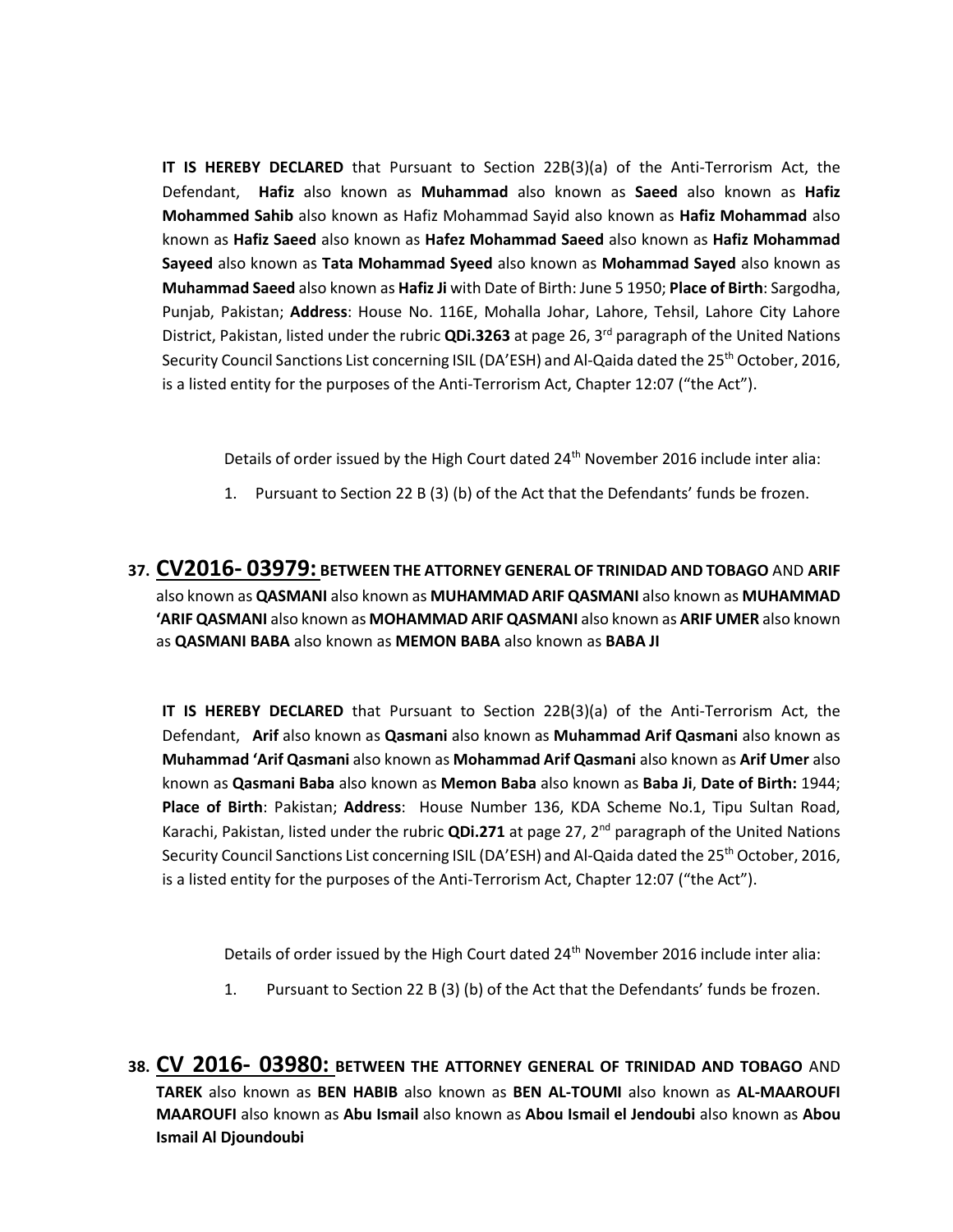**IT IS HEREBY DECLARED** that Pursuant to Section 22B(3)(a) of the Anti-Terrorism Act, the Defendant, **TAREK** also known as **BEN HABIB** also known as **BEN AL-TOUMI** also known as **AL-MAAROUFI** also known as **ABU ISMAIL** also known as **ABOU ISMAIL EL JENDOUBI** also known as **ABOU ISMAIL AL DJOUNDOUBI, Date of Birth:** 23 November, 1965, **Place of Birth:** Ghardimaou, Tunisia, **Address:** Rue Léon Théodore Number 107/1, 1090 Jette, Brussels, Belgium, listed under the rubric **QDi.074** at page 7, 3rd paragraph of the United Nations Security Council Sanctions List concerning ISIL (DA'ESH) and Al-Qaida dated the 25<sup>th</sup> October, 2016, is a listed entity for the purposes of the Anti-Terrorism Act, Chapter 12:07 ("the Act").

Details of order issued by the High Court dated  $24<sup>th</sup>$  November 2016 include inter alia:

- 1. Pursuant to Section 22 B (3) (b) of the Act that the Defendants' funds be frozen.
- **39. CV2016 -03981: BETWEEN THE ATTORNEY GENERAL OF TRINIDAD AND TOBAGO** AND **IMAD** also known as **BEN BECHIR** also known as **BEN HAMDA** also known as **AL-JAMMALI**

**IT IS HEREBY DECLARED** that Pursuant to Section 22B(3)(a) of the Anti-Terrorism Act, the Defendant, **IMAD** also known as **BEN BECHIR** also known as **BEN HAMDA** also known as **AL-JAMMALI Date of Birth:** 25 Jan. 1968, **Place of Birth:** Manzal Tmim, Nabul, Tunisia, **Address:** 4 Al-Habib Thamir Street, Manzal Tmim, Nabul, Tunisiais, listed under the rubric **QDi.176** at page 17, 2<sup>nd</sup> paragraph of the United Nations Security Council Sanctions List concerning ISIL (DA'ESH) and Al-Qaida dated the 25<sup>th</sup> October, 2016, a listed entity for the purposes of the Anti-Terrorism Act, Chapter 12:07 ("the Act").

Details of order issued by the High Court dated 24<sup>th</sup> November 2016 include inter alia:

- 1. Pursuant to Section 22 B (3) (b) of the Act that the Defendants' funds be frozen.
- **40. CV2016-03982: BETWEEN THE ATTORNEY GENERAL OF TRINIDAD AND TOBAGO** AND **MUHAMMAD** also known as **JIBRIL** also known as **ABDUL RAHMAN** also known as **MOHAMMAD JIBRIL ABDURRAHMAN** also known as **MUHAMMAD JIBRIEL ABDUL RAHMAN** also known as **MOHAMMAD JIBRIEL ABDURRAHMAN** also known as **MUHAMAD RICKY ARDHAN** also known as **Muhammad Yunus** also known as **Heris Syah**

**IT IS HEREBY DECLARED** that Pursuant to Section 22B(3)(a) of the Anti-Terrorism Act, the Defendant, **Muhammad** also known as **Jibril** also known as **Abdul Rahman** also known as **Mohammad Jibril Abdurrahman** also known as **Muhammad Jibriel Abdul Rahman** also known as **Mohammad Jibriel Abdurrahman** also known as **Muhamad Ricky Ardhan** also known as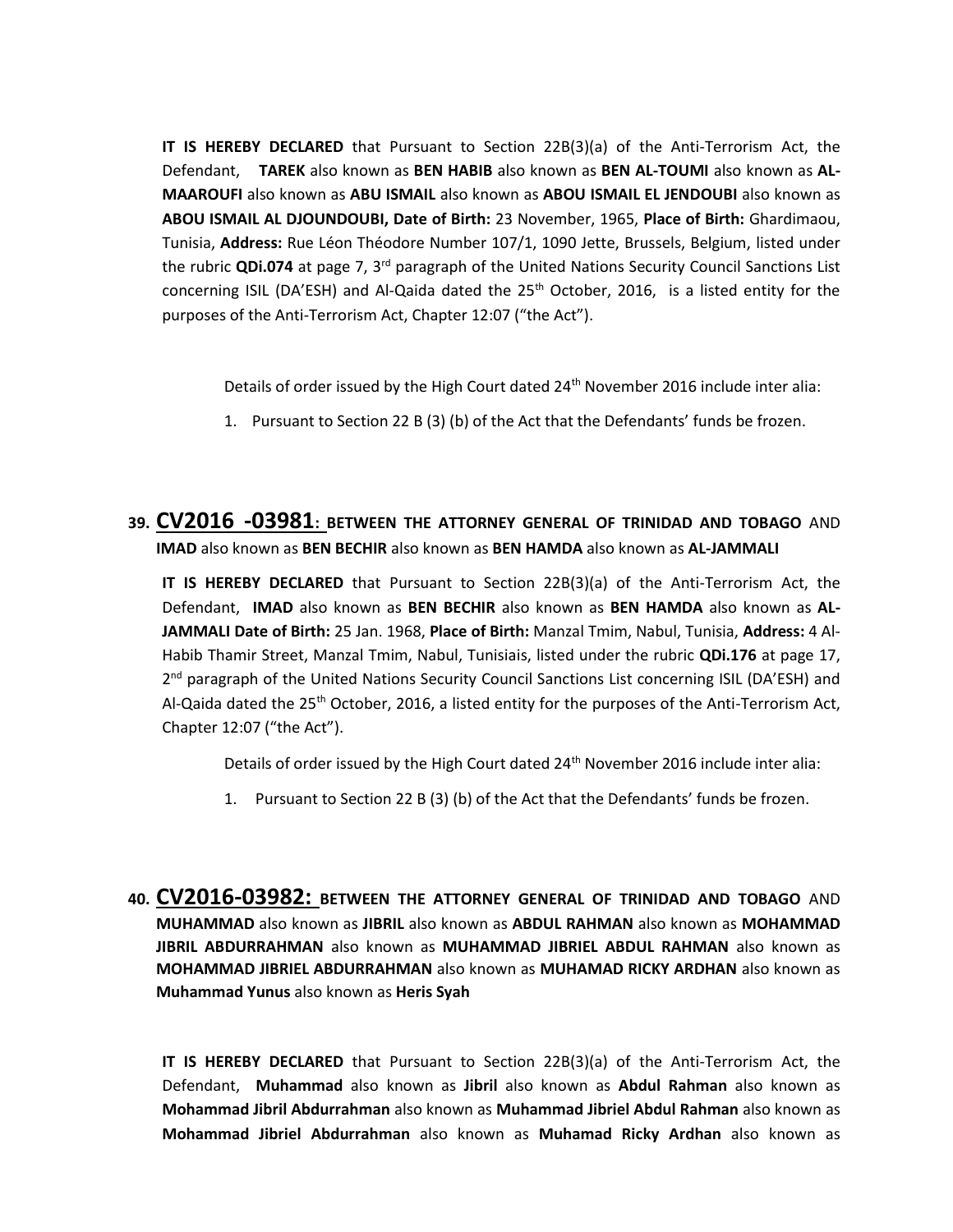**Muhammad Yunus** also known as **Heris Syah**, **Date of Birth**: 28th May, 1984; **Place of Birth**: East Lombok, West Nusa Tenggara ,Indonesia; **Addresses:** (a) Jalan M. Saidi RT 010 RW 001 Pesanggrahan, South Petukangan, South Jakarta, Indonesia(b) Jalan Nakula of Witana, Harja, Complex Block C, Pamulang, Banten, Indonesia, listed under the rubric **QDi.295** at page 30, 3rd paragraph of the United Nations Security Council Sanctions List concerning ISIL (DA'ESH) and Al-Qaida dated the 25<sup>th</sup> October, 2016, is a listed entity for the purposes of the Anti-Terrorism Act, Chapter 12:07 ("the Act").

Details of order issued by the High Court dated 24<sup>th</sup> November 2016 include inter alia:

- 1. Pursuant to Section 22 B (3) (b) of the Act that the Defendants' funds be frozen.
- **41. CV2016- 03983: BETWEEN THE ATTORNEY GENERAL OF TRINIDAD AND TOBAGO** AND **IMED** also known as **BEN MEKKI** also known as **ZARKAOUI** also known as **Dour Nadre** also known as **Daour Nadre** also known as **Imad ben al- Mekki** also known as **ben al-Akhdar al-Zarkaoui** also known as **Zarga** also known as **Nadra**

**IT IS HEREBY DECLARED** that Pursuant to Section 22B(3)(a) of the Anti-Terrorism Act, the Defendant, **IMED** also known as **BEN MEKKI** also known as **ZARKAOUI Date of Birth:** 15 January, 1973 **Place of Birth:** Tunis, Tunisia also known as **Dour Nadre Date of Birth:** 15 January, 1974 in Morocco, also known as **DOUR NADRE Date of Birth:** 15 January, 1973 in Morocco, also known as **Daour Nadre Date of Birth:** 31 March 1975 in Algeria also known as **Imad ben al- Mekki** also known as **ben al-Akhdar al-Zarkaoui** also known as **Zarga** also known as **Nadra Address:** 41-45 Rue Estienne d'Orves, Pré Saint Gervais, France, listed under the rubric **QDi.139** at page 13, 1st paragraph of the United Nations Security Council Sanctions List concerning ISIL (DA'ESH) and Al-Qaida dated the 25<sup>th</sup> October, 2016, is a listed entity for the purposes of the Anti-Terrorism Act, Chapter 12:07 ("the Act").

Details of order issued by the High Court dated 24<sup>th</sup> November 2016 include inter alia:

1. Pursuant to Section 22 B (3) (b) of the Act that the Defendants' funds be frozen.

#### **42. CV2016-03984: BETWEEN THE ATTORNEY GENERAL OF TRINIDAD AND TOBAGO**

AND

- 1. **SAYF-AL ADL** also known as **Ibrahim al-Madani** ;
- 2. **AMIN** also known as **MUHAMMAD** also known as **UL HAQ 4: SAAM KHAN** also known as **Dr. Amin** also known as **Ul-Haq, Dr. Amin;**
- 3. **AIMAN** also known as **MUHAMMED** also known as **RABI** also known as **AL-ZAWAHIRI** also known as **Abu Fatma** also known as **Abu Mohammed;**
- 4. **BILAL** also known as **BIN MARWAN;**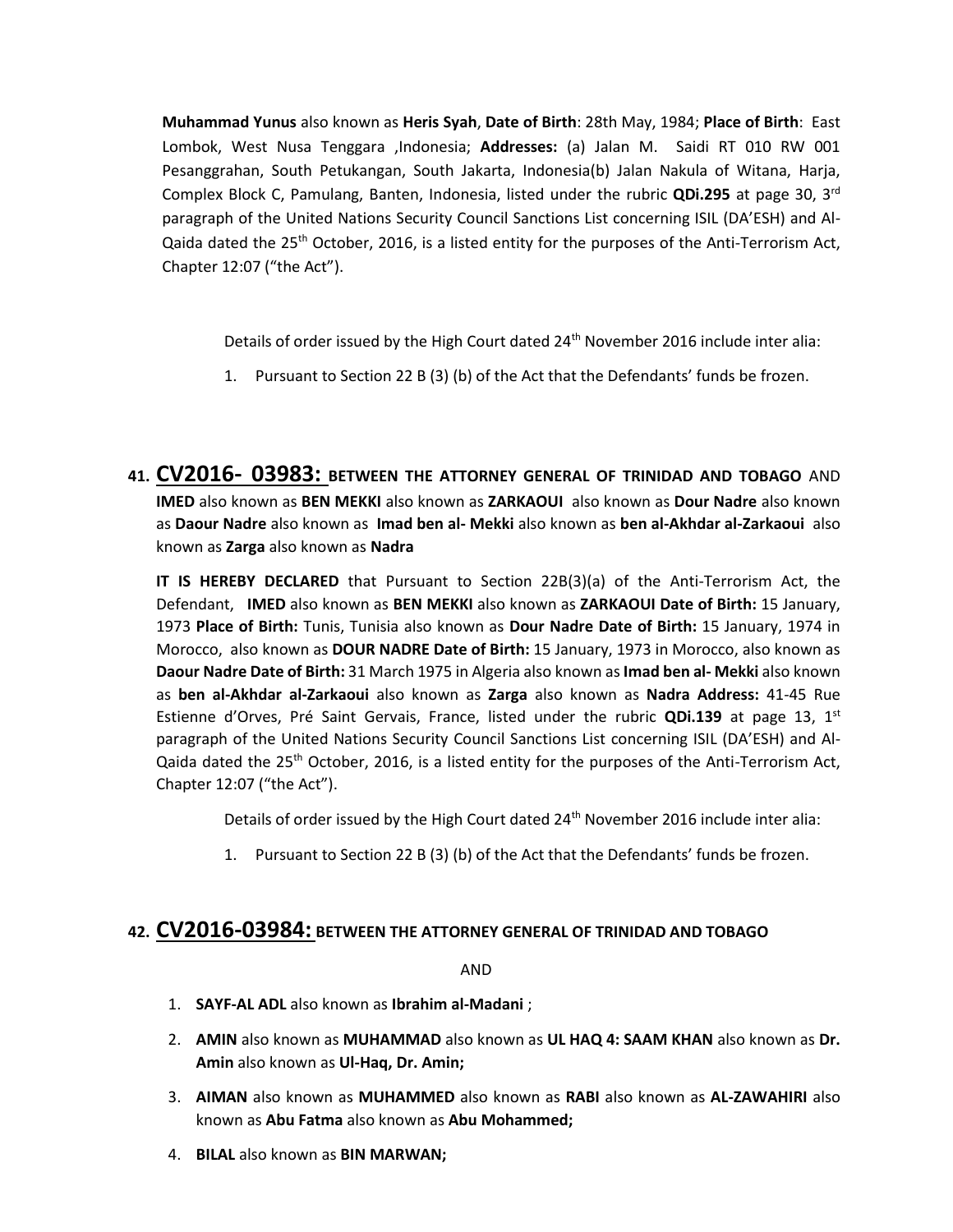- 5. **ZAYN** also known as **AL-ABIDIN** also known as **MUHAMMAD** also known as **HUSSEIN** also known as **Abu Zubaydah** also known as **Abu Zubaida** also known as **Tariq Hani;**
- 6. **NASHWAN** also known as **ABD AL-RAZZAQ** also known as **ABD AL-BAQI** also known as **Abu Abdallah** also known as **Abdul Hadi al-Taweel** also known as **Abd al-Hadi al-Ansari** also known as **Abd al-Muhayman** also known as **Abu Ayub;**
- 7. **TARIQ** also known as **ANWAR** also known as **EL SAYED** also known as **AHMED** also known as **Hamdi Ahmad Farag** also known as **Amr Al-Fatih Fathi** also known as **Tarek Anwar El Sayed Ahmad;**
- 8. **MAHFOUZ** also known as **OULD** also known as **AL-WALID** also known as **Abu Hafs the Mauritanian** also known as **Khalid Al-Shanqiti** also known as **Mafouz Walad Al-Walid;**
- 9. **THARWAT** also known as **SALAH** also known as **SHIHATA** also known as **Tarwat Salah Abdallah** also known as **Salah Shihata Thirwat** also known as **Shahata Thirwat** also known as **Tharwat Salah Shihata Ali;**
- 10. **ABDUL MANAN AGHA** also known as **Abdul Man'am Saiyid** also known as **Saiyid Abd al-Man;**
- 11. **ABDULLAH** also known as **AHMED** also known as **ABDULLAH** also known as **EL ALFI** also known as **Abu Mariam** also known as **Al-Masri, Abu Mohamed** also known as **Saleh;**
- 12. **RI'AD** also known as **MUHAMMAD HASAN** also known as **MUHAMMAD** also known as **HIJAZI**  also known as **Hijazi, Raed M.** also known as **Al-Hawen, Abu-Ahmad** also known as **Al-Shahid, Abu-Ahmad** also known as **Raed Muhammad Hasan Muhammad Hijazi** also known as **Al-Maghribi, Rashid (The Moroccan)** also known as **Al-Amriki, Abu-Ahmad (The American);**
- 13. **ABDUL RAHMAN** also known as **YASIN** also known as **Taha, Abdul Rahman S.** also known as **Taher, Abdul Rahman S.** also known as **Yasin, Abdul Rahman Said** also known as **Yasin, Aboud;**
- 14. **MAJEED** also known as **ABDUL CHAUDHRY** also known as **Majeed, Abdul** also known as **Majeed Chaudhry Abdul** also known as **Majid, Abdul;**
- 15. **MOHAMMED** also known as **TUFAIL** also known as **Tufail, S.M.** also known as **Tuffail, Sheik Mohammed.**

**IT IS HEREBY DECLARED** that Pursuant to Section 22B(3)(a) of the Anti-Terrorism Act, the Defendants,

- i. **SAYF-AL ADL** also known as **Ibrahim al-Madani**, **Date of Birth**: **a)** 1963 **b)** 11 Apr. 1963 **c)** 11 Apr. 1960 **Place of Birth**: Egypt; listed under the rubric **QDi.001** at page 1, 1<sup>st</sup> paragraph of the United Nations Security Council Sanctions List concerning ISIL (DA'ESH) and Al-Qaida dated the 25th October, 2016**;**
- ii. **AMIN** also known as **MUHAMMAD** also known as **UL HAQ 4: SAAM KHAN** also known as **Dr. Amin** also known as **Ul-Haq, Dr. Amin**, **Date of Birth**: 1960, **Place of Birth:** Nangarhar Province, Afghanistan; listed under the rubric **QDi.002** at page 1, 2nd paragraph of the United Nations Security Council Sanctions List concerning ISIL (DA'ESH) and Al-Qaida dated the 25<sup>th</sup> October, 2016**;**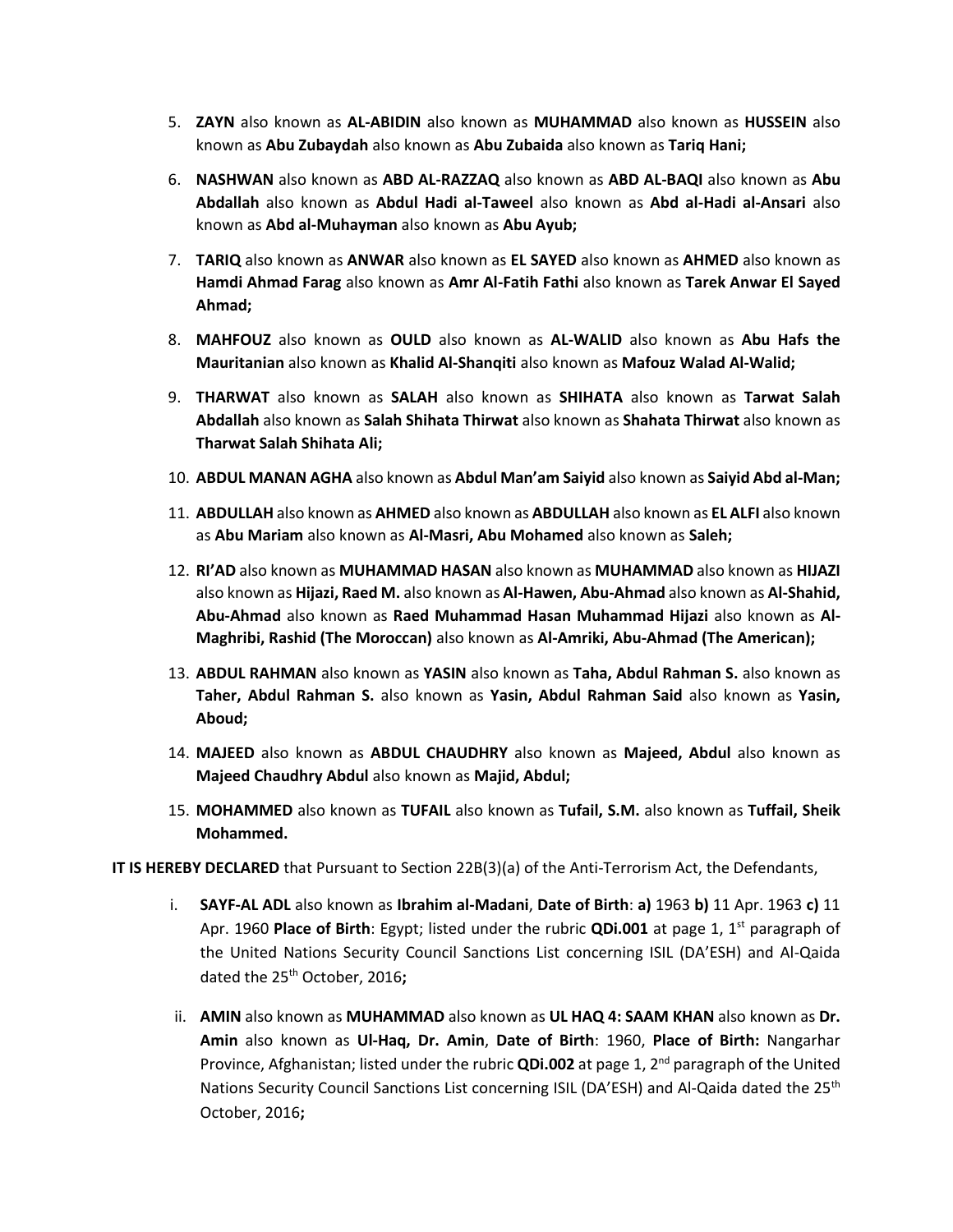- iii. **AIMAN** also known as **MUHAMMED** also known as **RABI** also known as **AL-ZAWAHIRI** also known as **Abu Fatma** also known as **Abu Mohammed**, **Date of Birth**: 19 Jun. 1951, **Place of**  Birth: Giza, Egypt; listed under the rubric QDi.006 at page 2, 1<sup>st</sup> paragraph of the United Nations Security Council Sanctions List concerning ISIL (DA'ESH) and Al-Qaida dated the 25<sup>th</sup> October, 2016**;**
- iv. **BILAL also known as BIN MARWAN**, **Date of Birth**: 1947; listed under the rubric **QDi.009** at page 2, 2<sup>nd</sup> paragraph of the United Nations Security Council Sanctions List concerning ISIL (DA'ESH) and Al-Qaida dated the 25th October, 2016**;**
- v. **ZAYN** also known as **AL-ABIDIN** also known as **MUHAMMAD** also known as **HUSSEIN** also known as **Abu Zubaydah** also known as **Abu Zubaida** also known as **Tariq Hani**, **Date of Birth**: March 12, 1971, **Place of Birth:** Riyadh, Saudi Arabia; listed under the rubric **QDi.010** at page 2, 3<sup>rd</sup> paragraph of the United Nations Security Council Sanctions List concerning ISIL (DA'ESH) and Al-Qaida dated the 25<sup>th</sup> October, 2016;
- vi. **NASHWAN** also known as **ABD AL-RAZZAQ** also known as **ABD AL-BAQI** also known as **Abu Abdallah** also known as **Abdul Hadi al-Taweel** also known as **Abd al-Hadi al-Ansari** also known as **Abd al-Muhayman** also known as **Abu Ayub**, **Date of Birth**: 1961, **Place of Birth:**  Mosul, Iraq; listed under the rubric **QDi.012** at page 2, 4th paragraph of the United Nations Security Council Sanctions List concerning ISIL (DA'ESH) and Al-Qaida dated the 25<sup>th</sup> October, 2016**;**
- vii. **TARIQ** also known as **ANWAR** also known as **EL SAYED** also known as **AHMED** also known as **Hamdi Ahmad Farag** also known as **Amr Al-Fatih Fathi** also known as **Tarek Anwar El Sayed Ahmad**, **Date of Birth**: 15 Mar. 1963, **Place of Birth:** Alexandria, Egypt; listed under the rubric **QDi.014** at page 2, 5<sup>th</sup> paragraph of the United Nations Security Council Sanctions List concerning ISIL (DA'ESH) and Al-Qaida dated the 25<sup>th</sup> October, 2016;
- viii. **MAHFOUZ** also known as **OULD** also known as **AL-WALID** also known as **Abu Hafs the Mauritanian** also known as **Khalid Al-Shanqiti** also known as **Mafouz Walad Al-Walid**, **Date of Birth**: 1 Jan. 1975, **Place of Birth:** Mauritania; listed under the rubric **QDi.015** at page 2, 6th paragraph of the United Nations Security Council Sanctions List concerning ISIL (DA'ESH) and Al-Qaida dated the 25<sup>th</sup> October, 2016;
- ix. **THARWAT** also known as **SALAH** also known as **SHIHATA** also known as **Tarwat Salah Abdallah** also known as **Salah Shihata Thirwat** also known as **Shahata Thirwat** also known as **Tharwat Salah Shihata Ali**, **Date of Birth**: 29 June. 1960, **Place of Birth:** Egypt; listed under the rubric **QDi.017** at page 3, 1<sup>st</sup> paragraph of the United Nations Security Council Sanctions List concerning ISIL (DA'ESH) and Al-Qaida dated the 25<sup>th</sup> October, 2016;
- x. **ABDUL MANAN AGHA** also known as **Abdul Man'am Saiyid** also known as **Saiyid Abd al-Man**; listed under the rubric **QDi.018** at page 3, 2<sup>nd</sup> paragraph of the United Nations Security Council Sanctions List concerning ISIL (DA'ESH) and Al-Qaida dated the 25th October, 2016**;**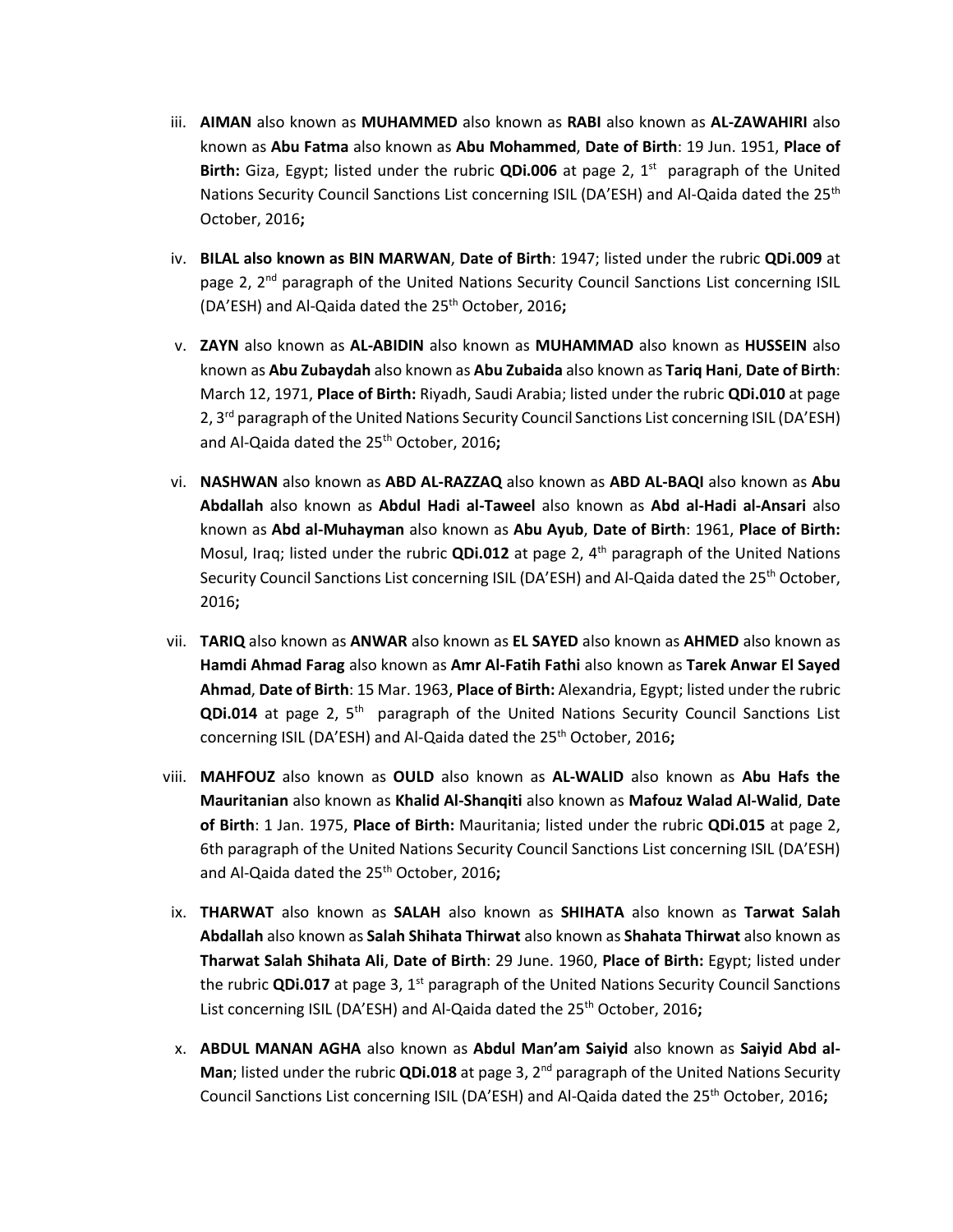- xi. **ABDULLAH** also known as **AHMED** also known as **ABDULLAH** also known as **EL ALFI** also known as **Abu Mariam** also known as **Al-Masri, Abu Mohamed** also known as **Saleh**, **Date of Birth**: 6 Jun. 1963, **Place of Birth:** Gharbia, Egypt; listed under the rubric **QDi.019** at page 3,3rd paragraph of the United Nations Security Council Sanctions List concerning ISIL (DA'ESH) and Al-Qaida dated the 25th October, 2016**;**
- xii. **RI'AD** also known as **MUHAMMAD HASAN** also known as **MUHAMMAD** also known as **HIJAZI** also known as **Hijazi, Raed M.** also known as **Al-Hawen, Abu-Ahmad** also known as **Al-Shahid, Abu-Ahmad** also known as **Raed Muhammad Hasan Muhammad Hijazi** also known as **Al-Maghribi, Rashid (The Moroccan)** also known as **Al-Amriki, Abu-Ahmad (The American)**, **Date of Birth**: 30 Dec. 1968, **Place of Birth:** California, United States of America; listed at under the rubric QDi.029 page 3, 6<sup>th</sup> paragraph of the United Nations Security Council Sanctions List concerning ISIL (DA'ESH) and Al-Qaida dated the 25<sup>th</sup> October, 2016;
- xiii. **ABDUL RAHMAN** also known as **YASIN** also known as **Taha, Abdul Rahman S.** also known as **Taher, Abdul Rahman S.** also known as **Yasin, Abdul Rahman Said** also known as **Yasin, Aboud**, **Date of Birth**: 10 Apr. 1960, **Place of Birth:** Bloomington, Indiana, United States of America; listed under the rubric **QDi.037** at page 4, 2<sup>nd</sup> paragraph of the United Nations Security Council Sanctions List concerning ISIL (DA'ESH) and Al-Qaida dated the 25<sup>th</sup> October, 2016**;**
- xiv. **MAJEED** also known as **ABDUL CHAUDHRY** also known as **Majeed, Abdul** also known as **Majeed Chaudhry Abdul** also known as **Majid, Abdul**, **Date of Birth**: **a)** 15 Apr. 1939 **b)** 1938; listed under the rubric QDi.054 at page 4, 4<sup>th</sup> paragraph of the United Nations Security Council Sanctions List concerning ISIL (DA'ESH) and Al-Qaida dated the 25th October, 2016**;**
- xv. **MOHAMMED** also known as **TUFAIL** also known as **Tufail, S.M.** also known as **Tuffail, Sheik Mohammed**, **Date of Birth**: 5 May. 1930; listed under the rubric **QDi.056**at page 4, 6th paragraph of the United Nations Security Council Sanctions List concerning ISIL (DA'ESH) and Al-Qaida dated the 25th October, 2016**;**

are listed entities for the purposes of the Anti-Terrorism Act Chapter 12:07 ("the Act").

Details of order issued by the High Court dated 24TH November 2016 include inter alia:

- 1. Pursuant to Section 22 B (3) (b) of the Act that the Defendants' funds be frozen.
- **43. CV2016-03985: BETWEEN THE ATTORNEY GENERAL OF TRINIDAD AND TOBAGO** AND **REDENDO** also known as **CAIN** also known as **DELLOSA** also known as **ABU LLONGGO** also known as **BRANDON BERUSA** also known as **ABU MUADZ** also known as **ARNULFO ALVARADO** also known as **HABIL AHMAD DELLOSA** also known as **Dodong** also known as **Troy** also known as **Uthman**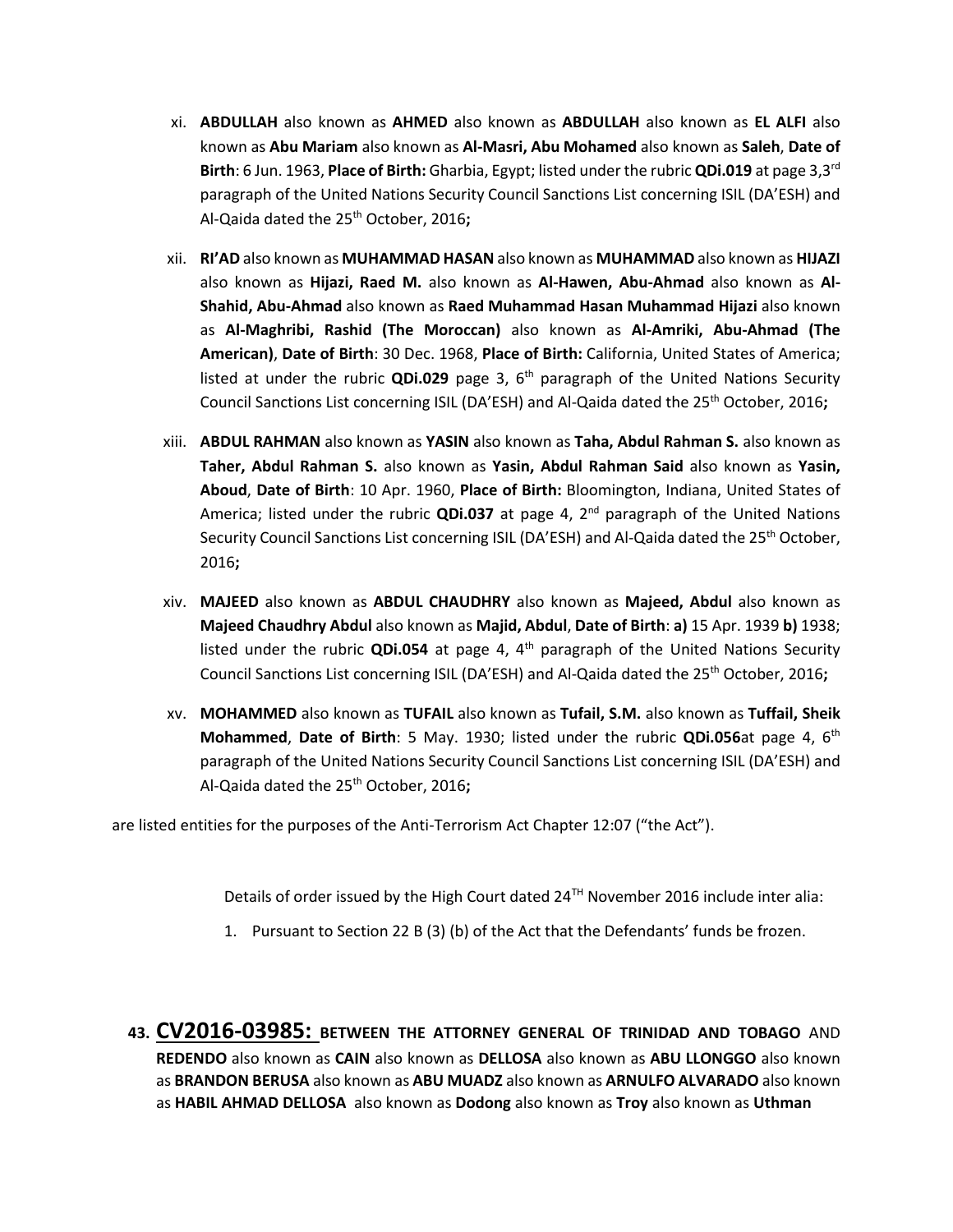**IT IS HEREBY DECLARED** that Pursuant to Section 22B(3)(a) of the Anti-Terrorism Act, the Defendant, **Redendo** also known as **Cain** also known as **Dellosa** also known as **Abu Llonggo** also known as **Brandon Berusa** also known as **Abu Muadz** also known as **Arnulfo Alvarado** also known as **Habil Ahmad Dellosa** also known as **Dodong** also known as **Troy** also known as **Uthman** with **Date of Birth**: May 15th 1972; **Place of Birth**: Punta, Santa Ana, Manila, Philippines; **Address**: 3111, Ma. Bautista, Punta, Santa Ana, Manila, Philippines, listed under the rubric **QDi.246** at page 24, 1st paragraph of the United Nations Security Council Sanctions List concerning ISIL (DA'ESH) and Al-Qaida dated the 25<sup>th</sup> October, 2016, is a listed entity for the purposes of the Anti-Terrorism Act, Chapter 12:07 ("the Act").

Details of order issued by the High Court dated  $24<sup>th</sup>$  November 2016 include inter alia:

1. Pursuant to Section 22 B (3) (b) of the Act that the Defendants' funds be frozen.

## **44. CV 2016- 03986**: **BETWEEN THE ATTORNEY GENERAL OF TRINIDAD AND TOBAGO**

AND

- 1. **'ABD AL-MALIK** also known as **MUHAMMAD** also known as **YUSUF** also known as **'UTHMAN 'ABD AL-SALAM,** also known as **'Abd al-Malik Muhammad Yusif 'Abd- al-Salam** also known as **'Umar al-Qatari** also known as **'Umar al-Tayyar**
- 2. **ANGGA** also known as **DIMAS** also known as **PERSHAD** also known as **Angga Dimas Persad** also known as **Angga Dimas Persadha** also known as **Angga Dimas Prasondha**
- 3. **BAMBANG** also known as **SUKIRNO** also known as **Pak Zahra** also known as **Abu Zahra**
- 4. **WIJI** also known as **JOKO** also known as **SANTOSO** also known as **Wijijoko Santoso** also known as **Abu Seif al-Jawi** also known as **Abu Seif**
- 5. **MU'TASSIM** also known as **YAHYA** also known as **'ALI** also known as **AL-RUMAYSH** also known as **Rayhanah** also known as **Abu-Rayhanah** also known as **Handalah** also known as **Abu-Rayhanah al-'Ansari al-Jeddawi**
- 6. **TARAD** also known as **MOHAMMAD** also known as **ALJARBA** also known as **Tarad Aljarba** also known as **Abu-Muhammad al-Shimali**
- 7. **MUHANNAD** also known as **AL-NAJDI** also known as **'Ali Manahi 'Ali al-Mahaydali al-'Utaybi**  also known as **Ghassan al-Tajiki**
- 8. **ABD AL-AZIZ** also known as **ADAY** also known as **ZIMIN** also known as **AL-FADHIL** also known as **Abd al-Aziz Udai Samin al- Fadhli** also known as **Abd al-Aziz Udai Samin al-Fadhl** also known as **Abd al-Aziz Adhay Zimin al-Fadhli d) Abdalaziz Ad'ai Samin Fadhli al-Fadhali**
- 9. **HAMAD** also known as **AWAD** also known as **DAHI SARHAN** also known as **AL-SHAMMARI**  also known as **Abu Uqlah al-Kuwaiti**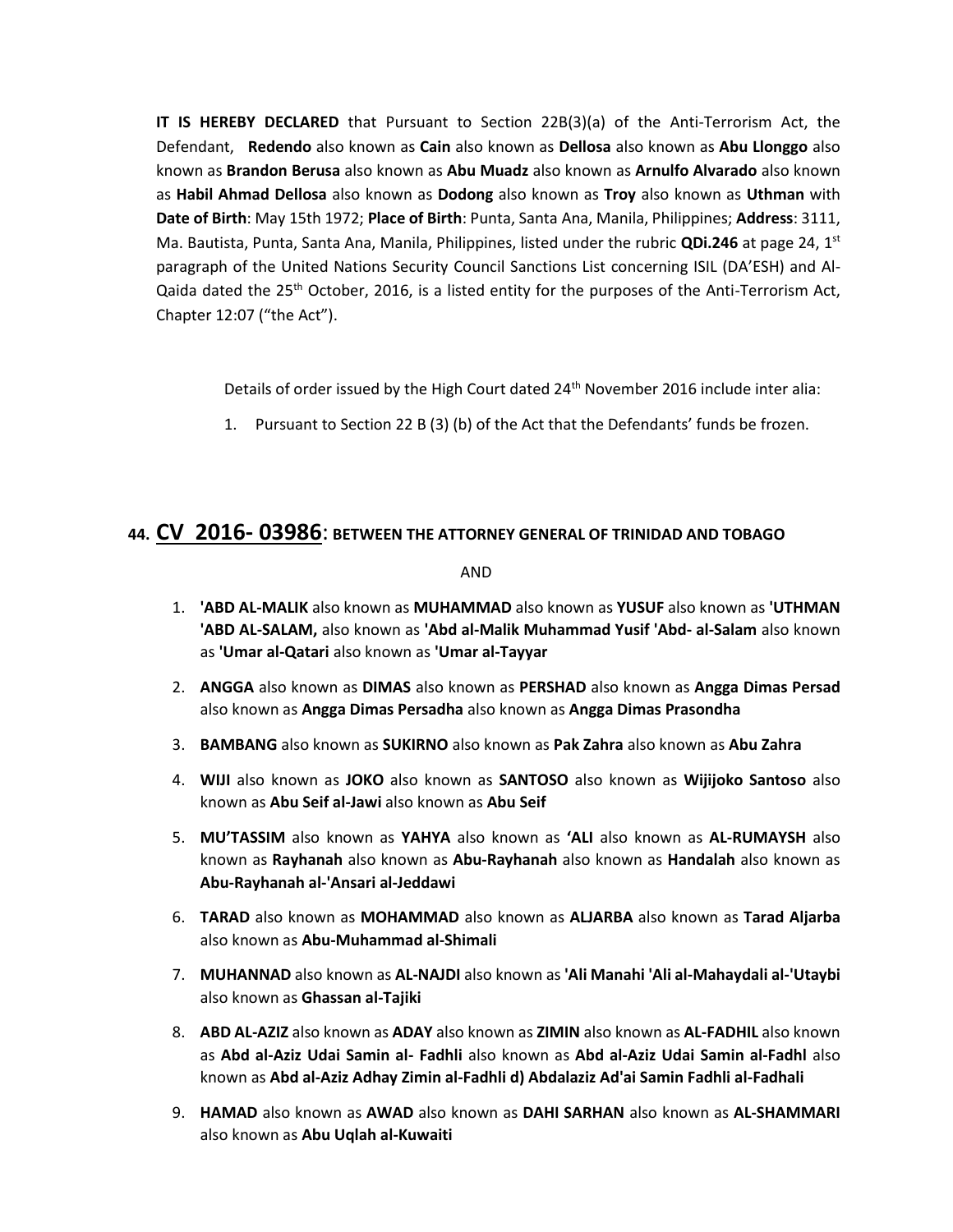- 10. **SA'D** also known as **BIN SA'D** also known as **MUHAMMAD SHARIYAN** also known as **AL-KA'BI**  also known as **Sa'd bin Sa'd Muhammad Shiryan al-Ka'bi** also known as **Sa'd Sa'd Muhammad Shiryan al-Ka'bi** also known as **Sa'd al-Sharyan al-Ka'bi, Abu Haza'** also known as **Abu Hazza'** also known as **Umar al-Afghani** also known as **Abu Sa'd** also known as **Abu Suad**
- 11. **MOUNIR** also known as **BEN DHAOU** also known as **BEN BRAHIM** also known as **BEN HELAL, Mounir Helel** also known as **Mounir Hilel** also known as **Abu Rahmah** also known as **Abu Maryam al-Tunisi**
- 12. **TURKI** also known as **MUBARAK** also known as **ABDULLAH** also known as **AHMAD AL-BINALI**  also known as **Turki Mubarak Abdullah Al Binali** also known as **Turki Mubarak al-Binali** also known as **Turki al Benali** also known as **Turki al-Binali,** also known as **Abu Human Bakr ibn Abd al-Aziz al-Athari** also known as **Abu Bakr al-Athari** also known as **Abu Hazm al-Salafi** also known as **Abu Hudhayfa al-Bahrayni** also known as **Abu Khuzayma al-Mudari** also known as **Abu Sufyan al-Sulami** also known as **Abu Dergham** also known as **Abu Human al-Athari**
- 13. **MUHAMMAD** also known as **SHOLEH** also known as **IBRAHIM** also known as **Mohammad Sholeh Ibrahim** also known as **Muhammad Sholeh Ibrohim** also known as **Muhammad Soleh Ibrahim** also known as **Sholeh Ibrahim** also known as **Muh Sholeh Ibrahim,**
- 14. **AYRAT** also known as **NASIMOVICH** also known as **VAKHITO** also known as **Salman Bulgarskiy**

**IT IS HEREBY DECLARED** that Pursuant to Section 22B(3)(a) of the Anti-Terrorism Act, the Defendants,

- 1. **'ABD AL-MALIK** also known as **MUHAMMAD** also known as **YUSUF** also known as **'UTHMAN 'ABD AL-SALAM,** also known as **'ABD AL-MALIK MUHAMMAD YUSIF 'ABD- AL-SALAM** also known as **'UMAR AL-QATARI** also known as **'UMAR AL-TAYYAR, Date of Birth:** 13 July, 1989, **Place of Birth:** unknown; listed under the rubric **QDi.346** at page 39, 1<sup>st</sup> paragraph of the United Nations Security Council Sanctions List concerning ISIL (DA'ESH) and Al-Qaida dated the 25th October, 2016**;**
- 2. **ANGGA** also known as **DIMAS** also known as **PERSHAD** also known as **ANGGA DIMAS PERSAD** also known as **ANGGA DIMAS PERSADHA** also known as **ANGGA DIMAS PRASONDHA, Date of Birth:** 4 March, 1985, **Place of Birth:** Jakarta, Indonesia; listed under the rubric **QDi.348** at page 39, 3rd paragraph of the United Nations Security Council Sanctions List concerning ISIL (DA'ESH) and Al-Qaida dated the 25<sup>th</sup> October, 2016;
- 3. **BAMBANG** also known as **SUKIRNO** also known as **PAK ZAHRA** also known as **ABU ZAHRA; Date of Birth:** 5 April, 1975 **Place of Birth:** Indonesia; listed under the rubric **QDi.349** at page 39,  $4<sup>th</sup>$  paragraph of the United Nations Security Council Sanctions List concerning ISIL (DA'ESH) and Al-Qaida dated the 25<sup>th</sup> October, 2016;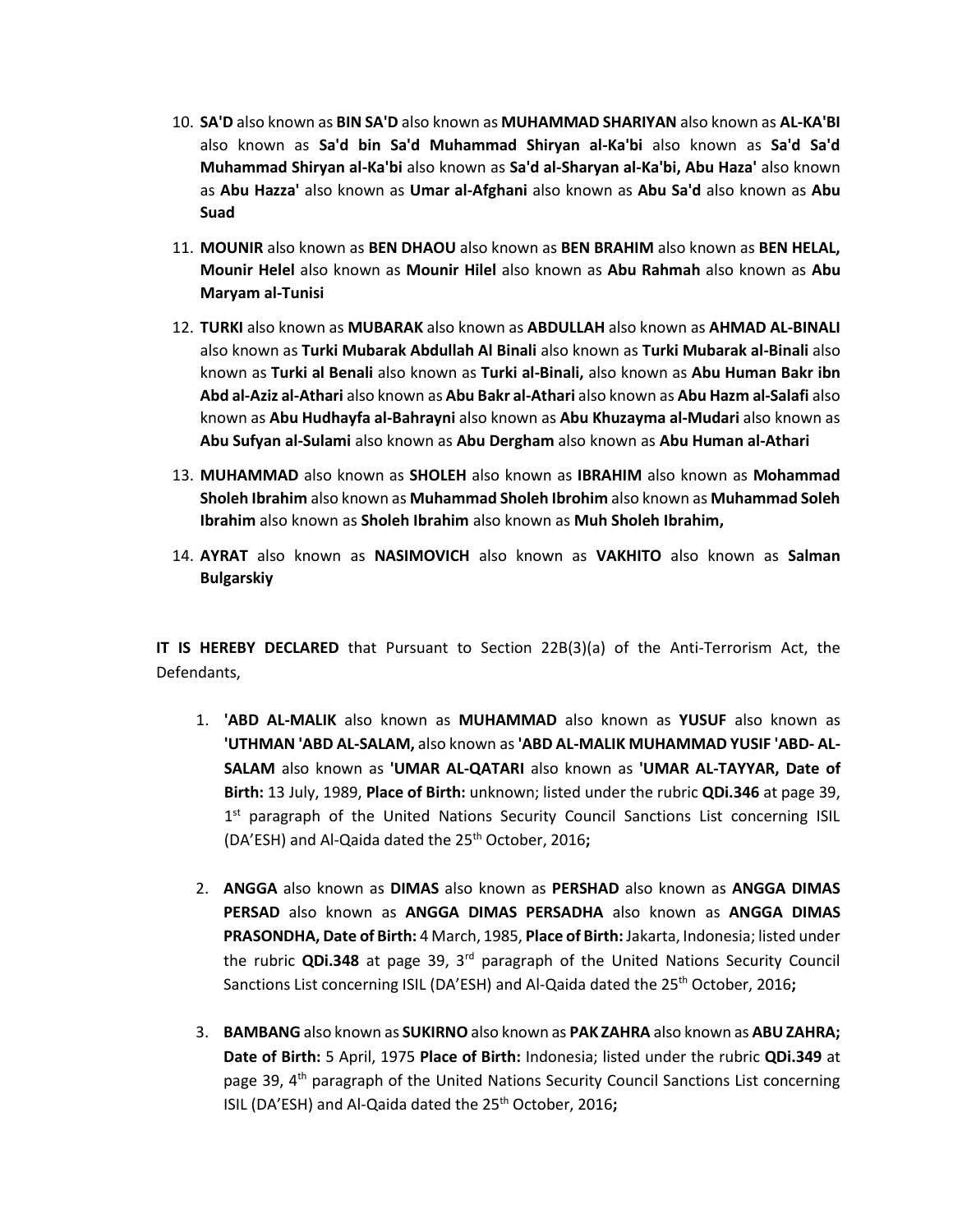- 4. **WIJI** also known as**JOKO** also known as **SANTOSO** also known as **WIJIJOKO SANTOSO** also known as **ABU SEIF AL-JAWI** also known as **ABU SEIF, Date of Birth:** 14 July, 1975 **Place of Birth:** Rembang, Jawa Tengah, Indonesia; listed under the rubric **QDi.350** at page 39, 5<sup>th</sup> paragraph of the United Nations Security Council Sanctions List concerning ISIL (DA'ESH) and Al-Qaida dated the 25<sup>th</sup> October, 2016;
- 5. **MU'TASSIM** also known as **YAHYA** also known as **'ALI** also known as **AL-RUMAYSH** also known as **RAYHANAH** also known as **ABU-RAYHANAH** also known as **HANDALAH** also known as **ABU-RAYHANAH AL-'ANSARI AL-JEDDAWI, Date of Birth: :** 4 January, 1973 **Place of Birth:** Jeddah, Saudi Arabia; listed under the rubric QDi.369 at page 43, 4<sup>th</sup> paragraph of the United Nations Security Council Sanctions List concerning ISIL (DA'ESH) and Al-Qaida dated the 25<sup>th</sup> October, 2016;
- 6. **TARAD** also known as **MOHAMMAD** also known as **ALJARBA** also known as **TARAD ALJARBA** also known as **ABU-MUHAMMAD AL-SHIMALI, Date of Birth:** 20 November, 1979 **Place of Birth:** Iraq; listed under the rubric **QDi.370** at page 43, 5th paragraph of the United Nations Security Council Sanctions List concerning ISIL (DA'ESH) and Al-Qaida dated the 25<sup>th</sup> October, 2016;
- 7. **MUHANNAD** also known as **AL-NAJDI** also known as **'ALI MANAHI 'ALI AL-MAHAYDALI AL-'UTAYBI** also known as **GHASSAN AL-TAJIKI, Date of Birth:** 19 May 1984 **Place of Birth:**  al-Duwadmi, Saudi Arabia; listed under the rubric **QDi.377** at page 44, 7th paragraph of the United Nations Security Council Sanctions List concerning ISIL (DA'ESH) and Al-Qaida dated the 25th October, 2016**;**
- 8. **ABD AL-AZIZ** also known as **ADAY** also known as **ZIMIN** also known as **AL-FADHIL** also known as **ABD AL-AZIZ UDAI SAMIN AL- FADHLI** also known as **ABD AL-AZIZ UDAI SAMIN AL-FADHL** also known as **ABD AL-AZIZ ADHAY ZIMIN AL-FADHLI D) ABDALAZIZ AD'AI SAMIN FADHLI AL-FADHALI, Date of Birth:** 27 August, 1981 **Place of Birth:** Kuwait; listed under the rubric **QDi.379** at page 45, 2<sup>nd</sup> paragraph of the United Nations Security Council Sanctions List concerning ISIL (DA'ESH) and Al-Qaida dated the 25<sup>th</sup> October, 2016**;**
- 9. **HAMAD** also known as **AWAD** also known as **DAHI SARHAN** also known as **AL-SHAMMARI**  also known as **ABU UQLAH AL-KUWAITI**, **Date of Birth:** 31 January, 1984 **Place of Birth:** unknown; listed under the rubric **QDi.381** at page 45, 4th paragraph of the United Nations Security Council Sanctions List concerning ISIL (DA'ESH) and Al-Qaida dated the 25<sup>th</sup> October, 2016**;**
- 10. **SA'D** also known as **BIN SA'D** also known as **MUHAMMAD SHARIYAN** also known as **AL-KA'BI** also known as **SA'D BIN SA'D MUHAMMAD SHIRYAN AL-KA'BI** also known as **SA'D SA'D MUHAMMAD SHIRYAN AL-KA'BI** also known as **SA'D AL-SHARYAN AL-KA'BI, ABU HAZA'** also known as **ABU HAZZA'** also known as **UMAR AL-AFGHANI** also known as **ABU SA'D** also known as **ABU SUAD, Date of Birth:** 15 February, 1972 **Place of Birth:** unknown;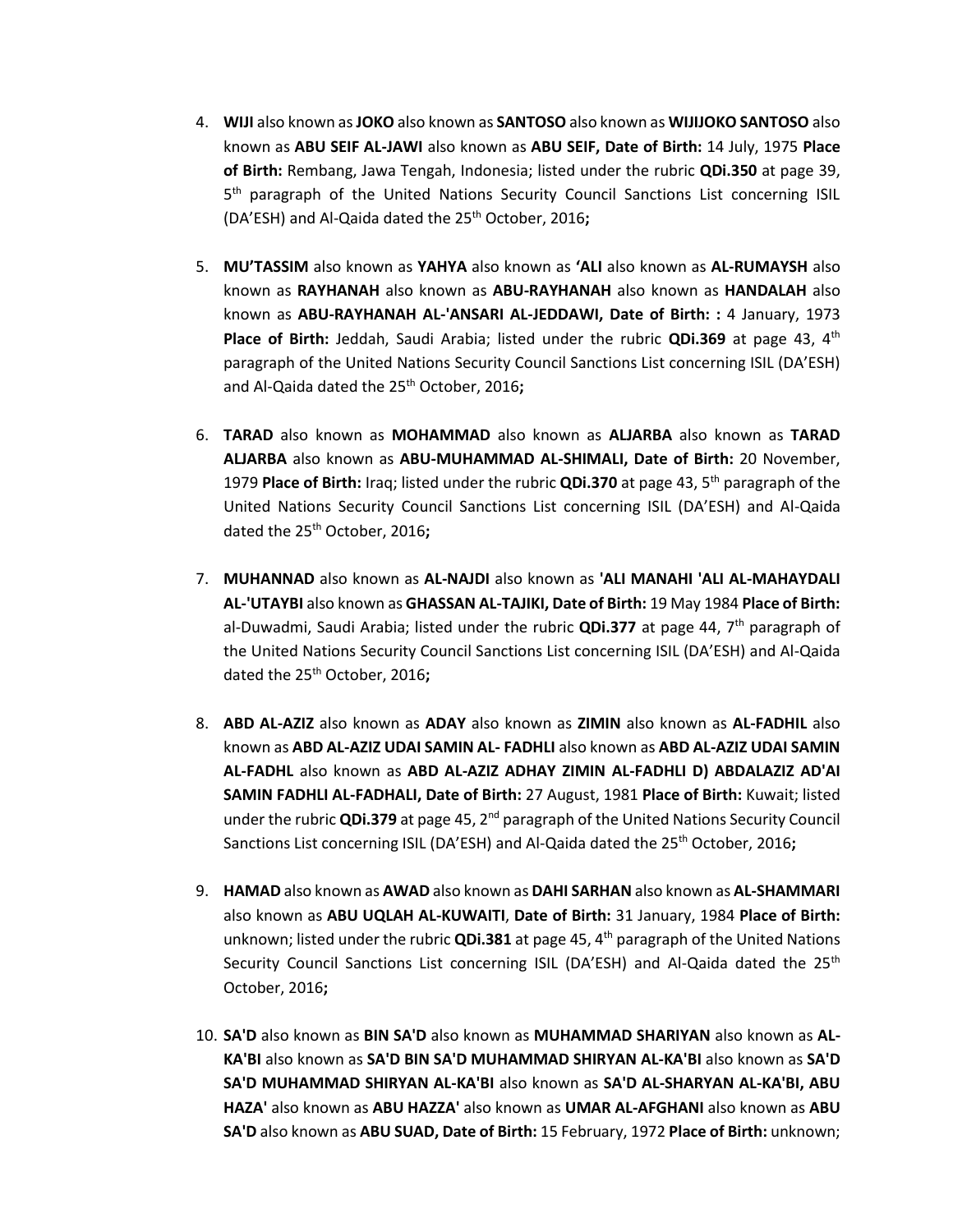listed under the rubric **QDi.382** at page 45, 5th paragraph of the United Nations Security Council Sanctions List concerning ISIL (DA'ESH) and Al-Qaida dated the 25th October, 2016**;**

- 11. **MOUNIR** also known as **BEN DHAOU** also known as **BEN BRAHIM** also known as **BEN HELAL, MOUNIR HELEL** also known as **MOUNIR HILEL** also known as **ABU RAHMAH** also known as **ABU MARYAM AL-TUNISI, Date of Birth:** 10 May 1983 **Place of Birth:** Ben Guerdane, Tunisia; listed under the rubric **QDi.386** at page 46, 3<sup>rd</sup> paragraph of the United Nations Security Council Sanctions List concerning ISIL (DA'ESH) and Al-Qaida dated the 25th October, 2016**;**
- 12. **TURKI** also known as **MUBARAK** also known as **ABDULLAH** also known as **AHMAD AL-BINALI** also known as **TURKI MUBARAK ABDULLAH AL BINALI** also known as **TURKI MUBARAK AL-BINALI** also known as **TURKI AL BENALI** also known as **TURKI AL-BINALI,**  also known as **ABU HUMAN BAKR IBN ABD AL-AZIZ AL-ATHARI** also known as **ABU BAKR AL-ATHARI** also known as **ABU HAZM AL-SALAFI** also known as **ABU HUDHAYFA AL-BAHRAYNI** also known as **ABU KHUZAYMA AL-MUDARI** also known as **ABU SUFYAN AL-SULAMI** also known as **ABU DERGHAM** also known as **ABU HUMAN AL-ATHARI, Date of Birth:** 3 September, 1984 **Place of Birth:** Al Muharraq, Bahrain; listed under the rubric **QDi.391** at page 47, 1<sup>st</sup> paragraph of the United Nations Security Council Sanctions List concerning ISIL (DA'ESH) and Al-Qaida dated the 25th October, 2016**;**
- 13. **MUHAMMAD** also known as **SHOLEH** also known as**IBRAHIM** also known as **Mohammad Sholeh Ibrahim** also known as **Muhammad Sholeh Ibrohim** also known as **Muhammad Soleh Ibrahim** also known as **Sholeh Ibrahim** also known as **Muh Sholeh Ibrahim, Date of Birth:** 1958 (Sep.) **Place of Birth:** Demak, Indonesia, listed under the rubric **QDi.395** at page 47, 5<sup>th</sup> paragraph of the United Nations Security Council Sanctions List concerning ISIL (DA'ESH) and Al-Qaida dated the 25th October, 2016**;**
- 14. **AYRAT** also known as **NASIMOVICH** also known as **VAKHITO** also known as **SALMAN BULGARSKIY, Date of Birth:** 27 March, 1977 **Place of Birth:** Naberezhnye Chelny, Republic of Tatarstan, Russian Federation, listed under the rubric **QDi.397** at page 48, 1st paragraph of the United Nations Security Council Sanctions List concerning ISIL (DA'ESH) and Al-Qaida dated the 25th October, 2016**;**

are listed entities for the purposes of the Anti-Terrorism Act, Chapter 12:07 ("the Act").

Details of order issued by the High Court dated 24<sup>th</sup> November 2016 include inter alia:

1. Pursuant to Section 22 B (3) (b) of the Act that the Defendants' funds be frozen.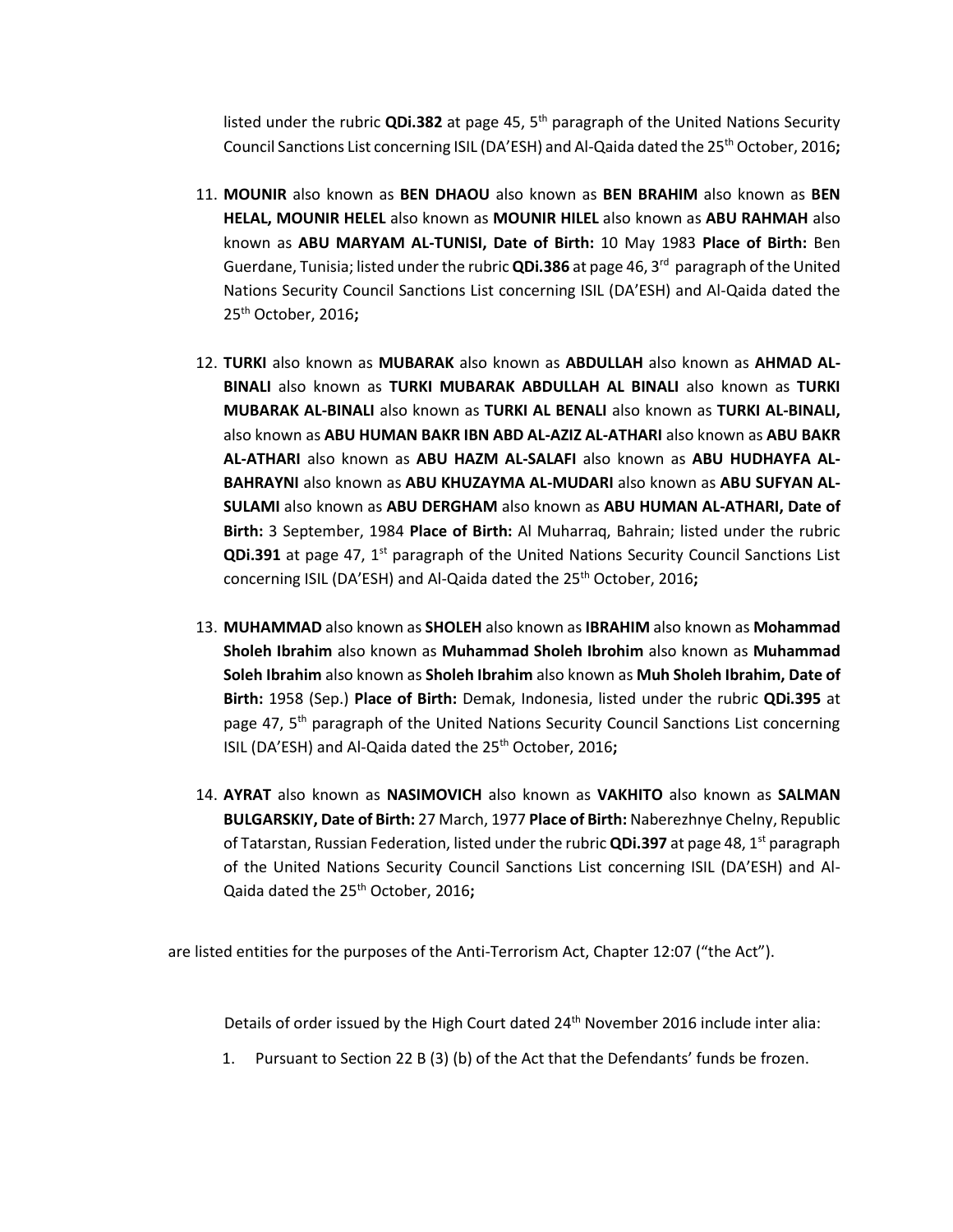**45. CV 2016- 03987: BETWEEN THE ATTORNEY GENERAL OF TRINIDAD AND TOBAGO** AND **SAID** also known as **BEN ABDELHAKIM** also known as **BEN OMAR** also known as **AL-CHERIF** also known as **Cherif Said** also known as **Binhamoda Hokri** also known as **Hcrif Ataf** also known as **Bin Homoda Chokri** also known as **Atef Cherif** also known as **Sherif Ataf** also known as **Ataf Cherif Said Djallal** also known as **Youcef** also known as **Abou Salman** also known as **Said Tmimi**

**IT IS HEREBY DECLARED** that Pursuant to Section 22B(3)(a) of the Anti-Terrorism Act, the Defendant, **SAID** also known as **BEN ABDELHAKIM** also known as **BEN OMAR** also known as **AL-CHERIF** (**Date of Birth:** 25 Janaury, 1970, **Place of Birth:** Manzil Tmim, Tunisia) also known as **CHERIF SAID, Date of Birth:** 25 January, 1970 in Tunisia, **BINHAMODA HOKRI, Date of Birth:** 25 January, 1970 in Sosa, Tunisia, **HCRIF ATAF** Date of Birth: 25 January, 1971 in Solisse, Tunisia, **BIN HOMODA CHOKRI, Date of Birth:** 25 January, 1970 in Tunis, Tunisia, **ATEF CHERIF, Date of Birth:** 12 December, 1973 in Algeria, **SHERIF ATAF Date of Birth:** 12 December, 1973 in Aras, Algeria, **ATAF CHERIF SAID Date of Birth:** 12 December, 1973 in Tunis, Tunisia, **DJALLAL** also known as **YOUCEF** also known as **ABOU SALMAN** also known as **SAID TMIMI, Address:** Corso Lodi 59, Milan, Italy, listed under the rubric **QDi.138** at page 12, 3rd paragraph of the United Nations Security Council Sanctions List concerning ISIL (DA'ESH) and Al-Qaida dated the 25<sup>th</sup> October, 2016, is a listed entity for the purposes of the Anti-Terrorism Act, Chapter 12:07 ("the Act").

Details of order issued by the High Court dated 24<sup>th</sup> November 2016 include inter alia:

- 1. Pursuant to Section 22 B (3) (b) of the Act that the Defendants' funds be frozen.
- **46. CV 2016- 03988: BETWEEN THE ATTORNEY GENERAL OF TRINIDAD AND TOBAGO** AND **ALI**  also known as **BEN TAHER** also known as **BEN FALEH** also known as **OUNI HARZI** also known as **Abou Zoubair**

**IT IS HEREBY DECLARED** that Pursuant to Section 22B(3)(a) of the Anti-Terrorism Act, the Defendant, **Ali** also known as **Ben Taher** also known as **Ben Faleh** also known as **Ouni Harzi also known as Abou Zoubair**, with **Date of Birth**: March 9th 1986; **Place of Birth**: Ariana, Tunisia; **Addresses**: (a) 18 Mediterranean Street, Ariana, Tunisia (b) Syrian Arab Republic (located in as at Mar. 2015) (c) Iraq (possible alternative location as at Mar. 2015) (d) Libya (previously located in), listed under the rubric **QDi.353** at page 40, 1st paragraph of the United Nations Security Council Sanctions List concerning ISIL (DA'ESH) and Al-Qaida dated the 25<sup>th</sup> October, 2016, is a listed entity for the purposes of the Anti-Terrorism Act, Chapter 12:07 ("the Act").

Details of order issued by the High Court dated 24<sup>th</sup> November 2016 include inter alia:

1. Pursuant to Section 22 B (3) (b) of the Act that the Defendants' funds be frozen.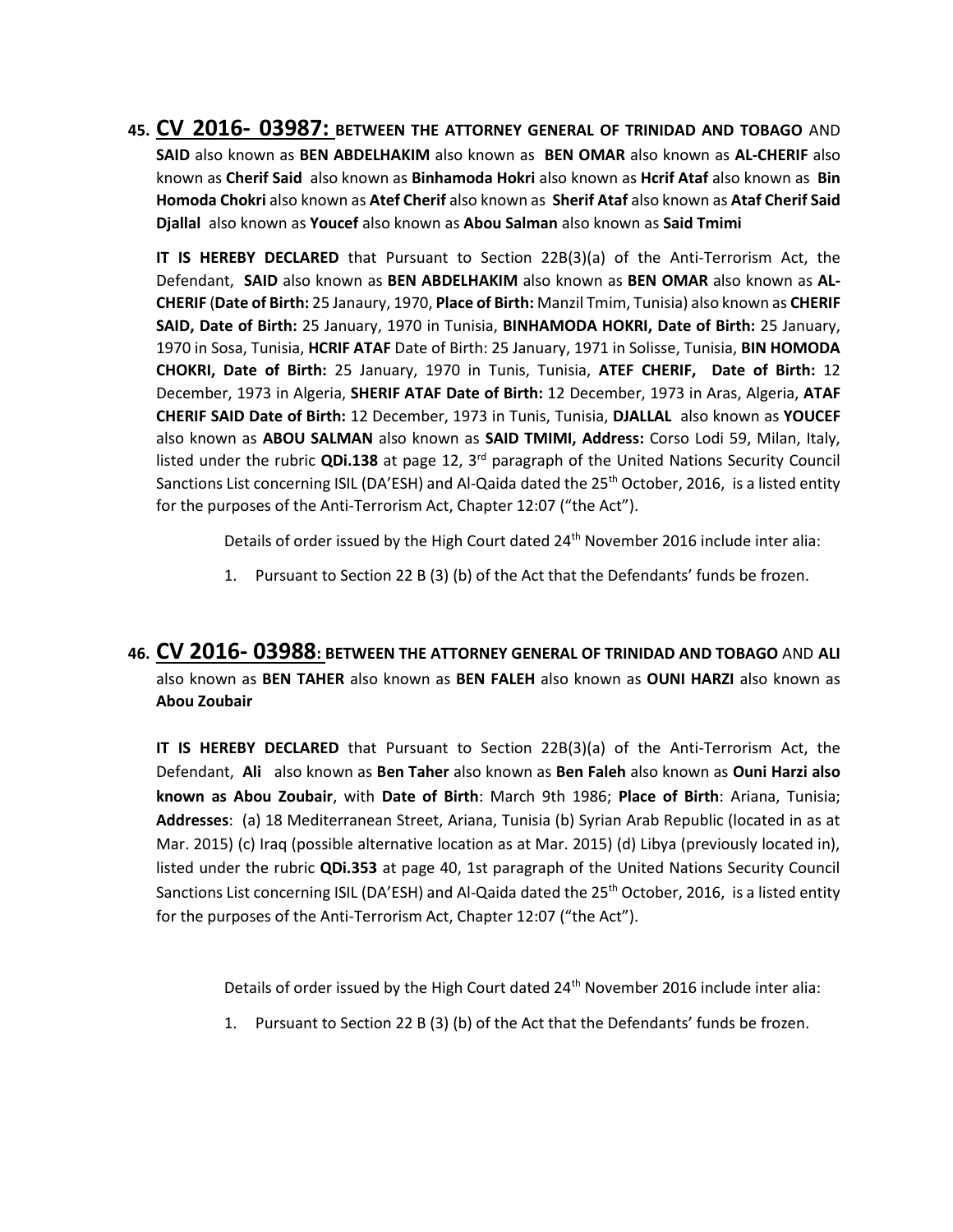**47. CV 2016-03991: BETWEEN THE ATTORNEY GENERAL OF TRINIDAD AND TOBAGO** AND **TARAK** also known as **BEN TAHER** also known as **BEN FALEH** also known as **OUNI HARZI** also known as **Abou Omar Al Tounisi**

**IT IS HEREBY DECLARED** that Pursuant to Section 22B(3)(a) of the Anti-Terrorism Act, the Defendant, **Tarak** also known as **Ben Taher** also known as **Ben Faleh** also known as **Ouni Harzi also known as Abou Omar Al Tounisi; Date of Birth** 3rd May, 1982; **Place of Birth**: Tunis, Tunisia; **Address**: 18 Mediterranean Street, Ariana, Tunisia, listed under the rubric **QDi.354** at page 40, 2nd paragraph of the United Nations Security Council Sanctions List concerning ISIL (DA'ESH) and Al-Qaida dated the 25<sup>th</sup> October, 2016, is a listed entity for the purposes of the Anti-Terrorism Act, Chapter 12:07 ("the Act").

Details of order issued by the High Court dated 24<sup>th</sup> November 2016 include inter alia:

1. Pursuant to Section 22 B (3) (b) of the Act that the Defendants' funds be frozen.

#### **48. CV 2016-03992: BETWEEN THE ATTORNEY GENERAL OF TRINIDAD AND TOBAGO**

AND

- 1. **FAHD** also known as **MUHAMMAD** also known as **'ABD AL-'AZIZ** also known as **AL-KHASHIBAN,** also known as **Fahad H. A. Khashayban** also known as **Fahad H. A. Kheshaiban** also known as **Fahad Mohammad Abdulaziz Alkhoshiban** also known as **Fahad H. A. al-Khashiban** also known as **Fahad H. A. Kheshayban** also known as **Fahad H. A. al-Khosiban** also known as **Fahad H. A. Khasiban** also known as **Fahd Muhammad 'Abd Al-'Aziz al-Khashayban** also known as **Fahd Muhammad'Abd al-'Aziz al-Khushayban** also known as **Fahad al-Khashiban** also known as **Fahd Khushaiban** also known as **Fahad Muhammad A. al-Khoshiban** also known as **Fahad Mohammad A. al-Khoshiban** also known as **Shaykh Abu Thabit** also known as **Abu Thabit** also known as **Shaykh Thabet** also known as **Abdur Abu Rahman** also known as **Abu Abdur Rahman**
- 2. **HAMID** also known as **ABDALLAH** also known as **AHMAD** also known as **AL-ALI,** also known as **Dr. Hamed Abdullah Al-Ali** also known as **Hamed Al-'Ali** also known as **Hamed bin 'Abdallah Al-'Ali** also known as **Hamid 'Abdallah Al-'Ali** also known as **Hamid 'Abdallah Ahmad Al-'Ali** also known as **Hamid bin Abdallah Ahmed Al-Ali** also known as **Hamid Abdallah Ahmed Al-Ali, Abu Salim**
- 3. **JABER** also known as **ABDALLAH** also known as **JABER** also known as **AHMAD AL-JALAHMAH** also known as **Jaber Al-Jalamah** also known as **Abu Muhammad Al-Jalahmah** also known as **Jabir Abdallah Jabir Ahmad Jalahmah** also known as **Jabir 'Abdallah Jabir Ahmad Al-Jalamah** also known as **Jabir Al-Jalhami** also known as **Abdul-Ghani** also known as **Abu Muhammad**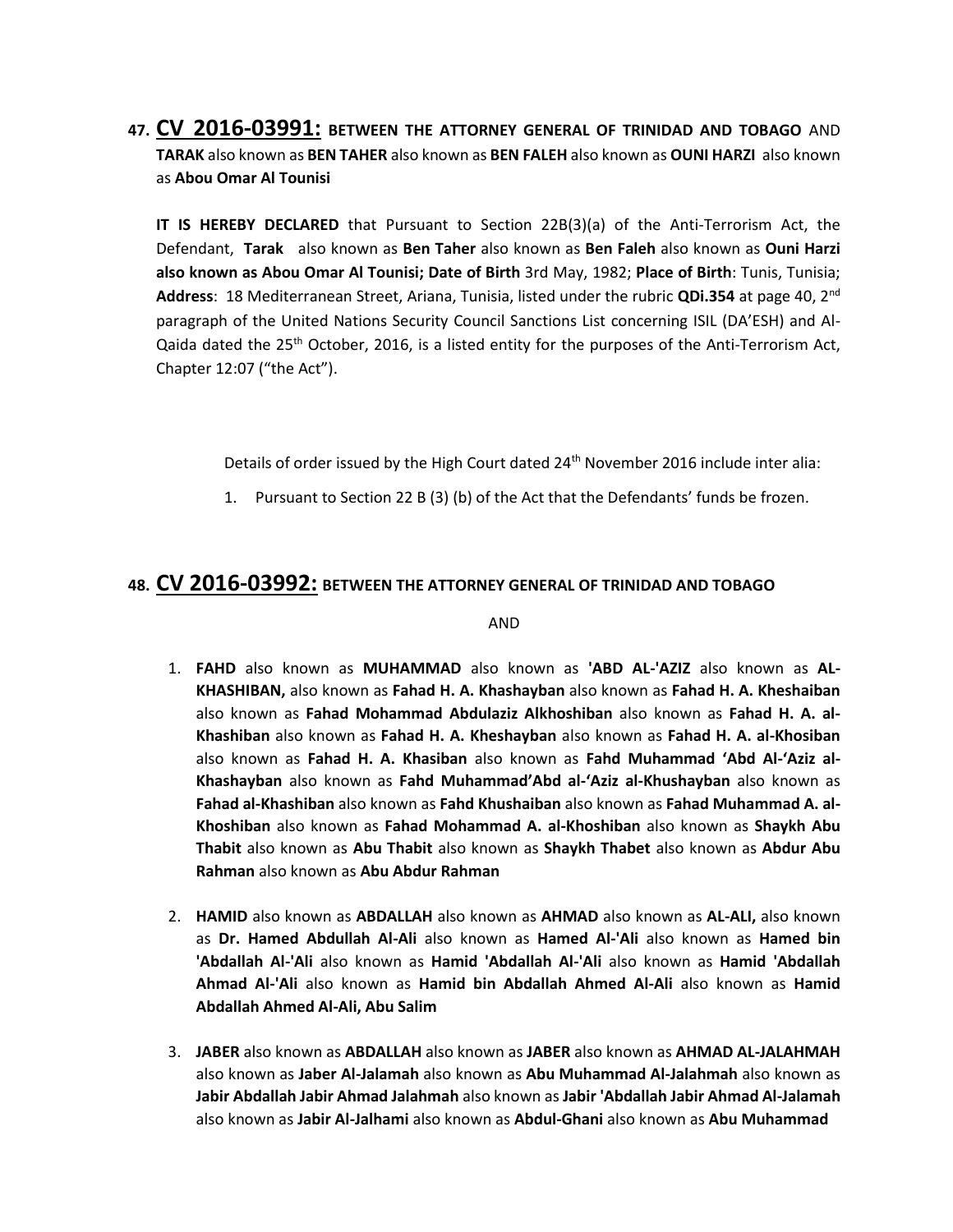- 4. **MUBARAK** also known as **MUSHAKHAS** also known as **SANAD** also known as **MUBARAK AL-BATHALI** also known as **Mubarak Mishkhis Sanad Al-Bathali** also known as **Mubarak Mishkhis Sanad Al-Badhali** also known as **Mubarak Al-Bathali** also known as **Mubarak Mishkhas Sanad Al-Bathali** also known as **Mubarak Mishkhas Sanad Al-Bazali** also known as **Mobarak Meshkhas Sanad Al-Bthaly** also known as **Abu Abdulrahman**
- 5. **DINNO AMOR** also known as **ROSALEJOS** also known as **PAREJA** also known as **Johnny Pareja**  also known as **Khalil Pareja** also known as **Mohammad** also known as **Akmad** also known as **Mighty** also known as **Rash**
- 6. **FELICIANO** also known as **SEMBORIO** also known as **DELOS REYES JR.** also known as **Abubakar Abdillah** also known as **Abdul Abdillah**
- 7. **PIO also known as ABOGNE** also known as **DE VERA** also known as**Ismael De Vera Low quality**  also known as **Khalid** also known as **Ismael** also known as **Ismail** also known as **Manex** also known as **Tito Art also known as Dave** also known as **Leo**
- 8. **RUBEN** also known as **PESTANO** also known as **LAVILLA, JR** also known as **Reuben Lavilla** also known as **Sheik Omar** also known as **Mile D Lavilla** also known as **Reymund Lavilla** also known as **Ramo Lavilla** also known as **Mike de Lavilla** also known as **Abdullah Muddaris** also known as **Ali Omar** also known as **Omar Lavilla** also known as **Omar Labella So** also known as **Eso also known as Junjun**
- 9. **RICARDO also known as PEREZ** also known as **AYERAS** also known as **Abdul Kareem** Ayeras also known as **Abdul Karim Ayeras** also known as **Ricky Ayeras** also known as **Jimboy** also known as **Isaac Jay Galang Perez** also known as **Abdul Mujib**
- 10. **SALAH EDDINE** also known as **GASMI** also known as **Abou Mohamed Salah** also known as **Bounouadher**
- 11. **AHMED** also known as **DEGHDEGH** also known as **Abd El Illah** also known as **Abdellillah dit Abdellah Ahmed dit Said**
- 12. **KHALIFA** also known as **MUHAMMAD** also known as **TURKI** also known as **AL-SUBAIY, Khalifa Mohd Turki Alsubaie** also known as **Khalifa Mohd Turki al-Subaie** also known as **Khalifa Al-Subayi** also known as **Khalifa Turki bin Muhammad bin al-Suaiy** also known as **Abu Mohammed al-Qatari also known as Katrina**
- 13. **FRITZ also known as MARTIN** also known as **GELOWICZ** also known as **Robert Konars** also known as **Markus Gebert** also known as **Malik** also known as **Benzl** also known as **Bentley**
- 14. **ADEM** also known as **YILMAZ** also known as **Talha**
- 15. **ZAKI-UR-REHMAN** also known as **LAKHVI** also known as **Zakir Rehman Lakvi** also known as **Zaki Ur-Rehman Lakvi** also known as **Kaki Ur-Rehman** also known as **Zakir Rehman** also known as **Abu Waheed Irshad Ahmad Arshad** also known as **Chachajee**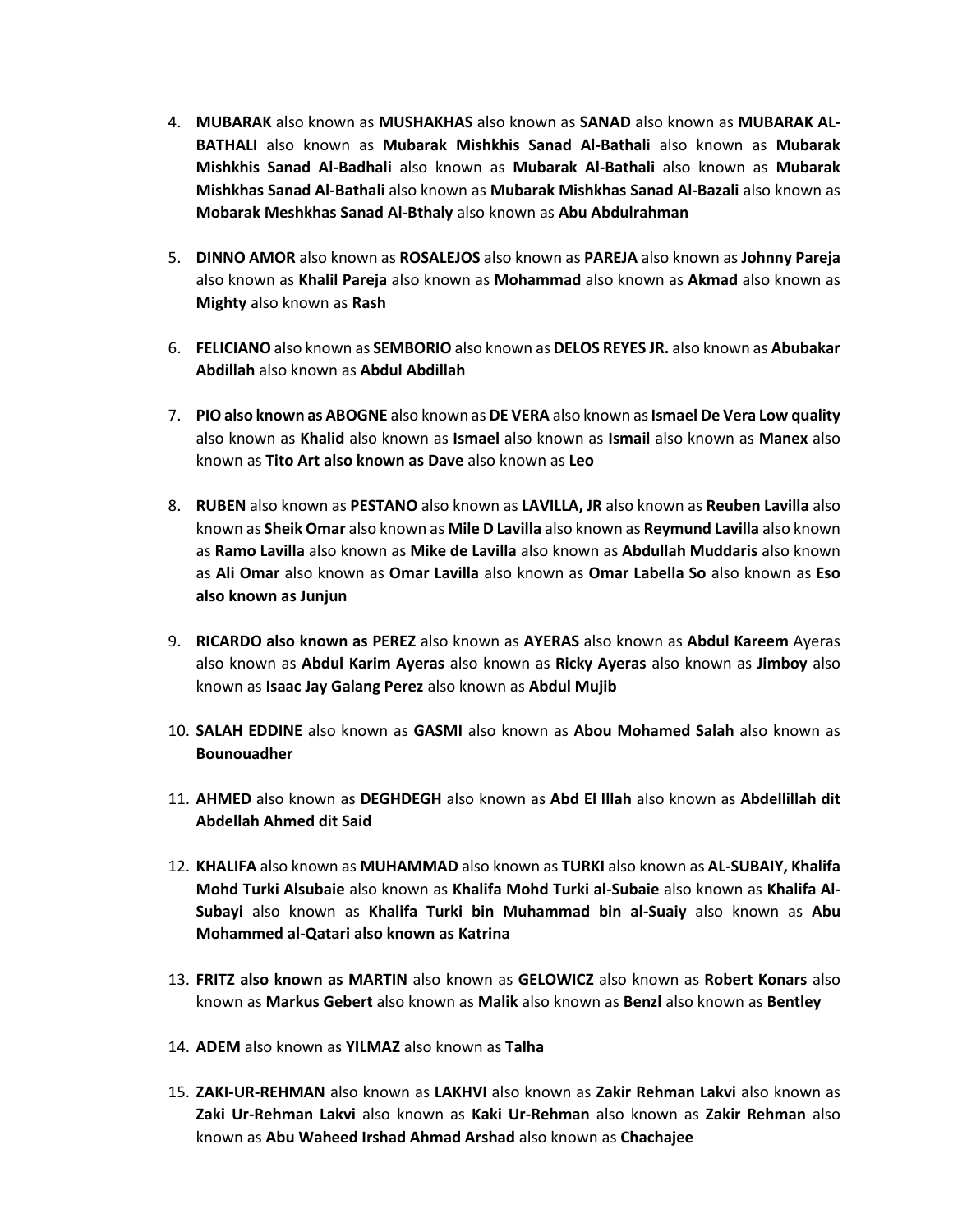- 16. **FAZEEL-A-TUL** also known as **SHAYKH ABU MOHAMMED** also known as **AMEEN** also known as **AL-PESHAWARI** also known as **Shaykh Aminullah also known as Sheik Aminullah also known as Abu Mohammad Aminullah Peshawari** also known as **Abu Mohammad Amin Bishawri** also known as **Abu Mohammad Shaykh Aminullah Al-Bishauri** also known as **Shaykh Abu Mohammed Ameen al-Peshawari** also known as **Shaykh Aminullah Al-Peshawari**
- 17. **AKRAM** also known as **TURKI** also known as **HISHAN** also known as **AL-MAZIDIH, Akram Turki Al-Hishan** also known as **Abu Jarrah** also known as **Abu Akram; and**
- 18. **GHAZY** also known as **FEZZA** also known as **HISHAN** also known as **AL-MAZIDIH** also known as **Ghazy Fezzaa Hishan** also known as **Mushari Abd Aziz Saleh Shlash** also known as **Abu Faysal** also known as **Abu Ghazzy**

**IT IS HEREBY DECLARED** that Pursuant to Section 22B(3)(a) of the Anti-Terrorism Act, the Defendants,

- 1. **FAHD** also known as **MUHAMMAD** also known as **'ABD AL-'AZIZ** also known as **AL-KHASHIBAN,** also known as **FAHAD H. A. KHASHAYBAN** also known as **FAHAD H. A. KHESHAIBAN** also known as **FAHAD MOHAMMAD ABDULAZIZ ALKHOSHIBAN** also known as **FAHAD H. A. AL-KHASHIBAN** also known as **FAHAD H. A. KHESHAYBAN** also known as **FAHAD H. A. AL-KHOSIBAN** also known as **FAHAD H. A. KHASIBAN** also known as **FAHD MUHAMMAD 'ABD AL-'AZIZ AL-KHASHAYBAN** also known as **FAHD MUHAMMAD'ABD AL- 'AZIZ AL-KHUSHAYBAN** also known as **FAHAD AL-KHASHIBAN** also known as **FAHD KHUSHAIBAN** also known as **FAHAD MUHAMMAD A. AL-KHOSHIBAN** also known as **FAHAD MOHAMMAD A. AL-KHOSHIBAN** also known as **SHAYKH ABU THABIT** also known as **ABU THABIT** also known as **SHAYKH THABET** also known as **ABDUR ABU RAHMAN** also known as **ABU ABDUR RAHMAN**, **Date of Birth:** 16 October, 1966 **Place of Birth:** Oneiza, Saudi Arabia **Address:** Saudi Arabia; listed under the rubric **QDi.233** at page 22, 3rd paragraph of the United Nations Security Council Sanctions List concerning ISIL (DA'ESH) and Al-Qaida dated the 25<sup>th</sup> October, 2016;
- 2. **HAMID** also known as **ABDALLAH** also known as **AHMAD** also known as **AL-ALI,** also known as **DR. HAMED ABDULLAH AL-ALI** also known as **HAMED AL-'ALI** also known as **HAMED BIN 'ABDALLAH AL-'ALI** also known as **HAMID 'ABDALLAH AL-'ALI** also known as **HAMID 'ABDALLAH AHMAD AL-'ALI** also known as **HAMID BIN ABDALLAH AHMED AL-ALI** also known as **HAMID ABDALLAH AHMED AL-ALI, ABU SALIM**, **Date of Birth:** 20 January, 1960 **Place of Birth:** Kuwait **Address:** Kuwait; listed under the rubric **QDi.236** at page 22, 4<sup>th</sup> paragraph of the United Nations Security Council Sanctions List concerning ISIL (DA'ESH) and Al-Qaida dated the 25th October, 2016 **;**
- 3. **JABER** also known as **ABDALLAH** also known as **JABER** also known as **AHMAD AL-JALAHMAH** also known as **JABER AL-JALAMAH** also known as **ABU MUHAMMAD AL-JALAHMAH** also known as **JABIR ABDALLAH JABIR AHMAD JALAHMAH** also known as **JABIR 'ABDALLAH**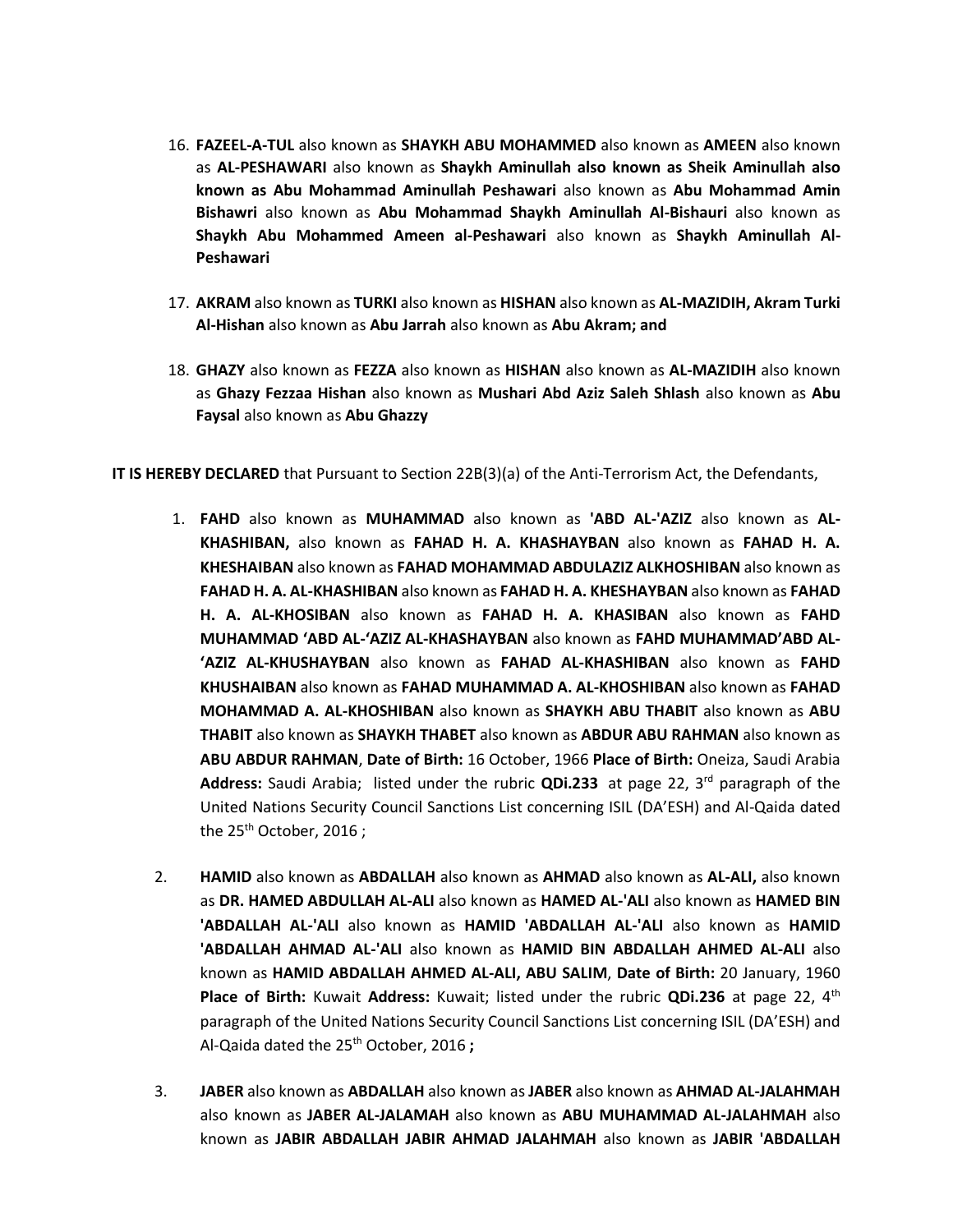**JABIR AHMAD AL-JALAMAH** also known as **JABIR AL-JALHAMI** also known as **ABDUL-GHANI** also known as **ABU MUHAMMAD, Date of Birth:** 24 September, 1959 **Place of Birth:** Al-Khitan area, Kuwait **Address:** Kuwait; listed under the rubric **QDi.237** at page 22, 5th paragraph of the United Nations Security Council Sanctions List concerning ISIL (DA'ESH) and Al-Qaida dated the 25th October, 2016**;**

- 4. **MUBARAK** also known as **MUSHAKHAS** also known as **SANAD** also known as **MUBARAK AL-BATHALI** also known as **MUBARAK MISHKHIS SANAD AL-BATHALI** also known as **MUBARAK MISHKHIS SANAD AL-BADHALI** also known as **MUBARAK AL-BATHALI** also known as **MUBARAK MISHKHAS SANAD AL-BATHALI** also known as **MUBARAK MISHKHAS SANAD AL-BAZALI** also known as **MOBARAK MESHKHAS SANAD AL-BTHALY** also known as **ABU ABDULRAHMAN, Date of Birth:** 1 October, 1961 **Place of Birth:** Kuwait **Address:** Al-Salibekhat area, Kuwait; listed under the rubric **QDi.238** at page 23, 1<sup>st</sup> paragraph of the United Nations Security Council Sanctions List concerning ISIL (DA'ESH) and Al-Qaida dated the 25th October, 2016**;**
- 5. **DINNO AMOR** also known as **ROSALEJOS** also known as **PAREJA** also known as **JOHNNY PAREJA** also known as **KHALIL PAREJA** also known as **MOHAMMAD** also known as **AKMAD**  also known as **MIGHTY** also known as **RASH, Date of Birth:** 19 July, 1981 **Place of Birth:** Cebu City, Philippines **Address:** Atimonana, Quezon Province, Philippines; listed under the rubric **QDi.242** at page 23, 3rd paragraph of the United Nations Security Council Sanctions List concerning ISIL (DA'ESH) and Al-Qaida dated the 25<sup>th</sup> October, 2016;
- 6. **FELICIANO** also known as **SEMBORIO** also known as **DELOS REYES JR.** also known as **ABUBAKAR ABDILLAH** also known as **ABDUL ABDILLAH, Date of Birth:** 4 November, 1963 **Place of Birth:** Arco, Lamitan, Basilan, Philippines **Address:** Philippines; listed under the rubric **QDi.243** at page 23, 4th paragraph of the United Nations Security Council Sanctions List concerning ISIL (DA'ESH) and Al-Qaida dated the 25<sup>th</sup> October, 2016;
- 7. **PIO** also known as **ABOGNE** also known as **DE VERA** also known as **ISMAEL DE VERA LOW QUALITY** also known as **KHALID** also known as **ISMAEL** also known as **ISMAIL** also known as **MANEX** also known as **TITO ART** also known as **DAVE** also known as **LEO, Date of Birth:** 19 December, 1969 **Place of Birth:** Bagac, Bagamanok, Catanduanes, Philippines **Address:**  Concepcion, Zaragosa, Nueva Ecija, Philippines; listed under the rubric **QDi.245** at page 23, 6<sup>th</sup> paragraph of the United Nations Security Council Sanctions List concerning ISIL (DA'ESH) and Al-Qaida dated the 25th October, 2016**;**
- 8. **RUBEN** also known as **PESTANO** also known as **LAVILLA, JR** also known as **REUBEN LAVILLA**  also known as **SHEIK OMAR** also known as **MILE D LAVILLA** also known as **REYMUND LAVILLA**  also known as **RAMO LAVILLA** also known as **MIKE DE LAVILLA** also known as **ABDULLAH MUDDARIS** also known as **ALI OMAR** also known as **OMAR LAVILLA** also known as **OMAR LABELLA SO** also known as **ESO** also known as **JUNJUN, Date of Birth:** 4 October, 1972 **Place of Birth:** Sitio Banga Maiti, Barangay Tranghawan, Lambunao, Iloilo, Philippines **Address:**  10th Avenue, Caloocan City, Philippines; listed under the rubric **QDi.247** at page 24, 2nd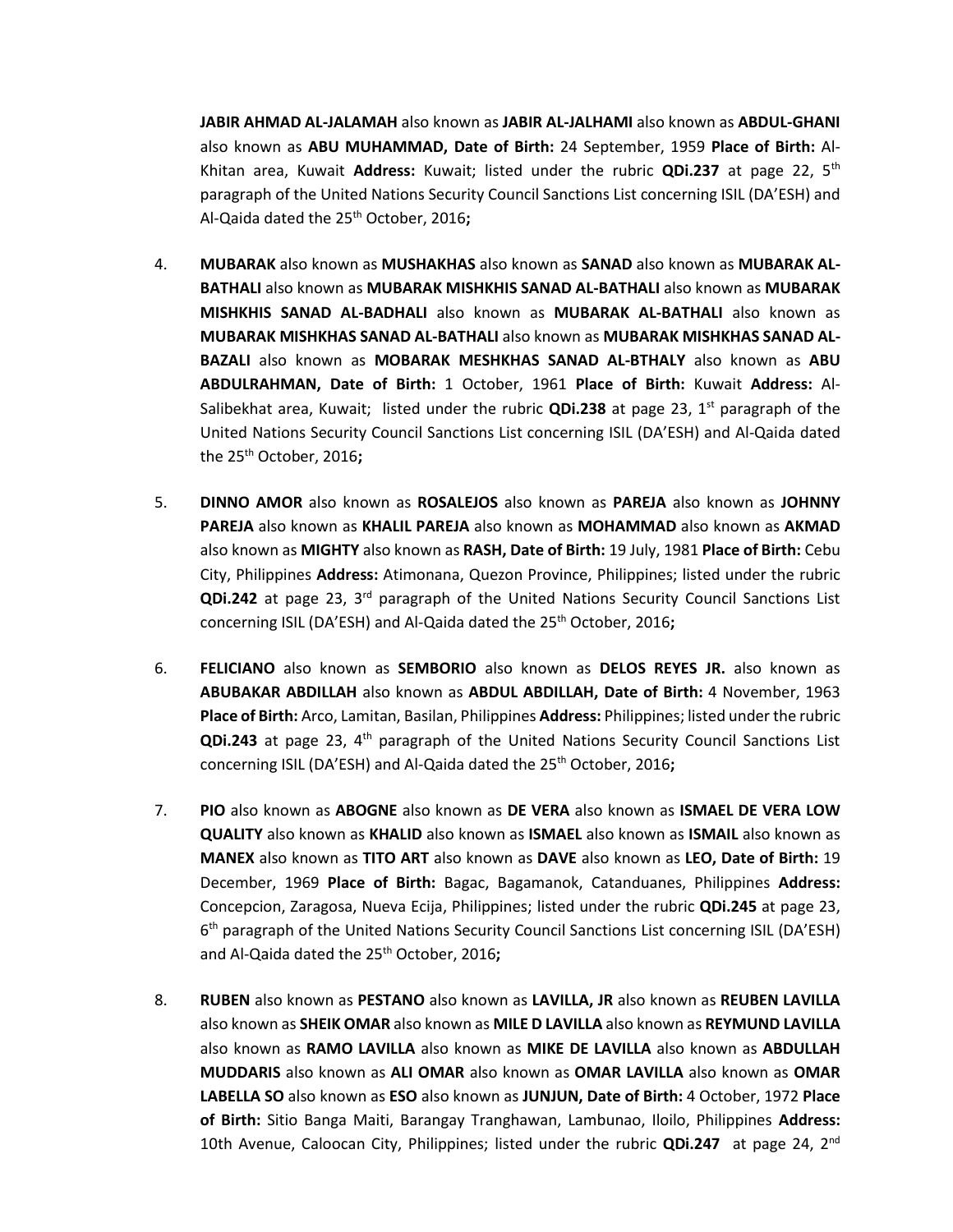paragraph of the United Nations Security Council Sanctions List concerning ISIL (DA'ESH) and Al-Qaida dated the 25th October, 2016**;**

- 9. **RICARDO** also known as **PEREZ** also known as **AYERAS** also known as **ABDUL KAREEM AYERAS** also known as **ABDUL KARIM AYERAS** also known as **RICKY AYERAS** also known as **JIMBOY** also known as**ISAAC JAY GALANG PEREZ** also known as **ABDUL MUJIB, Date of Birth:**  15 September, 1973 **Place of Birth:** 24 Paraiso Street, Barangay Poblacion, Mandaluyong City, Philippines **a)** Barangay Mangayao, Tagkawayan, Quezon, Philippines **b)** Barangay Tigib, Ayungon, Negros Oriental, Philippines; listed under the rubric **QDi.248**at page 24, 3rd paragraph of the United Nations Security Council Sanctions List concerning ISIL (DA'ESH) and Al-Qaida dated the 25th October, 2016**;**
- 10. **SALAH EDDINE** also known as **GASMI** also known as **ABOU MOHAMED SALAH** also known as **BOUNOUADHER, Date of Birth:** 13 April, 1971 **Place of Birth:** Zeribet El Oued, Wilaya (province) of Biskra, Algeria **Address:** Algeria; listed under the rubric **QDi.251** at page 25, 1st paragraph of the United Nations Security Council Sanctions List concerning ISIL (DA'ESH) and Al-Qaida dated the 25th October, 2016**;**
- 11. **AHMED** also known as **DEGHDEGH** also known as **ABD EL ILLAH** also known as **ABDELLILLAH DIT ABDELLAH AHMED DIT SAID**, **Date of Birth:** 17 January, 1967 **Place of Birth:** Anser, Wilaya (province) of Jijel, Algeria **Address:** Algeria; listed under the rubric **QDi.252** at page 25,  $2<sup>nd</sup>$  paragraph of the United Nations Security Council Sanctions List concerning ISIL (DA'ESH) and Al-Qaida dated the 25<sup>th</sup> October, 2016
- 12. **KHALIFA** also known as **MUHAMMAD** also known as **TURKI** also known as **AL-SUBAIY, KHALIFA MOHD TURKI ALSUBAIE** also known as **KHALIFA MOHD TURKI AL-SUBAIE** also known as **KHALIFA AL-SUBAYI** also known as **KHALIFA TURKI BIN MUHAMMAD BIN AL-SUAIY** also known as **ABU MOHAMMED AL-QATARI** also known as **KATRINA, DOB:** 1 January, 1965 **POB:** Doha, Qatar **Address:** Doha, Qatar; listed under the rubric **QDi.253** at page 25, 3<sup>rd</sup> paragraph of the United Nations Security Council Sanctions List concerning ISIL (DA'ESH) and Al-Qaida dated the 25th October, 2016**;**
- 13**. FRITZ** also known as **MARTIN** also known as **GELOWICZ** also known as **ROBERT KONARS** also known as **MARKUS GEBERT** also known as **MALIK** also known as **BENZL** also known as **BENTLEY Date of Birth:** 10 Apr. 1979, 1 Sep. 1979 **Place of Birth:** Liege, Belgium, Munich, Germany **Address:** Germany; listed under the rubric **QDi.259** at page 25, 5th paragraph of the United Nations Security Council Sanctions List concerning ISIL (DA'ESH) and Al-Qaida dated the 25th October, 2016**;**
- 14**. ADEM** also known as **YILMAZ** also known as **TALHA, Date of Birth:** 4 November, 1978 **Place of Birth:** Bayburt, Turkey **Address:** Germany; listed under the rubric **QDi.261** at page 26, 1st paragraph of the United Nations Security Council Sanctions List concerning ISIL (DA'ESH) and Al-Qaida dated the 25th October, 2016**;**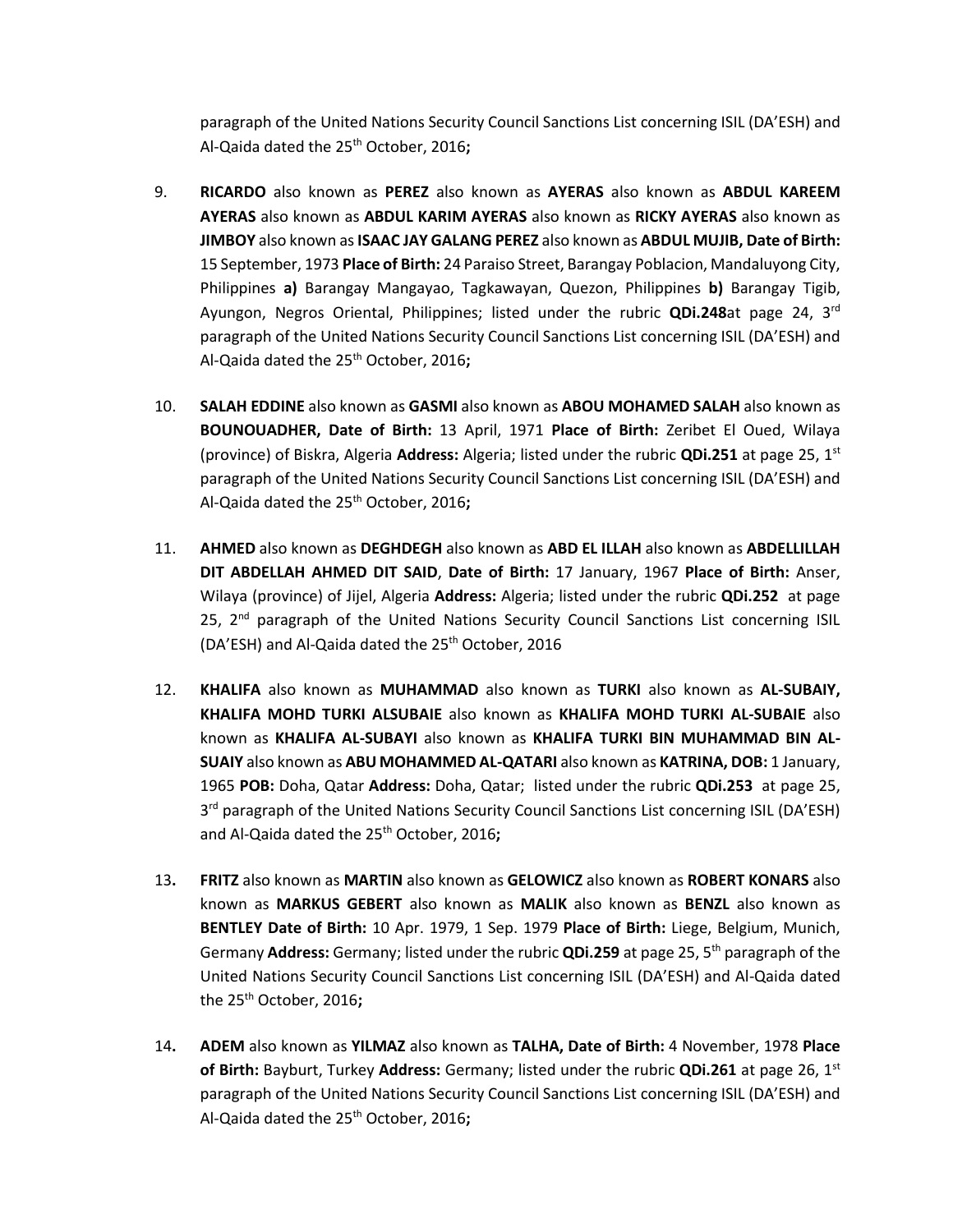- 15**. ZAKI-UR-REHMAN** also known as **LAKHVI** also known as **ZAKIR REHMAN LAKVI** also known as **ZAKI UR-REHMAN LAKVI** also known as **KAKI UR-REHMAN** also known as **ZAKIR REHMAN**  also known as **ABU WAHEED IRSHAD AHMAD ARSHAD** also known as **CHACHAJEE, Date of Birth:** 30 December, 1960 **Place of Birth:** Okara, Pakistan **Address:** Barahkoh, P.O. DO, Tehsil and District Islamabad, Pakistan; listed at under the rubric **QDi.264** page 26, 4th paragraph of the United Nations Security Council Sanctions List concerning ISIL (DA'ESH) and Al-Qaida dated the 25th October, 2016**;**
- 16**. FAZEEL-A-TUL** also known as **SHAYKH ABU MOHAMMED** also known as **AMEEN** also known as **AL-PESHAWARI** also known as **SHAYKH AMINULLAH** also known as **SHEIK AMINULLAH**  also known as **ABU MOHAMMAD AMINULLAH PESHAWARI** also known as **ABU MOHAMMAD AMIN BISHAWRI** also known as **ABU MOHAMMAD SHAYKH AMINULLAH AL-BISHAURI** also known as **SHAYKH ABU MOHAMMED AMEEN AL-PESHAWARI** also known as **SHAYKH AMINULLAH AL-PESHAWARI, Date of Birth: a)** Approximately 1967 **b)**  Approximately 1961 **c)** Approximately 1973 **Place of Birth:** Shunkrai village, Sarkani District, Konar Province, Afghanistan **Address:** Ganj District, Peshawar, Pakistan; listed under the rubric **QDi.273** at page 27, 4<sup>th</sup> paragraph of the United Nations Security Council Sanctions List concerning ISIL (DA'ESH) and Al-Qaida dated the 25th October, 2016**;**
- 17**. AKRAM** also known as **TURKI** also known as **HISHAN** also known as **AL-MAZIDIH, AKRAM TURKI AL-HISHAN** also known as **ABU JARRAH** also known as **ABU AKRAM Date of Birth: a)**  1974 **b)** 1975 **Place of Birth:** na **Address: a)** Deir ez-Zor Governorate, Syrian Arab Republic **b)**  Iraq; listed under the rubric **QDi.276** at page 27, 5th paragraph of the United Nations Security Council Sanctions List concerning ISIL (DA'ESH) and Al-Qaida dated the 25th October, 2016**;**
- 18**. GHAZY** also known as **FEZZA** also known as **HISHAN** also known as **AL-MAZIDIH** also known as **GHAZY FEZZAA HISHAN** also known as **MUSHARI ABD AZIZ SALEH SHLASH** also known as **ABU FAYSAL** also known as **ABU GHAZZY, Date of Birth: a)** 1974 **b)** 1975 **Place of Birth:** na **Address: a)** Syrian Arab Republic **b)** Iraq; listed under the rubric **QDi.277** at page 27, 6th paragraph of the United Nations Security Council Sanctions List concerning ISIL (DA'ESH) and Al-Qaida dated the 25th October, 2016**;**

are listed entities for the purposes of the Anti-Terrorism Act, Chapter 12:07 ("the Act").

Details of order issued by the High Court dated 24<sup>th</sup> November 2016 include inter alia:

- 1. Pursuant to Section 22 B (3) (b) of the Act that the Defendants' funds be frozen.
- **49. CV 2016- 03993**:**BETWEEN THE ATTORNEY GENERAL OF TRINIDAD AND TOBAGO** AND **JAMAL** also known as **HOUSNI** also known as **DJAMEL 11 MAROCCHINO** also known as **JAMAL AL MAGHREBI** also known as **HICHAM**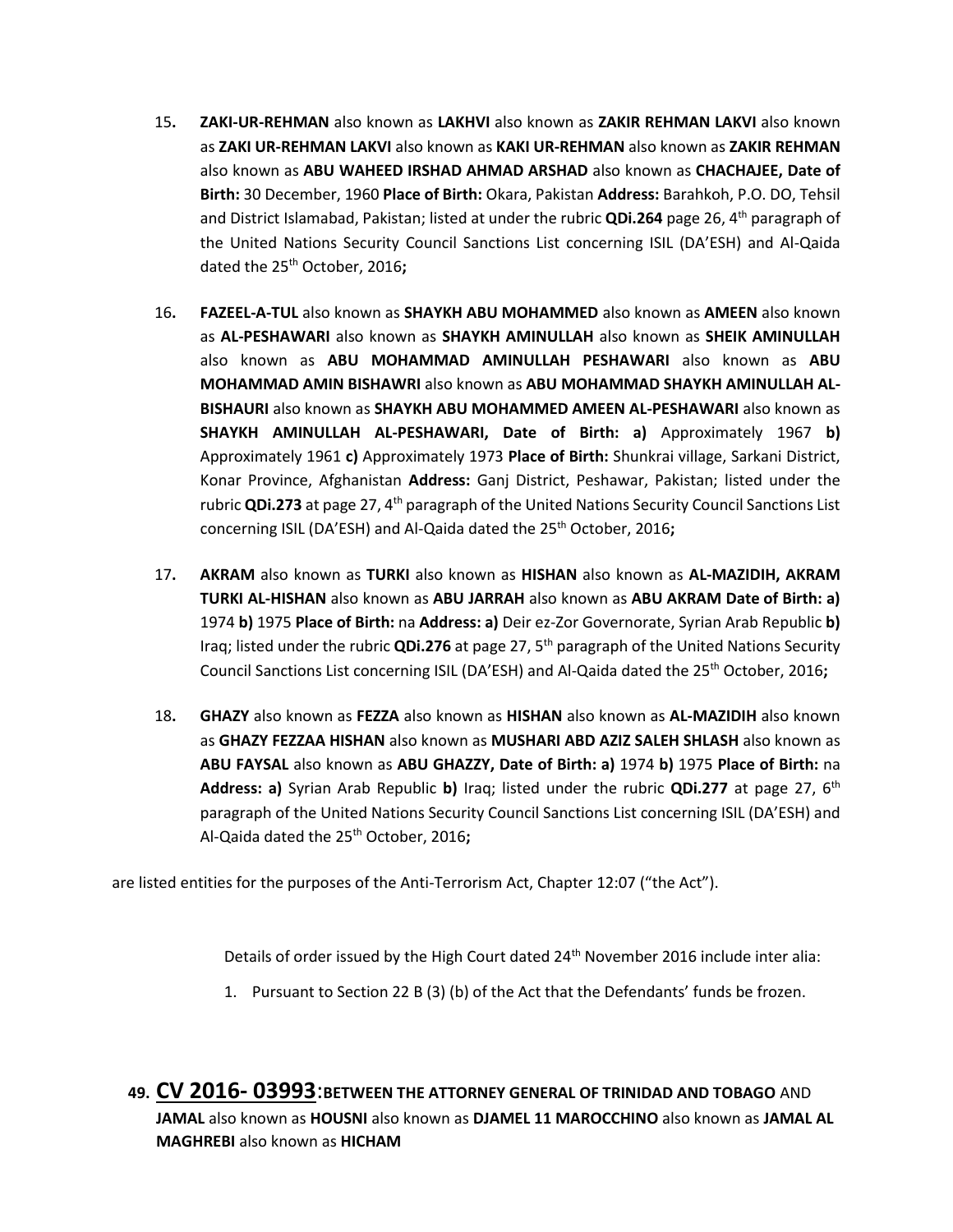**IT IS HEREBY DECLARED** that Pursuant to Section 22B(3)(a) of the Anti-Terrorism Act, the Defendant, **Jamal** also known as **Housni** also known as **Djamel 11 marocchino** also known as **Jamal Al Maghrebi** also known as **Hicham** with **Date of Birth**: February 22nd 1983; **Place of Birth:** Morocco; **Address**: (a) Via Uccelli di Nemi n. 33, Milan, (b) via F. De Lemene n. 50, Milan. The Defendant was first listed by the United Nations Security Council 1267/1989/2253, listed under the rubric **QDi.221** at page 21, 1<sup>st</sup> paragraph of the United Nations Security Council Sanctions List concerning ISIL (DA'ESH) and Al-Qaida dated the 25<sup>th</sup> October, 2016, is a listed entity for the purposes of the Anti-Terrorism Act, Chapter 12:07 ("the Act").

Details of order issued by the High Court dated 24<sup>th</sup> November 2016 include inter alia:

- 1. Pursuant to Section 22 B (3) (b) of the Act that the Defendants' funds be frozen.
- **50. CV 2016-03995: BETWEEN THE ATTORNEY GENERAL OF TRINIDAD AND TOBAGO** AND **ASLAN** also known as **AVGAZAROVICH** also known as **BYUTUKAEV** also known as **Amir Khazmat**  also known as **Abubakar**

**IT IS HEREBY DECLARED** that Pursuant to Section 22B(3)(a) of the Anti-Terrorism Act, the Defendant, **Aslan** also known as **A**vgazarovich also known as **Byutukaev** also known as **Amir Khazmat** also known as **Abubakar**, **Date of Birth:** 22nd October, 1974; **Place of Birth**: Russian Federation; **Address:** Akharkho Street, 11, Katyr-Yurt, Achkhoy- Martanovskiy District, Republic of Chechnya, Russian Federation, listed under the rubric **QDi.396** at page 47, 6th paragraph of the United Nations Security Council Sanctions List concerning ISIL (DA'ESH) and Al-Qaida dated the 25<sup>th</sup> October, 2016, is a listed entity for the purposes of the Anti-Terrorism Act, Chapter 12:07 ("the Act").

Details of order issued by the High Court dated 24<sup>th</sup> November 2016 include inter alia:

- 1. Pursuant to Section 22 B (3) (b) of the Act that the Defendants' funds be frozen.
- **51. CV 2016- 03996: BETWEEN THE ATTORNEY GENERAL OF TRINIDAD AND TOBAGO** AND **TUAH** also known as **FEBRIWANSYAH** also known as **TUAH FEBRIWANSYAH BIN ARIF HASRUDIN**  also known as **TUWAH FEBRIWANSAH** also known as **MUHAMMAD FACHRI** also known as **MUHAMMAD FACHRIA** also known as **MUHAMMAD FACHRY**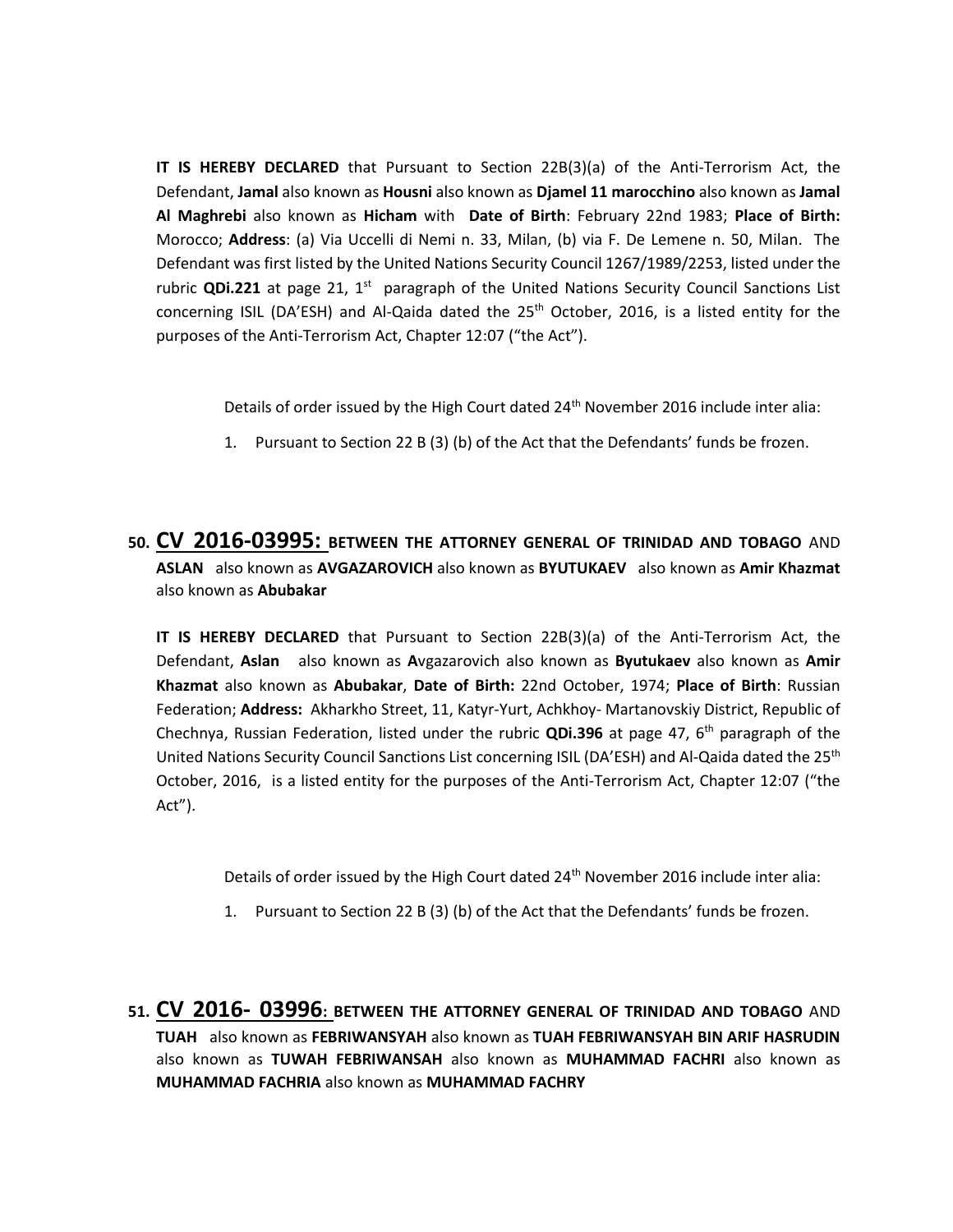**IT IS HEREBY DECLARED** that Pursuant to Section 22B(3)(a) of the Anti-Terrorism Act, the Defendant, **Tuah** also known as **Febriwansyah** also known as **Tuah Febriwansyah bin Arif Hasrudin** also known as **Tuwah Febriwansah** also known as **Muhammad Fachri** also known as **Muhammad Fachria** also known as **Muhammad Fachry; Date of Birth**: 18th February, 1968; **Place of Birth**: Jakarta, Indonesia; **Address**: Jalan baru LUK, No. 1, RT 05/07, Kelurahan Bhakti Jaya, Setu Subdistrict, Pamulang District, Tangerang Selatan, Banten Province, Indonesa, listed under the rubric **QDi.393** at page 47, 3rd paragraph of the United Nations Security Council Sanctions List concerning ISIL (DA'ESH) and Al-Qaida dated the  $25<sup>th</sup>$  October, 2016, is a listed entity for the purposes of the Anti-Terrorism Act, Chapter 12:07 ("the Act").

Details of order issued by the High Court dated 24<sup>th</sup> November 2016 include inter alia:

1. Pursuant to Section 22 B (3) (b) of the Act that the Defendants' funds be frozen.

# **52. CV 2016-03997: BETWEEN THE ATTORNEY GENERAL OF TRINIDAD AND TOBAGO**

AND

- 1. **MUTHANNA** also known as **HARITH** also known as **AL-DARI** also known as **MUTHANNA HARITH SULAYMAN AL DARI** also known as **MUTHANNA HARITH AL DHARI** also known as **MUTHANNA HARETH AL DHARI** also known as **MUTHANA HARIS AL-DHARI** also known as **DOCTOR MUTHANNA HARITH SULAYMAN AL DARI AL-ZAWBA'** also known as **MUTHANNA HARITH SULAYMAN AL-DARI AL-ZOBAI** also known as **MUTHANNA HARITH SULAYMAN AL-DARI AL-ZAMBA'I** also known as **MUTHANNA HARETH AL-DARI** also known as **MUTHANA HARIS AL-DARI** also known as **Dr. MUTHANNA HARITH AL-DARI AL-ZOWBAI**
- 2. **MOHAMED** also known as **BELKALEM** also known as **ABDELALI ABOU DHER**
- 3. **TAYEB** also known as **NAIL** also known as **DJFAAFAR ABOU MOHAMED** also known as **ABOU MOUHADJIR** also known as **MOHAMEDE OULD AHMED OULD ALI**
- 4. **QASIM** also known as **MOHAMED** also known as **MAHDI** also known as **AL-RIMI** also known as **QASIM AL-RIMI** also known as **QASIM AL-RAYMI** also known as **QASSIM AL-RAMI** also known as **QASIM MOHAMMED MAHDI AL REMI** also known as **QASSIM MOHAMMED MAHDI AL RIMI** also known as **QASIM YAHYA MAHDI' ABD AL-RIMI** also known as **ABU HURAYAH AL-SANA'AI** also known as **ABU 'AMMAR** also known as **ABU HURAYAH**
- 5. **IBRAHIM** also known as **HASSAN** also known as **TALI** also known as **AL-ASIRI** also known as **IBRAHIM HASSAN TALEA AS** also known as **IBRAHIM HASSAN AL-ASIRI** also known as **IBRAHIM HASSAN TALI ASIRI** also known as **IBRAHIM HASSAN TALI ASSIRI** also known as **IBRAH EERI IM HASAN TALI' A 'ASIRI** also known as **IBRAHIM HASAN TALI AL-'ASIRI** also known as **IBRAHIM AL-'ASIRI** also known as **IBRAHIM HASSANAL ASIRI** also known as **ABU SALEH** also known as **ABOSSLAH** also known as **ABU SALAAH**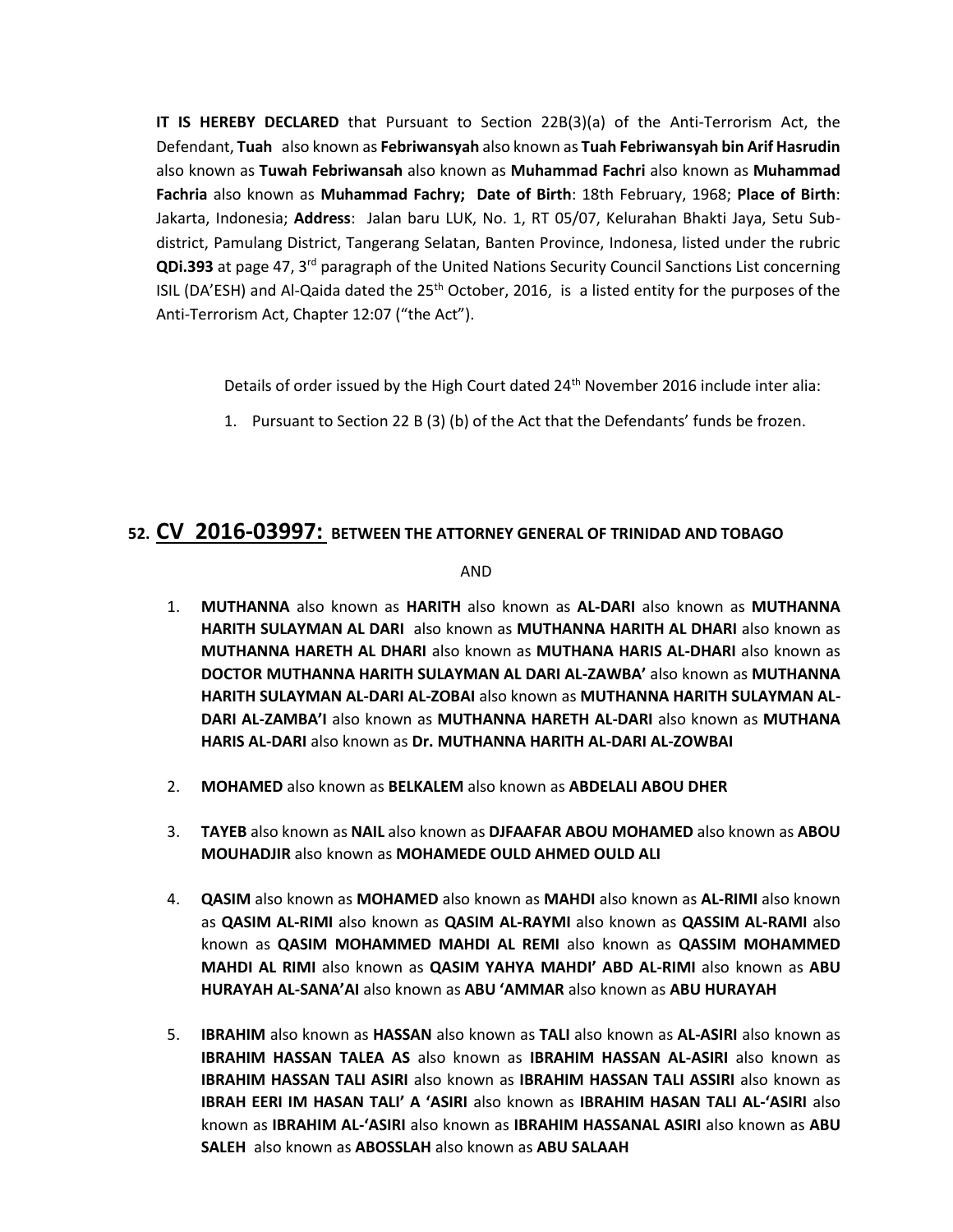- 6. **OTHMAN** also known as **AHMED** also known as **AL-GHAMDI** also known as **OTHMAN AL-GHAMDI** also known as **UTHMAN AL-GHAMDI** also known as **UTHMAN AL-GHAMIDI** also known as **OTHMAN BIN AHMED BIN OTHMAN ALGHAMDI** also known as **OTHMAN AHMED OTHMAN AL OMAIRAH** also known as **UTHMAN AHMAD UTHMAN AL-GHAMDI** also known as **OTHMAN AHMED OTHMAN AL-OMIRAH** also known as **AL UMAIRAH AL-GHAMDI** also known as **OTHMAN BIN AHMED BIN OTHMAN**
- 7. **ABDUL RAHIM** also known as **BA'AYSIR** also known as **ABDUL RAHIM BASHIR** also known as **'ABD AL-RAHIM BA'ASYIR** also known as **'ABD AL-RAHIM BASHIR** also known as **ABDURRAHIM BA'ASYIR** also known as **ABDURRAHIM BASHIR** also known as **ABDUL RACHIM BA'ASYIR** also known as **ABDUL RACHIM BASHIR** also known as **ABDUL ROCHIM BA'ASYIR** also known as **ABDUL ROCHIM BASHIR** also known as **ABDUROCHIMBA'ASYIR** also known as **ABDUROCHIM BASHIR** also known as **ABDURROCHIM BA'ASYIR** also known as **ABDURROCHIM BASHIR** also known as **ABDURRAHMAN BA'ASYIR** also known as **ABDURRAHMAN BASHIR**
- 8. **UMAR** also known as **PATEK** also known as **OMAR PATEK** also known as **MIKE ARSALAN** also known as **HISYAM BIN ZEIN** also known as **ANIS ALAWI JAFAR** also known as **PA'TEK** also known as **PAK TAEK** also known as **UMAR KECIL** also known as **AL ABU SYEKH AL ZACKY** also known as **UMANGIS MIKE**
- 9. **IBRAHIM** also known as **AWWAD** also known as **ALI AL-BADRI AL-SAMARRAI** also known as **DR. IBRAHIM 'AWWAD IBRAHIM 'ALI AL-BADRI AL-SAMARRAI'** also known as **IBRAHIM 'AWAD IBRAHIM A-BADRI AL-SAMARRAI** also known as **IBRAHIM 'AWAD IBRAHIM AL-SAMARRI'** also known as **DR. IBRAHIM AWWAD IBRAHIM AL-SAMARRA'I** also known as **DR. IBRAHIM** also known as **ABU BAKR AL-BAGHDADI AL-HUSAYNI AL-QURAISHI** also known as **ABU BAKR AL-BAGHDADI**
- 10. **ABDUL** also known as **ROSYID** also known as **RIDHO** also known as **BA'ASYIR** also known as **ABDUL ROSYID RIDHO BASHIR** also known as **RASHID RIDA BA'AYSIR** also known as **RASHID RIDA BASHIR**
- 11. **ABDUR REHMAN** also known as **ABDUL REHMAN** also known as **ABD UR-REHMAN** also known as **ABDUR RAHMAN** also known as **ABDUL REHMAN AL-SINDHI** also known as **ABDUR REHMAN SINDHI** also known as **ABDURAHMAN SINDHI** also known as **ABDUR REHMAN MUHAMMAD YAMIN**
- 12. **AYYUB** also known as **BASHIR** also known as **ALHAJ QARI AYUB BASHAR** also known as **QARI MUHAMMAD AYUB**
- 13. **DJAMEL** also known as **AKKACHA** also known as **YAHIA ABOU EL HOUMMAM** also known as **YAHIA ABOU EL HAMMAM**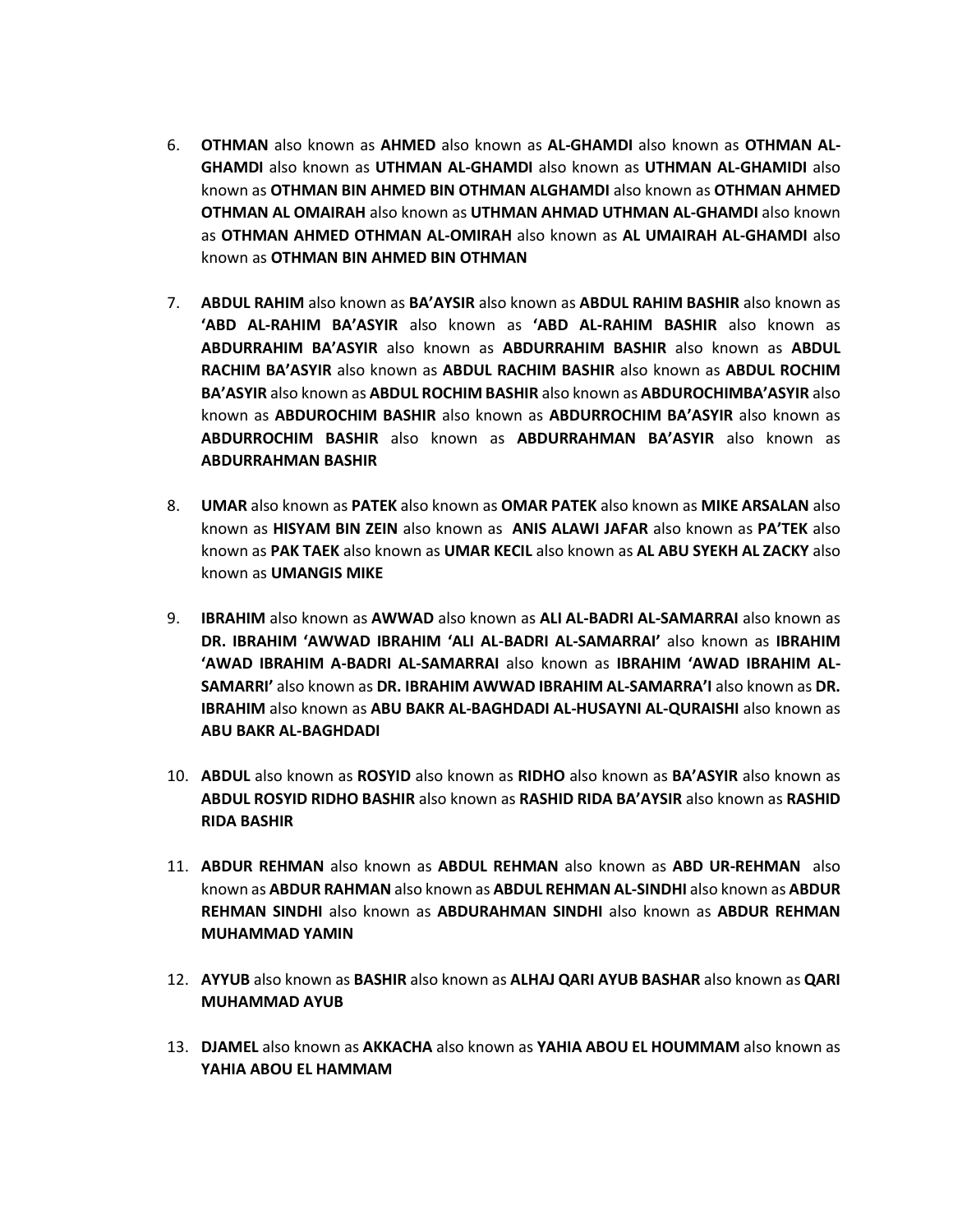- 14. **ABDERRAHMANE** also known as **OULD EL AMAR** also known as **AHMED EL TILEMSI** also known as **ABDERRAHMANE OULD EL AMAR OULD SIDAHMED LOUKBEITI** also known as **AHMAD OULD AMAR**
- 15. **HAMADA** also known as **OULD MOHAMED EL KHAIRY** also known as **HAMADA OULD MOHAMED LEMINE OULD MOHAMED EL KHAIRY** also known as **OULD KHEIROU** also known as **HAMAD EL KHAIRY** also known as **ABOU QUM QUM**
- 16. **IYAD** also known as **AG GHALI** also known as **SIDI MOHAMED ARHALI**
- 17. **ABU MOHAMMED** also known as **AL-JAWLANI** also known as **ABU MOHAMED AL-JAWLANI**  also known as **ABU MUHAMMAD AL-JAWLANI** also known as **ABU MOHAMMED AL-JULANI**  also known as **ABU MOHAMMED AL-GOLANI** also known as **ABU MUHAMMAD AL-GOLANI**  also known as **ABU MUHAMMAD ALJAWLANI** also known as **MUHAMMAD AL-JAWLANI** also known as **AMJAD MUZAFFAR HUSSEIN ALI AL-NAIMI** also known as **SHAYKH AL-FATIH** also known as **AL FATIH** also known as **ABU ASHRAF**
- 18. **MUHAMMAD** also known as **JAMAL** also known as **ABD-AL RAHIM AHMAD** also known as **AL-KASHIF** also known as **MUHAMMAD JAMAL ABDO AL-KASHIF** also known as **MUHAMMAD JAMAL ABDO AL KASHEF also known as MUHAMMAD JAMAL ABD-AL RAHIM AHMAD AL-KASHIF** also known as **MUHAMMAD JAMAL ABD-AL RAHIM AL-KASHIF** also known as **MUHAMMAD JAMAL ABDU** also known as **MUHAMMAD JAMAL** also known as **MUHAMMAD JAMAL ABU AHMAD** also known as **ABU AHMAD** also known as **ABU JAMAL**  also known as **MUHAMMAD GAMAL ABU AHMED** also known as **MOHAMMAD JAMAL ABDO AHMED** also known as **MUHAMMAD JAMAL ABDUH** also known as **MUHAMMAD JAMAL AHMAD ABDU** also known as **RIYADH**
- 19. **MOHAMED** also known as **LAHBOUS** also known as **MOHAMED ENNOUINI** also known as **HASSAN also known as HOCINE**

**IT IS HEREBY DECLARED** that Pursuant to Section 22B(3)(a) of the Anti-Terrorism Act, the Defendants,

- 1. **MUTHANNA** also known as **HARITH** also known as **Al**-**DARI** also known as **MUTHANNA HARITH SULAYMAN AL DARI** also known as **MUTHANNA HARITH AL DHARI** also known as **MUTHANNA HARETH AL DHARI** also known as **MUTHANA HARIS AL-DHARI** also known as **DOCTOR MUTHANNA HARITH SULAYMAN AL DARI AL-ZAWBA'** also known as **MUTHANNA HARITH SULAYMAN AL-DARI AL-ZOBAI** also known as **MUTHANNA HARITH SULAYMAN AL-DARI AL-ZAMBA'I** also known as **MUTHANNA HARETH AL-DARI** also known as **MUTHANA HARIS AL-DARI** also known as **Dr. MUTHANNA HARITH AL-DARI AL-ZOWBAI** , **Date of Birth:** 16th June, 1969; **Place of Birth**: Iraq; **Address:** Amman ,Jordan; listed under the rubric QDi.278 at page 28, 1<sup>ST</sup> paragraph of the United Nations Security Council Sanctions List concerning ISIL (DA'ESH) and Al-Qaida dated the 25th October, 2016**;**
- 2. **MOHAMED** also known as **BELKALEM** also known as **ABDELALI ABOU DHER. Date of Birth**: 19th December, 1969; **Place of Birth**: Hussein Dey Algiers, Algeria; **Address**: Mali;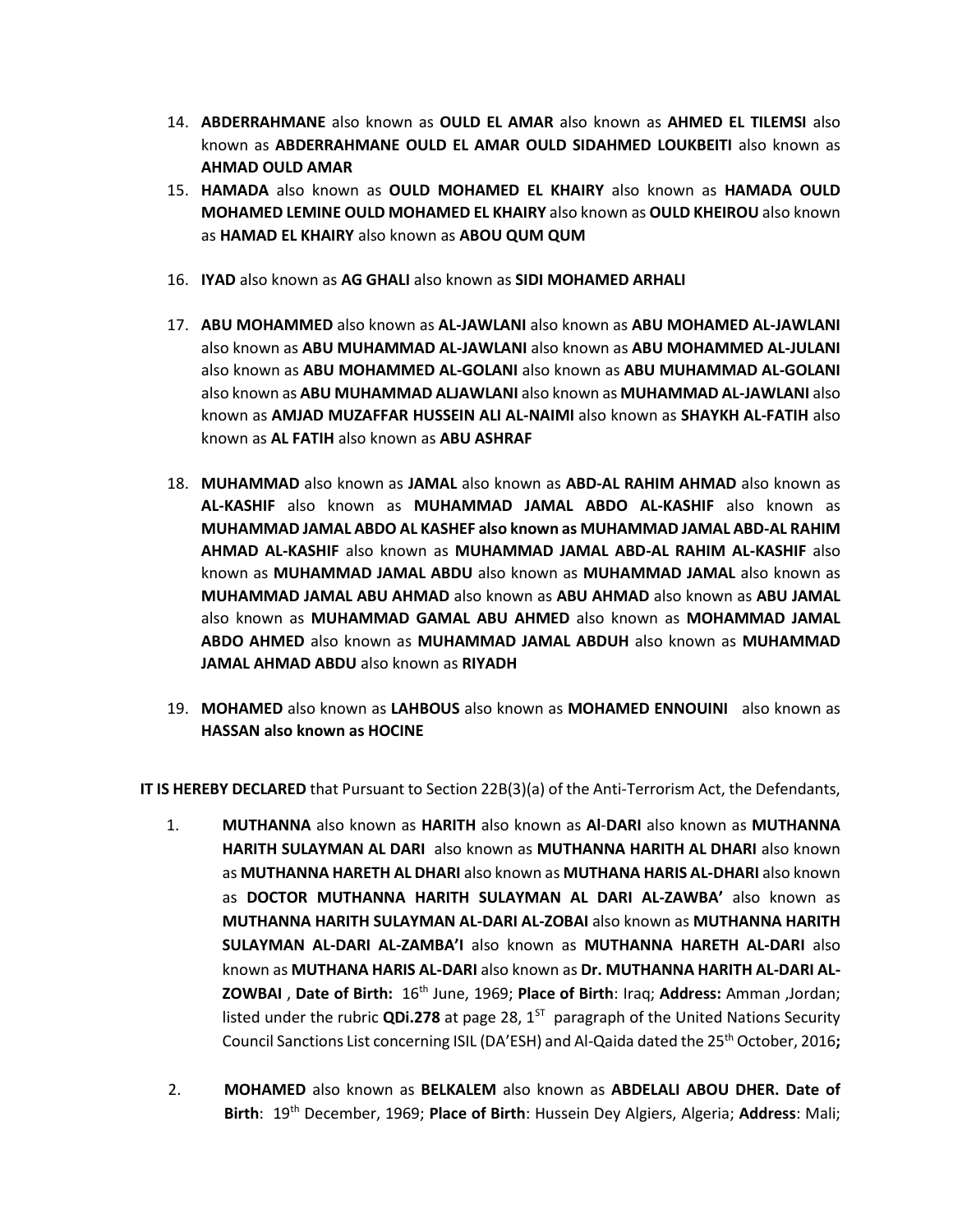listed under the rubric QDi.279 at page 28, 2<sup>ND</sup> paragraph of the United Nations Security Council Sanctions List concerning ISIL (DA'ESH) and Al-Qaida dated the 25th October, 2016**;** 

- 3. **TAYEB** also known as **NAIL** also known as **DJFAAFAR ABOU MOHAMED** also known as **ABOU MOUHADJIR** also known as **MOHAMEDE OULD AHMED OULD ALI, Date of Birth:** 1972; **Place of Birth:** Faidh El Batma Djelfa Algeria; **Address:** Mali; listed under the rubric **QDi.280** at page 28, 3rd paragraph of the United Nations Security Council Sanctions List concerning ISIL (DA'ESH) and Al-Qaida dated the 25<sup>th</sup> October, 2016;
- 4. **QASIM** also known as **MOHAMED** also known as **MAHD**I also known as **AL-RIMI** also known as **QASIM AL-RIMI** also known as **QASIM AL-RAYMI** also known as **QASSIM AL-RAMI** also known as **QASIM MOHAMMED MAHDI AL REMI** also known as **QASSIM MOHAMMED MAHDI AL RIMI** also known as **QASIM YAHYA MAHDI' ABD AL-RIMI** also known as **ABU HURAYAH AL-SANA'AI** also known as **ABU 'AMMAR** also known as **ABU**  HURAYAH, Date of Birth: 5<sup>th</sup> June, 1978; Place of Birth: Raymah Village Sanaa Governorate Yemen **; Address:** Yemen, listed under the rubric **QDi.282** at page 28, 4th paragraph of the United Nations Security Council Sanctions List concerning ISIL (DA'ESH) and Al-Qaida dated the 25th October, 2016**;**
- 5. **IBRAHIM** also known as HASSAN also known as **TALI** also known as **AL-ASIRI** also known as **IBRAHIM HASSAN TALEA AS** also known as IBRAHIM HASSAN AL-ASIRI also known as IBRAHIM HASSAN TALI ASIRI also known as IBRAHIM HASSAN TALI ASSIRI also known as IBRAH EERI **IM HASAN TALI' A 'ASIRI** also known as **IBRAHIM HASAN TALI AL**-'**ASIRI** also known as **IBRAHIM AL-'ASIRI** also known as **IBRAHIM HASSANAL ASIRI** also known as **ABU SALEH** also known as **ABOSSLAH** also known as **ABU SALAAH**, Date of Birth: 19th April, 1982 and 18th April, 1982; **Place of Birth**: Riyadh Saudia Arabia; **Address**: Yemen, listed under the rubric **QDi.291** at page 29, 3rd paragraph of the United Nations Security Council Sanctions List concerning ISIL (DA'ESH) and Al-Qaida dated the 25th October, 2016**;**
- 6. **OTHMAN** also known as **AHMED** also known as **AL-GHAMDI** also known as **OTHMAN AL-GHAMDI** also known as **UTHMAN AL-GHAMDI** also known as **UTHMAN AL-GHAMIDI** also known as **OTHMAN BIN AHMED BIN OTHMAN ALGHAMDI** also known as **OTHMAN AHMED OTHMAN AL OMAIRAH** also known as **UTHMAN AHMAD UTHMAN AL**-**GHAMDI** also known as **OTHMAN AHMED OTHMAN AL-OMIRAH** also known as **AL UMAIRAH AL-GHAMDI** also known as **OTHMAN BIN AHMED BIN OTHMAN, Date of Birth:** 27th May, 1979**; Place of Birth:** Saudia Arabia**; Address:** Yemen, listed under the rubric **QDi.292** at page 29, 4<sup>th</sup> paragraph of the United Nations Security Council Sanctions List concerning ISIL (DA'ESH) and Al-Qaida dated the 25<sup>th</sup> October, 2016;
- 7. **ABDUL RAHIM** also known as **BA'AYSIR** also known as **ABDU**L **RAHIM BASHIR** also known as '**ABD AL-RAHIM BA'ASYIR** also known as '**ABD AL-RAHIM BASHIR** also known as **ABDURRAHIM BA'ASYIR** also known as **ABDURRAHIM BASHIR** also known as **ABDUL RACHIM BA'ASYIR** also known as **ABDUL RACHIM BASHIR** also known as **ABDUL ROCHIM**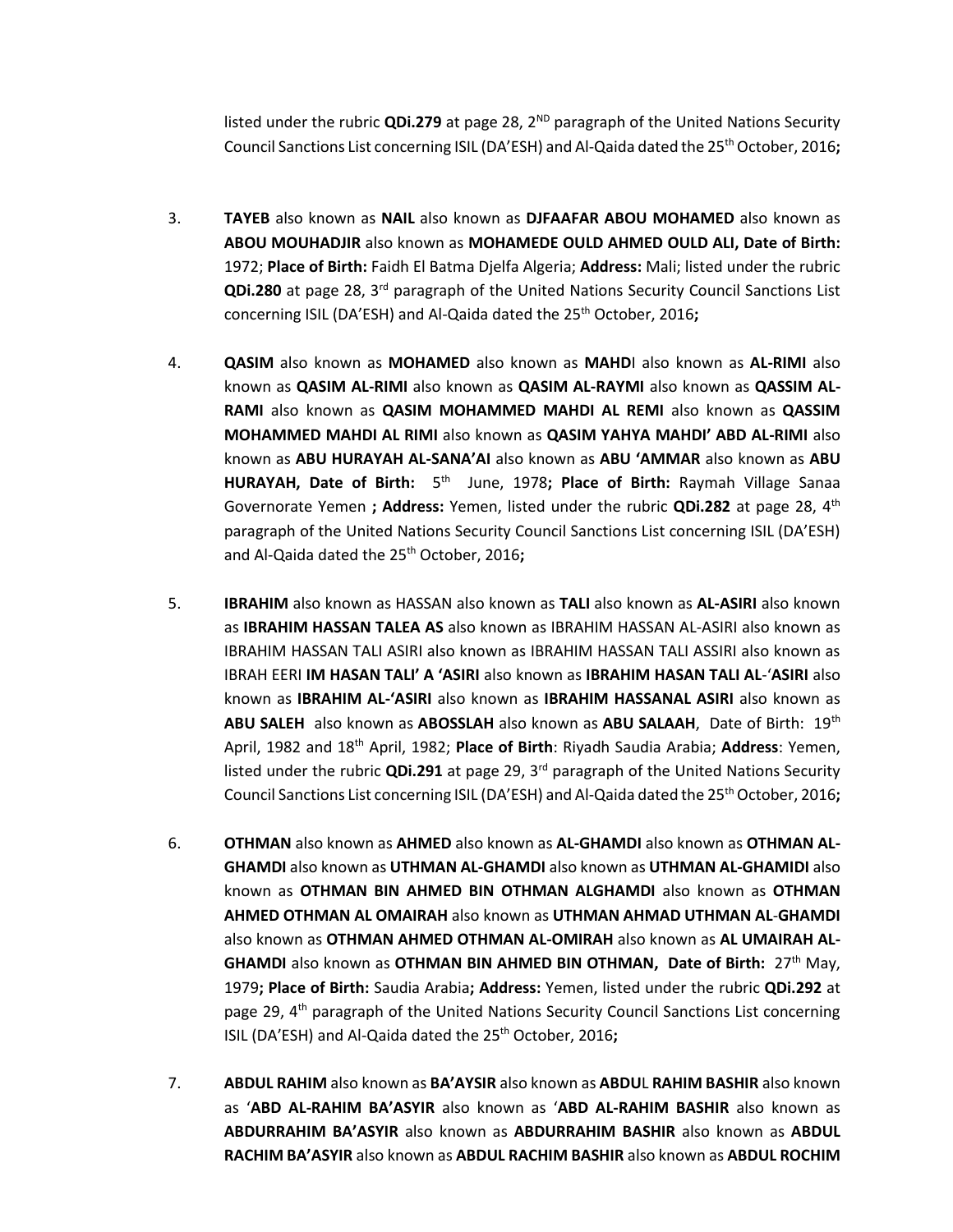**BA'ASYIR** also known as **ABDUL ROCHIM BASHIR** also known as **ABDUROCHIMBA'ASYIR** also known as **ABDUROCHIM BASHIR** also known as **ABDURROCHIM BA'ASYIR** also known as **ABDURROCHIM BASHIR** also known as **ABDURRAHMAN BA'ASYIR** also known as **ABDURRAHMAN BASHIR, Date of Birth**: 16th November, 1977 and 16th November, 1974; **Place of Birth:** Solo Indonesia and Sukoharjo Central Java Indonesia; **Address:** Indonesia, listed under the rubric **QDi.293** at page 30, 1st paragraph of the United Nations Security Council Sanctions List concerning ISIL (DA'ESH) and Al-Qaida dated the  $25<sup>th</sup>$ October, 2016**;**

- 8. **UMAR** also known as **PATEK** also known as **OMAR PATEK** also known as **MIKE ARSALAN** also known as **HISYAM BIN ZEIN** also known as **ANIS ALAWI JAFAR** also known as **PA'TEK** also known as **PAK TAEK** also known as **UMAR KECIL** also known as **AL ABU SYEKH AL ZACKY** also known as **UMANGIS MIKE, Date of Birth**: 20th July, 1966; **Place of Birth:** Central Java, Indonesia; **Address**: Indonesia, listed under the rubric **QDi.294** at page 30, 2<sup>nd</sup> paragraph of the United Nations Security Council Sanctions List concerning ISIL (DA'ESH) and Al-Qaida dated the 25th October, 2016**;**
- 9. **IBRAHIM** also known as **AWWAD** also known as ALI AL-BADRI AL-SAMARRAI also known as **DR. IBRAHIM 'AWWAD IBRAHIM 'ALI AL**-**BADRI AL-SAMARRAI'** also known as **IBRAHIM 'AWAD IBRAHIM A-BADRI AL**-**SAMARRAI** also known as **IBRAHIM 'AWAD IBRAHIM AL-SAMARRI'** also known as **DR. IBRAHIM AWWAD IBRAHIM AL-SAMARRA'I** also known as **DR. IBRAHIM** also known as **ABU BAKR AL**-**BAGHDADI AL-HUSAYNI AL**-**QURAISHI** also known as **ABU BAKR AL**-**BAGHDADI, Date of Birth:** 1971**; Place of Birth:**  Iraq; **Address:** Iraq and Syrian Arab Republic**,** listed under the rubric **QDi.299** at page 31, 1<sup>st</sup> paragraph of the United Nations Security Council Sanctions List concerning ISIL (DA'ESH) and Al-Qaida dated the 25th October, 2016**;**
- 10. **ABDUL** also known as **ROSYID** also known as **RIDHO** also known as **BA'ASYIR** also known as **ABDUL ROSYID RIDHO BASHIR** also known as **RASHID RIDA BA'AYSIR** also known as **RASHID RIDA BASHIR, Date of Birth:** 31st January, 1974**; Place of Birth:** Sukoharjo, Indonesia**; Address:** Podok Pesantren Al Wayain Indonesia**,** listed under the rubric **QDi.305** at page 32, 2nd paragraph of the United Nations Security Council Sanctions List concerning ISIL (DA'ESH) and Al-Qaida dated the 25<sup>th</sup> October, 2016;
- 11. **ABDUR REHMAN** also known as **ABDUL REHMAN** also known as **ABD UR-REHMAN** also known as **ABDUR RAHMAN** also known as **ABDUL REHMAN AL-SINDHI** also known as **ABDUR REHMAN SINDHI** also known as **ABDURAHMAN SINDHI** also known as **ABDUR REHMAN MUHAMMAD YAMIN, Date of Birth:** 3 rd October, 1965**; Place of Birth:** Mirpur Khas Pakistan**; Address:** Karachi ,Pakistan**,** listed under the rubric **QDi.309** at page 32, 6th paragraph of the United Nations Security Council Sanctions List concerning ISIL (DA'ESH) and Al-Qaida dated the 25th October, 2016**;**
- 12. **AYYUB** also known as **BASHIR** also known as **ALHAJ QARI AYUB BASHAR** also known as **QARI MUHAMMAD AYUB, Date of Birth**: 1966, 1964, 1969, 1971; **Place of Birth**: N/A;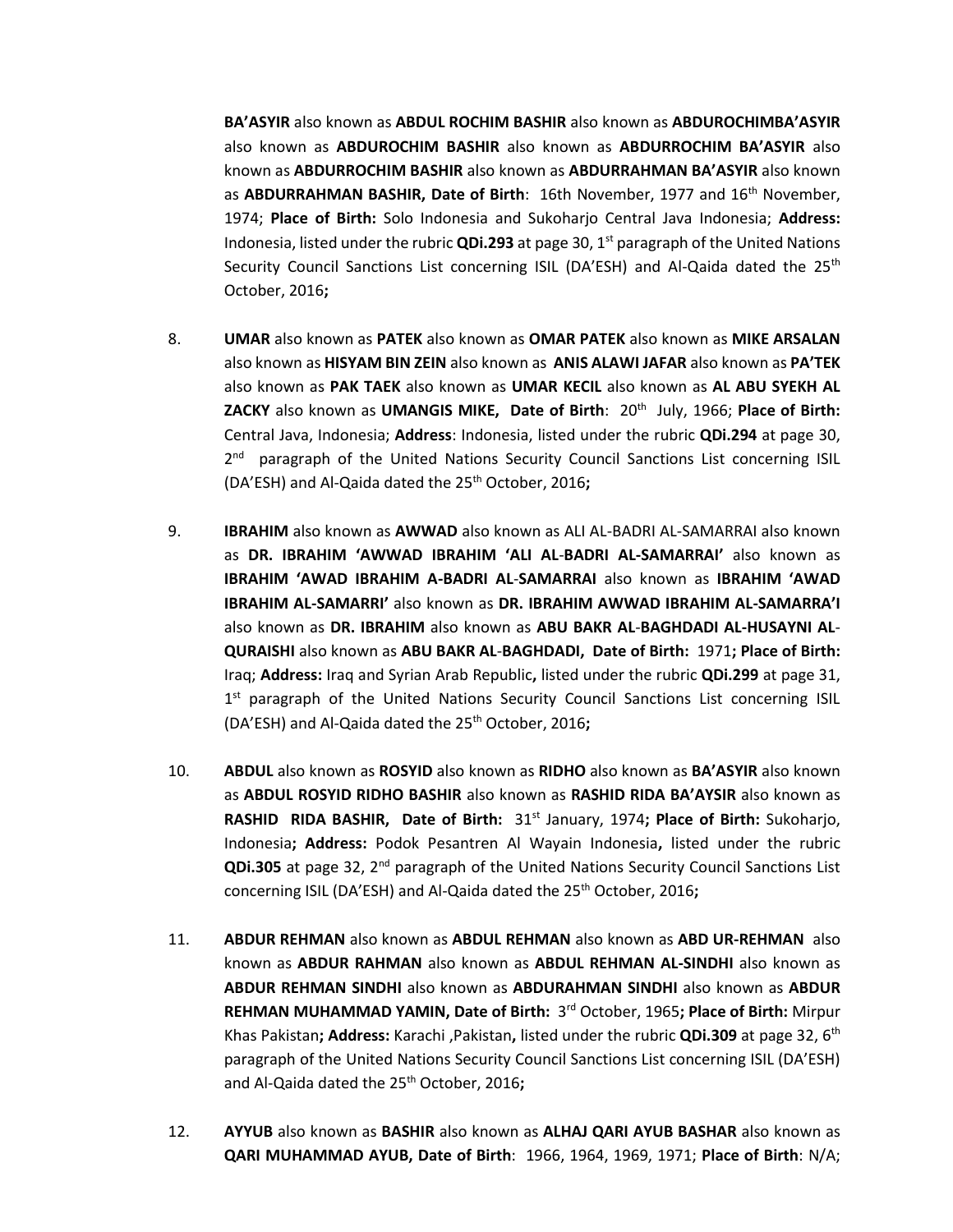Address: Pakistan, listed under the rubric **QDi.311** at page 33, 1<sup>st</sup> paragraph of the United Nations Security Council Sanctions List concerning ISIL (DA'ESH) and Al-Qaida dated the 25th October, 2016**;**

- 13. **DJAMEL** also known as AKKACHA also known as **YAHIA ABOU EL HOUMMAM ALSO KNOWN AS YAHIA ABOU EL HAMMAM, Date of Birth: 9<sup>th</sup> May, 1978; Place of Birth:** Rouiba Algiers, Algeria**; Address:** Mali, listed under the rubric **QDi.313** at page 33, 3rd paragraph of the United Nations Security Council Sanctions List concerning ISIL (DA'ESH) and Al-Qaida dated the 25th October, 2016**;**
- 14. **ABDERRAHMANE** also known as **OULD EL AMAR** also known as **AHMED EL TILEMSI** also known as **ABDERRAHMANE OULD EL AMAR OULD SIDAHMED LOUKBEITI** also known as **AHMAD OULD AMAR Date of Birth:** between 1977 and 1982**; Place of Birth:** Tabankort, Mali; **Address:** Gao Mali**,** listed under the rubric **QDi.314** at page 33, 4th paragraph of the United Nations Security Council Sanctions List concerning ISIL (DA'ESH) and Al-Qaida dated the 25th October, 2016**;**
- 15. **HAMADA** also known as **OULD MOHAMED EL KHAIRY** also known as HAMADA OULD MOHAMED LEMINE OULD MOHAMED EL **KHAIRY** also known as **OULD KHEIROU** also known as **HAMAD EL KHAIRY** also known as **ABOU QUM QUM, Date of Birth**: 1970; **Place of Birt**h: Nouakchott Nauritania; **Address**: Gao Mali, listed under the rubric **QDi.315** at page 33, 5<sup>th</sup> paragraph of the United Nations Security Council Sanctions List concerning ISIL (DA'ESH) and Al-Qaida dated the 25<sup>th</sup> October, 2016;
- 16. **IYAD** also known as **AG GHALI** also known as **SIDI MOHAMED ARHAL**I , **Date of Birth:** 1958; **Place of Birth**: Abeibara Kidal Region Mali; **Address**: Mali, listed under the rubric **QDi.316** at page 33, 6<sup>th</sup> paragraph of the United Nations Security Council Sanctions List concerning ISIL (DA'ESH) and Al-Qaida dated the 25th October, 2016**;**
- 17. **ABU MOHAMMED** also known as **AL-JAWLANI** also known as **ABU MOHAMED AL-JAWLANI** also known as **ABU MUHAMMAD AL-JAWLANI** also known as **ABU MOHAMMED AL-JULANI** also known as **ABU MOHAMMED AL-GOLANI** also known as **ABU MUHAMMAD AL**-**GOLANI** also known as **ABU MUHAMMAD ALJAWLANI** also known as **MUHAMMAD AL-JAWLANI** also known as **AMJAD MUZAFFAR HUSSEIN ALI AL-NAIMI** also known as **SHAYKH AL-FATIH** also known as **AL FATIH** also known as **ABU ASHRAF, Date of Birth:** between 1975 and1979**; Place of Birth:** Syrian Arab Republic**; Address:**  Syria, listed under the rubric **QDi.317** at page 34, 1<sup>st</sup> paragraph of the United Nations Security Council Sanctions List concerning ISIL (DA'ESH) and Al-Qaida dated the 25<sup>th</sup> October, 2016**;**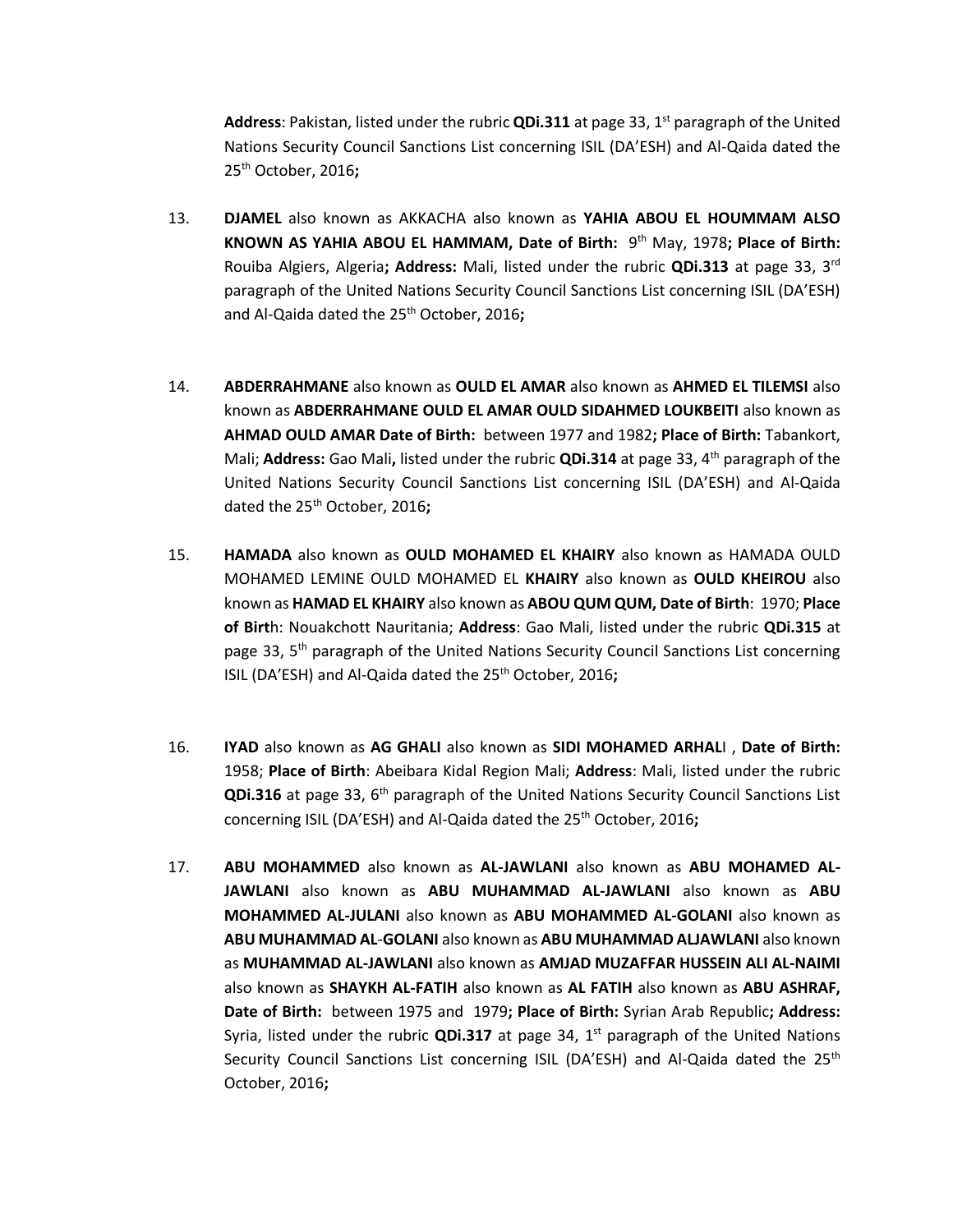- 18. **MUHAMMAD** also known as **JAMAL** also known as ABD-AL RAHIM **AHMAD** also known as **AL-KASHIF** also known as **MUHAMMAD JAMAL ABDO AL-KASHIF** also known as **MUHAMMAD JAMAL ABDO AL KASHEF** also known as **MUHAMMAD JAMAL ABD-AL RAHIM AHMAD AL-KASHIF** also known as **MUHAMMAD JAMAL ABD-AL RAHIM AL-KASHIF** also known as **MUHAMMAD JAMAL ABDU** also known as **MUHAMMAD JAMAL** also known as **MUHAMMAD JAMAL ABU AHMAD** also known as **ABU AHMAD** also known as **ABU JAMAL** also known as **MUHAMMAD GAMAL ABU AHMED** also known as **MOHAMMAD JAMAL ABDO AHMED** also known as **MUHAMMAD JAMAL ABDUH** also known as **MUHAMMAD JAMAL AHMAD ABDU** also known as **RIYADH, Date of Birth:** 1 st January, 1964 and 1<sup>st</sup> February, 1964; **Place of Birth:** Cairo Egypt; Address: Egypt, listed under the rubric **QDi.318** at page 34, 2nd paragraph of the United Nations Security Council Sanctions List concerning ISIL (DA'ESH) and Al-Qaida dated the 25<sup>th</sup> October, 2016**;**
- 19. **MOHAMED** also known as **LAHBOUS** also known as **MOHAMED ENNOUINI** also known as **HASSAN** also known as **HOCINE, Date of Birth:** 1978; **Place of Birth:** Mali**; Address:**  Mali**,** listed under the rubric **QDi.319** at page 34, 3rd paragraph of the United Nations Security Council Sanctions List concerning ISIL (DA'ESH) and Al-Qaida dated the 25<sup>th</sup> October, 2016**;**

are listed entities for the purposes of the Anti-Terrorism Act, Chapter 12:07 ("the Act").

Details of order issued by the High Court dated 24<sup>th</sup> November 2016 include inter alia:

1. Pursuant to Section 22 B (3) (b) of the Act that the Defendants' funds be frozen.

# **53. CV 2016-03998**: **BETWEEN THE ATTORNEY GENERAL OF TRINIDAD AND TOBAGO** AND **ABDELKADER** also known as **LAAGOUB also** known as **RACHID**

**IT IS HEREBY DECLARED** that Pursuant to Section 22B(3)(a) of the Anti-Terrorism Act, the Defendant, **Abdelkader** also known as **Laagoub** also known as **Rachid Date of Birth:** 23rd April,1966**, Place of Birth:** Casablanca, Morocco, **Address:** Number 4, Via Europa, Paderno Ponchielli, Cremona, Italy, listed under the rubric **QDi.190** at page 18, 4th paragraph of the United Nations Security Council Sanctions List concerning ISIL (DA'ESH) and Al-Qaida dated the 25<sup>th</sup> October, 2016, is a listed entity for the purposes of the Anti-Terrorism Act, Chapter 12:07 ("the Act").

Details of order issued by the High Court dated 24<sup>th</sup> November 2016 include inter alia:

1. Pursuant to Section 22 B (3) (b) of the Act that the Defendants' funds be frozen.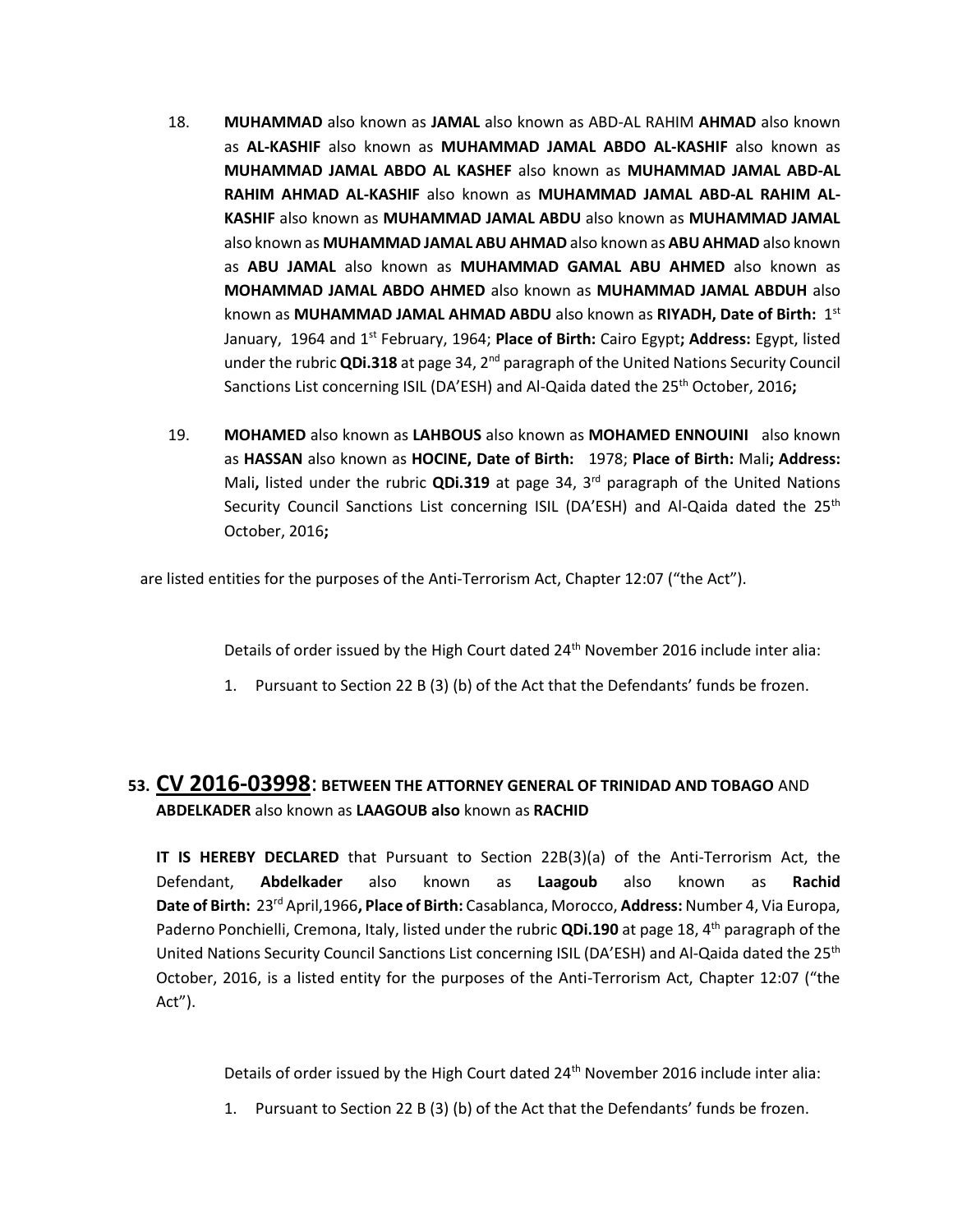**54. CV 2016-03999: BETWEEN THE ATTORNEY GENERAL OF TRINIDAD AND TOBAGO** AND **DAWOOD** also known as **IBRAHIM** also known as **KASKAR** also known as **Dawood Ebrahim** also known as **Sheikh Dawood Hassan** also known as **Abdul Hamid Abdul Aziz** also known as **Anis Ibrahim** also known as **Aziz Dilip** also known as **Daud Hasan Shaikh Ibrahim Kaskar** also known as **Daud Ibrahim Memon Kaskar** also known as **Dawood Hasan Ibrahim Kaskar** also known as **Dawood Ibrahim Memon** also known as **Dawood Sabri** also known as **Kaskar Dawood Hasan** also known as **Shaikh Mohd Ismail Abdul Rehman** also known as **Dowood Hassan Shaikh Ibrahim** also known as **Dawood Bhai** also known as **Ibrahim Shaikh Mohd Anis** also known as **Shaikh Ismail Abdul** also known as **Hizrat** also known as **Sheikh Farooqi** also known as **Bada Seth** also known as **Bada Bhai**  also known as **Iqbal Bhai** also known as **Mucchad** also known as **Haji Sahab**

**IT IS HEREBY DECLARED** that Pursuant to Section 22B(3)(a) of the Anti-Terrorism Act, the Defendant, **DAWOOD** also known as **IBRAHIM** also known as **KASKAR** also known as **DAWOOD EBRAHIM** also known as **SHEIKH DAWOOD HASSAN** also known as **ABDUL HAMID ABDUL AZIZ** also known as **ANIS IBRAHIM** also known as **AZIZ DILIP** also known as **DAUD HASAN SHAIKH IBRAHIM KASKAR** also known as **DAUD IBRAHIM MEMON KASKAR** also known as **DAWOOD HASAN IBRAHIM KASKAR** also known as **DAWOOD IBRAHIM MEMON** also known as **DAWOOD SABRI** also known as **KASKAR DAWOOD HASAN** also known as **SHAIKH MOHD ISMAIL ABDUL REHMAN** also known as **DOWOOD HASSAN SHAIKH IBRAHIM** also known as **DAWOOD BHAI** also known as **IBRAHIM SHAIKH MOHD ANIS** also known as **SHAIKH ISMAIL ABDUL** also known as **HIZRAT** also known as **SHEIKH FAROOQI** also known as **BADA SETH** also known as **BADA BHAI** also known as **IQBAL BHAI** also known as **MUCCHAD** also known as **HAJI SAHAB, Date of Birth:** 26 December, 1955 **Place of Birth:** Kher, Ratnagiri, Maharashtra, India **Address:** House Number 37 - 30th Street defence, Housing Authority, Karachi, Pakistan, listed under the rubric **QDi.135** at page 12, 1st paragraph of the United Nations Security Council Sanctions List concerning ISIL (DA'ESH) and Al-Qaida dated the 25<sup>th</sup> October, 2016, is a listed entity for the purposes of the Anti-Terrorism Act, Chapter 12:07 ("the Act").

Details of order issued by the High Court dated 24<sup>th</sup> November 2016 include inter alia:

- 1. Pursuant to Section 22 B (3) (b) of the Act that the Defendants' funds be frozen.
- **55. CV 2016-04000: BETWEEN THE ATTORNEY GENERAL OF TRINIDAD AND TOBAGO** AND **ZAFAR** also known as **IQBAL** also known as **ZAFFER IQBAL also known as MALIK ZAFAR IQBAL SHEHBAZ** also known as **MALIK ZAFAR IQBAL SHAHBAZ** also known as **MALIK ZAFAR** also known as **Zafar Iqbal Chaudhry** also known as **Muhammad Zafar Iqbal**

**IT IS HEREBY DECLARED** that Pursuant to Section 22B(3)(a) of the Anti-Terrorism Act, the Defendant, **Zafar** also known as **Iqbal** also known as **Zaffer Iqbal** also known as **Malik Zafar Iqbal Shehbaz** also known as **Malik Zafar Iqbal Shahbaz** also known as **Malik Zafar** also known as **Zafar Iqbal Chaudhry** also known as **Muhammad Zafar Iqbal; Date of Birth:** 4th October 1953; **Place of Birth**: unknown; **Address:** Masjid al-Qadesia, 4 Lake Road, Lahore, Pakistan, listed under the rubric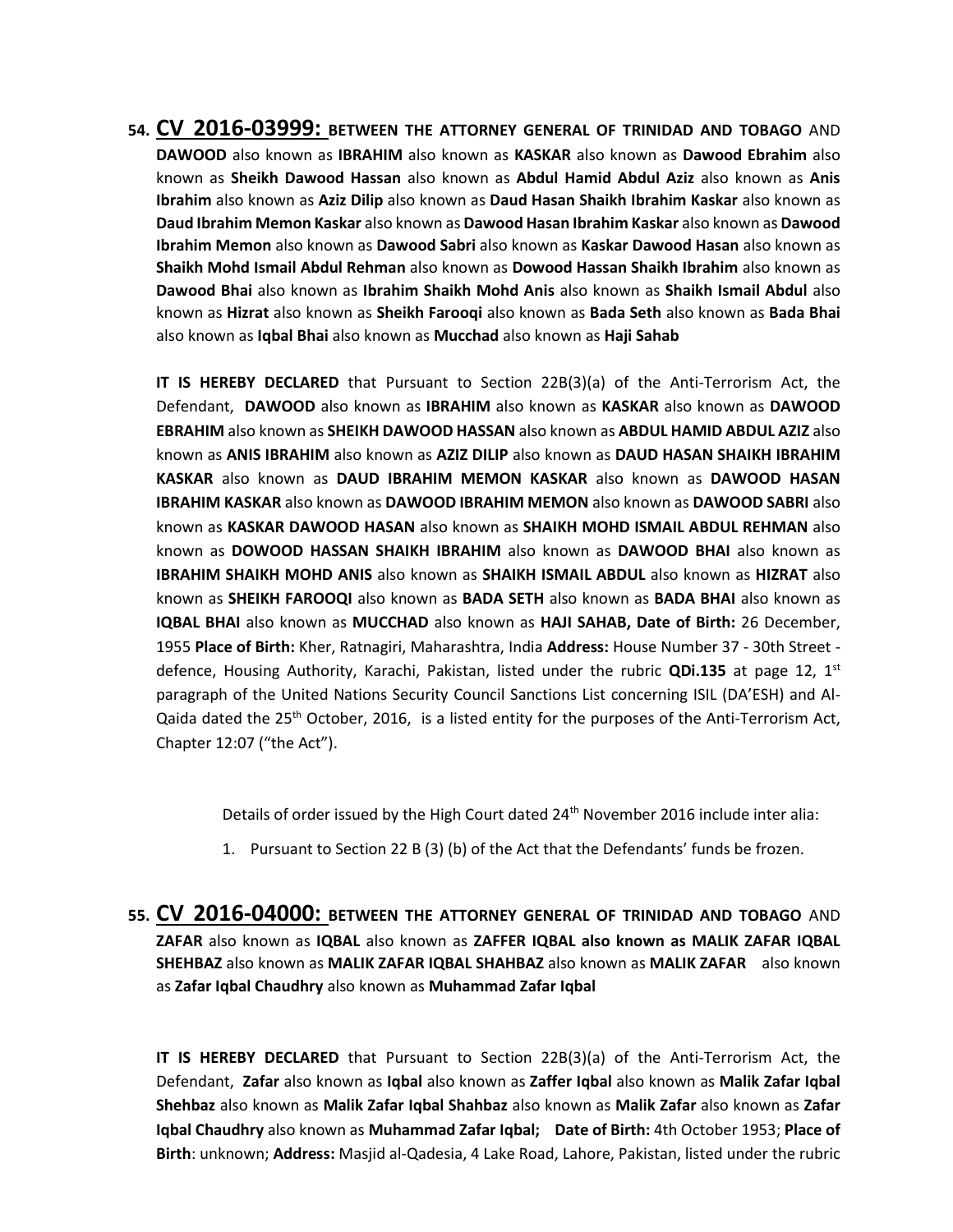QDi.308 at page 32, 5<sup>th</sup> paragraph of the United Nations Security Council Sanctions List concerning ISIL (DA'ESH) and Al-Qaida dated the  $25<sup>th</sup>$  October, 2016, is a listed entity for the purposes of the Anti-Terrorism Act, Chapter 12:07 ("the Act").

Details of order issued by the High Court dated 24<sup>th</sup> November 2016 include inter alia:

1. Pursuant to Section 22 B (3) (b) of the Act that the Defendants' funds be frozen.

## **56. CV 2016-04001: BETWEEN THE ATTORNEY GENERAL OF TRINIDAD AND TOBAGO**

AND

- 1. **MOHAMMAD** also known as **TAHIR** also known as **HAMMID** also known as **HUSSEIN** also known as **ABDELHAMID AL KURDI;**
- 2. **SAIFI** also known as **AMMARI** also known as **EL PARA** also known as **ABDERREZAK LE PARA**  also known as **ABOU HAIDARA** also known as **EL OURASSI** also known as **ABDERREZAK ZAIMECHE** also known as **ABDUL RASAK AMMANE ABU HAIDRA** also known as **ABDALARAK;**
- 3. **DJAMEL** also known as **LOUNICI** also known as **JAMAL LOUNICI;**
- 4. **OTHMAN** also known as **DERAMCHI** also known as **ABOU YOUSSEF;**
- 5. **KAMEL** also known as **DJERMANE** also known as **BILAL** also known as **ADEL** also known as **FODHIL** also known as **ABOU ABDELJALIL;**
- 6. **HASSAN** also known as **ABDULLAH** also known as **HERSI** also known as **AL-TURKI** also known as **HASSAN TURKI** also known as **HASSEN ABDELLE FIHIYE** also known as **SHEIKH HASSAN ABDULLAH FAHAIH** also known as **HASSAN AL-TURKI** also known as **HASSAN ABDILLAHI HERSI TURKI** also known as **SHEIKH HASSAN TURKI** also known as **XASAN CABDILAAHI XIRSI**  also known as **XASAN CABDULLE XIRSI;**
- 7. **HABIB** also known as **BEN** also known as **AHMED** also known as **AL-LOUBIRI** also known as **AL-HABIB BEN AHMAD BEN AL-TAYIB AL-LUBIRI;**
- 8. **ABD ALLAH** also known as **MOHAMED** also known as **RAGAB** also known as **ABDEL RAHMAN**  also known as **ABU AL-KHAYR** also known as **AHMAD HASAN** also known as **ABU JIHAD;**
- 9. **ZAKI** also known as **EZAT** also known as **ZAKI** also known as **AHMED** also known as **RIF'AT SALIM** also known as **ABU USAMA;**
- 10. **HANI** also known as **AL-SAYYID** also known as **AL-SEBAI** also known as **YUSIF** also known as **HANI YOUSEF AL-SEBAI** also known as **HANI YOUSSEF** also known as **HANY YOUSEFF** also known as **HANI YUSEF** also known as **HANI AL-SAYYID AL-SABAI** also known as **HANI AL-**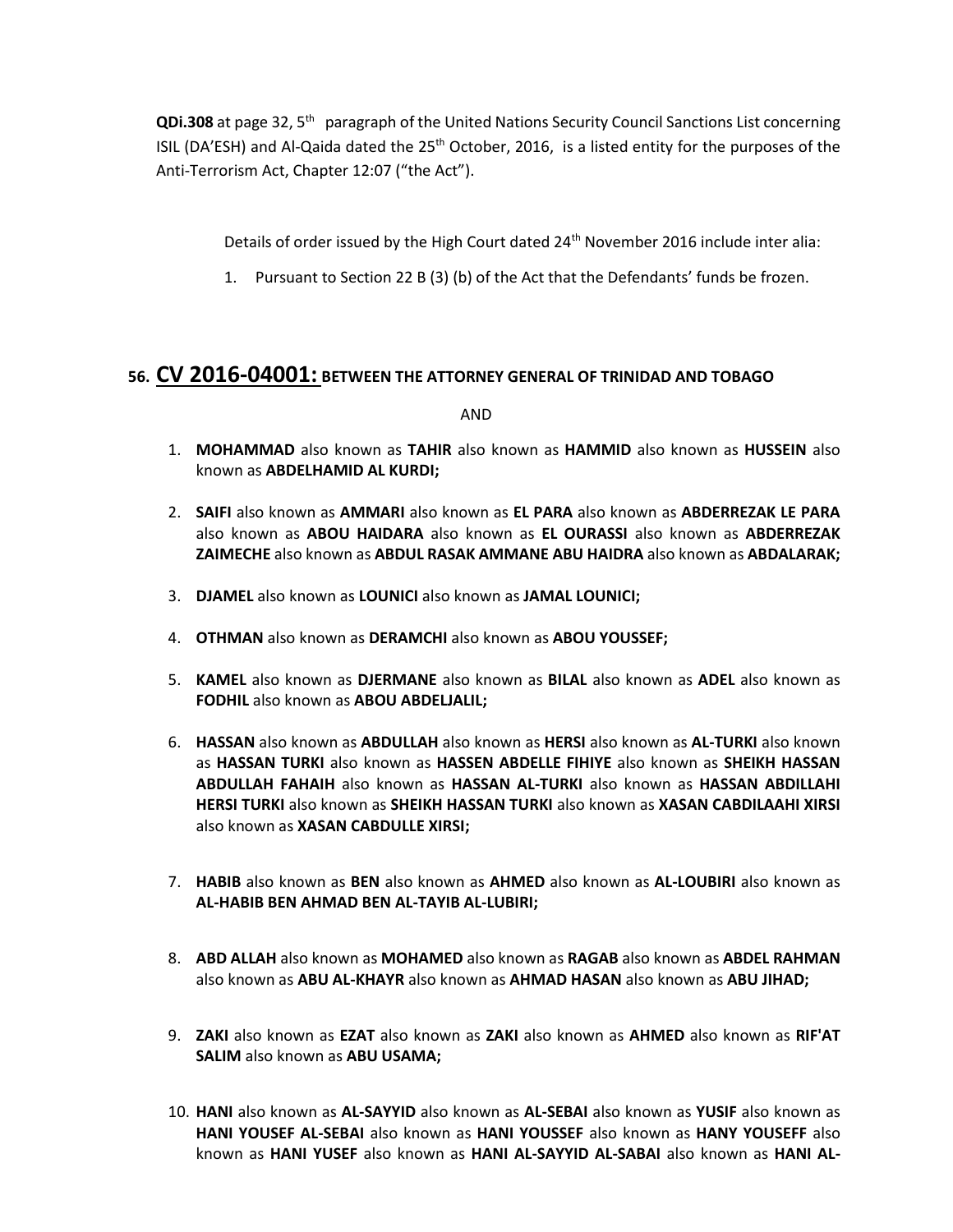**SAYYID EL SEBAI** also known as **HANI AL-SAYYID AL SIBA'I H) HANI AL-SAYYID EL SABAAY** also known as **EL-SABABT** also known as **ABU TUSNIN** also known as **ABU AKRAM** also known as **HANI EL SAYYED ELSEBAI YUSEF** also known as **ABU KARIM** also known as **HANY ELSAYED YOUSSEF ;**

- 11. **ATA** also known as **ABDOULAZIZ** also known as **RASHID** also known as **ABDOULAZIZ ATA RASHID** also known as **ATA ABDOUL AZIZ BARZINGY;**
- 12. **DIEMAN** also known as **ABDULKADIR IZZAT** also known as **DEIMAN ALHASENBEN ALI ALJABBARI;**
- 13. **MAZEN** also known as **SALAH** also known as **MOHAMMED** also known as **MAZEN ALI HUSSEIN** also known as **ISSA SALAH MUHAMAD**;
- 14. **ABU BAKAR** also known as **BA'ASYIR** also known as **ABU BAKAR BAASYIR** also known as **ABU BAKAR BASHIR** also known as **ABDUS SAMAD** also known as **ABDUS SOMAD;**
- 15. **TAUFIK** also known as **RIFKI** also known as **REFKE TAUFEK** also known as **RIFQI, TAUFIK** also known as **RIFQI, TAWFIQ** also known as **AMI IRAQ** also known as **AMI IRZA** also known as **AMY ERJA** also known as **AMMY ERZA** also known as **AMMY IZZA** also known as **AMI KUSOMAN** also known as **ABU OBAIDA** also known as **ABU OBAIDAH** also known as **ABU OBEIDA** also known as **ABU UBAIDAH** also known as **OBAIDAH** also known as **ABU OBAYDA**  also known as **IZZA KUSOMAN** also known as **YACUB, ERIC;**
- 16. **NESSIM** also known as **BEN ROMDHANE** also known as **SAHRAOUI** also known as **DASS** also known as **NASIM AL-SAHRAWI;**
- 17. **MOHAMMED** also known as **AL GHABRA** also known as **MOHAMMED EL' GHABRA** also known as **DANIAL ADAM;**
- 18. **ALY** also known as **SOLIMAN** also known as **MASSOUD** also known as **ABDUL SAYED,** also known as **IBN EL QAIM** also known as **MOHAMED OSMAN , ADAM;**
- 19. **SALEM** also known as **NOR ELDIN** also known as **AMOHAMED** also known as **AL-DABSKI,** also known as **ABU AL-WARD** also known as **ABDULLAH RAGAB** also known as **ABU NAIM** also known as **ABDALLAH AL- MASRI; AND**
- 20. **ABDELMALEK** also known as **DROUKDEL** also known as **ABOU MOSSAAB ABDELOUADOUD**

**IT IS HEREBY DECLARED** that Pursuant to Section 22B(3)(a) of the Anti-Terrorism Act, the Defendants,

1. **MOHAMMAD** also known as **TAHIR** also known as **HAMMID** also known as **HUSSEIN** also known as **ABDELHAMID AL KURDI**, **Address:** Sulaymaniya, Iraq, **Date of Birth:** 1 November 1975 Place of Birth: Poshok, Iraq; listed under the rubric QDi.144 at page 14, 1<sup>st</sup> paragraph of the United Nations Security Council Sanctions List concerning ISIL (DA'ESH) and Al-Qaida dated the 25th October, 2016**;**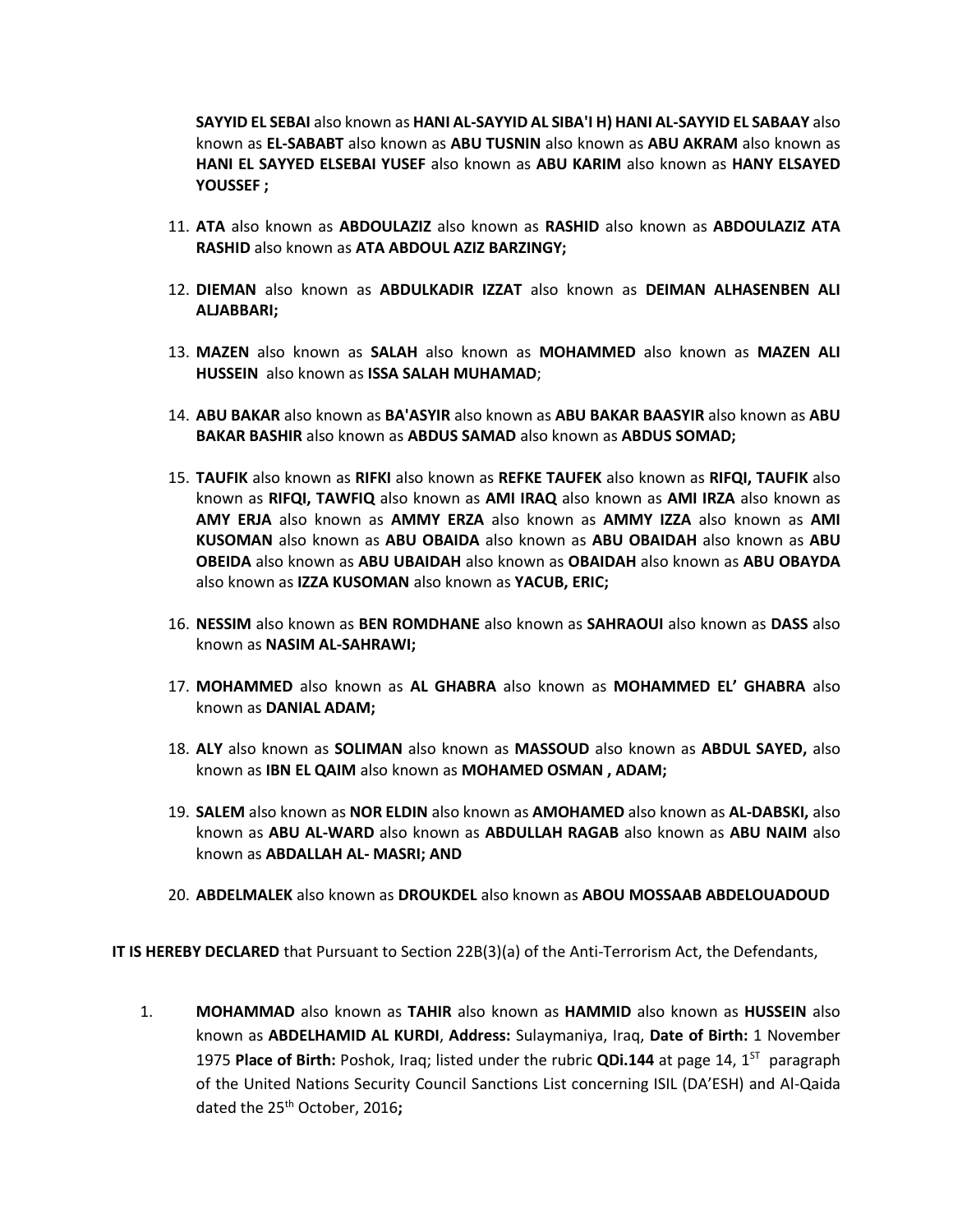- 2. **SAIFI** also known as **AMMARI** also known as **EL PARA** also known as **ABDERREZAK LE PARA**  also known as **ABOU HAIDARA** also known as **EL OURASSI** also known as **ABDERREZAK ZAIMECHE** also known as **ABDUL RASAK AMMANE ABU HAIDRA** also known as **ABDALARAK Address:** Algeria, **Date of Birth: a)** 1 January, 1968 **b)** 24 April, 1968 **Place of Birth: a)** Kef Rih, Algeria **b)** Guelma, Algeria; listed under the rubric **QDi.152** at page 15, 2nd paragraph of the United Nations Security Council Sanctions List concerning ISIL (DA'ESH) and Al-Qaida dated the 25th October, 2016**;**
- 3. **DJAMEL** also known as **LOUNICI** also known as**JAMAL LOUNICI Address:** Algeria **Date of Birth:**  1 February, 1962 **Place of Birth:** Algiers, Algeria; listed under the rubric **QDi.155** at page 15, 4<sup>th</sup> paragraph of the United Nations Security Council Sanctions List concerning ISIL (DA'ESH) and Al-Qaida dated the 25th October, 2016**;**
- 4. **OTHMAN** also known as **DERAMCHI** also known as **ABOU YOUSSEF Address:** Algeria **Date of Birth:** 7 June, 1954 **Place of Birth:** Tighennif, Algeria; listed under the rubric **QDi.164** at page 15, 2<sup>nd</sup> paragraph of the United Nations Security Council Sanctions List concerning ISIL (DA'ESH) and Al-Qaida dated the 25<sup>th</sup> October, 2016:
- 5. **KAMEL** also known as **DJERMANE** also known as **BILAL** also known as **ADEL** also known as **FODHIL** also known as **ABOU ABDELJALIL, Address:** Algeria **Date of Birth:** 12 October, 1965 **Place of Birth:** Oum el Bouaghi, Algeria; listed under the rubric **QDi.167** at page 16, 3rd paragraph of the United Nations Security Council Sanctions List concerning ISIL (DA'ESH) and Al-Qaida dated the 25th October, 2016**;**
- 6. **HASSAN** also known as **ABDULLAH** also known as **HERSI** also known as **AL-TURKI** also known as **HASSAN TURKI** also known as **HASSEN ABDELLE FIHIYE** also known as **SHEIKH HASSAN ABDULLAH FAHAIH** also known as **HASSAN AL-TURKI** also known as **HASSAN ABDILLAHI HERSI TURKI** also known as **SHEIKH HASSAN TURKI** also known as **XASAN CABDILAAHI XIRSI**  also known as **XASAN CABDULLE XIRSI, Address:** Southern Somalia, lower Juba near Kismayo, mainly in Jilibe and Burgabo **Date of Birth:** Approximately 1944 **Place of Birth:** Region V (the Ogaden Region in eastern Ethiopia), Ethiopia; listed under the rubric **QDi.172** at page 17, 1st paragraph of the United Nations Security Council Sanctions List concerning ISIL (DA'ESH) and Al-Qaida dated the 25th October, 2016**;**
- 7. **HABIB** also known as **BEN** also known as **AHMED** also known as **AL-LOUBIRI** also known as **AL-HABIB BEN AHMAD BEN AL-TAYIB AL-LUBIRI Address:** Salam Marnaq Ben Arous district, Sidi Mesoud, Tunisia **Date of Birth:** 17 November, 1961 **Place of Birth:** Manzal Tmim, Nabul, Tunisia; listed under the rubric QDi.177 at page 17, 3<sup>rd</sup> paragraph of the United Nations Security Council Sanctions List concerning ISIL (DA'ESH) and Al-Qaida dated the 25<sup>th</sup> October, 2016**;**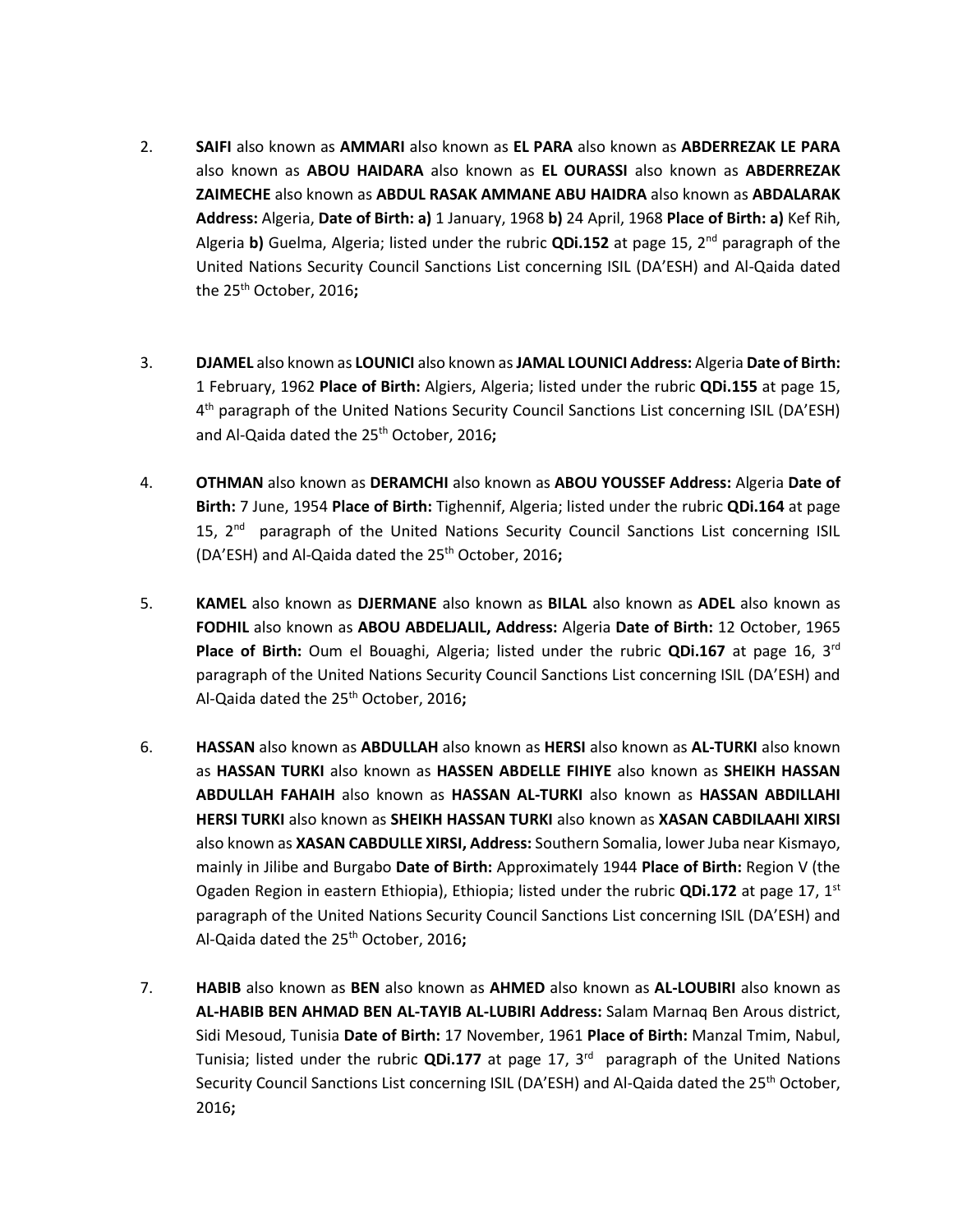- 8. **ABD ALLAH** also known as **MOHAMED** also known as **RAGAB** also known as **ABDEL RAHMAN**  also known as **ABU AL-KHAYR** also known as **AHMAD HASAN** also known as **ABU JIHAD, Address:** Pakistan or Afghanistan **Date of Birth:** 3 November, 1957 **Place of Birth:** Kafr Al-Shaykh, Egypt**;** listed under the rubric **QDi.192** at page 18, 5th paragraph of the United Nations Security Council Sanctions List concerning ISIL (DA'ESH) and Al-Qaida dated the 25<sup>th</sup> October, 2016**;**
- 9. **ZAKI** also known as **EZAT** also known as **ZAKI** also known as **AHMED** also known as **RIF'AT SALIM** also known as **ABU USAMA, Address:** the Pakistani-Afghan border **Date of Birth:** 21 April, 1960 **Place of Birth: a)** Sharqiyah, Egypt **b)** Zaqaziq, Egypt; listed under the rubric **QDi.193** at page 18, 6th paragraph of the United Nations Security Council Sanctions List concerning ISIL (DA'ESH) and Al-Qaida dated the 25th October, 2016**;**
- 10. **HANI** also known as **AL-SAYYID** also known as **AL-SEBAI** also known as **YUSIF** also known as **HANI YOUSEF AL-SEBAI** also known as **HANI YOUSSEF** also known as **HANY YOUSEFF** also known as **HANI YUSEF** also known as **HANI AL-SAYYID AL-SABAI** also known as **HANI AL-SAYYID EL SEBAI** also known as **HANI AL-SAYYID AL SIBA'I H) HANI AL-SAYYID EL SABAAY** also known as **EL-SABABT** also known as **ABU TUSNIN** also known as **ABU AKRAM** also known as **HANI EL SAYYED ELSEBAI YUSEF** also known as **ABU KARIM** also known as **HANY ELSAYED YOUSSEF, Address:** London, United Kingdom of Great Britain and Northern Ireland **Date of Birth: a)** 1 March, 1961 **b)** 16 June, 1960 **Place of Birth:** Qaylubiyah, Egypt**;** listed under the rubric **QDi.198** at page 19, 1<sup>st</sup> paragraph of the United Nations Security Council Sanctions List concerning ISIL (DA'ESH) and Al-Qaida dated the 25th October, 2016**;**
- 11. **ATA** also known as **ABDOULAZIZ** also known as **RASHID** also known as **ABDOULAZIZ ATA RASHID** also known as **ATA ABDOUL AZIZ BARZINGY** Address: Germany **Date of Birth:** 1 December, 1973 **Place of Birth:** Sulaimaniya, Iraq; listed under the rubric **QDi.199** at page 19, 2<sup>nd</sup> paragraph of the United Nations Security Council Sanctions List concerning ISIL (DA'ESH) and Al-Qaida dated the 25<sup>th</sup> October, 2016;
- 12. **DIEMAN** also known as **ABDULKADIR IZZAT** also known as **DEIMAN ALHASENBEN ALI ALJABBARI, Address:** Bavaria, Germany, **Date of Birth:** 4 July, 1965 **Place of Birth:** Kirkuk, Iraq; listed under the rubric **QDi.200** at page 19, 3rd paragraph of the United Nations Security Council Sanctions List concerning ISIL (DA'ESH) and Al-Qaida dated the 25th October, 2016**;**
- 13. **MAZEN** also known as **SALAH** also known as **MOHAMMED** also known as **MAZEN ALI HUSSEIN** also known as **ISSA SALAH MUHAMAD, Address:** 94051 Hauzenberg, Germany, **Date of Birth:** 18 May 1981**,** 1 January, 1982 in 1 January, 1980 **Place of Birth:** Arbil, Iraq , Baghdad, Iraq; listed under the rubric **QDi.202** at page 19, 4th paragraph of the United Nations Security Council Sanctions List concerning ISIL (DA'ESH) and Al-Qaida dated the 25<sup>th</sup> October, 2016**;**
- 14. **ABU BAKAR** also known as **BA'ASYIR** also known as **ABU BAKAR BAASYIR** also known as **ABU BAKAR BASHIR** also known as **ABDUS SAMAD** also known as **ABDUS SOMAD, Address:**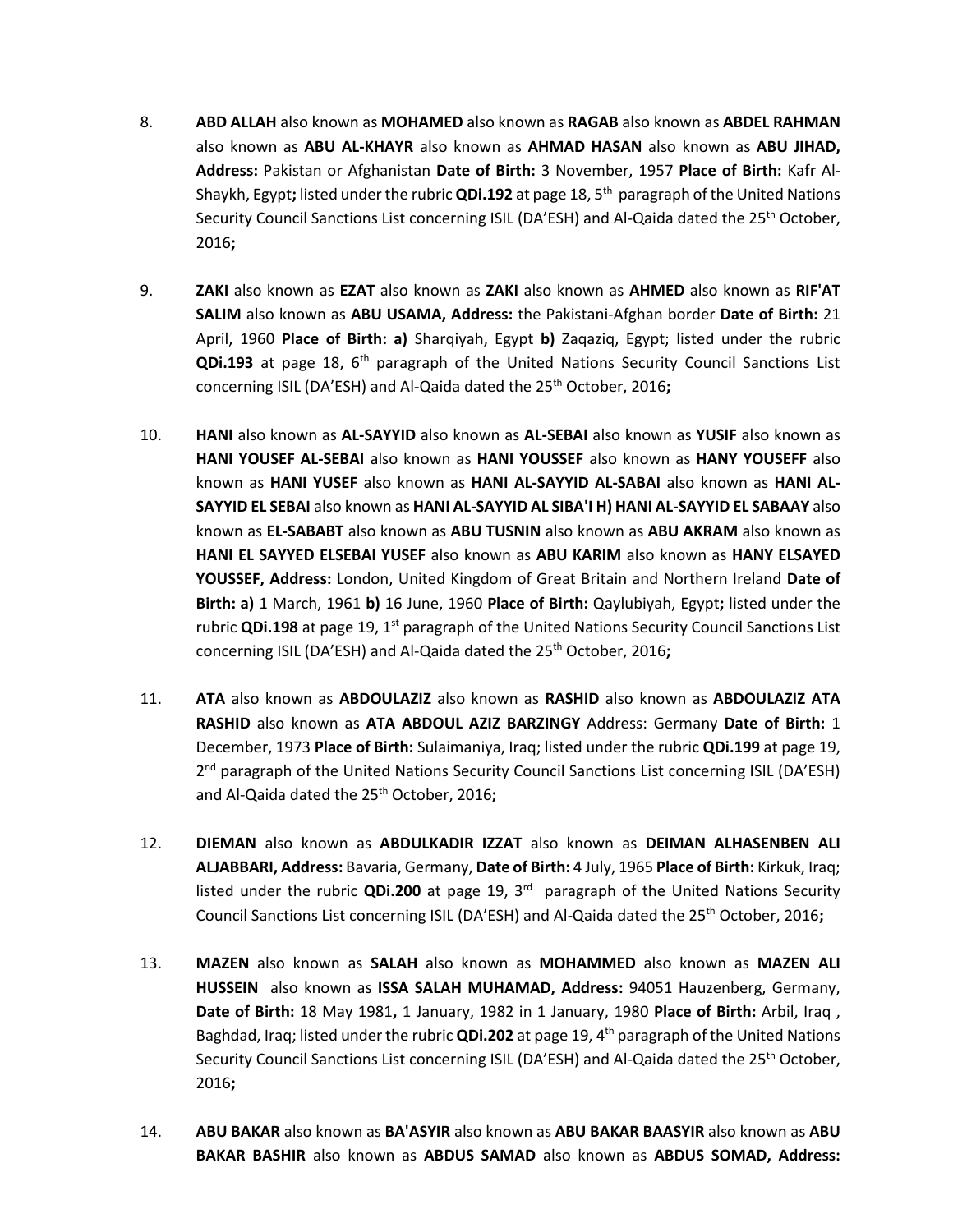Indonesia (in prison) **Date of Birth:**17 August, 1938 **Place of Birth:** Jombang, East Java, Indonesia **Address:** Indonesia; listed under the rubric **QDi.217** at page 20, 4th paragraph of the United Nations Security Council Sanctions List concerning ISIL (DA'ESH) and Al-Qaida dated the 25th October, 2016**;**

- 15. **TAUFIK** also known as **RIFKI** also known as **REFKE TAUFEK** also known as **RIFQI, TAUFIK** also known as **RIFQI, TAWFIQ** also known as **AMI IRAQ** also known as **AMI IRZA** also known as **AMY ERJA** also known as **AMMY ERZA** also known as **AMMY IZZA** also known as **AMI KUSOMAN** also known as **ABU OBAIDA** also known as **ABU OBAIDAH** also known as **ABU OBEIDA** also known as **ABU UBAIDAH** also known as **OBAIDAH** also known as **ABU OBAYDA**  also known as **IZZA KUSOMAN** also known as **YACUB, ERIC, Address:** Philippines **Date of Birth:**19 August, 1974 **Place of Birth:** Dacusuman Surakarta, Central Java, Indonesia; listed under the rubric QDi.219 at page 20, 6<sup>th</sup> paragraph of the United Nations Security Council Sanctions List concerning ISIL (DA'ESH) and Al-Qaida dated the 25<sup>th</sup> October, 2016;
- 16. **NESSIM** also known as **BEN ROMDHANE** also known as **SAHRAOUI** also known as **DASS** also known as **NASIM AL-SAHRAWI, Address:** Tunisia **Date of Birth:** 3 Aug. 1973 **Place of Birth:**  Bizerta, Tunisia; listed under the rubric **QDi.222** at page 21, 2<sup>nd</sup> paragraph of the United Nations Security Council Sanctions List concerning ISIL (DA'ESH) and Al-Qaida dated the 25<sup>th</sup> October, 2016**;**
- 17. **MOHAMMED** also known as **AL GHABRA** also known as **MOHAMMED EL' GHABRA** also known as **DANIAL ADAM, Address:** East London, United Kingdom **Date of Birth:**1 June, 1980 **Place of Birth:** Damascus, Syrian Arab Republic; listed under the rubric **QDi.228** at page 21, 5<sup>th</sup> paragraph of the United Nations Security Council Sanctions List concerning ISIL (DA'ESH) and Al-Qaida dated the 25th October, 2016**;**
- 18. **ALY** also known as **SOLIMAN** also known as **MASSOUD** also known as **ABDUL SAYED,** also known as**IBN EL QAIM** also known as **MOHAMED OSMAN , ADAM, Address:** Ghout El Shamal, Tripoli, Libya, **Date of Birth:**1969 **Place of Birth:** Tripoli, Libya; listed under the rubric **QDi.229**  at page 21,  $6<sup>th</sup>$  paragraph of the United Nations Security Council Sanctions List concerning ISIL (DA'ESH) and Al-Qaida dated the 25th October, 2016**;**
- 19. **SALEM** also known as **NOR ELDIN** also known as **AMOHAMED** also known as **AL-DABSKI,** also known as **ABU AL-WARD** also known as **ABDULLAH RAGAB** also known as **ABU NAIM** also known as **ABDALLAH AL- MASRI, Address:** Bab Ben Ghasheer, Tripoli, Libyan Arab Jamahiriya **Date of Birth:**1963 **Place of Birth:** Tripoli, Libya; listed under the rubric **QDi.231** at page 22, 1<sup>st</sup> paragraph of the United Nations Security Council Sanctions List concerning ISIL (DA'ESH) and Al-Qaida dated the 25th October, 2016**;**
- 20. **ABDELMALEK** also known as **DROUKDEL** also known as **ABOU MOSSAAB ABDELOUADOUD, Address:** Algeria **Date of Birth:** 20 April, 1970 **Place of Birth:** Meftah, Wilaya of Blida, Algeria listed under the rubric **QDi.232** at page 22, 2nd paragraph of the United Nations Security Council Sanctions List concerning ISIL (DA'ESH) and Al-Qaida dated the 25th October, 2016**;**